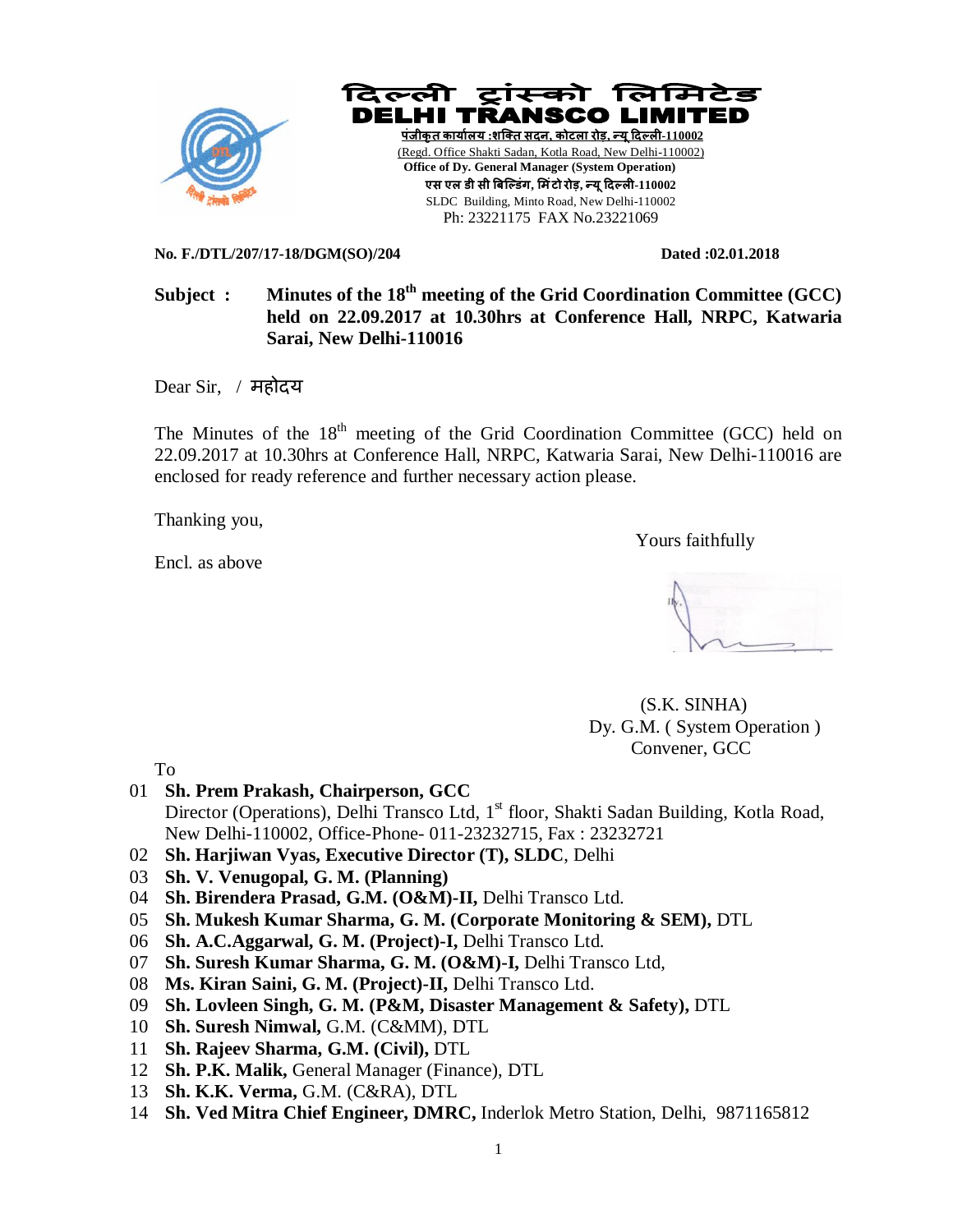**Executive Director, NRLDC**

18-A, SJSS Marg, New Delhi-110016, Office Ph: 011-26537351, Fax:011-26852747

- **General Manager (Electrical), DMRC**
- **Sh. Jagdish Kumar, Director(Tech), IPGCL / PPCL** Himadri Building, RPH, New Delhi-110002. Phone:011-23273544, Fax: 011-23270590
- **Sh. S. M. Verma,** Executive Director (Corp), IPGCL/PPCL Ph.9717694896, vermasm@rediffmail.com
- **Sh. R.K.Nagpal,** G.M. (Commercial), IPGCL/PPCL, 9717698217 nagpalrk@rediffmail.com
- **Sh. A.K. Sharma, Head (O&M), BYPL,** Shakti Kiran Building, Karkardooma, Delhi
- **Sh. Mukesh Dadhichi, G.M. (SO),** BYPL, Shankar Road, New Delhi
- **Sh. Sunil Kakkar, Head (PMG),** BYPL, Shakti Kiran Building, Karkardooma, Delhi
- **Chief Engineer (Transmission System)**, BBMB SLDC Complex, Sector-28, Industrial Area Phase-I, Chandigarh.
- **Superintending Engineer (O&M) Circle, BBMB,** 400kV S/Stn, BBMB Complex, Panipat-132107,Mob. 09416017711, Fax .0180-2662992
- **Sh. Sanjay Kumar Banga, Head (PEC, PM&BD), TPDDL** SCADA Building, Near Netaji Place Subash Place Metro Station, Pitampura, Delhi 34 Phone Office: 011- 27468027, Fax: 011-27468023
- **Sh. P. Devanand, HoD, (PSC & Smart Grid), TPDDL**
- **Sh. Satinder Sondhi, VP, (System Operation), BRPL**
- **Sh. Sanjay Srivastava, AVP (PMG), BRPL**
- **Sh. Chandan Chakarvarty,** NTPC, BTPS, New Delhi-110044 Office Phone: 011- 26949523, Fax: 011- 26949532
- **Sh. A.K. Joshi, Chief Engineer (Elect)-II, NDMC** Room No. 1706, 17<sup>th</sup> Floor, Palika Kendra, Sansad Marg, New Delhi-110001
- **Sh. H.K. Chawla (Market Operation),** NRLDC, 18-A, SJSS Marg, New Delhi-
- **Sh. Mahender Singh, Executive Director (Tariff), DERC** DERC Viniyamak Bhawan, C-Block, Shivalik, New Delhi-17
- **Sh. U.K. Tyagi, Executive Director (Engineering), DERC** DERC Viniyamak Bhawan, C-Block, Shivalik, New Delhi-17
- **General Manager (Commercial)**, NTPC, NCR Headquarters, R&D Building, A8A, Setor-24, Noida-201301. Fax no. 0120-2410192
- **Sh. S.N. Basu,** AGM(T), Operation, Pragati-I, Phone No.9818434679, sagmeelbasu@yahoo.co.in
- **Sh. R.B. Meena,** AGM(T), Operation Bawana CCGT, Ph. 9717694974, meenarb69@gmail.com
- **Sh. Sahendra Singh,** AGM(T) Operation, GT, Ph. 971694989, sahendra.singh@rediffmail.com
- **Sh. Satyendra Prakash, AGM(T)-COS Ph. 9717694813, smprakash@gmail.com**
- **Sh. Neelesh Gupta** Whole Time Director, Timarpur – Okhla Waste Management Company Ltd Jindal ITF Center, 28 Shivaji Marg New Delhi-110015, Ph. 45021983, Fax 45021982
- **General Manager,** Indira Gandhi Super Thermal Power Station, Jharli, Jhajjar Distt. Haryana Pin-124141, Fax no. 01251-266202, Ph. 01251-266265
- CWE (U), MES, MES Palam Road, Delhi Cantt, New Delhi-110010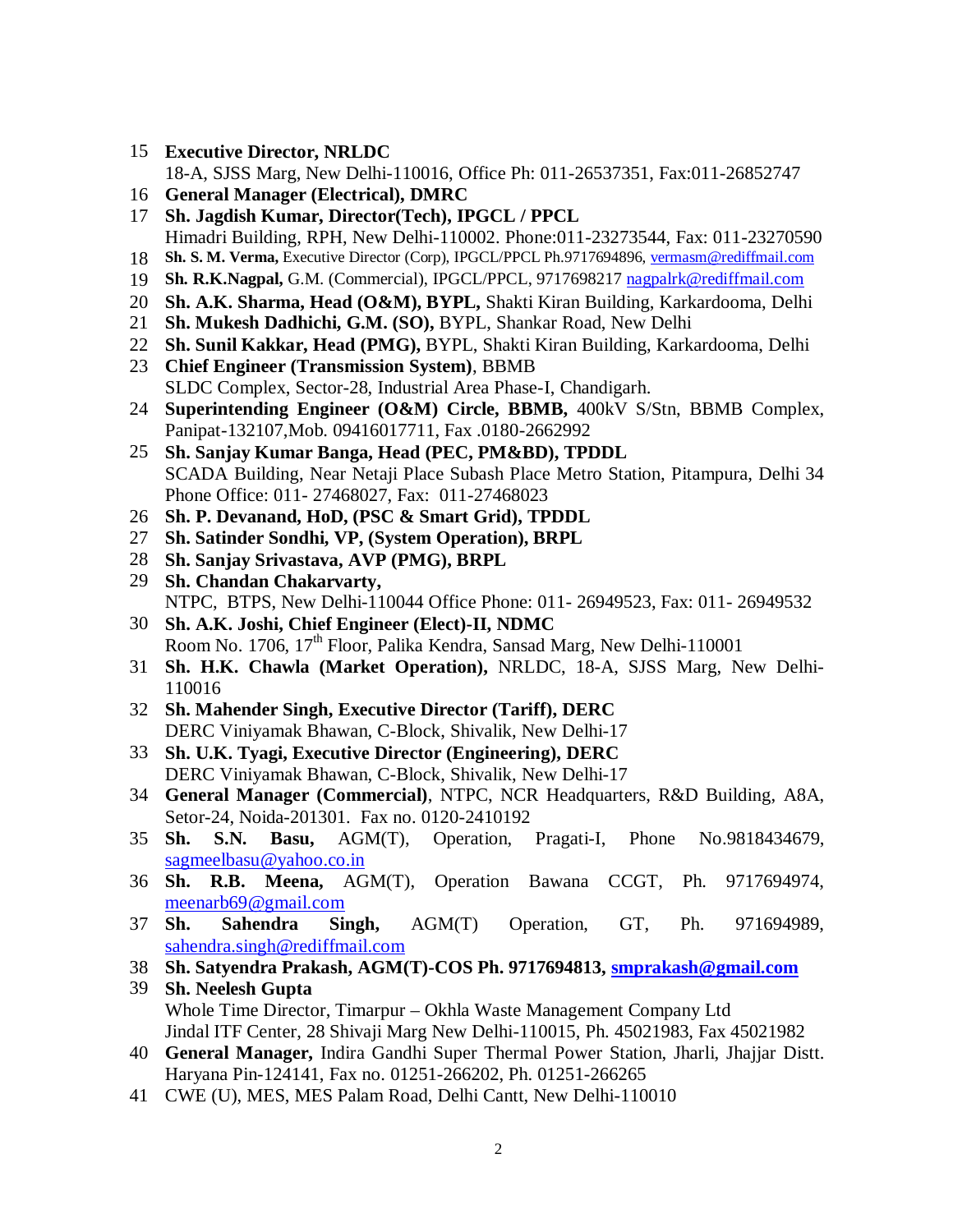- 42 **GE (U), MES,** Electric Supply, Kotwali Road, Delhi Cantt, Delhi-110010
- 43 Dy. G. M. (Fin-II), DTL Rajghat Power House New Delhi -110002
- 44 **Sh. Pradeep Katiyar, Dy. G.M. (SCADA), SLDC**
- 45 Ms. Parul Kapadia, Manager (HW), SCADA, SLDC
- 46 Ms. Anjalee Das, Manager Software), SCADA, SLDC
- 47 **Sh. Naveen Goel,** Manager (T), System Operation, SLDC
- 48 **Ms. Sonali Garg,** Manager (Energy Accounting), Delhi SLDC
- 49 **Manager (SO)-Shift,** Delhi SLDC
- 50 Ms Mukesh Dagar, Dy. Manager (Finance), SLDC
- 51 Sh. I.P George, Project Head, DMSWL, Sector-5, Pocket N-1, Bawana Industrial Area, Behind Pragati Power Plant, Bawana, New Delhi-110039
- 52 Project-in-Charge, 12MW East Delhi Waste Processing Company Ltd, Near Veterinary Hospital, Gazipur, Delhi-110096, Ph.22782152

Copy for favour of kind information to :-

- 1. Secretary (Power), Govt. of NCT of Delhi,
- 2. Secretary, DERC, Viniyamak Bhawan, C-Block, Shivalik, New Delhi-110017
- 3. Chairman & Managing Director, DTL
- 4. Chairperson, NDMC, Palika Kendra, Sansad Marg, New Delhi-110001
- 5. Member Secretary, NRPC, Katwaria Sarai, New Delhi-110016
- 6. Director (Operations), NTPC, Scope Complex, 7 Institutional Area, Lodhi Road, New Delhi-110003
- 7. Managing Director, IPGCL / PPCL, Himadri, Rajghat Power House, New Delhi-02
- 8. Director (Operations), DMRC, Metro Bhawan, Fire Brigade Lane, Barakhamba Road, New Delhi-110001.
- 9. Director (Finance) DTL
- 10. CEO, BSES Rajdhani Power Ltd, BSES Bhawan, Nehru Place, New Delhi-110019
- 11. CEO, BSES Yamuna Power Ltd, Shakti Kiran Building, Karkardooma, New Delhi-92
- 12. CEO, TPDDL, 33kV Grid S/Stn, Hudson Lane, Kingsway Camp, Delhi-110009
- 13. Chief Engineer, Delhi Zone,(CEDZ), MES Palam Road, Delhi Cantt, New Delhi-10
- 14. Addl. Secretary (Power), Govt. of NCT of Delhi, Delhi Secretariat, New Delhi.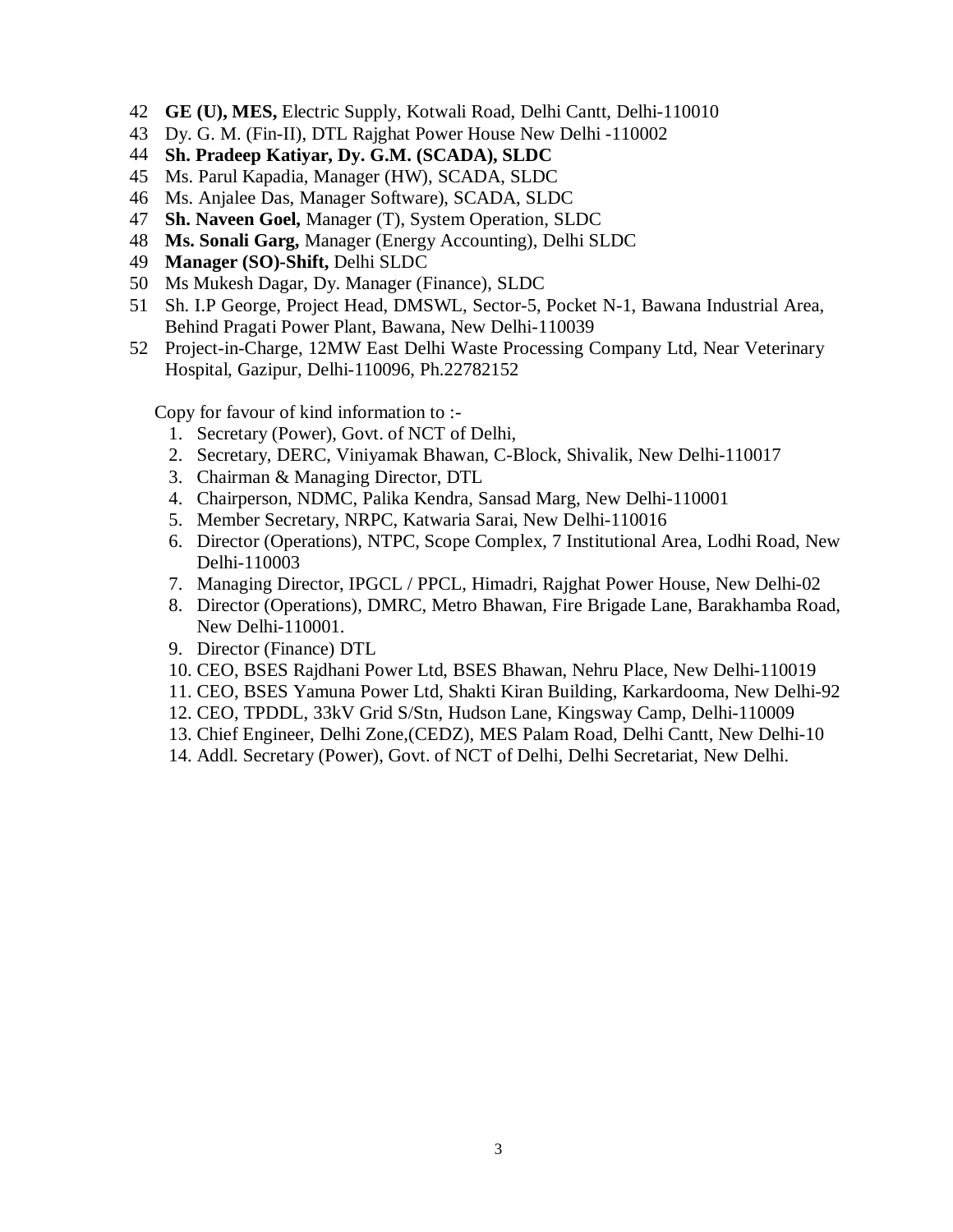

# Subject : Summary Record of discussions held in the 18<sup>th</sup> meeting of the Grid **Coordination Committee held on 22.09.2017 at 10.30hrs at Conference Hall, NRPC, Katwaria Sarai, New Delhi-110016**

The list of participants is enclosed as **Annexure.**

# **WELCOME**

Sh. Harjiwan Vyas, Executive Director  $(T)$ , SLDC welcomed all the delegates of the  $18<sup>th</sup>$ Grid Coordination Committee Meeting. Sh. Prem Prakash, Chairperson, GCC also welcomed all the delegates in the meeting and expressed sincere thanked to team of officers to host  $18<sup>th</sup>$  GCC meeting. He expressed his great satisfaction over the power supply position of Delhi during summer season. He also expressed his great satisfaction over the augmentation plan carried out by DTL and Discoms to meet the all time high demand of 6526MW on 06.06.2017 without any load shedding due to shortage of power. He thanked all the Distribution Companies for arranging adequate power to meet the peak demand of summer months.

He further said that summer peak demand period has already been passed. In coming days, power demand would be comparatively low. Transmission and Distribution Agencies should use this opportunity to augment their system as it would be difficult to allow major shut-downs during winter peak period.

He further stated that during coming winter months, there would be huge surplus with Discoms especially during night hours. Discoms should make efforts to dispose off the surplus power available with them.

Concluding the remarks, he requested all the Stake Holders to actively participate in the proceedings of meeting for fruitful discussions and arrive at a considered decision to ensure secure and economic operation of the power system of Delhi. He advised Dy. G.M. (SO) to take up agenda for discussion.

Accordingly, the Agenda was taken up for discussion.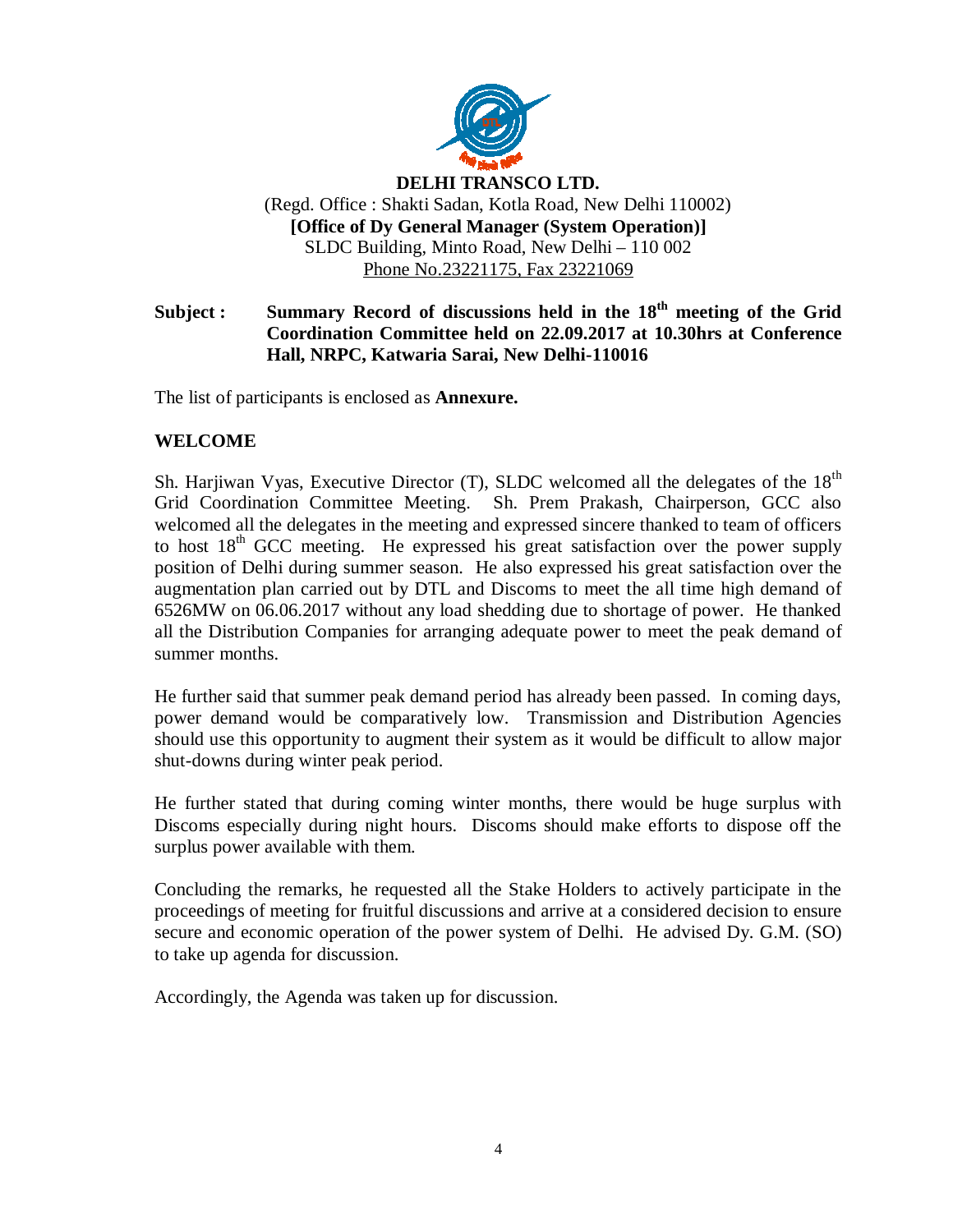# **The gist of discussions and decisions are as under:-**

## 1 **CONFIRMATION OF THE MINUTES OF 17<sup>TH</sup> MEETING OF GCC HELD ON 26.04.2017.**

The minutes of the  $17<sup>th</sup>$  meeting of GCC held on 26.04.2017 have been circulated vide letter no. No. F./DTL/207/17-18/GM(SLDC)/F.35/31 dated 07.06.2017. No comments have been received so far.

# **GCC confirmed the minutes of the 17 th meeting of GCC held on 26.04.2017.**

## **2 FOLLOWUP ACTION ON THE DECISIONS TAKEN IN THE PREVIOUS GCC MEETINGS**

#### **2.1. PROVSIONS OF HOT RESERVE OF TRANSFORMERS.**

| S.<br>${\bf N}$<br>0. | <b>Transformatio</b><br>n Capacity | <b>Present</b><br>population<br>in nos. | Status as on present date                                                                                                                                                                                                                                                                                                                                                                                                                                                                                                                                                                                                                                                                                                                                                                                                                                                                                                                                                                                                                                                                   |
|-----------------------|------------------------------------|-----------------------------------------|---------------------------------------------------------------------------------------------------------------------------------------------------------------------------------------------------------------------------------------------------------------------------------------------------------------------------------------------------------------------------------------------------------------------------------------------------------------------------------------------------------------------------------------------------------------------------------------------------------------------------------------------------------------------------------------------------------------------------------------------------------------------------------------------------------------------------------------------------------------------------------------------------------------------------------------------------------------------------------------------------------------------------------------------------------------------------------------------|
| 1.                    | 400/220kV Tx<br>500MVA ICT         | $\mathcal{D}_{\mathcal{L}}$             | In the last meeting, GCC advised the Steering Committee to<br>consider if any existing Tx / ICT in DTL system goes out at<br>315MVA level, should be replaced with 500MVA                                                                                                                                                                                                                                                                                                                                                                                                                                                                                                                                                                                                                                                                                                                                                                                                                                                                                                                   |
| 2.                    | 400/220kV Tx<br>315MVA ICT         | 14                                      | considering not vast variations in prices of 500 and 315MVA<br>Txs. It may also consider 500MVA spare ICT.<br>In the meeting, the representative of Planning Department<br>informed that one of the 315MVA transformers damaged at<br>400 kV Bawana was to be treated as Hot Reserve after its<br>repair. However, it has now been informed that the same may<br>not be repaired.<br>In view of the above, the matter was deliberated in the<br>Steering Committee Meeting held on 30.10.17 wherein it was<br>decided that in case of damage of 315 MVA transformer in<br>future, the same would also be replaced with 500 MVA<br>transformer considering the less incremental cost of the<br>transformer comparison to the MVA capacity addition.<br>Therefore, 1 No. 500MVA Transformer is proposed as Hot<br>Reserve for both 500MVA and 315 MVA Pr. Tr.s and would<br>be placed at Bamnauli in 2019-20.<br>By the time 2000MVA Tughlakabad and 2000MVA Dwarka<br>sub-station would also be commissioned easing the loading<br>condition of the existing 400kV sub-stations and creating |
|                       |                                    |                                         | further redundancy in the 400kV transmission system                                                                                                                                                                                                                                                                                                                                                                                                                                                                                                                                                                                                                                                                                                                                                                                                                                                                                                                                                                                                                                         |

The updated status is as under:-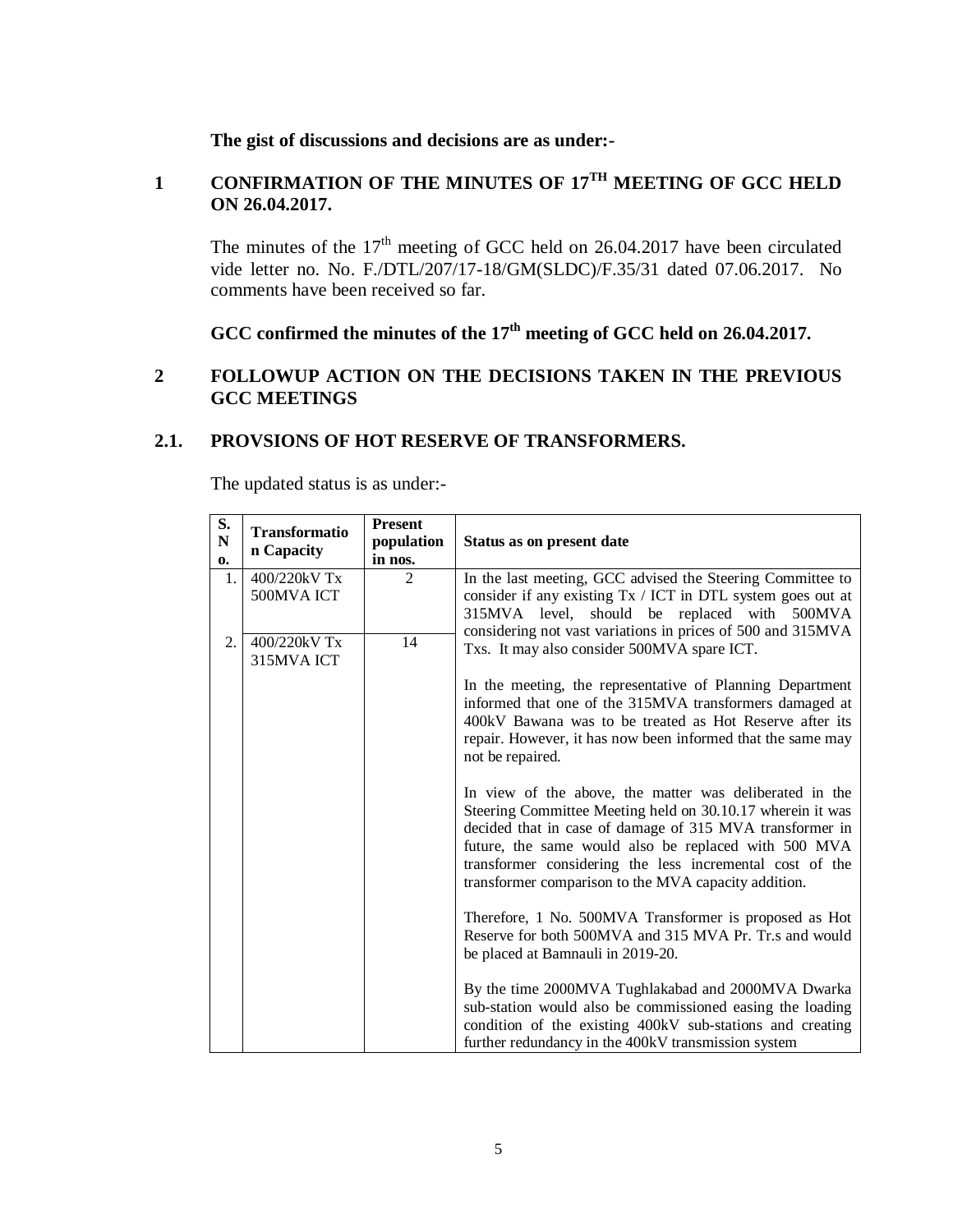| S.             | Transformatio         | <b>Present</b> | Status as on present date                                                                                                                                                                                                                                                                                                                                                                                                                                                                                               |
|----------------|-----------------------|----------------|-------------------------------------------------------------------------------------------------------------------------------------------------------------------------------------------------------------------------------------------------------------------------------------------------------------------------------------------------------------------------------------------------------------------------------------------------------------------------------------------------------------------------|
| ${\bf N}$      | n Capacity            | population     |                                                                                                                                                                                                                                                                                                                                                                                                                                                                                                                         |
| 0.             |                       | in nos.        |                                                                                                                                                                                                                                                                                                                                                                                                                                                                                                                         |
| 3              | 220/66kV Tx<br>160MVA | 22             | Initially, Hot reserve 220/66kV 160MVA Tx was placed at<br>This Tx was shifted to Pappankalan-I and<br>Kanjhawala.                                                                                                                                                                                                                                                                                                                                                                                                      |
| $\overline{4}$ | 220/66kV Tx<br>100MVA | 42             | installed against damaged 220/66kV 100MVA Tx-III.<br>In the last meeting, GCC advised Planning Department to<br>process the procurment of 160MVA Tx. as hot reserve after<br>discussion in Streering Committee meeting.<br>In the meeting, representative of Planning Department<br>informed that 1 No. 160 MVA Hot Reserve transformer is to<br>be kept at Mundka as approved in last SCM held on 29.06.17.                                                                                                            |
|                |                       |                | Considering the population and ageing of 100 MVA,<br>220/66kV Transformers, it was decided in the SCM held on<br>30.10.17 that 1 more 160 MVA, 220/66kV transformer is to<br>be kept as Hot reserve which will serve as Hot reserve for<br>both 220/66, kV 100 MVA and 160 MVA transformers. Thus<br>there will be 2 No. 220/66kV, 160 MVA transformers as<br>Hot Reserve. The 2nd 160 MVA Hot Reserve transformer<br>will be placed where the space is available.<br>The 100MVA, 220/66kV Tx. damaged at Pappankalan-I |
|                |                       |                | would also be placed as Hot Reserve at PPK-I after its repair.                                                                                                                                                                                                                                                                                                                                                                                                                                                          |
| 5              | 220/33kV Tx<br>100MVA | 38             | One 220/33kV 100MVA Tx. meant for Karampur S/Stn<br>would be kept as a hot reserve at Patparganj.<br>In the last meeting, GCC advised the Steering Committeee to<br>consider the number of Txs required as spare considering the<br>frequency of damage of Txs.                                                                                                                                                                                                                                                         |
|                |                       |                | The representative of Planning Department informed that one<br>220/33kV, 100MVA Tx. meant for Karampura S/Stn would<br>be kept as a hot reserve at Patparganj.                                                                                                                                                                                                                                                                                                                                                          |
|                |                       |                | Considering the population and ageing of 100 MVA,<br>220/33kV Transformers, it was decided in the SCM held on<br>30.10.17 that 1 more 100 MVA, 220/33kV transformer is to<br>be kept as Hot reserve. Thus there will be 2 No. 220/33kV,<br>100 MVA transformers as Hot Reserve. The second Hot<br>reserve will be placed where the space is available.                                                                                                                                                                  |
| 6              | 66/11kV<br>20MVA Tx.  | 24             | Steering Committee in its meeting held on 15.03.2017 has<br>decided that in case of exigency, the Discoms having spare                                                                                                                                                                                                                                                                                                                                                                                                  |
| 7              | 33/11kV<br>16MVA Tx.  | 16             | capacity may provide these transformers depending upon the<br>exigency as there is a regulatory embargo for creating 11kV<br>assets in DTL. However, as per the Business Plan of DTL,<br>there is plan to replace the transformers with 25/31.5MVA<br>capacity based on the recommendations of the Transformer<br>Committee of DTL.                                                                                                                                                                                     |
|                |                       |                | Steering Committee in its meeting held on 15.03.2017 has<br>decided that in case of exigency, the Discoms having spare<br>capacity may provide these transformers.                                                                                                                                                                                                                                                                                                                                                      |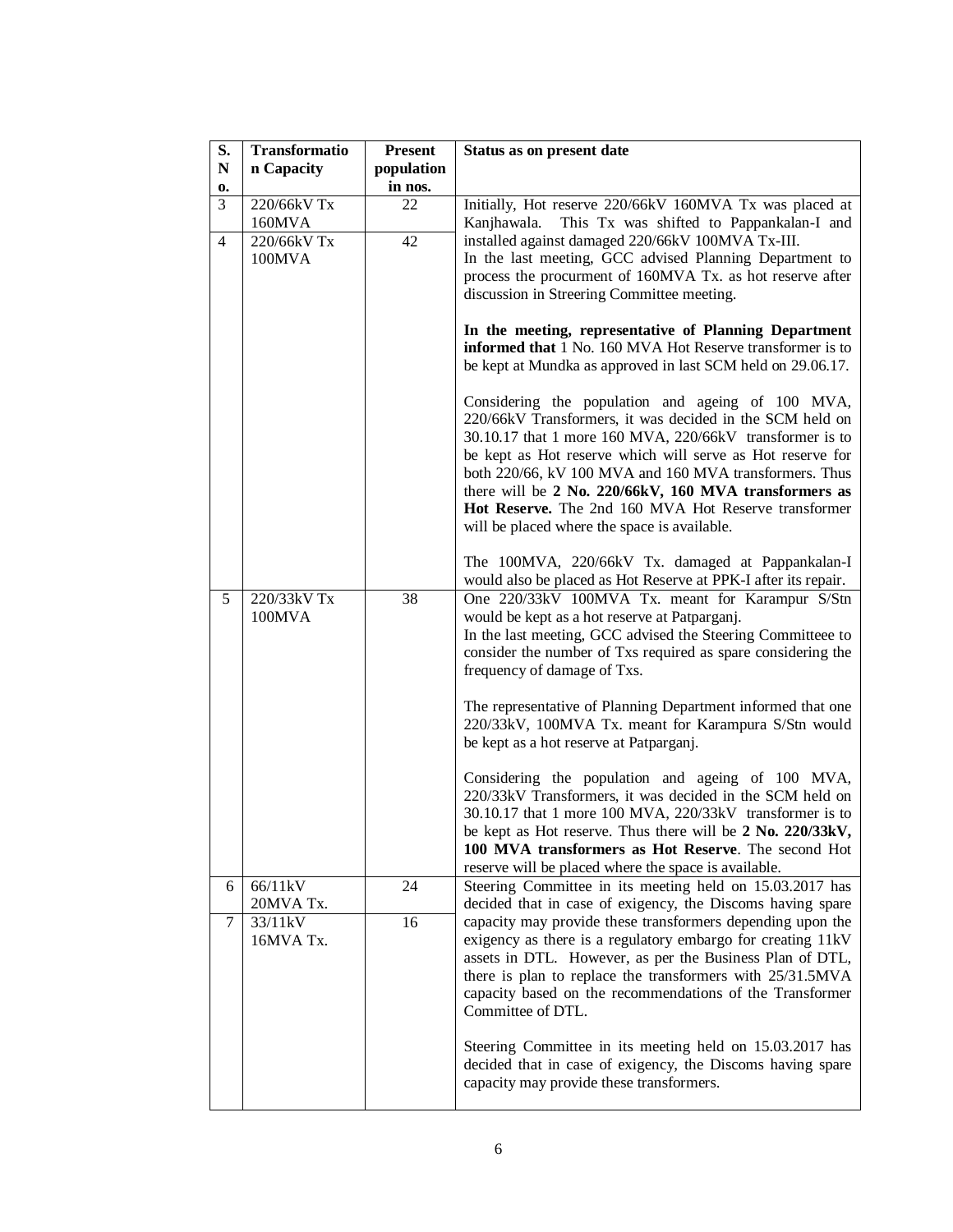| S.          | <b>Transformatio</b> | <b>Present</b> |                                                                                               |                         | Status as on present date        |                                                        |                                                             |  |
|-------------|----------------------|----------------|-----------------------------------------------------------------------------------------------|-------------------------|----------------------------------|--------------------------------------------------------|-------------------------------------------------------------|--|
| $\mathbf N$ | n Capacity           | population     |                                                                                               |                         |                                  |                                                        |                                                             |  |
| 0.          |                      | in nos.        |                                                                                               |                         |                                  |                                                        |                                                             |  |
|             |                      |                |                                                                                               |                         |                                  |                                                        | As per the Business Plan 2017-22, the outlived transformers |  |
|             |                      |                |                                                                                               |                         |                                  | would be replaced in a phased manner as below:-        |                                                             |  |
|             |                      |                |                                                                                               |                         |                                  |                                                        |                                                             |  |
|             |                      |                |                                                                                               | Sub                     | Details<br>$\sigma f$            | Augmentation<br>Plan                                   | Year<br>as<br>per                                           |  |
|             |                      |                | 1                                                                                             | <b>Station</b><br>Lodhi | existing Tx.<br>2 $no$ $33/11kV$ | 33/11kV<br>2 no                                        | <b>Business Plan</b><br>2018-19                             |  |
|             |                      |                |                                                                                               | Road                    | 16MVA                            | 25MVA                                                  |                                                             |  |
|             |                      |                | 2                                                                                             | Najafgarh               | 2 no $66/11kV$<br>20MVA          | 33/11kV<br>$\overline{2}$<br>n <sub>o</sub><br>31.5MVA | 2019-20                                                     |  |
|             |                      |                | 3                                                                                             | Okhla                   | 2 no $66/11kV$<br>20MVA          | 66/11kV<br>n <sub>o</sub><br>2<br>31.5MVA              | 2019-20                                                     |  |
|             |                      |                | 4                                                                                             | Sarita<br>Vihar         | 2 $no$ 66/11kV<br>20MVA          | 66/11kV<br>2<br>n <sub>O</sub><br>31.5MVA              | 2019-20                                                     |  |
|             |                      |                | 2 no 33/11kV<br>33/11kV<br>2018-19<br>Gopalpur<br>$\overline{2}$<br>5<br>no<br>16MVA<br>25MVA |                         |                                  |                                                        |                                                             |  |
|             |                      |                | 6                                                                                             | Subzi<br>Mandi          | 2 $no$ $33/11kV$<br>16MVA        | 33/11kV<br>$\overline{2}$<br>n <sub>o</sub><br>25MVA   | 2019-20                                                     |  |
|             |                      |                | $\tau$                                                                                        | Pappankal<br>$an-I$     | 2 no $66/11kV$<br>20MVA          | 66/11kV<br>$\overline{c}$<br>n <sub>O</sub><br>31.5MVA | 2020-21                                                     |  |
|             |                      |                | 8                                                                                             | Mehrauli                | 2 no $66/11kV$<br>20MVA          | 66/11kV<br>$\overline{2}$<br>n <sub>o</sub><br>31.5MVA | 2021-22                                                     |  |
|             |                      |                |                                                                                               |                         |                                  | Note: For. Sr. No.1 & 2, The cases are in progress.    |                                                             |  |
|             |                      |                |                                                                                               |                         |                                  |                                                        | Discoms were of the view that they do not have any Tx to    |  |
|             |                      |                |                                                                                               |                         |                                  |                                                        | spare in case of exigency of outage of 66/11kV or 33/11kV   |  |
|             |                      |                |                                                                                               |                         |                                  |                                                        | Txs at DTL system. It would be appropriate that DTL should  |  |
|             |                      |                |                                                                                               |                         |                                  |                                                        | have one 66/11kV 31.5MVA capacity and one 33/11kV           |  |
|             |                      |                |                                                                                               |                         |                                  |                                                        | 25MVA capacity as spare to take care of the eventuality.    |  |
|             |                      |                |                                                                                               |                         |                                  |                                                        | GCC advised Planning Department to consider the suggestion  |  |
|             |                      |                |                                                                                               |                         |                                  | of Discoms in the Steering Committee meeting.          |                                                             |  |

During the meeting, representative of BYPL and TPDDL requested GCC that DTL should make a policy for hot reserve of transformers.

# **GCC advised DTL to finalize the policy for hot reserve transformers in Steering Committee meeting.**

**Subsequently, the Steering Committee in its meeting held on 30.10.2017 decided the following in respect of Hot reserve.**

| S.<br>No.   | <b>Transforma</b><br>tion<br>Capacity   | <b>Present</b><br>populati<br>on in no. | Hot<br><b>Reserve</b><br>(No.) | Status as on present date                                                                                                                                                                                                                               |
|-------------|-----------------------------------------|-----------------------------------------|--------------------------------|---------------------------------------------------------------------------------------------------------------------------------------------------------------------------------------------------------------------------------------------------------|
| $1_{\cdot}$ | 400/220kV<br>Tx<br>500MVA<br><b>ICT</b> | $\mathfrak{D}$                          | 1x500MVA                       | One of the 315MVA transformers damaged at<br>400 kV Bawana was to be treated as Hot Reserve<br>after its repair. However, it has now been informed<br>that the same may not be repaired.                                                                |
| 2.          | 400/220kV<br>Tx<br>315MVA<br><b>ICT</b> | 14                                      |                                | In view of the above, the matter was deliberated in<br>the Steering Committee Meeting held on 30.10.17<br>wherein it was decided that in case of damage of<br>315MVA transformers in future, the same would<br>also be replaced with 500MVA transformer |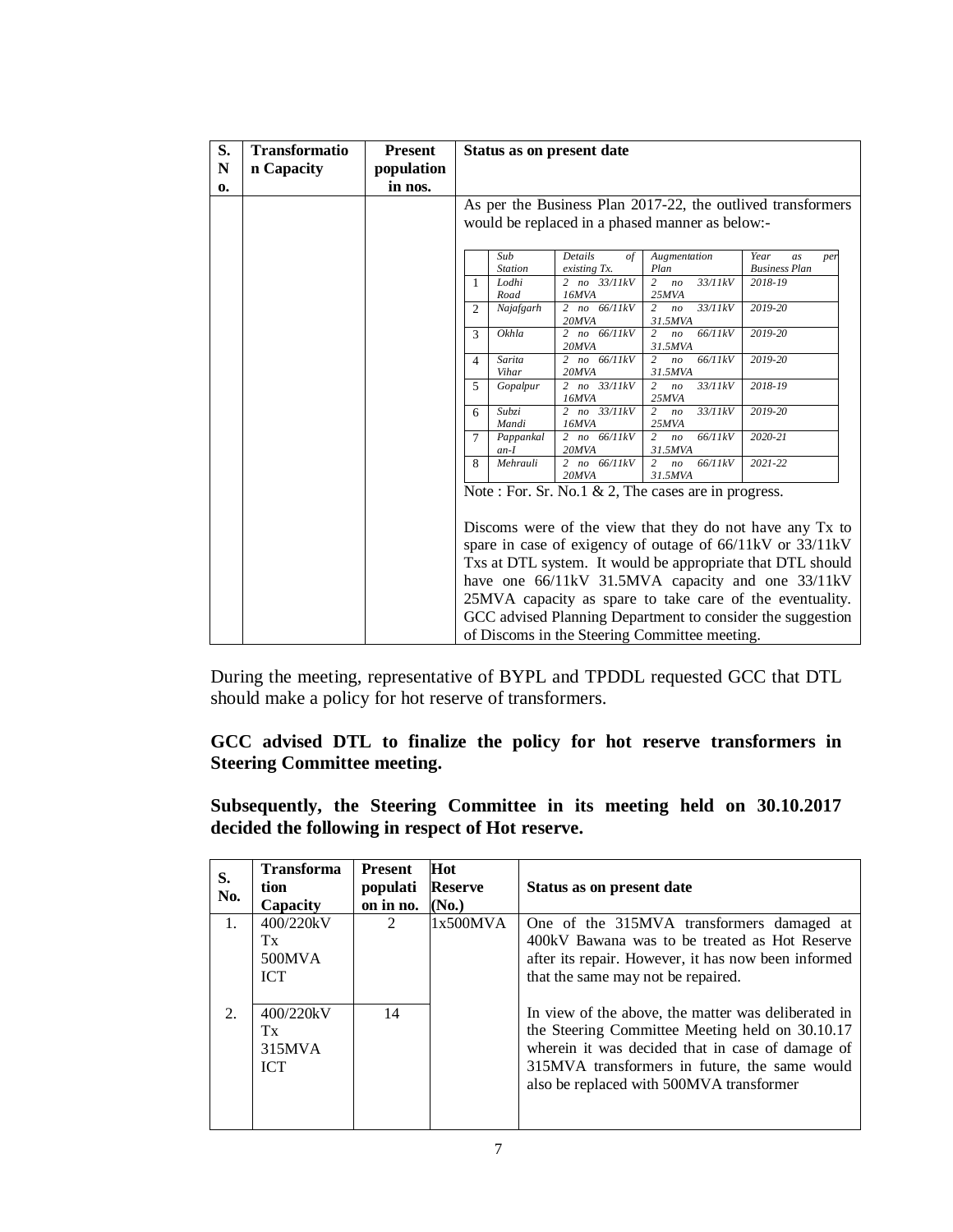| S.<br>No.           | <b>Transforma</b><br>tion<br>Capacity        | <b>Present</b><br>populati<br>on in no. | Hot<br><b>Reserve</b><br>(No.) | Status as on present date                                                                                                                                                                                                                                                                                                                                                                                                                                            |
|---------------------|----------------------------------------------|-----------------------------------------|--------------------------------|----------------------------------------------------------------------------------------------------------------------------------------------------------------------------------------------------------------------------------------------------------------------------------------------------------------------------------------------------------------------------------------------------------------------------------------------------------------------|
|                     |                                              |                                         |                                | considering the less incremental cost comparison to<br>the MVA capacity enhancement.                                                                                                                                                                                                                                                                                                                                                                                 |
|                     |                                              |                                         |                                | Therefore, 1 No. 500MVA Transformer is proposed<br>as Hot Reserve for both 500MVA and 315MVA<br>Power Transformers and would be placed at<br>Bamnauli in 2019-20.                                                                                                                                                                                                                                                                                                    |
|                     |                                              |                                         |                                | By the time 2000MVA Tuglakabad and 2000MVA<br>Dwarka sub-station would also be commissioned<br>easing the loading condition of the existing 400kV<br>sub-station and creating further redundancy in the<br>400kV transmission system.                                                                                                                                                                                                                                |
| 3<br>$\overline{4}$ | 220/66kV Tx<br>160MVA<br>220/66kV Tx         | 22<br>42                                | 2x160MVA<br>$+1x100$ MVA       | 1 No. 160 MVA Hot Reserve transformer is to be<br>kept at Mundka as approved in last SCM held on<br>29.06.17.                                                                                                                                                                                                                                                                                                                                                        |
|                     | 100MVA                                       |                                         |                                | Considering the population and ageing of<br>100MVA, 220/66kV Transformers, it was decided<br>in the SCM held on 30.10.17 that one more160<br>MVA, 220/66kV transformer is to be kept as Hot<br>Reserve which will serve as Hot Reserve for both<br>100MVA, 220/66kV and 160MVA transformers.<br>Thus there will be 2 No. 220/66kV, 160MVA<br>transformers as Hot Reserve. The 2nd 160MVA<br>Hot Reserve transformer will be placed where the<br>space is available.  |
|                     |                                              |                                         |                                | The<br>220/66kV<br>$100MVA$ ,<br>Tx.damaged<br>at<br>Pappankalan-I would be placed as Hot Rerserve at<br>PPK-I after its repair.                                                                                                                                                                                                                                                                                                                                     |
| 5                   | 220/33kV Tx<br>100MVA                        | 37                                      | $\overline{2}$                 | 1 No. 220/33kV, 100MVA Tx.meant for Karampur<br>S/Stn would be kept as a Hot Reserve at Patparganj.<br>Considering the population and ageing of<br>100MVA, 220/33kV Transformer, it was decided in<br>the SCM held on 30.10.17 that 1 more 100MVA,<br>220/33kV transformeris to be kept as Hot Rerserve.<br>Thus, there will be 2 No. 220/33kV, 100MVA<br><b>Transformers as Hot Reserve.</b> The second Hot<br>reserve will be placed where the space is available. |
| 6<br>7              | 66/11kV<br>20MVA Tx.<br>33/11kV<br>16MVA Tx. | 24<br>16                                | $\text{NIL}$                   | Steering Committee in its meeting hed on<br>15.03.2017 has decided that in case of exigncy, the<br>Discoms having spare capacity may provide these<br>transformers depending upon the exigency.<br>As per the Business Plan 2017-22, the outlived<br>transformers would bw replaced in a phasaed<br>manner as below :-                                                                                                                                               |
|                     |                                              |                                         |                                |                                                                                                                                                                                                                                                                                                                                                                                                                                                                      |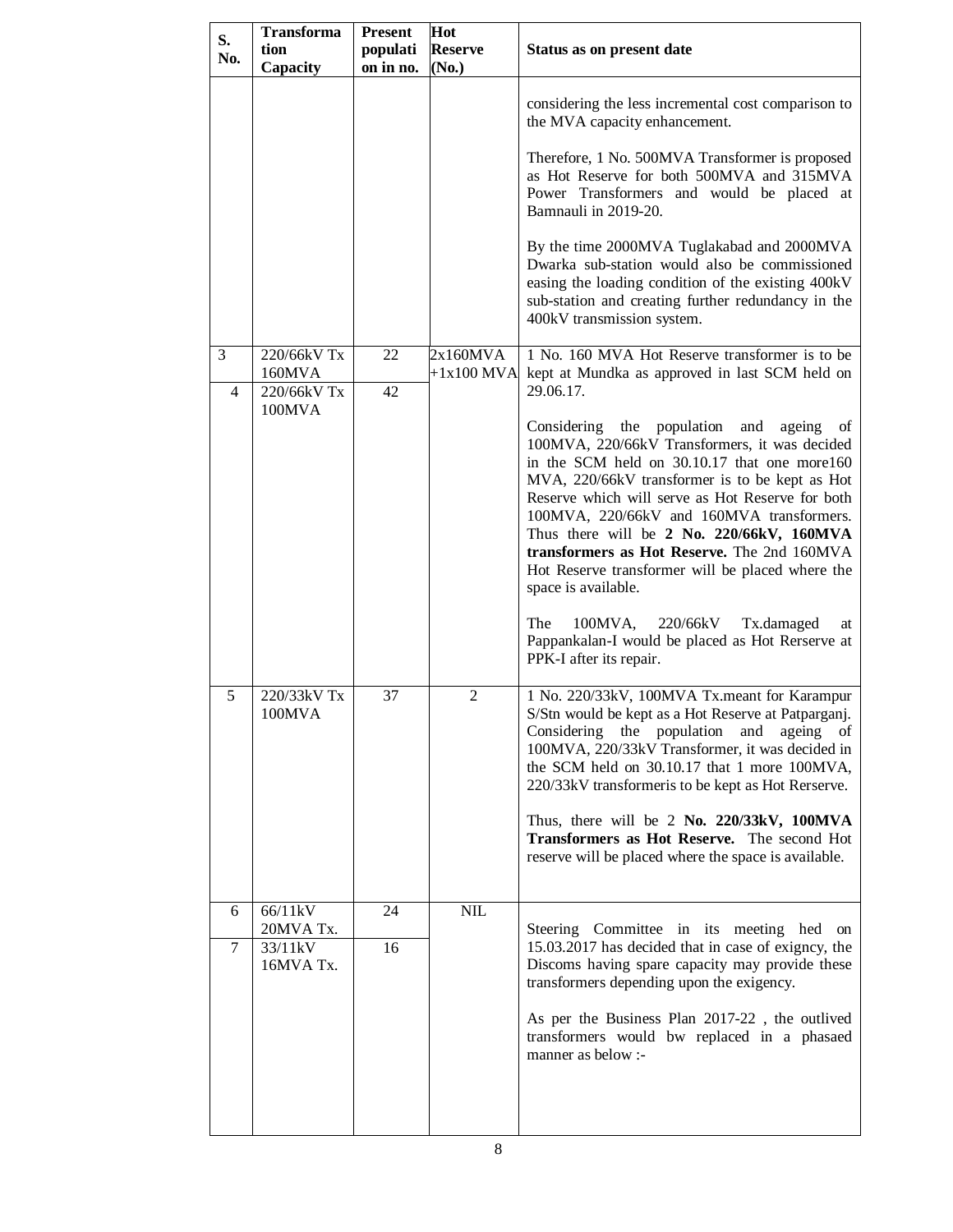| S.<br>No. | <b>Transforma</b><br>tion<br>Capacity | <b>Present</b><br>populati<br>on in no. | Hot<br><b>Reserve</b><br>(No.) |                       |                       | Status as on present date                                       |                                                                                                                                                                                                                                                                                                                                                                                                                                            |                                        |
|-----------|---------------------------------------|-----------------------------------------|--------------------------------|-----------------------|-----------------------|-----------------------------------------------------------------|--------------------------------------------------------------------------------------------------------------------------------------------------------------------------------------------------------------------------------------------------------------------------------------------------------------------------------------------------------------------------------------------------------------------------------------------|----------------------------------------|
|           |                                       |                                         |                                | S<br>$\boldsymbol{N}$ | Sub<br><b>Station</b> | Details<br>$\sigma f$<br>existing Tx.                           | Augmentation<br>Plan                                                                                                                                                                                                                                                                                                                                                                                                                       | Year as per<br><b>Business</b><br>Plan |
|           |                                       |                                         |                                | $\mathcal{I}$         | Lodhi<br>Road         | 2 no 33/11kV<br>16MVA                                           | 2 no 33/11kV<br>25MVA                                                                                                                                                                                                                                                                                                                                                                                                                      | 2018-19                                |
|           |                                       |                                         |                                | $\overline{c}$        | Najafg<br>arh         | 2 no 66/11kV<br>20MVA                                           | 2 no 33/11kV<br>31.5MVA                                                                                                                                                                                                                                                                                                                                                                                                                    | 2019-20                                |
|           |                                       |                                         |                                | $\mathfrak{Z}$        | Okhla                 | 2 no 66/11kV<br>20MVA                                           | 2 no 66/11kV<br>31.5MVA                                                                                                                                                                                                                                                                                                                                                                                                                    | 2019-20                                |
|           |                                       |                                         |                                | $\overline{4}$        | Sarita<br>Vihar       | 2 no 66/11kV<br>20MVA                                           | 2 no 66/11kV<br>31.5MVA                                                                                                                                                                                                                                                                                                                                                                                                                    | 2019-20                                |
|           |                                       |                                         |                                | 5                     | Gopalp<br>ur          | 2 no 33/11kV<br>16MVA                                           | 2 no 33/11kV<br>25MVA                                                                                                                                                                                                                                                                                                                                                                                                                      | 2018-19                                |
|           |                                       |                                         |                                | 6                     | Subzi<br>Mandi        | 2 no 33/11kV<br>16MVA                                           | 2 no 33/11kV<br>25MVA                                                                                                                                                                                                                                                                                                                                                                                                                      | 2019-20                                |
|           |                                       |                                         |                                | $\overline{7}$        | Pappa<br>nkalan-<br>I | 2 no 66/11kV<br>20MVA                                           | 2 no 66/11kV<br>31.5MVA                                                                                                                                                                                                                                                                                                                                                                                                                    | 2020-21                                |
|           |                                       |                                         |                                | 8                     | Mehra<br>uli          | 2 no 66/11kV<br>20MVA                                           | 2 no 66/11kV<br>31.5MVA                                                                                                                                                                                                                                                                                                                                                                                                                    | 2021-22                                |
|           |                                       |                                         |                                |                       | Gopalpur.             | remove the 11kV system in due course.<br>system in near future. | In the Steering Committee Meeting held on<br>30.10.17 it was decided that since the entire load of<br>11kV at 220kV Gopalpur has been shifted to<br>Dheerpur sub-station by TPDDL, therefore, the<br>33/11kV transformer will not be replaced at 220kV<br>O&M Deptt. would be advised to<br>It was also decided not to replace the 33/11kV<br>transformers at 220KV Subzi Mandi also as<br>TPDDL has plan to shift the entire load of 11kV |                                        |

Steering Committee has also decided that in case of the Tr. results of any of the outlived Trs go beyond the permissible limits, the same shall be replaced/augmented with the Hot Reserve Trs. in respect of 220/66kV, 160/100 MVA and 220/33kV, 100MVA Trs.

Similarly, it was observed that most of the transformers proposed for replacement at 66/11kV and 33/11kV level on account of outlived transformers have also been covered in the business plan further, it was decided that 33/11kV transformers at 220kV Gopalpur and Subzi Mandi will not be replaced since the entire load of 11kV at 220kV Gopalpur has been shifted to Dheerpur sub-station by TPDDL and the entire load of 11kV at 220kV Subzi Mandi is planned to be shifted in near future. Thereafter, these 33/11kV transformers of 220kV Gopalpur and Subzi Mandi may be utilized in future for replacement of the 33/11kV transformers whose results go beyond the permissible limit.

Further, the scheme of augmentation of 33/11kV, 16MVA transformers with 25MVA at Gopalpur shall now be utilized to replace the 2 No. 16 MVA transformers at Lodhi Road. The scheme for augmentation of other 2 No. 33/11kV, 20MVA with 25MVA transformers at Lodhi Road has already been approved earlier in the Steering Committee. Thus all the 4 No. 33/11kV transformers at Lodhi Road will be augmented.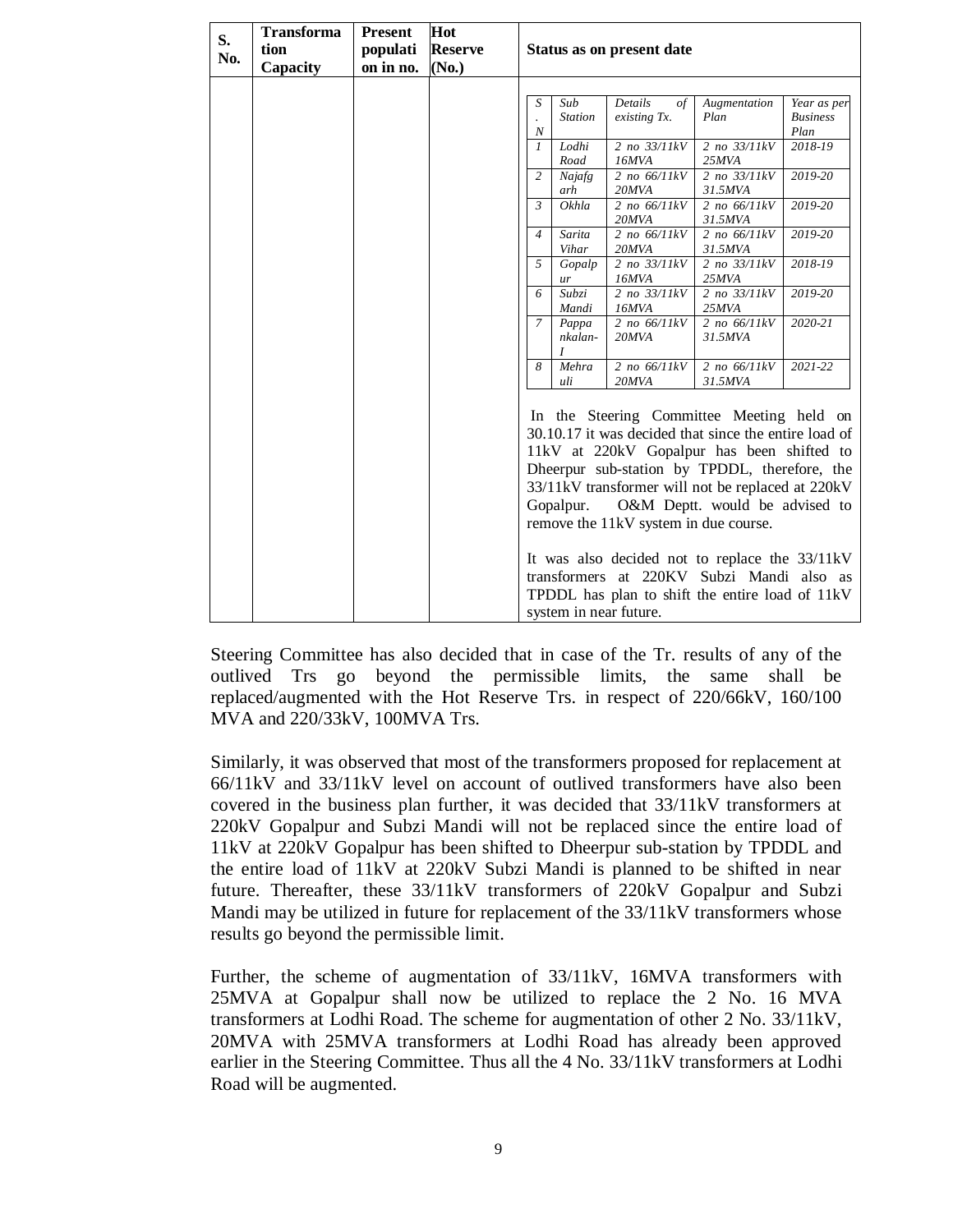## **2.2 IMPLEMENTATION OF AUTOMATIC DEMAND MANAGEMENT SCHEME BY DISCOMS**

The implementation of ADMS is being monitored by CERC and in suo moto petition no. 5/2014 in the matter of "non compliance of Regulation 5.4.2(d) of the Central Electricity Regulatory Commission (Indian Electricity Grid Code) Regulation 2010" the following has been directed:

...............*however, considering the request of the respondents to grant time to implement ADMS, we grant time till 30.06.2016 to the respondent to implement ADMS failing which they will be liable for action under Section 142 of the Act for non compliance of the Regulation 5.4.2(d) of the Grid Code and order of the Commission. RLDCs are directed to submit the report in this regard by 31.08.2016".*

The position updated by the utilities in the  $18<sup>th</sup>$  GCC meeting was as under:-

TPDDL : SCADA has already been upgraded. This has the facility of ADMS. The same is likely to be implemented by December 2017.

BYPL : Already in place. As soon as activated when Delhi as a whole over draws and BYPL also over draws would be picked up from SLDC website. The data accuracy needs to be ensured to avoid unwanted load curtailment.

BRPL : SCADA has already been up-graded. This has the facility of ADSM. NDMC: The software is has been upgraded and under testing. MES : Exempted due to very small utility and considering strategic important load to be catered.

GCC advised that all utilities should adhere to the Grid Discipline and ensure the compliance of the Indian Electricity Grid Code. It was also decided to hold a meeting of all Discoms after completion of the ADMS.

### **2.3 OUTSTANDING DUES**

#### **2.3.1 OUSTANDING DUES - DTL**

#### **A Non payment of outstanding dues of DTL by BRPL and BYPL and TPDDL**

Representative of DTL informed that BSES utilities are not paying dues to DTL since October, 2010 due to which DTL is facing acute financial crisis. Due to financial crunch, DTL is not able to expand its network as per plans. Even, maintenance activities are also suffering badly. The outstanding dues owed to BSES utilities are increasing month by month. Hon'ble Supreme Court vide its orders dated 26.03.2014, 12.05.2016 has directed BSES Discoms to clear the current dues of DTL i.e. dues w.e.f. 01.01.2014 but BSES utilities are not even complying the directions of Hon'ble Supreme Court.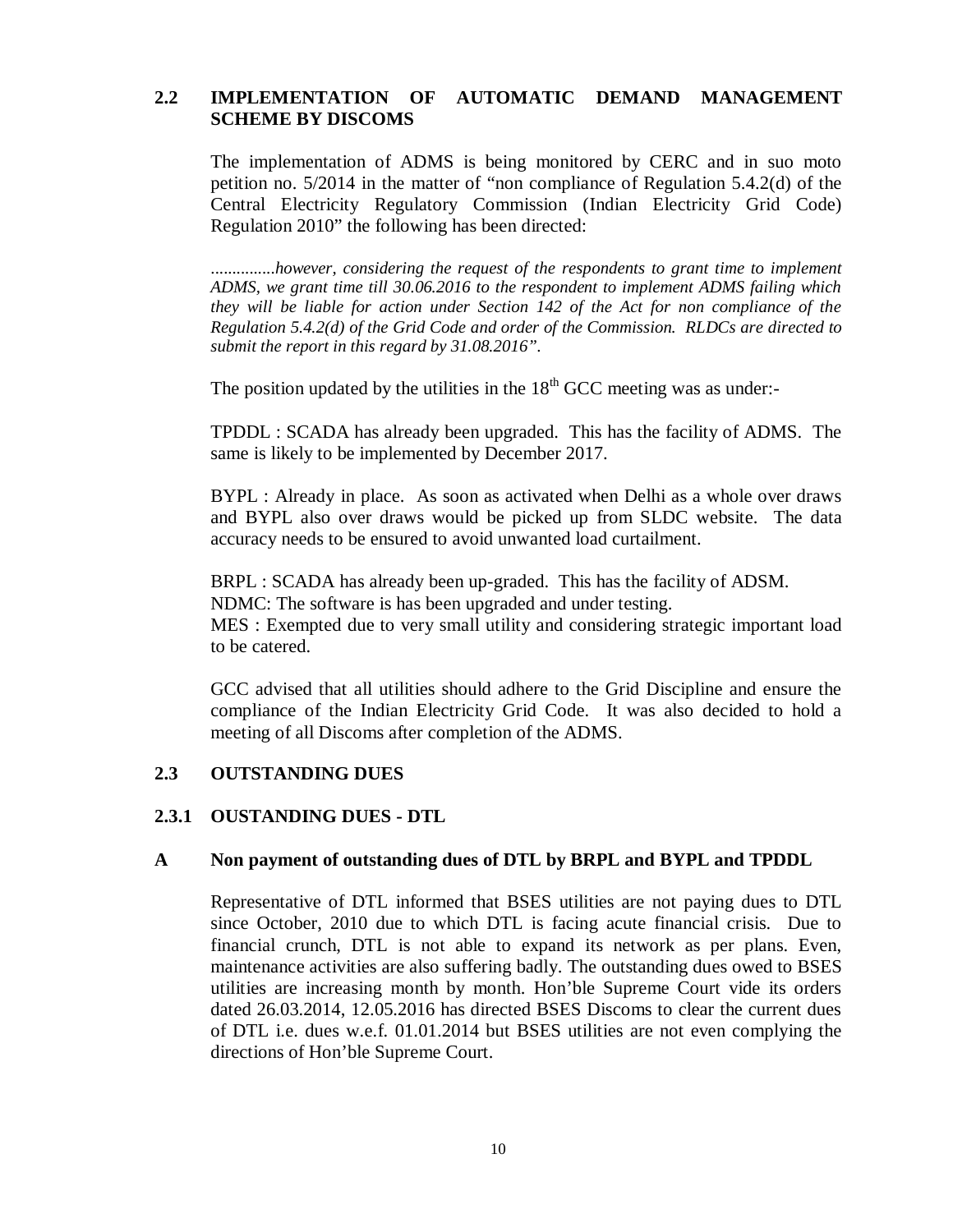The details of outstanding dues on BSES utilities are as under :-

### **i) BRPL**

## **SUMMARY OF TOTAL OUTSTANDING DUES (INCLUDING LPSC) PAYABLE BY BRPL TO DTL FOR THE BILLING PERIOD 01.10.2010 TO 31.07.2017]**

|                         |             |                                                                                 |                   |                         |                                     |                                                   |                                             |                                     | <i>figures in Rs. Crores</i>                       |
|-------------------------|-------------|---------------------------------------------------------------------------------|-------------------|-------------------------|-------------------------------------|---------------------------------------------------|---------------------------------------------|-------------------------------------|----------------------------------------------------|
| <b>Billed</b><br>amount | <b>TDS</b>  | <b>LPSC</b><br><b>STOA</b><br><b>Net</b><br><b>Total</b><br>Payabl<br>Adjustmen | Pavable           | <b>Payment Received</b> |                                     |                                                   | <b>Total</b><br>Outstandin                  |                                     |                                                    |
|                         |             | t                                                                               | $e(B-$<br>$C-D$ ) |                         | including<br><b>LPSC</b><br>$(E+F)$ | Payment<br><b>Received</b><br>from<br><b>BRPL</b> | Subsidy<br>Received<br>from<br><b>GNCTD</b> | <b>Total</b><br>received<br>$(H+I)$ | g<br>(Principal<br>$+LPSC$<br>$(100\%)$<br>$(G-J)$ |
| B                       | $\mathbf C$ | D                                                                               | E                 | F                       | G                                   | $\mathbf H$                                       |                                             | J.                                  | K                                                  |
| 2391.71                 | 187.52      | 183.49                                                                          | 2020.7            | 602.98                  | 2623.68                             | 640.89                                            | 394.40                                      | 1035.29                             | 1588.39                                            |

## **SUMMARY OF CURRENT DUES PAYABLE (WITHOUT LPSC) BY BRPL TO DTL FOR THE BILLING PERIOD 01.01.2014 TO 31.07.2017**

|                            |                         |                                  |                       |                                                                                                                            |                                                                                                                                     | figures in Rs. Crores                                    |                                                                                                                 |
|----------------------------|-------------------------|----------------------------------|-----------------------|----------------------------------------------------------------------------------------------------------------------------|-------------------------------------------------------------------------------------------------------------------------------------|----------------------------------------------------------|-----------------------------------------------------------------------------------------------------------------|
| <b>Billing</b><br>period   | Total<br>Bill<br>amount | <b>TDS</b><br>amount<br>deducted | <b>Net</b><br>Payable | <b>Minimum</b><br>payable<br>amount<br>(as<br>per<br>of<br>direction<br>Hon'ble<br><b>Supreme</b><br><b>Court Orders</b> ) | <b>Total</b><br>minimum<br>payable<br>amount<br>(as<br>direction<br>per<br>of<br>Hon'ble<br><b>Supreme</b><br><b>Court Orders</b> ) | Payment<br>received (in<br>till<br>$Rs.$ )<br>31.08.2017 | <b>Balance</b><br>minimum<br>amount of<br>current<br>dues<br>payable<br>as<br>per<br>direction<br>of<br>Hon'ble |
|                            |                         |                                  |                       |                                                                                                                            |                                                                                                                                     |                                                          | <b>Supreme</b><br>Court                                                                                         |
| 01.01.14<br>Tо<br>30.04.16 | 752.51                  | 75.25                            | 677.26                | 677.26                                                                                                                     | 992.69                                                                                                                              | 253.84                                                   | 738.85                                                                                                          |
| $01.05.16$ to<br>31.07.17  | 459.82                  | 9.20                             | 450.62                | 315.43                                                                                                                     |                                                                                                                                     |                                                          |                                                                                                                 |

#### **ii) BYPL**

## **SUMMARY OF TOTAL OUTSTANDING DUES (INCLUDING LPSC) PAYABLE BY BYPL TO DTL FOR THE BILLING PERIOD 01.10.2010 TO 31.07.2017]**

*figures in Rs. Crores*

| <b>Bille</b><br>d<br>amo<br>unt | <b>TDS</b>  | <b>STO</b><br>A<br>Adj<br>ust<br>men | <b>Net</b><br>Payable<br>$(B-C-D)$ | <b>LPSC</b> | <b>Total</b><br>Pavable<br>includin<br>g LPSC<br>$(E+F)$ | <b>Payment Received</b><br>Payment<br><b>Received</b><br>from<br><b>BYPL</b> | Subsidy<br><b>Received</b><br>from<br><b>GNCTD</b> | <b>Total</b><br>receive<br>d<br>$(H+I)$ | <b>Total</b><br>Outstanding<br>(Principal<br>$+LPSC$<br>$(100\%)$<br>$(G-J)$ |
|---------------------------------|-------------|--------------------------------------|------------------------------------|-------------|----------------------------------------------------------|------------------------------------------------------------------------------|----------------------------------------------------|-----------------------------------------|------------------------------------------------------------------------------|
| $\mathbf{B}$                    | $\mathbf C$ | D                                    | E                                  | F           | G                                                        | H                                                                            |                                                    |                                         | K                                                                            |
| 1455<br>.86                     | 117.75      | 112.<br>20                           | 1225.91                            | 397.45      | 1623.36                                                  | 243.33                                                                       | 358.49                                             | 601.82                                  | 1021.54                                                                      |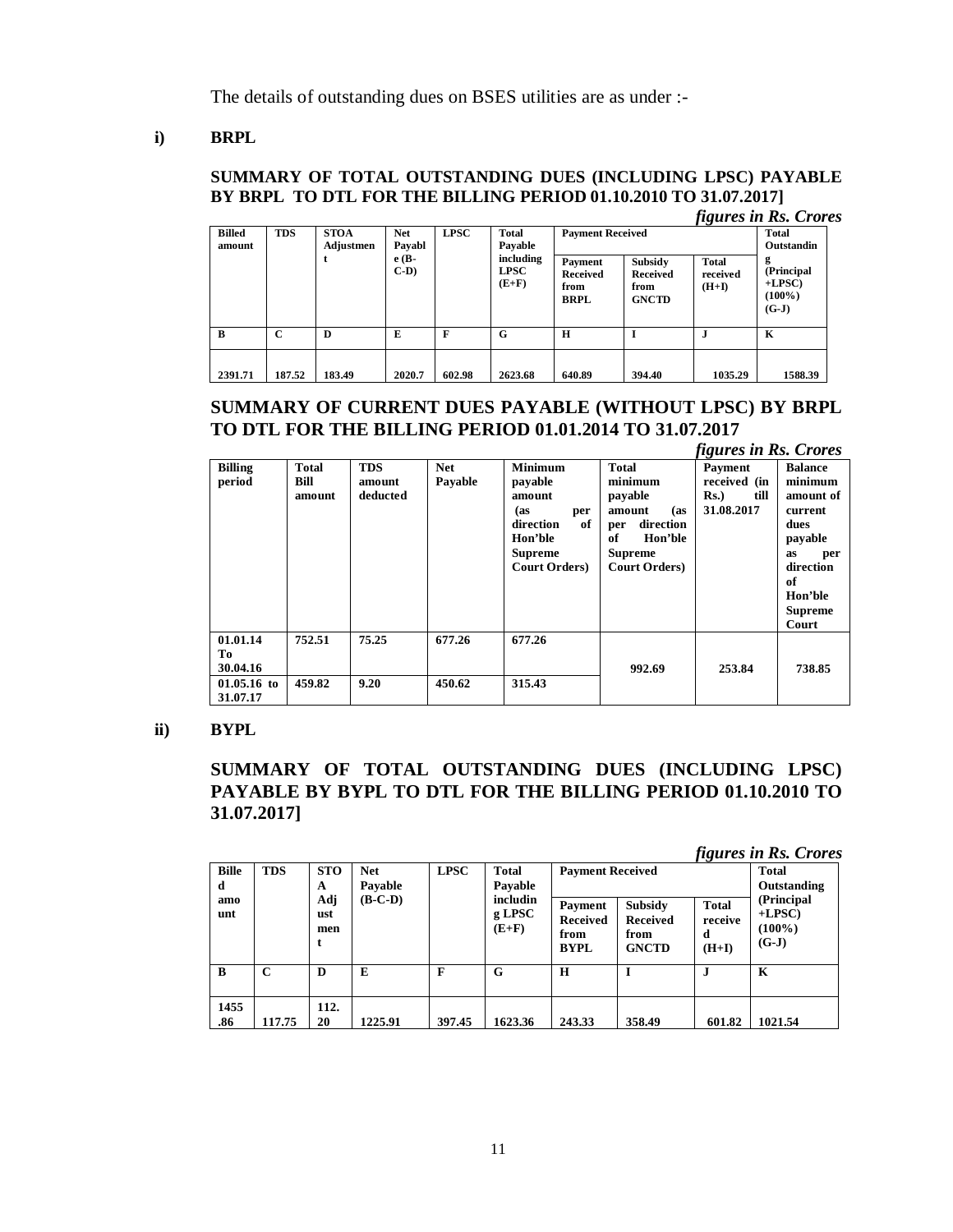#### **SUMMARY OF CURRENT DUES PAYABLE (WITHOUT LPSC) BY BYPL TO DTL FOR THE BILLING PERIOD 01.01.2014 TO 31.07.2017**

|                              |                                |                                  |                       |                                                                                                                              |                                                                                                                                    |                                                                              | <i>figures in Rs. Crores</i>                                                                                                         |
|------------------------------|--------------------------------|----------------------------------|-----------------------|------------------------------------------------------------------------------------------------------------------------------|------------------------------------------------------------------------------------------------------------------------------------|------------------------------------------------------------------------------|--------------------------------------------------------------------------------------------------------------------------------------|
| <b>Billing</b><br>period     | <b>Total</b><br>Bill<br>amount | <b>TDS</b><br>amount<br>deducted | <b>Net</b><br>Pavable | <b>Minimum</b><br>payable<br>amount<br>(as<br>per<br>direction<br>of<br>Hon'ble<br><b>Supreme</b><br><b>Court</b><br>Orders) | <b>Total</b><br>minimum<br>payable<br>(as<br>amount<br>per direction<br>Hon'ble<br>of<br><b>Supreme</b><br><b>Court</b><br>Orders) | Payment<br>received<br>$\mathbf{R}s$<br>(in<br>$Cr.$ )<br>till<br>31.08.2017 | <b>Balance</b><br>minimum<br>of<br>amount<br>dues<br>current<br>payable as per<br>direction<br>of<br>Hon'ble<br><b>Supreme Court</b> |
| 01.01.14<br>Tо<br>30.04.16   | 473.37                         | 47.37                            | 426.30                | 426.30                                                                                                                       |                                                                                                                                    |                                                                              |                                                                                                                                      |
| 01.05.16<br>to<br>31.07.2017 | 241.48                         | 4.83                             | 236.65                | 165.66                                                                                                                       | 591.96                                                                                                                             | 107.21                                                                       | 484.75                                                                                                                               |

Representative of C&RA Department of DTL informed that no payment is being done by BRPL and BYPL and Hon'ble Supreme Court order dated 12.05.2016 was not being complied.

DTL requested the above beneficiaries may be impressed upon to liquidate the outstanding dues of DTL at the earliest. It was also presented the financial crisis engulfed DTL and if payments are not forthcoming, the network expansion would be severely hampered. Even day to day requirement cannot be able to fulfil without fund availability.

**After deliberations, GCC advised C&RA Department of DTL to conduct a meeting with BRPL & BYPL Finance Department for reconciliation of accounts.**

**Further, GCC advised that BRPL & BYPL should pay the dues to the Transmission and Generating utilities to carry out their day to day operations and establishment of their new projects to ensure quality and reliable power supply to the consumers of Delhi. The Transmission and Generating Utilities were also advised to take all possible steps to recover the dues for smooth operation of the system.** 

### **iii) TPDDL**

TPDDL is also not remitting the payment of Wheeling charges bills to DTL. Due to non receipt of monthly dues from TPDDL regularly, there is crisis of funds in DTL which is resulting in delay in completion of critical projects including Tughlakabad, which is to be commissioned by March, 2018.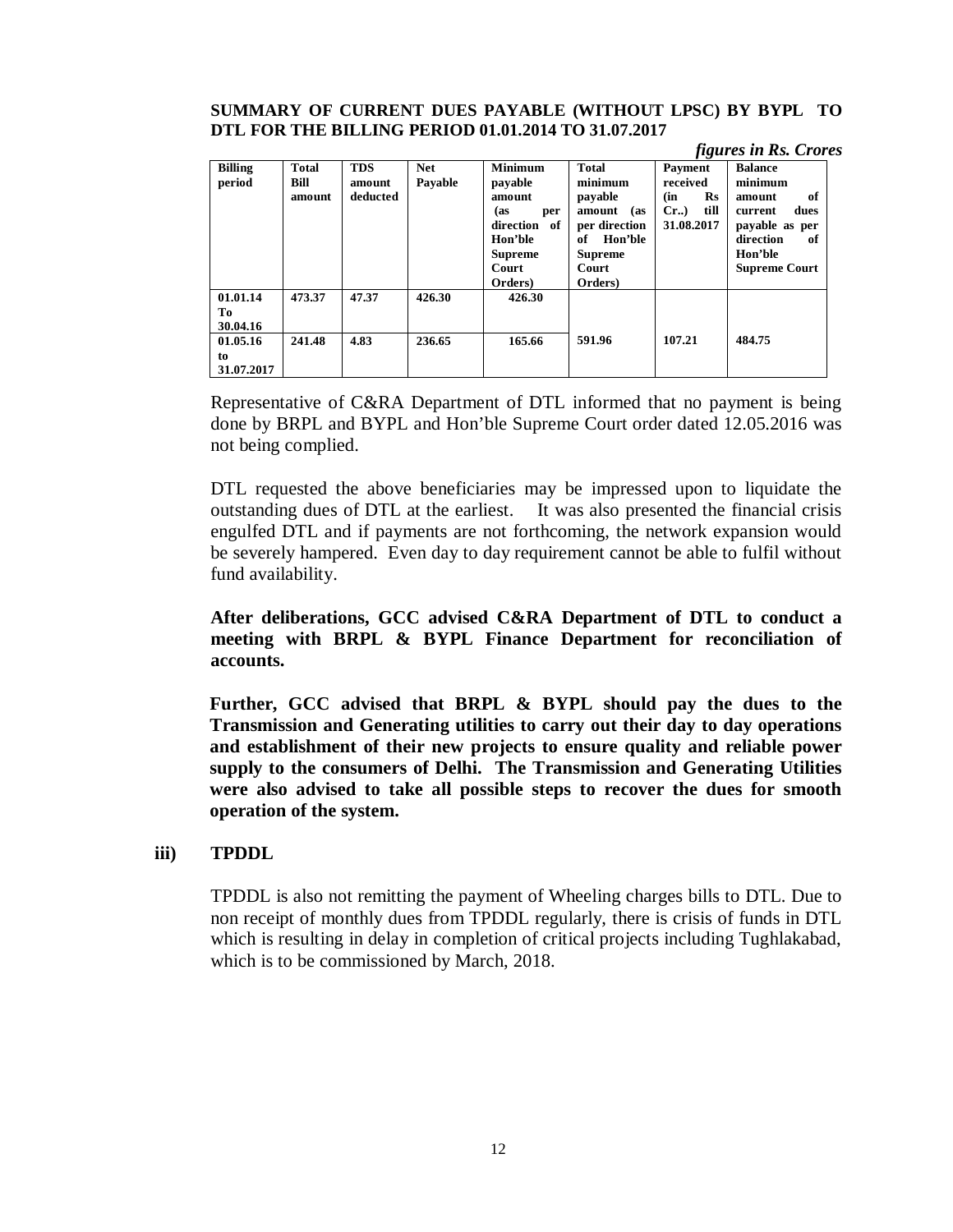## **SUMMARY OF DUES PAYABLE (WITHOUT LPSC) BY TPDDL ON ACCOUNT OF WHEELING CHARGES TO DTL FOR THE BILLING PERIOD 01.04.2017 TO 31.07.2017**

|                       |                             |               |               | <i>figures in Rs. Crores</i> |                   |
|-----------------------|-----------------------------|---------------|---------------|------------------------------|-------------------|
| <b>Billing period</b> | <b>Bill</b><br><b>Total</b> | TDS amount    | <b>Net</b>    | Payment                      | Outstanding       |
|                       | amount                      | deducted by   | Payable by    | till<br>received             | payable<br>amount |
|                       |                             | <b>Discom</b> | <b>Discom</b> | 31.08.2017                   | by TPDDL          |
| 01.04.17              | 94.69                       | 9.47          | 85.22         | 0                            | 85.22             |
| To 31.07.2017         |                             |               |               |                              |                   |
|                       |                             |               |               |                              |                   |

In view of above, the above beneficiaries may kindly be impressed upon to liquidate the outstanding dues of DTL at the earliest.

In the last meeting, GCC advised that all the utilities should pay the dues to the Transmission and Generating utilities to carry out their day to day operations and establishment of their new projects to ensure quality and reliable power supply to the consumers of Delhi. The Transmission and Generating Utilities were also advised to take all possible steps to recover the dues for smooth operation of the system.

**TPDDL representative informed GCC that the subsidy amount receivable from Delhi Govt. is pending. They will release payment as soon as they receive the subsidy amount from Delhi Government.** 

**GCC advised TPDDL to clear the dues without further delays and also advised to honour the bills raised by Transmission and Generating utilities and clear the same within stipulated time.** 

### **B) Non furnishing of LCs by BRPL &BYPL**

BRPL and BYPL have not furnished LCs to DTL. Letters were issued to both the Distribution Licensees for providing LCs for FY 2017-18 for amount of Rs. 35,79,18,037/- and Rs. 18,62,10,288/- respectively w.e.f. October, 2017 but no LCs have been provided by both the Discoms so far.

The representatives of BRPL and BYPL informed that they are facing acute financial crunch. Even they are not paying regular bills to Transmission and Generating Licensees. As such, LC would be established when financial position of both utilities improves.

### **GCC advised to settle the issue mutually. Even generating utilities may approach to DERC for redressal for their grievance.**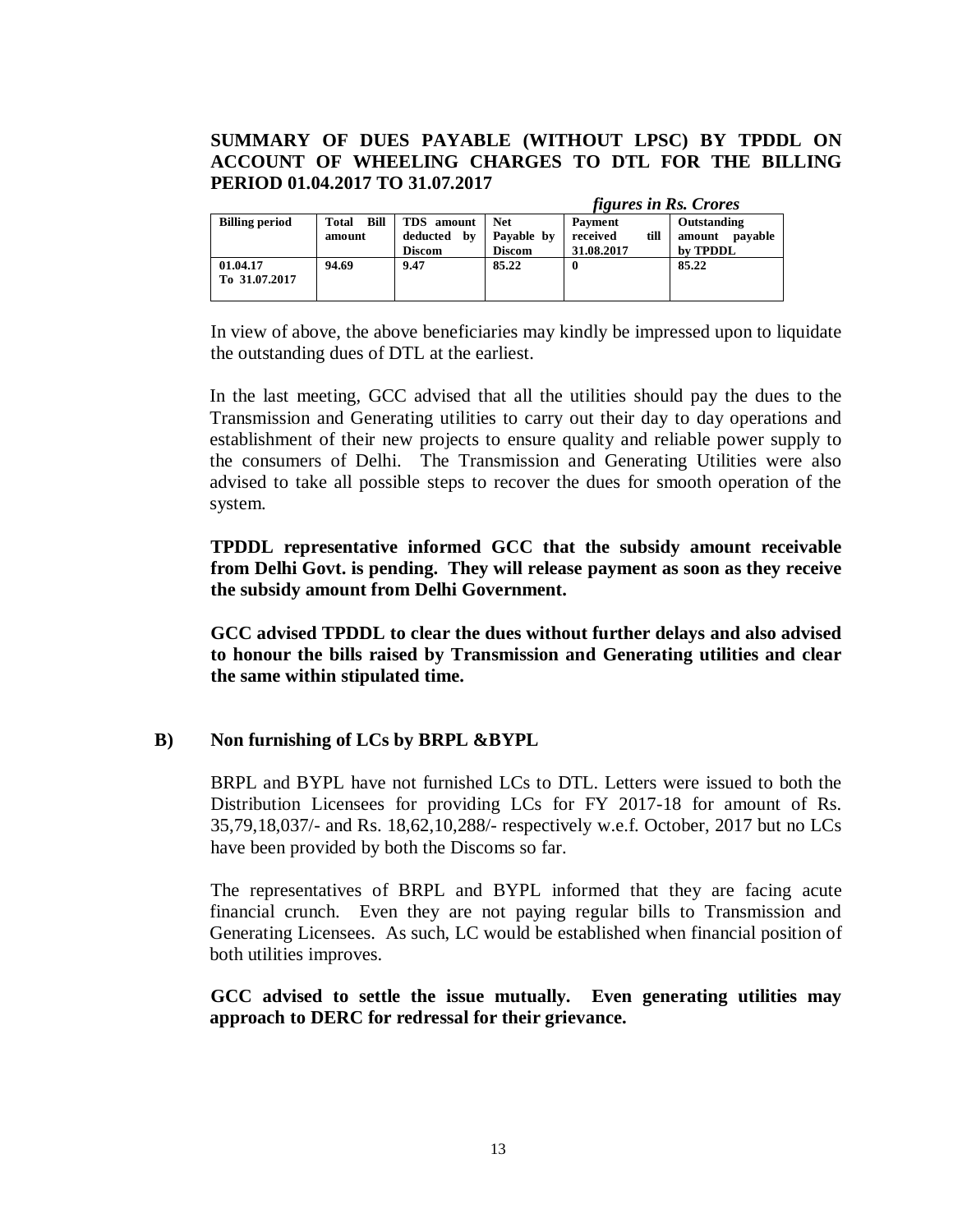## **2.3.2 Outstanding dues of IPGCL / PPCL.**

#### i) **Non-payment of Energy Bills by BRPL and BYPL since October, 2010.**

Since the re-assignment of the PPA signed with DTL, energy is being billed by IPGCL and PPCL to all the Distribution Companies as per the Energy Account issued by the State Load Dispatch Centre, Delhi (SLDC) and the payments for the bills raised were being realized within the stipulated period in the past, as per the PPA/ Regulations issued by the DERC.

However, payments are not being released by BRPL and BYPL from the month of October, 2010. The details of which are as under:

|              |             |             | (Amount Rs. in Crores) |  |
|--------------|-------------|-------------|------------------------|--|
| Company      | <b>BRPL</b> | <b>BYPL</b> | <b>Total</b>           |  |
| <b>IPGCL</b> | 1683.15     | 1014.50     | 2697.65                |  |
| <b>PPCL</b>  | 3047.80     | 2221.04     | 5268.83                |  |
| Total        | 4730.94     | 3235.54     | 7966.48                |  |

Further, in total disregard to Hon'ble Supreme Court of India order dated 12.05.2016, BYPL and BYPL are not paying even 70 % of Current outstanding. The balance current unpaid dues as on date are as under:

| (Amount Rs. in Crores) |  |  |  |
|------------------------|--|--|--|
|------------------------|--|--|--|

| Company      | <b>BRPL</b> | <b>BYPL</b> | <b>Total</b> |
|--------------|-------------|-------------|--------------|
| <b>IPGCL</b> | 388.66      | 208.88      | 597.54       |
| <b>PPCL</b>  | 1264.49     | 919.87      | 2184.36      |
| <b>Total</b> | 1653.14     | 1128.75     | 2781.89      |

In the meeting, GCC advised all the defaulting utilities to pay the dues to the Transmission and Generating utilities to carry out their day to day operations and establishment of their new projects to ensure quality and reliable power supply to the consumers of Delhi. The Transmission and Generating Utilities were also advised to take all possible steps to recover the dues for smooth operation of the system.

## **ii). Opening of LC for Bulk Power Supply to BRPL and BYPL by IPGCL and PPCL Power Stations.**

Various correspondences have been made by IPGCL and PPCL in respect of opening of LC for securing Bulk Power Supply. However, BRPL and BYPL in spite of number of reminders have not established LC in respect of IPGCL and PPCL since April, 2011.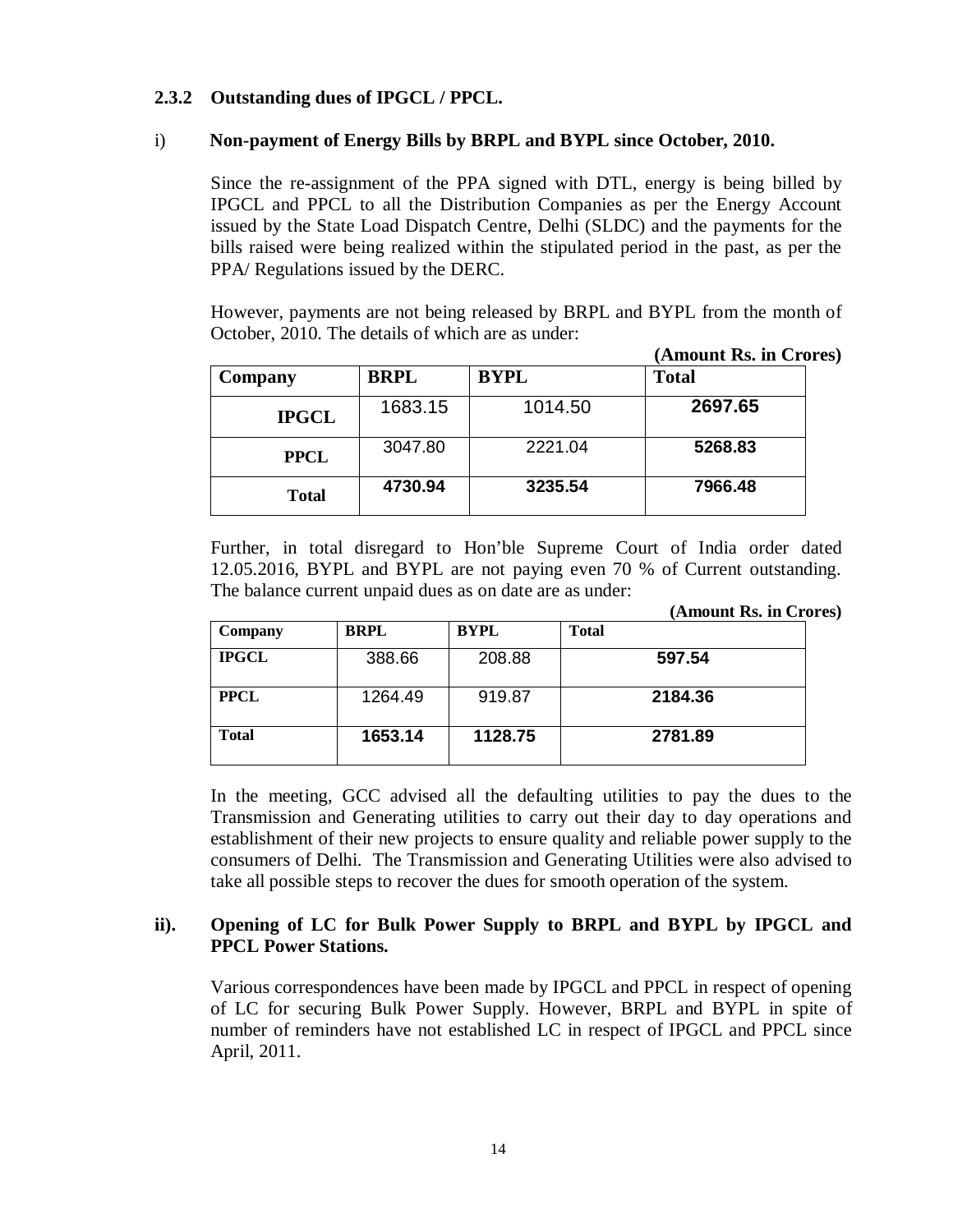In the last meeting, it was informed that the issue was discussed in the  $20<sup>th</sup>$ Commercial Sub-Committee meeting held on 19.04.2017 wherein BRPL and BYPL representatives informed that as the financial condition of their companies are not good, therefore, the nationalised / scheduled banks are not opening the LCs of BRPL and BYPL. Further DTL requested Discoms to provide documents of correspondence made with banks and the same has been agreed to by BRPL and BYPL.

In the said meeting, IPGCL / PPCL representative requested BRPL and BYPL to provide them the documents of correspondence made with banks for which discoms have agreed.

#### **GCC advised the utilities to take necessary action to establish the LC as per provisions of PPA.**

### **iii). Opening of LC for Bulk Power Supply from IPGCL and PPCL Power stations to TPDDL.**

The LC for power supply from power stations of IPGCL & PPCL established by TPDDL expired on 31.03.2014. Various correspondences have been made by IPGCL & PPCL in respect of renewing of LC for securing Bulk Power Supply. A petition was also filed by IPGCL & PPCL with DERC for suitable directions to TPDDL in this matter. DERC had various hearings on the matters and in final order dt. 18.12.2015 DERC directed TPDDL to establish LC in favour of IPGCL & PPCL to secure bulk power supply from its power stations. However, TPDDL in spite of number of reminders did not establish LC in respect of IPGCL & PPCL and had chosen to file review petition nos. 18/2016 before state commission. Hon'ble Commission heard the matter on 31.05.2016 and issued final order on dt. 01.08.2016 dismissing the said review petition of TPDDL. Accordingly, IPGCL & PPCL requested to TPDDL to establish LC without further delay. However, TPDDL have not established LC.

In the meeting, it was informed that a meeting was held in the office of Secretary (Power), GNCTD on 18.04.2017 along with senior officers of IPGCL / PPCL and TPDDL. As per the decisions taken, the payments are being settled. After the reconciliation of the payment, the matter of establishment of LC would be resolved.

### **GCC noted.**

### **iv) Non-payment of Energy Bills by TPDDL since October, 2015.**

TPDDL is defaulting in making the payment of IPGCL & PPCL energy bills since October, 2015. In this regard, IPGCL/PPCL vide letter dt.09.10.2015 objected the unilateral decision of recovery of regulatory asset from energy bills of IPGCL & PPCL. IPGCL/PPCL in its letter have requested TPDDL not to indulge in such illegal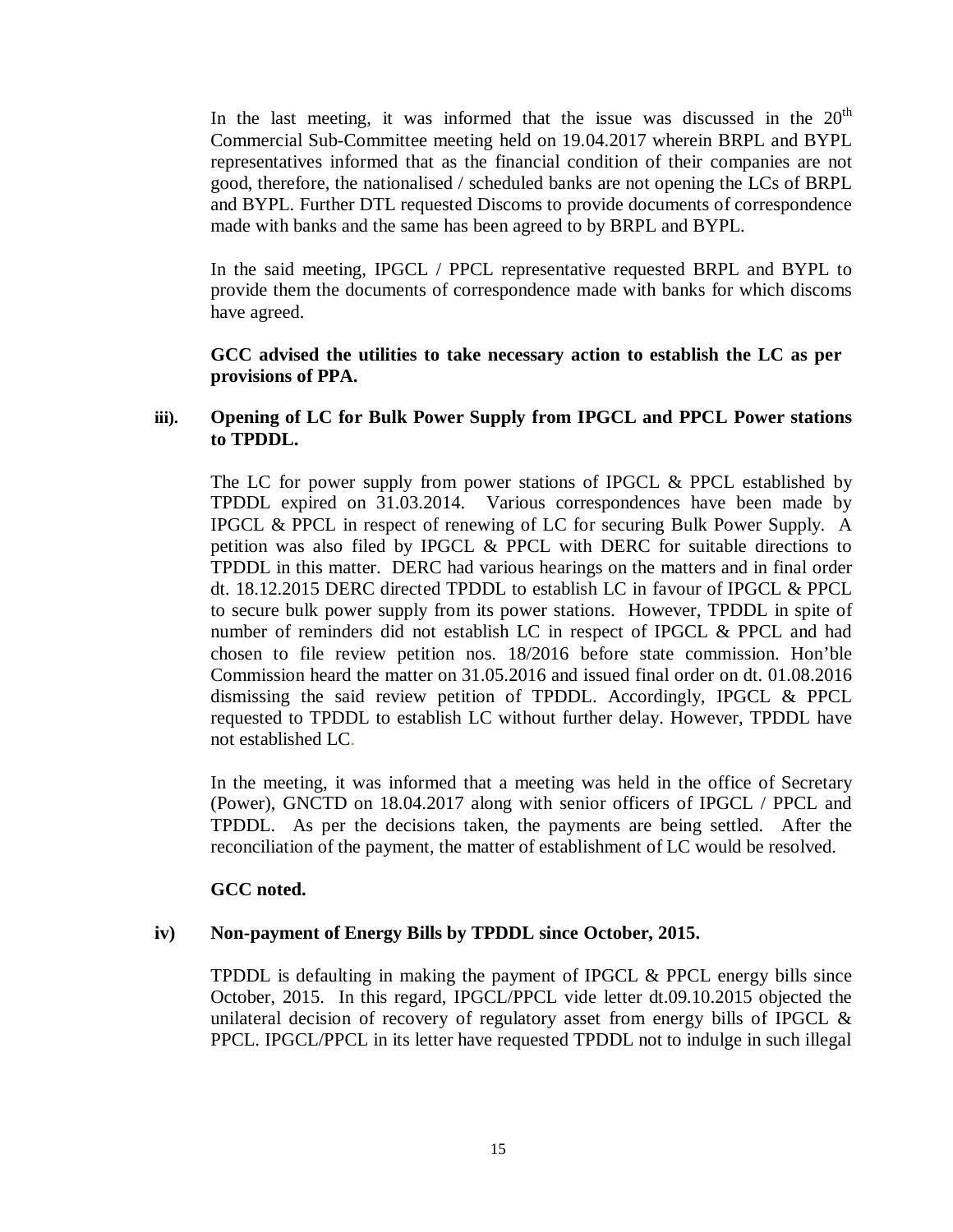activity by unilaterally finding alternate source of recovery of regulatory assets from IPGCL / PPCL rather than approaching to DERC. Even while exercising such illegal option of recovering un allowed portion of energy charges TPDDL has arbitrarily chosen to stop the payment of bills of IPGCL & PPCL only and not other generators and transmission companies.

Further, TPDDL is continuing to default in payment of current energy bills. Therefore, IPGCL/PPCL filed petition 91 & 92 of 2015 with DERC. There were number of hearings on the matter and state commission issued final order on dt. 15.07.2016 with remarks

*" ……6. It is to be noted that the energy bills of the generators are to be paid as per rates determined in the tariff order of the generators and not as per the rates reflected in the tariff order for Discom, which are governed by respective MYT Regulations for Generation and Distribution Tariff. As per MYT Regulations, 2011 for generation tariff, variable energy charge of Generation Company shall be billed on the basis of actual fuel cost. It must be kept in mind that rates given in the tariff order for the Discom or for generators are only the projections and cannot be treated as final or actual. The Commission has specified the formula for recovery of Power Purchase Cost Adjustment Charges (PPAC) in the Tariff Order of the Discom to take care of any variation in the projected power purchase cost and actual power purchase cost. The Discom may not have different approach for making payment to different generating stations e.g. Central Generating Satiations and State Generating Stations.* 

*7.Moreover, as per the terms of PPA the Discom has to pay 95% of the bill even if it is disputed and there is no scope to deny payment of bills. Further, the Discoms have to honour the terms of PPA like opening of Letter of Credit etc. In the instant case, if the Respondent had any dispute in respect of energy bills raised by the petitioner, they would have paid 95% of the bill and made a reference of the dispute to the Petitioner to get it resolved as per the provisions of the PPA. The difference, if any, in projected Power Purchase Cost and actual Power Purchase Cost along with carrying cost is to be considered at the time of truing up of ARR for respective financial year.* 

*8. Considering the above facts, the Respondent Discom is directed to make payments of energy bills raised as per the rate determined in the tariff order for the Petitioner and also to open Letter of Credit as per the terms of PPA.* 

*9. With the above directions the matter is disposed off. 10. Order accordingly. "* 

In view of order of state commission, TPDDL is to pay all energy bills including surcharge for delay payment. However, TPDDL had not made payment and established LC. The total outstanding accumulated outstanding dues are as under:

 **Figures in Rs. Crores**

| Company      | <b>TPDDL</b> |
|--------------|--------------|
| <b>IPGCL</b> | 64.83        |
| <b>PPCL</b>  | 36.03        |
| <b>Total</b> | 100.86       |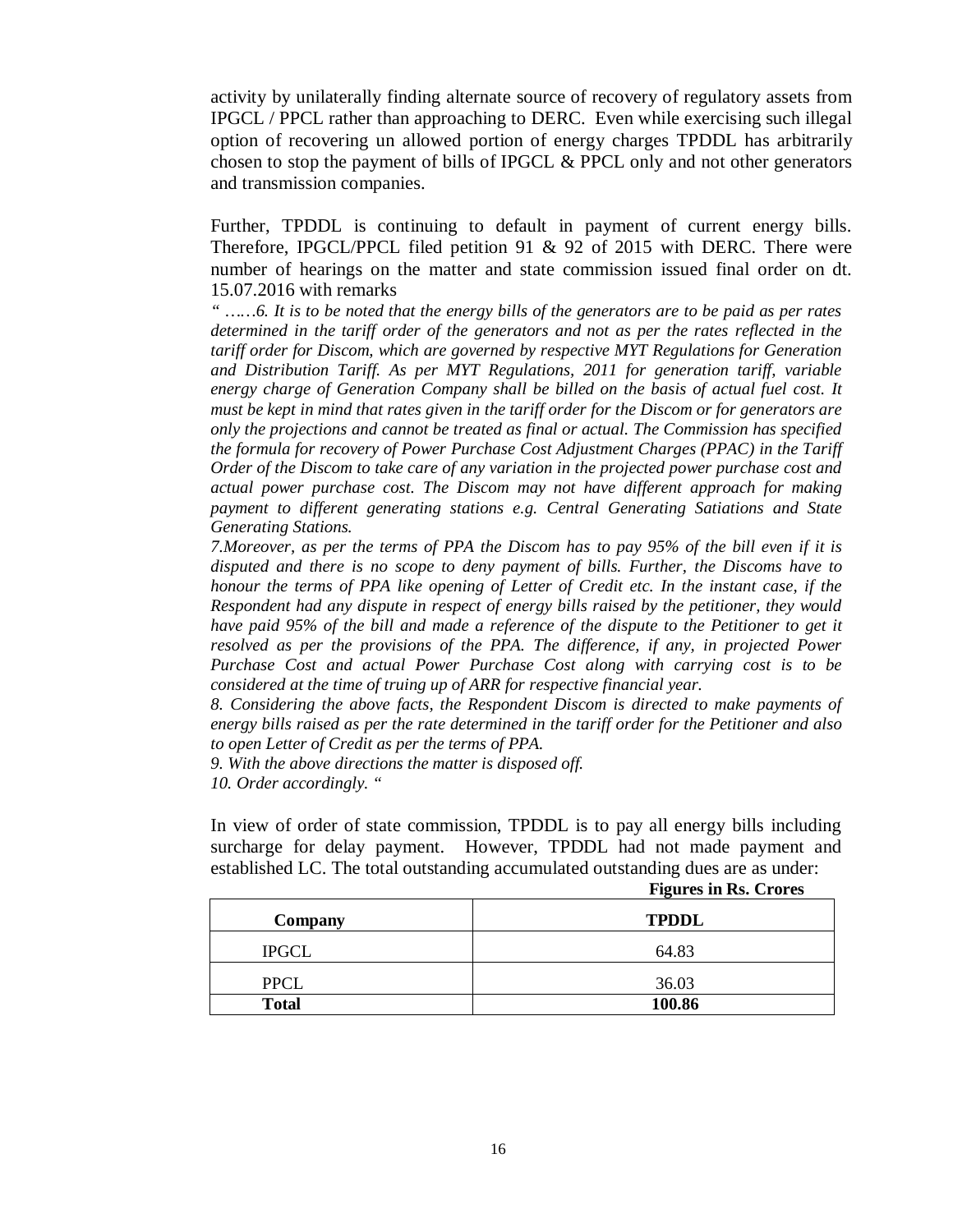Further, in a meeting taken by Secretary (Power) GNCTD on 18.4.2017 regarding outstanding dues of IPGCL/PPCL on TPDDL; TPDDL promised to Release Outstanding dues by 30.4.2017 and further pay the current month energy bill which becomes due by 7<sup>th</sup> of every month on regular basis. However after paying Rs 35.88 Crores to IPGCL and Rs 270.96 Crores to PPCL, TPDDL has stopped the payment. Further a total Outstanding of Rs 103.29 Crores and Rs 250.40 Crores respectively was pending (before diversion of subsidy on 08-09-2017). Thus Rs 100.86 Crores of IPGCL and PPCL are pending with TPDDL.

### **GCC advised TPDDL to make the payment as per provisions of PPA in line with CERC / DERC Regulations.**

### **v) Reconciliation of DSM Charges bills with SLDC**

The Reconciliation of Deviation Settlement Mechanism charges bills for FY 2015-16 are pending due to non signing of SLDC Finance. IPGCL/PPCL Finance have already worked out the reconciliation statement and visited SLDC finance several times on issue. However, there is no progress in signing of reconciliation statement by SLDC Finance.

SLDC Finance informed that the matter will be settled by next GCC meeting.

## **GCC advised SLDC and IPGCL/PPCL to reconcile the statement in time bound manner without further delay.**

### **vi) Sale of URS Power from power stations of PPS-1 & PPS-III.**

It was informed that IPGCL & PPCL has long-term power purchase agreement for sale of power from GTPS,  $PPS-1 \& PPS-III$  power stations to the beneficiaries i.e. BYPL, BRPL, TPDDL, NDMC, MES, Haryana Power Purchase centre & Punjab State Power Corporation etc. During the past, there have been less power generation due to less scheduling than declared generation capability of the station.

The quantum of back down in the Northern Grid from Central, Inter-state and State Generating Stations was very high during the past. This has resulted in payment of significant capacity charges / fixed charges by the beneficiaries of the station for which there was no scheduled generation.

The DISCOMs of various states have raised the issues at various forums and have also cited reason for higher purchase cost of electricity.

Therefore, while addressing the grievances of the distribution companies the CERC and Ministry of Power, GOI, have taken various steps to get scheduled / diverted URS power to other beneficiaries in the country. This resulted in utilization of natural resources and availability of power to power starved regions and resulted in reduced overall cost of power purchase of the beneficiaries having long-term power purchase agreements with such power stations. MoP, GOI, have issued new Tariff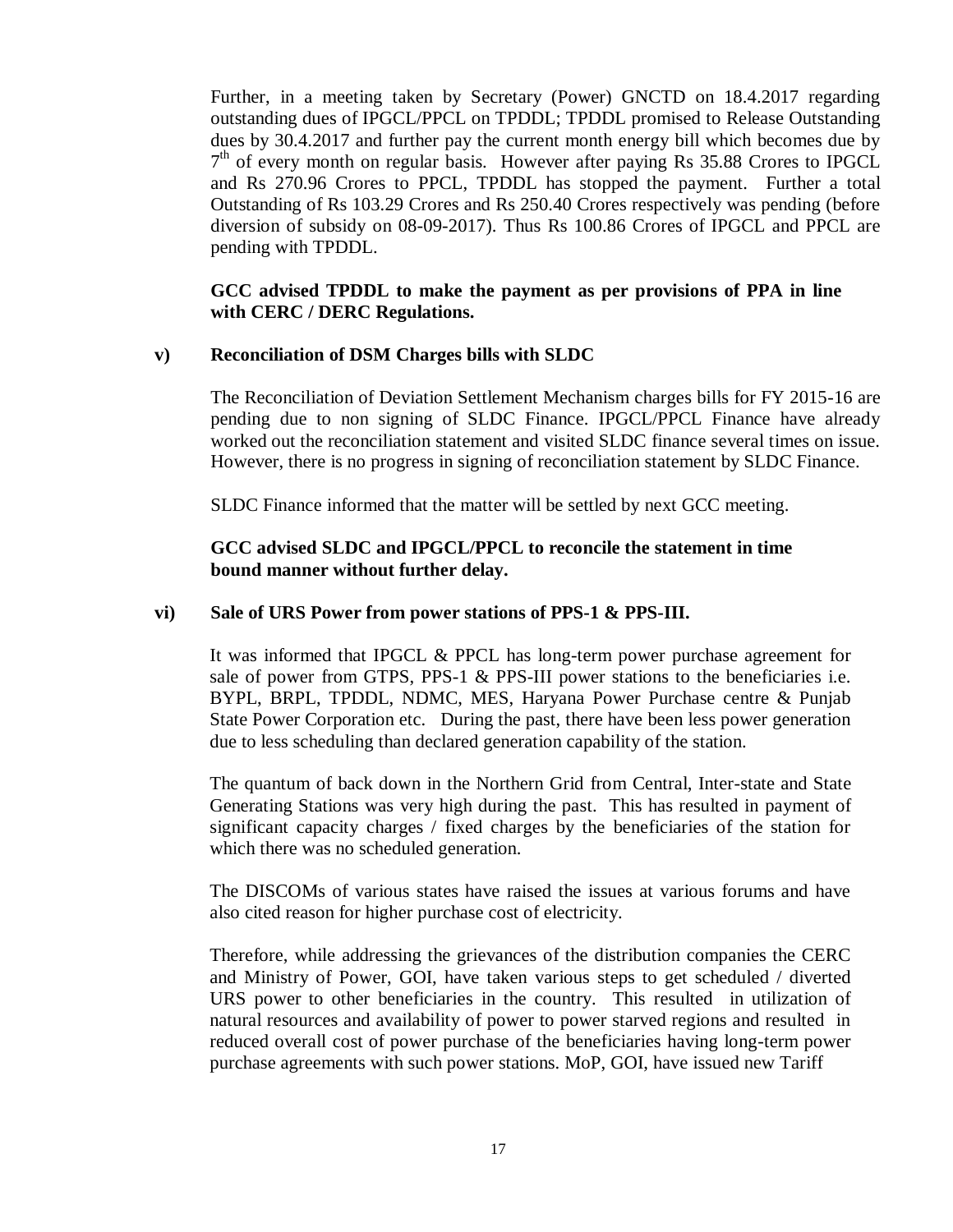Policy on 28th January, 2016, wherein various guidelines for procurement of power under para 6.1 of the new tariff policy have been provided. As regards to generation of power in full capacity from long-term PPA power stations, reduction of overall cost of purchase of power in cases of under scheduling, the Ministry of Power, GOI, have further elaborated Clause 6.2(i) of the policy and accordingly has reminded all states regulatory commissions, CPSUs to act fast for utilization of URS power of the power stations whose tariff is determined as per Clause 62 & 63 of Electricity Act, 2003.

In continuation of the above development, IPGCL & PPCL are in receipt of letter from TPDDL regarding approval of State Commission for sale of URS power in reference to recent tariff policy of Ministry of Power GOI and subsequent letter of Ministry of Power, GOI dated 09.05.2016 on the matter. Further, TPDDL has mentioned details along with certain contents of the MoP GOI letter. After reviewing scope of action to be taken by IPGCL & PPCL in reference to the content of above approval of DERC, MoP, GOI, letter and letter of TPDDL, (being only one out of the many beneficiaries of the IPGCL & PPCL power stations) a letter No.Comml./DERC/F.10/38 Dt.02.06.2016 was sent to DERC for addressing above issues as identified by IPGCL & PPCL before implementation of above provision of current tariff policy of GoI, with copies to beneficiaries. Matter was also taken up in  $15<sup>th</sup>$  &  $16<sup>th</sup>$  GCC Meeting of Delhi state on 21.09.2016. After deliberations in  $15<sup>th</sup>$ GCC Meeting held at NRPC Katwaria Sarai, the Committee has decided as under:

*"SLDC informed that in normal course, beneficiary has every right to recall the unscheduled power as fixed charges are paid by beneficiaries. For specific directions, the affected parties may approach the State Regulatory Commission. GCC advised to take up the matter with state regulatory."*

Accordingly, IPGCL & PPCL have written another letter No. Comml./DERC/F.10/ 174 dt.20.12.2016 (copy enclosed) again requesting for appropriate action and suitable direction by the State Commission. IPGCL & PPCL have already deposited client membership fee to NVVNL for appointing NVVNL as broker for trading URS power and eagerly waiting necessary inputs from beneficiaries i.e. BRPL, BYPL, NDMC and MES and suitable directions from DERC to enter into final agreement with NVVNL for trade of URS Power. DERC have written a letter No. F.3(459)/Tariff-Engg./DERC/2016-17/Pt. File/5330/1233 dt. 12.08.2016 to MoP, GOI regarding sale of power under URS from the cheaper gas allocated. The clarification is still awaited. The matter was also discussed in  $20<sup>th</sup>$  Commercial Sub-Meeting of Delhi State, where beneficiaries requested for all document related various correspondences made by IPGCL/PPCL so that they may able to communicate the input from their sides. The information have been emailed to representative officer of BRPL and BYPL on 20.04.2017.

# **GCC noted the update of IPGCL/PPCL and advised the utilities to wait for sale of URS power till clarification of DERC is received.**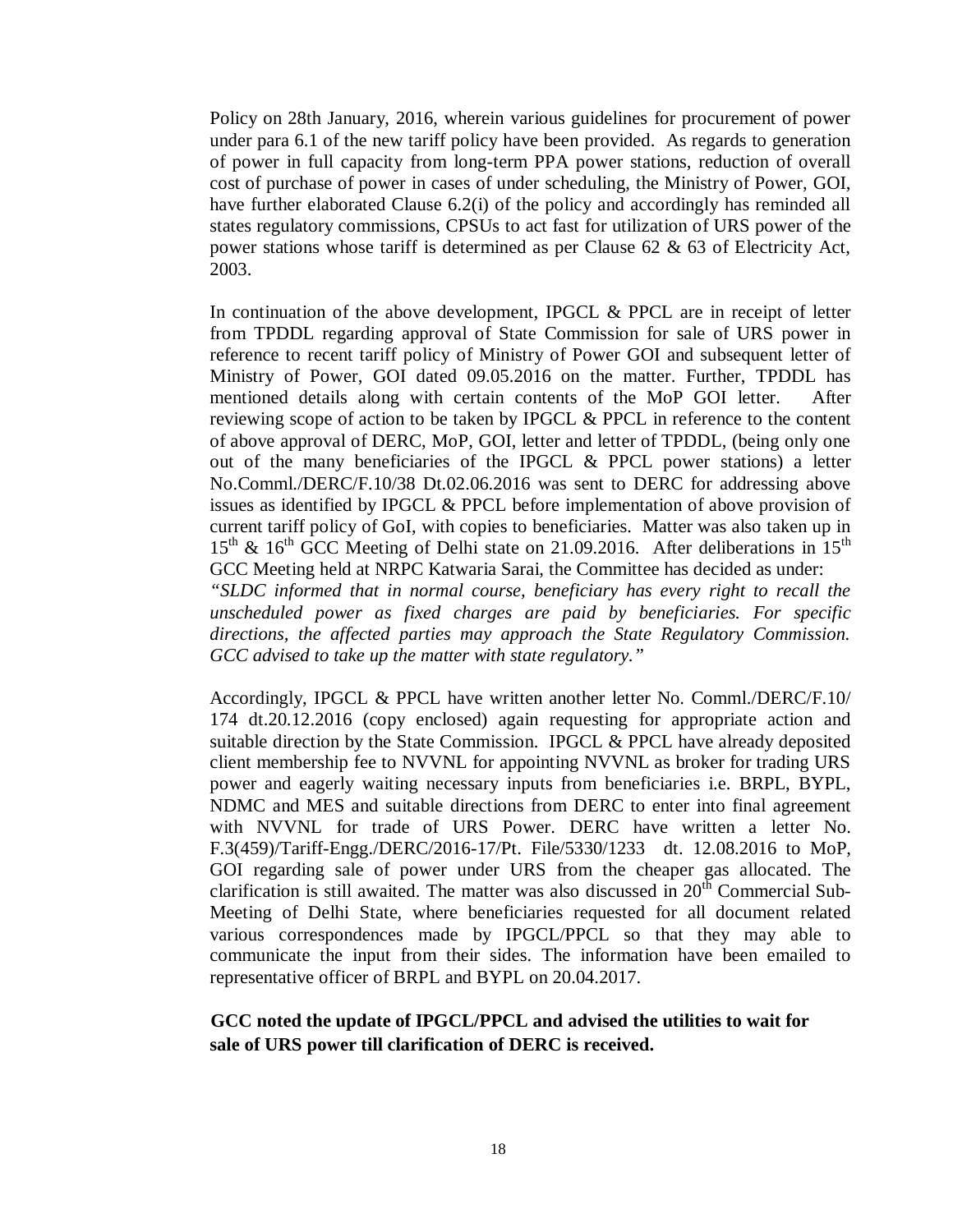## **2.3.3 Regulation of Power to BYPL.**

| Sr. | Name of the station | <b>Installed</b>      | <b>Share of BYPL</b> | <b>Regulation</b> |            |
|-----|---------------------|-----------------------|----------------------|-------------------|------------|
| No. |                     | <b>Capacity in MW</b> | In %age              | In MW             | w.e.f.     |
|     | Aravali Jhajjar     | 1500                  | 5.281                | 79                | 05.09.2016 |
|     | <b>SJVNL</b>        | 1500                  | 2.40                 | 36                | 28.03.2015 |
|     | Total               | 3000                  | --                   | 115               |            |

As on date, the following power regulations are going on to BYPL

BYPL representative informed the forum that all efforts are going on to lift the regulation of power from both the utilities. They also assured that there would not be any shortage of power due to above regulations.

**GCC advised BYPL to make all out efforts to lift the regulation of power from Aravali and SJVN.**

## 2.4 **STATUS OF IMPLEMENTATION OF RECOMMENDATIONS OF EXPERT COMMITTEE ON GRID DISTURBANCES OCCURRED ON 30.07.2012 AND 31.07.2012 IN THE GRID.**

**The updated position is as under:**

| Cla  | <b>RECOMMENDA</b>             | STATUS AS ON DATE             |                                                                       |                                                                                |  |  |  |  |  |
|------|-------------------------------|-------------------------------|-----------------------------------------------------------------------|--------------------------------------------------------------------------------|--|--|--|--|--|
| use  | <b>TIONS</b>                  |                               |                                                                       |                                                                                |  |  |  |  |  |
| 9.1. | 3 <sup>RD</sup><br>Periodical |                               |                                                                       | The Protection Audit was completed before CWG-2010.<br>The                     |  |  |  |  |  |
| 1    | Protection<br>Party           |                               |                                                                       | deficiencies pointed out and the latest status on the issue of removal of      |  |  |  |  |  |
|      | Audit                         | deficiencies is as under :-   |                                                                       |                                                                                |  |  |  |  |  |
|      | - Time frame -                |                               |                                                                       |                                                                                |  |  |  |  |  |
|      | within one year               | Description<br>S              | Sub-Stn                                                               | Action taken/proposed                                                          |  |  |  |  |  |
|      |                               | of Issue<br>N<br>$\mathbf{1}$ |                                                                       |                                                                                |  |  |  |  |  |
|      |                               | DR and<br>Event               | Bamnau<br>$\mathbf{h}$                                                | The EL at 400kV S/Stns is in place. EL                                         |  |  |  |  |  |
|      |                               | Logger to                     |                                                                       | for 220kV under procurement and<br>installation expected to be completed by    |  |  |  |  |  |
|      |                               | be provided                   |                                                                       | December 2016. DR already available                                            |  |  |  |  |  |
|      |                               | or to be kept                 |                                                                       | with 400kV system. DR for 220kV                                                |  |  |  |  |  |
|      |                               | in order                      |                                                                       | system is the inbuilt feature of Numerical                                     |  |  |  |  |  |
|      |                               |                               | Relays which have already been installed.                             |                                                                                |  |  |  |  |  |
|      |                               |                               |                                                                       | (Basic Protection Audit carried out on 400kV S/Stn Bamnauli before             |  |  |  |  |  |
|      |                               | CWG                           |                                                                       |                                                                                |  |  |  |  |  |
|      |                               |                               |                                                                       | It was also advised by NRPC that DTL should go for fresh third party           |  |  |  |  |  |
|      |                               |                               |                                                                       | protection audit of entire DTL system. In 95 <sup>th</sup> OCC meeting held on |  |  |  |  |  |
|      |                               |                               |                                                                       | 21.01.2014 at NRPC, DTL submitted the list of 25 numbers of 220kV              |  |  |  |  |  |
|      |                               |                               |                                                                       | Grids S/Stns identified for third party audit. Out of these, TPA of            |  |  |  |  |  |
|      |                               |                               |                                                                       | 400kV Mundka, 220kV Shalimar Bagh, 220kV Rohini-I and 220kV                    |  |  |  |  |  |
|      |                               |                               |                                                                       | Mehrauli S/Stn were completed by 25.05.2014. The main observation              |  |  |  |  |  |
|      |                               |                               |                                                                       | was regarding replacement of static relays by Numerical relays.                |  |  |  |  |  |
|      |                               |                               |                                                                       |                                                                                |  |  |  |  |  |
|      |                               |                               | DTL representative informed that tender for replacement of old Static |                                                                                |  |  |  |  |  |
|      |                               |                               |                                                                       | relays has been opened and under Technical evaluation. Price bid               |  |  |  |  |  |
|      |                               |                               |                                                                       | opened for Bus Bar Protection schemes and under process of PO                  |  |  |  |  |  |
|      |                               |                               |                                                                       | awarding. PO awarded for Line differential relays.                             |  |  |  |  |  |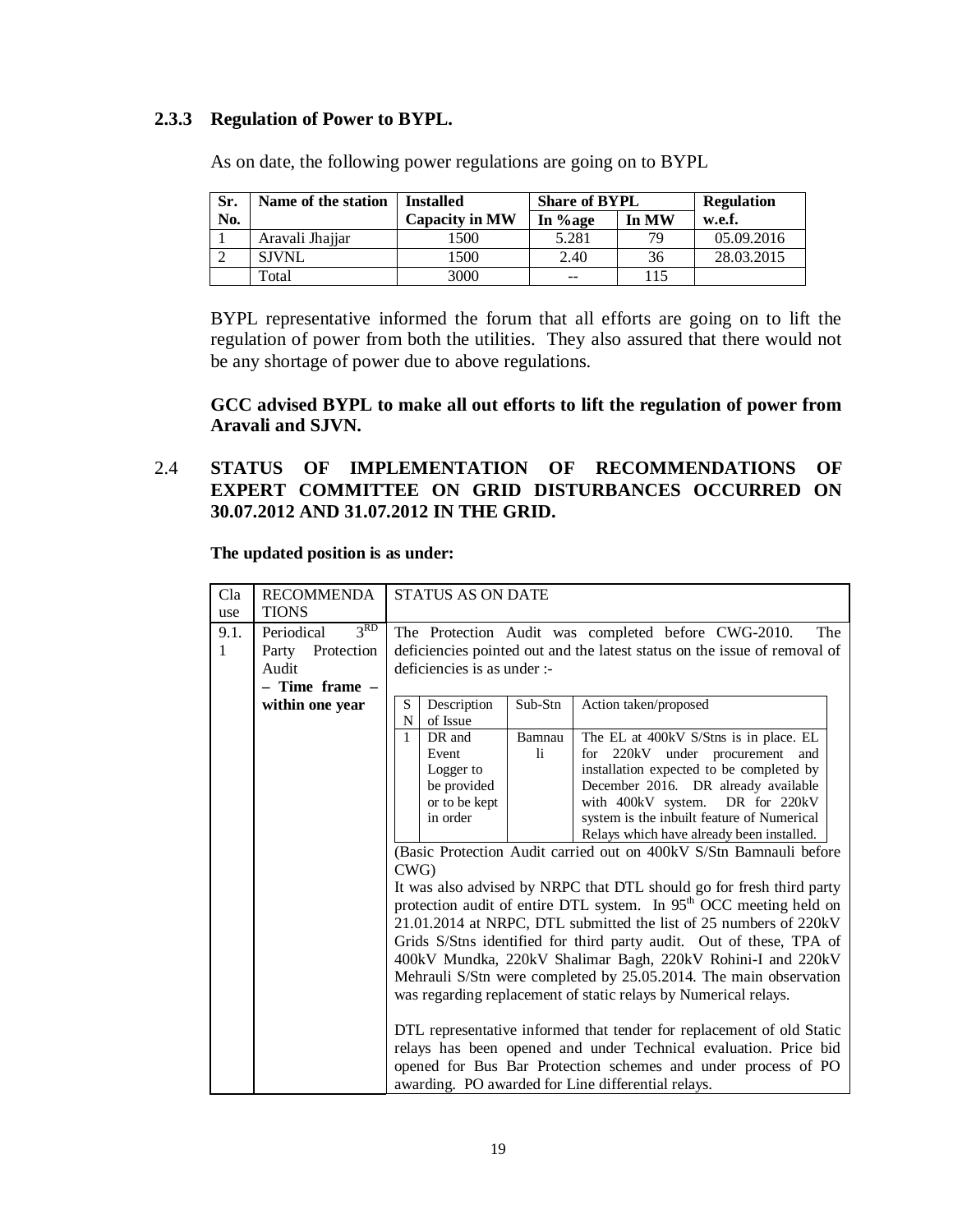| Cla<br>use             | <b>RECOMM</b><br><b>ENDATIO</b><br><b>NS</b> |                  | <b>STATUS AS ON DATE</b>                                                                                                                                                                                                                       |                |                                                                                         |        |         |              |                     |  |
|------------------------|----------------------------------------------|------------------|------------------------------------------------------------------------------------------------------------------------------------------------------------------------------------------------------------------------------------------------|----------------|-----------------------------------------------------------------------------------------|--------|---------|--------------|---------------------|--|
| 9.1.<br>$\overline{4}$ | Complete<br>independe<br>nt audit of<br>time |                  | As far as IPGCL and PPCL systems are concerned, they informed that DR is<br>available at CCGT Bawana and Pragati. EL is not required at generating stations<br>as generators have inbuilt features of EL. PPCL / IPGCL informed the following: |                |                                                                                         |        |         |              |                     |  |
|                        | synchroniz                                   | Name             |                                                                                                                                                                                                                                                |                | Time synchronization                                                                    |        |         |              |                     |  |
|                        | ation<br>of                                  | of               | <b>DR</b>                                                                                                                                                                                                                                      |                | EL                                                                                      |        |         |              | <b>PMU</b>          |  |
|                        | EL<br>DRs,                                   | Utility          |                                                                                                                                                                                                                                                |                |                                                                                         |        |         |              |                     |  |
|                        | and<br><b>PMs</b>                            | <b>DTL</b>       | Implemented                                                                                                                                                                                                                                    |                | Implemented                                                                             |        |         |              | Not                 |  |
|                        | should be                                    | <b>RPH</b>       | Not required<br>on<br>feeders                                                                                                                                                                                                                  | 33kV           | Two Nos of 33 kV bays i.e. Bay No. 1 and<br>2 are already having Numerical relays       |        |         |              | installe<br>d<br>in |  |
|                        | carried out                                  |                  |                                                                                                                                                                                                                                                |                | installed. The switchyard maintenance is                                                |        |         |              | <b>DTL</b>          |  |
|                        | <b>Time</b>                                  |                  |                                                                                                                                                                                                                                                |                | now being taken care of by DTL.                                                         |        |         |              | system              |  |
|                        | frame                                        | <b>PPCL</b>      | DRs are installed at all the<br>three units of PPS-I. The                                                                                                                                                                                      |                | Latest numerical relays are installed on<br>GT-1 $\&$ 2 and the process of installing   |        |         |              |                     |  |
|                        | within one                                   |                  | DRs are time synchronized.                                                                                                                                                                                                                     |                | Numerical relays on GRPs of STG is                                                      |        |         |              |                     |  |
|                        | month                                        |                  |                                                                                                                                                                                                                                                |                | being done in phased manner. The same is                                                |        |         |              |                     |  |
|                        |                                              |                  |                                                                                                                                                                                                                                                |                | expected to be completed in 05-06 months.<br>Complete independent audit of time         |        |         |              |                     |  |
|                        |                                              |                  |                                                                                                                                                                                                                                                |                | synchronization shall be carried out within                                             |        |         |              |                     |  |
|                        |                                              |                  |                                                                                                                                                                                                                                                |                | one month of installation completion.                                                   |        |         |              |                     |  |
|                        |                                              | <b>GT</b>        | The process of installing of<br>DRs on the units of GTPS is                                                                                                                                                                                    |                | One of the STGs relay retrofitting is<br>planned                                        | during | next    | overhauling. |                     |  |
|                        |                                              |                  | being taken up on priority in                                                                                                                                                                                                                  |                | Numerical relays have been installed in                                                 |        |         |              |                     |  |
|                        |                                              |                  | phased manner. Further, 06<br>nos units out of nine are                                                                                                                                                                                        |                | almost all 66kV feeders / bays and rest are<br>being envisaged. The same is expected to |        |         |              |                     |  |
|                        |                                              |                  | having<br>numerical                                                                                                                                                                                                                            | relays         | be completed in 5-6 months. Complete                                                    |        |         |              |                     |  |
|                        |                                              |                  | installed and the process of                                                                                                                                                                                                                   |                | independent audit of time synchronization                                               |        |         |              |                     |  |
|                        |                                              |                  | installing of latest numerical<br>relays on the rest of the units                                                                                                                                                                              |                | shall be carried out within one month of<br>installation completion.                    |        |         |              |                     |  |
|                        |                                              |                  | is under progress in phased                                                                                                                                                                                                                    |                |                                                                                         |        |         |              |                     |  |
|                        |                                              |                  | manner.                                                                                                                                                                                                                                        |                | The representative of GT informed that the                                              |        |         |              |                     |  |
|                        |                                              |                  | The representative of GT<br>informed that the work will                                                                                                                                                                                        |                | work will be completed in three months                                                  |        |         |              |                     |  |
|                        |                                              |                  | be completed in three months                                                                                                                                                                                                                   |                |                                                                                         |        |         |              |                     |  |
| 9.2.                   | Tightening                                   |                  | CERC has already issued the amended Grid Code to be implemented from                                                                                                                                                                           |                |                                                                                         |        |         |              |                     |  |
| 1                      | of                                           |                  | 17.02.2014 in which the allowable frequency band is 49.90Hz to 50.05Hz. The                                                                                                                                                                    |                |                                                                                         |        |         |              |                     |  |
|                        | Frequency                                    |                  | Deviation Settlement Mechanism has also been introduced according to the                                                                                                                                                                       |                |                                                                                         |        |         |              |                     |  |
|                        | band<br>and<br>be brought                    |                  | tightening to the frequency band. The main thrust of the amended Grid Code is<br>the utilities should always strict to its scheduled drawal. Further, the following                                                                            |                |                                                                                         |        |         |              |                     |  |
|                        | very close                                   |                  | are the main issues:-                                                                                                                                                                                                                          |                |                                                                                         |        |         |              |                     |  |
|                        | to 50Hz.                                     |                  | a) No over drawal by Delhi if frequency is below 49.90Hz.                                                                                                                                                                                      |                |                                                                                         |        |         |              |                     |  |
|                        |                                              |                  | b) No under drawal by Delhi if the frequency is more than 50.05Hz.                                                                                                                                                                             |                |                                                                                         |        |         |              |                     |  |
|                        |                                              | C)               | Every (12) time blocks the polarity of drawal should change.                                                                                                                                                                                   |                |                                                                                         |        |         |              |                     |  |
|                        |                                              |                  | In the regular OCC meetings of NRPC, the adherence of the above provisions is                                                                                                                                                                  |                |                                                                                         |        |         |              |                     |  |
|                        |                                              |                  | monitored. As far as Delhi is concerned, the main violation is occurring in                                                                                                                                                                    |                |                                                                                         |        |         |              |                     |  |
|                        |                                              |                  | respect of non change of polarity in 12 time blocks.                                                                                                                                                                                           |                |                                                                                         |        |         |              |                     |  |
|                        |                                              |                  | The details of the violations of Delhi for last one year are as under:-                                                                                                                                                                        |                |                                                                                         |        |         |              |                     |  |
|                        |                                              | Duration         |                                                                                                                                                                                                                                                | 01.09.16       | Oct.16                                                                                  | Nov.   | Dec.    | 01.01.17-    | Feb.                |  |
|                        |                                              |                  |                                                                                                                                                                                                                                                | to<br>25.09.16 |                                                                                         | 16     | 16      | 29.01.17     | 17                  |  |
|                        |                                              |                  | Violation of drawal<br>limit                                                                                                                                                                                                                   | $OD-0$         | $OD-5$                                                                                  | OD-11  | $OD-11$ | OD-14        | OD-                 |  |
|                        |                                              |                  | 150MW if freq $\geq$ 49.7Hz and                                                                                                                                                                                                                | $UD-2$         | $UD-4$                                                                                  | $UD-1$ | $UD-3$  | $UD-2$       | 2                   |  |
|                        |                                              | above            |                                                                                                                                                                                                                                                |                |                                                                                         |        |         |              | UD-                 |  |
|                        |                                              |                  | Violation of non polarity                                                                                                                                                                                                                      | 95             | 120                                                                                     | 144    | 147     | 152          | 87                  |  |
|                        |                                              | change of drawal |                                                                                                                                                                                                                                                |                |                                                                                         |        |         |              |                     |  |
|                        |                                              |                  |                                                                                                                                                                                                                                                |                |                                                                                         |        |         |              |                     |  |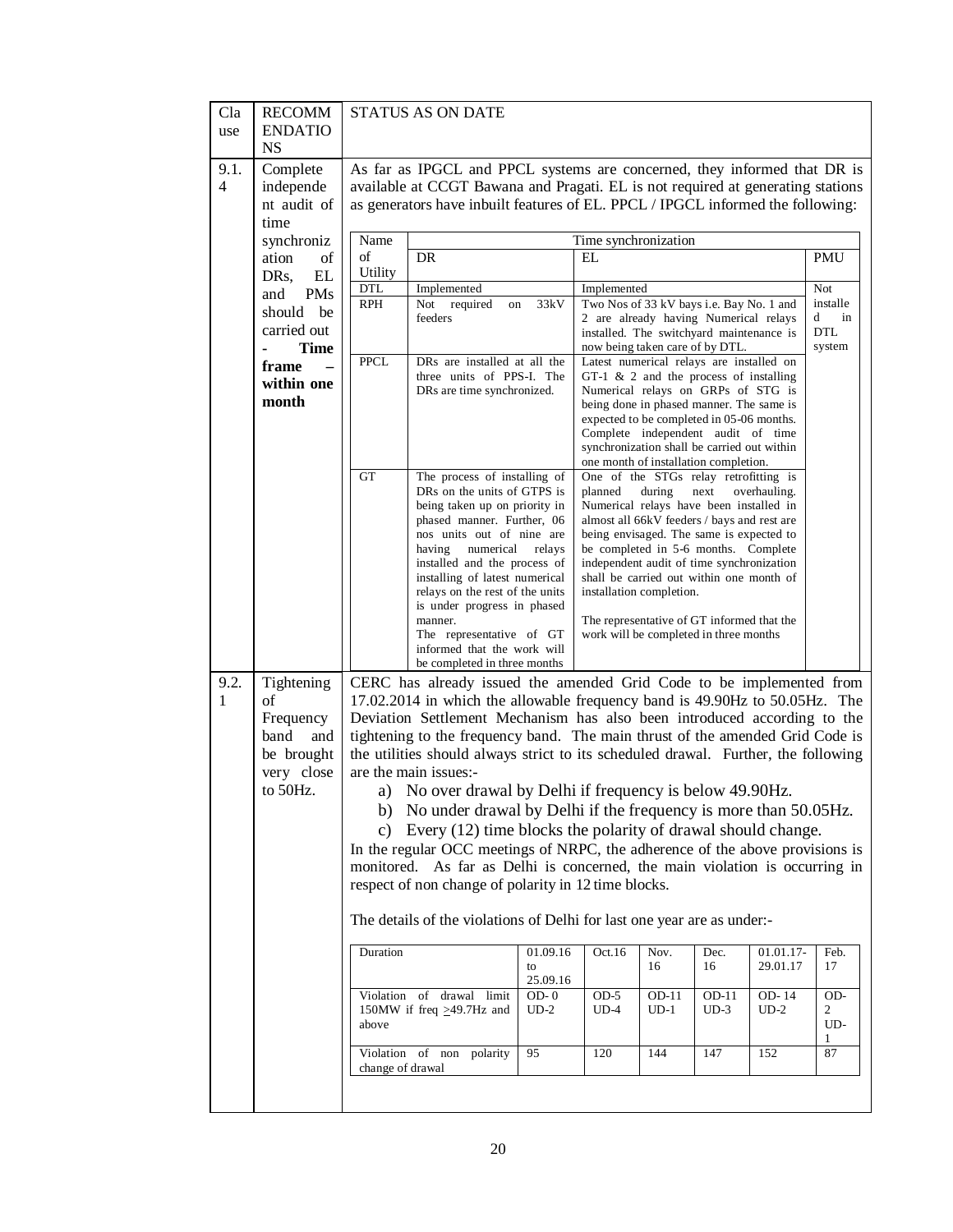| <b>Clause</b><br><b>RECOM</b><br><b>MENDAT</b><br><b>IONS</b>                                                                                                                                                                                                                   | <b>STATUS AS ON DATE</b>                                                                                                                                                                                                                                                                                                                                                                                                                                                                                                                                                                                                                                                                                                                                                                                                                                                                                                                                                                                                                                                                                                                                                                                                                                                                                                                                                                                                                                                                                                                                                                                                                                                                                                                                                                                                                                                                                                                                                                                                                                                                                                                                                                                                                                                                                                                                                                                                                                                                                                               |                  |                   |                   |                       |                                    |                                    |
|---------------------------------------------------------------------------------------------------------------------------------------------------------------------------------------------------------------------------------------------------------------------------------|----------------------------------------------------------------------------------------------------------------------------------------------------------------------------------------------------------------------------------------------------------------------------------------------------------------------------------------------------------------------------------------------------------------------------------------------------------------------------------------------------------------------------------------------------------------------------------------------------------------------------------------------------------------------------------------------------------------------------------------------------------------------------------------------------------------------------------------------------------------------------------------------------------------------------------------------------------------------------------------------------------------------------------------------------------------------------------------------------------------------------------------------------------------------------------------------------------------------------------------------------------------------------------------------------------------------------------------------------------------------------------------------------------------------------------------------------------------------------------------------------------------------------------------------------------------------------------------------------------------------------------------------------------------------------------------------------------------------------------------------------------------------------------------------------------------------------------------------------------------------------------------------------------------------------------------------------------------------------------------------------------------------------------------------------------------------------------------------------------------------------------------------------------------------------------------------------------------------------------------------------------------------------------------------------------------------------------------------------------------------------------------------------------------------------------------------------------------------------------------------------------------------------------------|------------------|-------------------|-------------------|-----------------------|------------------------------------|------------------------------------|
|                                                                                                                                                                                                                                                                                 | Duration                                                                                                                                                                                                                                                                                                                                                                                                                                                                                                                                                                                                                                                                                                                                                                                                                                                                                                                                                                                                                                                                                                                                                                                                                                                                                                                                                                                                                                                                                                                                                                                                                                                                                                                                                                                                                                                                                                                                                                                                                                                                                                                                                                                                                                                                                                                                                                                                                                                                                                                               | Mar.17           | Apr.17            | May-17            | Jun-<br>17            | 01.07.1<br>7<br>to<br>23.07.1<br>7 | 01.0<br>8.17<br>to<br>27.0<br>8.17 |
|                                                                                                                                                                                                                                                                                 | Violation of drawal limit<br>150MW if freq $\geq$ 49.7Hz and<br>above                                                                                                                                                                                                                                                                                                                                                                                                                                                                                                                                                                                                                                                                                                                                                                                                                                                                                                                                                                                                                                                                                                                                                                                                                                                                                                                                                                                                                                                                                                                                                                                                                                                                                                                                                                                                                                                                                                                                                                                                                                                                                                                                                                                                                                                                                                                                                                                                                                                                  | $OD-3$<br>$UD-1$ | $OD-10$<br>$UD-3$ | $OD-2$<br>$UD-11$ | OD-<br>5<br>UD-<br>11 | $OD-7$<br>$UD-6$                   | OD-<br>3<br>UD-<br>10              |
|                                                                                                                                                                                                                                                                                 | Violation of non polarity<br>change of drawal                                                                                                                                                                                                                                                                                                                                                                                                                                                                                                                                                                                                                                                                                                                                                                                                                                                                                                                                                                                                                                                                                                                                                                                                                                                                                                                                                                                                                                                                                                                                                                                                                                                                                                                                                                                                                                                                                                                                                                                                                                                                                                                                                                                                                                                                                                                                                                                                                                                                                          | 116              | 125               | 94                | 86                    | 68                                 | 96                                 |
|                                                                                                                                                                                                                                                                                 | GCC advised all utilities to ensure Grid discipline and compliance of<br><b>Grid Code Regulations.</b>                                                                                                                                                                                                                                                                                                                                                                                                                                                                                                                                                                                                                                                                                                                                                                                                                                                                                                                                                                                                                                                                                                                                                                                                                                                                                                                                                                                                                                                                                                                                                                                                                                                                                                                                                                                                                                                                                                                                                                                                                                                                                                                                                                                                                                                                                                                                                                                                                                 |                  |                   |                   |                       |                                    |                                    |
| 9.4<br>All<br>out<br>efforts<br>should<br>made<br>implement<br>the<br>provisions<br><b>IEGC</b><br>of<br>with regard<br>to<br>Governor<br>Action<br><b>POSOCO</b><br>to take up<br>the matter<br>with<br>Central<br>Commissio<br>n<br><b>Time</b><br>ä,<br>frame $-3$<br>months | CERC in its order dated 31.12.2012 reiterated the need for compliance by<br>generators and directed as to why they may not be held responsible for non-<br>implementation of RGMO / FGMO mode of operation. A task force has been<br>be<br>constituted by CEA under Member (Thermal), CEA to develop a procedure<br>to<br>for testing of primary response of Generating units.<br>CERC has revised the Clause regarding FGMO / RGMO as under:-<br>CERC (IEGC) 5th amendment of IEGC dated 12.04.2017 provides that all<br>Coal/lignite based thermal generating units of 200 MW and above, Open<br>Cycle Gas Turbine/Combined Cycle generating stations having gas turbines<br>of capacity more than 50 MW each and all hydro units of 25 MW and above<br>should provide RGMO/FGMO response. Further, it has been provided at<br>Regulation 5.2(h) that 'RLDCs/SLDCs should not schedule the generating<br>station or unit(s) thereof beyond ex-bus generation corresponding to $100\%$ of<br>the installed capacity of the generating station or unit(s) thereof and that the<br>generating station shall not resort to Valve Wide Open operation of units" so<br>that primary response is ensured. CERC in its letter dated 05.06.2017 has<br>directed to obtain the status of availability of RGMO/FGMO response from<br>the generators (ISGS as well as intra-state generators) in the region.<br>PPCL representative intimated that they are pursuing the matter with their<br>OEM department regarding details of RGMO / FGMO of PPCL-I & PPCL -<br>III and expected by December 2017.<br>BTPS representative intimated that as per CERC order, Nashik scheme has<br>been implemented in Unit#4 & Unit#5 in Feb'17 & Dec'16 respectively for<br>RGMO. But As Units were not in service till 31.3.2017, as per DPCC order,<br>RGMO couldn't put into service in Unit#4&5. Subsequently when it was tried<br>in Unit#4, severe load hunting was observed with very little change in<br>frequency. So, Units were kept in "FGMO with Manual Intervention". As<br>both unit no#4&5 are taken under shutdown from 17.10.2017 as per DPCC<br>order this problem is being sorted out.<br>PPCL representative intimated that they are pursuing the matter with their<br>OEM regarding details of RGMO / FGMO of PPCL-I & PPCL-III. The same<br>is likely to be implemented by Dec 2017 end.<br>Representative of GTPS informed that RGMO/FGMO is not applicable for<br>their plant as each of the gas turbine unit is of 30 MW capacity. |                  |                   |                   |                       |                                    |                                    |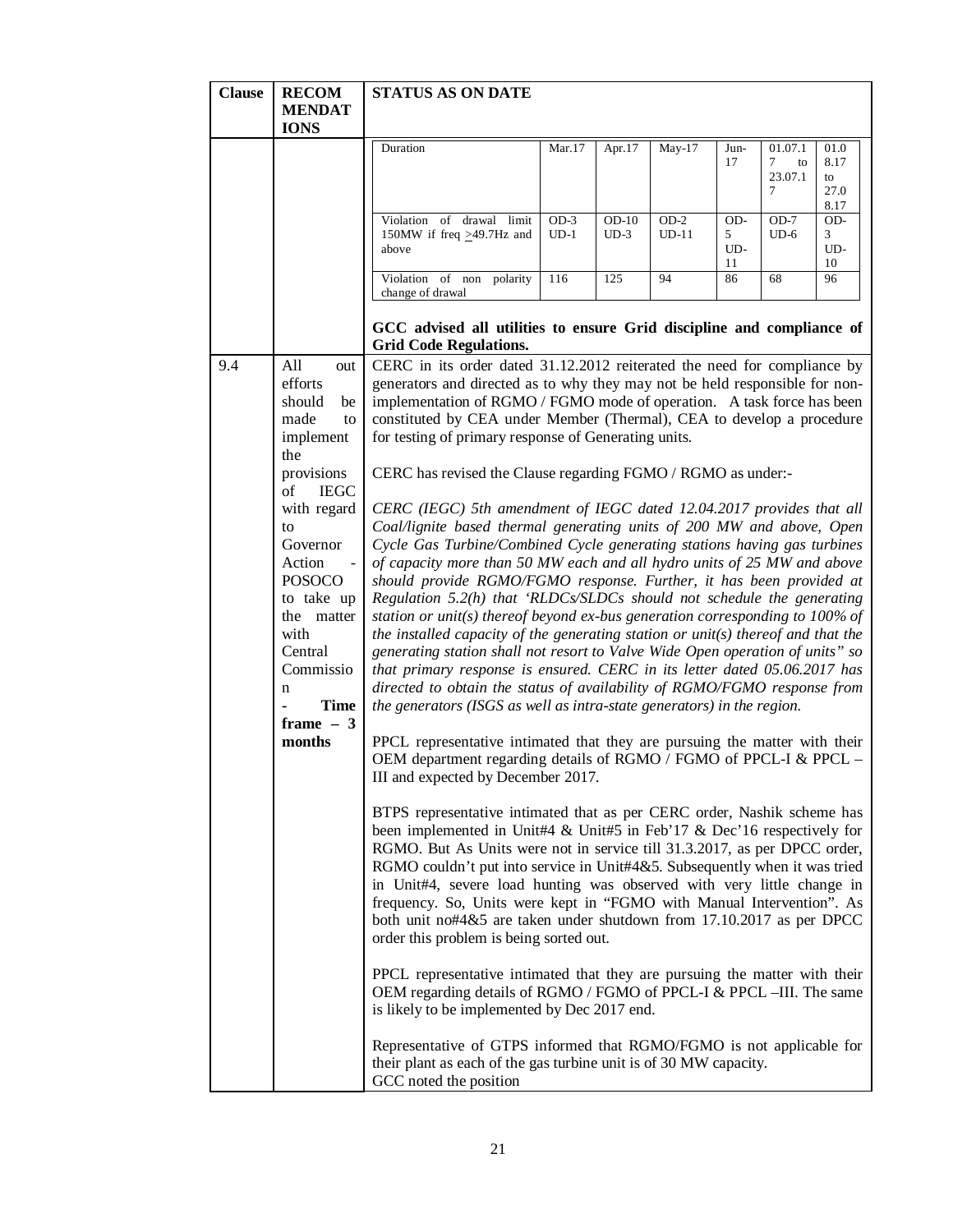| Cla        | <b>RECOMMENDATIONS</b>                                                                                                                                                                                                                                                                                                              |                                                                                                                                                                                                                                                                                                                                                                                                                                                                                                                                                                                                                                                                                                                                                                                                                                                                                                                         | <b>STATUS AS ON DATE</b>          |                                                                                                                                         |  |  |  |
|------------|-------------------------------------------------------------------------------------------------------------------------------------------------------------------------------------------------------------------------------------------------------------------------------------------------------------------------------------|-------------------------------------------------------------------------------------------------------------------------------------------------------------------------------------------------------------------------------------------------------------------------------------------------------------------------------------------------------------------------------------------------------------------------------------------------------------------------------------------------------------------------------------------------------------------------------------------------------------------------------------------------------------------------------------------------------------------------------------------------------------------------------------------------------------------------------------------------------------------------------------------------------------------------|-----------------------------------|-----------------------------------------------------------------------------------------------------------------------------------------|--|--|--|
| <b>use</b> |                                                                                                                                                                                                                                                                                                                                     |                                                                                                                                                                                                                                                                                                                                                                                                                                                                                                                                                                                                                                                                                                                                                                                                                                                                                                                         |                                   |                                                                                                                                         |  |  |  |
|            |                                                                                                                                                                                                                                                                                                                                     |                                                                                                                                                                                                                                                                                                                                                                                                                                                                                                                                                                                                                                                                                                                                                                                                                                                                                                                         |                                   |                                                                                                                                         |  |  |  |
| 9.7        | In order to avoid frequent<br>outages / opening of lines<br>under over voltages and also<br>providing<br>voltage<br>support<br>under steady<br>state<br>and<br>conditions,<br>dynamic<br>installation<br>of<br>adequate<br>reactive power compensators<br>should be planned.<br>Action: CTU/STUs and CEA<br>$-$ Time frame 6 months | NRPC has already concluded the study done through CPRI.<br>During the study, it was concluded that 125MVAr reactor is<br>required to be installed at Mandola 400kV side by Power Grid.<br>NRPC OCC has already cleared the study and put the same for<br>approval for NRPC meeting. NRPC has also cleared the<br>scheme PGCIL was further advised to finalize the reactor<br>requirement considering 1400MW minimum load instead of<br>2500MW considered in the study.<br>As far as Capacitor requirement of Delhi is concerned, CPRI<br>has already conducted the revised study, it is revealed from<br>study that no additional capacitor is required to be installed in<br>Delhi for 2017-18.<br>In the last meeting, it was informed that for conducting the fresh<br>study for requirement of Reactors, the matter was being persued<br>with PGCIL.<br>DTL Planning Department informed that as per decision taken |                                   |                                                                                                                                         |  |  |  |
|            |                                                                                                                                                                                                                                                                                                                                     | proposed:-                                                                                                                                                                                                                                                                                                                                                                                                                                                                                                                                                                                                                                                                                                                                                                                                                                                                                                              |                                   | in 39 <sup>th</sup> meeting of Standing Committee of CEA held on 29&30<br>May 2017, reactors at following sub-stations of DTL have been |  |  |  |
|            |                                                                                                                                                                                                                                                                                                                                     | Sr.                                                                                                                                                                                                                                                                                                                                                                                                                                                                                                                                                                                                                                                                                                                                                                                                                                                                                                                     | Name of the Grid                  | Reactors proposed                                                                                                                       |  |  |  |
|            |                                                                                                                                                                                                                                                                                                                                     | N <sub>o</sub>                                                                                                                                                                                                                                                                                                                                                                                                                                                                                                                                                                                                                                                                                                                                                                                                                                                                                                          |                                   | in MVAR                                                                                                                                 |  |  |  |
|            |                                                                                                                                                                                                                                                                                                                                     | A                                                                                                                                                                                                                                                                                                                                                                                                                                                                                                                                                                                                                                                                                                                                                                                                                                                                                                                       | 220kV                             |                                                                                                                                         |  |  |  |
|            |                                                                                                                                                                                                                                                                                                                                     | $\mathbf{1}$                                                                                                                                                                                                                                                                                                                                                                                                                                                                                                                                                                                                                                                                                                                                                                                                                                                                                                            | Narela                            | 25                                                                                                                                      |  |  |  |
|            |                                                                                                                                                                                                                                                                                                                                     | $\overline{2}$                                                                                                                                                                                                                                                                                                                                                                                                                                                                                                                                                                                                                                                                                                                                                                                                                                                                                                          | R.K. Puram-I                      | $\overline{25}$                                                                                                                         |  |  |  |
|            |                                                                                                                                                                                                                                                                                                                                     | $\overline{3}$                                                                                                                                                                                                                                                                                                                                                                                                                                                                                                                                                                                                                                                                                                                                                                                                                                                                                                          | Patparganj-II                     | 2X25                                                                                                                                    |  |  |  |
|            |                                                                                                                                                                                                                                                                                                                                     | $\overline{4}$                                                                                                                                                                                                                                                                                                                                                                                                                                                                                                                                                                                                                                                                                                                                                                                                                                                                                                          | Maharani Bagh (PG)                | 2X25                                                                                                                                    |  |  |  |
|            |                                                                                                                                                                                                                                                                                                                                     | 5                                                                                                                                                                                                                                                                                                                                                                                                                                                                                                                                                                                                                                                                                                                                                                                                                                                                                                                       | Bamnauli                          | 25                                                                                                                                      |  |  |  |
|            |                                                                                                                                                                                                                                                                                                                                     | 6                                                                                                                                                                                                                                                                                                                                                                                                                                                                                                                                                                                                                                                                                                                                                                                                                                                                                                                       | Subzi Mandi                       | 2X25                                                                                                                                    |  |  |  |
|            |                                                                                                                                                                                                                                                                                                                                     | $\overline{7}$                                                                                                                                                                                                                                                                                                                                                                                                                                                                                                                                                                                                                                                                                                                                                                                                                                                                                                          | Gopalpur                          | 2X25                                                                                                                                    |  |  |  |
|            |                                                                                                                                                                                                                                                                                                                                     | $\overline{8}$                                                                                                                                                                                                                                                                                                                                                                                                                                                                                                                                                                                                                                                                                                                                                                                                                                                                                                          | Indraprastha                      | 2X25                                                                                                                                    |  |  |  |
|            |                                                                                                                                                                                                                                                                                                                                     | $\mathbf{9}$                                                                                                                                                                                                                                                                                                                                                                                                                                                                                                                                                                                                                                                                                                                                                                                                                                                                                                            | Geeta Colony                      | 2X25                                                                                                                                    |  |  |  |
|            |                                                                                                                                                                                                                                                                                                                                     | $\overline{10}$                                                                                                                                                                                                                                                                                                                                                                                                                                                                                                                                                                                                                                                                                                                                                                                                                                                                                                         | Harsh Vihar                       | 2X25                                                                                                                                    |  |  |  |
|            |                                                                                                                                                                                                                                                                                                                                     | 11                                                                                                                                                                                                                                                                                                                                                                                                                                                                                                                                                                                                                                                                                                                                                                                                                                                                                                                      | Wazirabad                         | 2X25                                                                                                                                    |  |  |  |
|            |                                                                                                                                                                                                                                                                                                                                     | 12                                                                                                                                                                                                                                                                                                                                                                                                                                                                                                                                                                                                                                                                                                                                                                                                                                                                                                                      | Electric Lane                     | 2X25                                                                                                                                    |  |  |  |
|            |                                                                                                                                                                                                                                                                                                                                     | 13                                                                                                                                                                                                                                                                                                                                                                                                                                                                                                                                                                                                                                                                                                                                                                                                                                                                                                                      | Mandola                           | 25<br>2X25                                                                                                                              |  |  |  |
|            |                                                                                                                                                                                                                                                                                                                                     | 14<br>15                                                                                                                                                                                                                                                                                                                                                                                                                                                                                                                                                                                                                                                                                                                                                                                                                                                                                                                | <b>AIIMS</b>                      | 25                                                                                                                                      |  |  |  |
|            |                                                                                                                                                                                                                                                                                                                                     |                                                                                                                                                                                                                                                                                                                                                                                                                                                                                                                                                                                                                                                                                                                                                                                                                                                                                                                         | Sarita Vihar                      | 25                                                                                                                                      |  |  |  |
|            |                                                                                                                                                                                                                                                                                                                                     | 16<br>17                                                                                                                                                                                                                                                                                                                                                                                                                                                                                                                                                                                                                                                                                                                                                                                                                                                                                                                | Bawana<br><b>Preet Vihar</b>      | 25                                                                                                                                      |  |  |  |
|            |                                                                                                                                                                                                                                                                                                                                     | 18                                                                                                                                                                                                                                                                                                                                                                                                                                                                                                                                                                                                                                                                                                                                                                                                                                                                                                                      | Mundka                            | 25                                                                                                                                      |  |  |  |
|            |                                                                                                                                                                                                                                                                                                                                     | 19                                                                                                                                                                                                                                                                                                                                                                                                                                                                                                                                                                                                                                                                                                                                                                                                                                                                                                                      | Masjid Moth                       | 25                                                                                                                                      |  |  |  |
|            |                                                                                                                                                                                                                                                                                                                                     | $\bf{B}$                                                                                                                                                                                                                                                                                                                                                                                                                                                                                                                                                                                                                                                                                                                                                                                                                                                                                                                | 400kV                             |                                                                                                                                         |  |  |  |
|            |                                                                                                                                                                                                                                                                                                                                     | 1                                                                                                                                                                                                                                                                                                                                                                                                                                                                                                                                                                                                                                                                                                                                                                                                                                                                                                                       | Maharani Bagh (PG)                | 125                                                                                                                                     |  |  |  |
|            |                                                                                                                                                                                                                                                                                                                                     | $\overline{2}$                                                                                                                                                                                                                                                                                                                                                                                                                                                                                                                                                                                                                                                                                                                                                                                                                                                                                                          | Mundka                            | 125                                                                                                                                     |  |  |  |
|            |                                                                                                                                                                                                                                                                                                                                     | 3                                                                                                                                                                                                                                                                                                                                                                                                                                                                                                                                                                                                                                                                                                                                                                                                                                                                                                                       | Mandola (PG)                      | 125                                                                                                                                     |  |  |  |
|            |                                                                                                                                                                                                                                                                                                                                     |                                                                                                                                                                                                                                                                                                                                                                                                                                                                                                                                                                                                                                                                                                                                                                                                                                                                                                                         |                                   | Planning Department of DTL further informed that the issue                                                                              |  |  |  |
|            |                                                                                                                                                                                                                                                                                                                                     |                                                                                                                                                                                                                                                                                                                                                                                                                                                                                                                                                                                                                                                                                                                                                                                                                                                                                                                         |                                   | will be taken up in next Steering Committee meeting of Delhi                                                                            |  |  |  |
|            |                                                                                                                                                                                                                                                                                                                                     |                                                                                                                                                                                                                                                                                                                                                                                                                                                                                                                                                                                                                                                                                                                                                                                                                                                                                                                         | for finalization of installation. |                                                                                                                                         |  |  |  |
|            |                                                                                                                                                                                                                                                                                                                                     | GCC noted.                                                                                                                                                                                                                                                                                                                                                                                                                                                                                                                                                                                                                                                                                                                                                                                                                                                                                                              |                                   |                                                                                                                                         |  |  |  |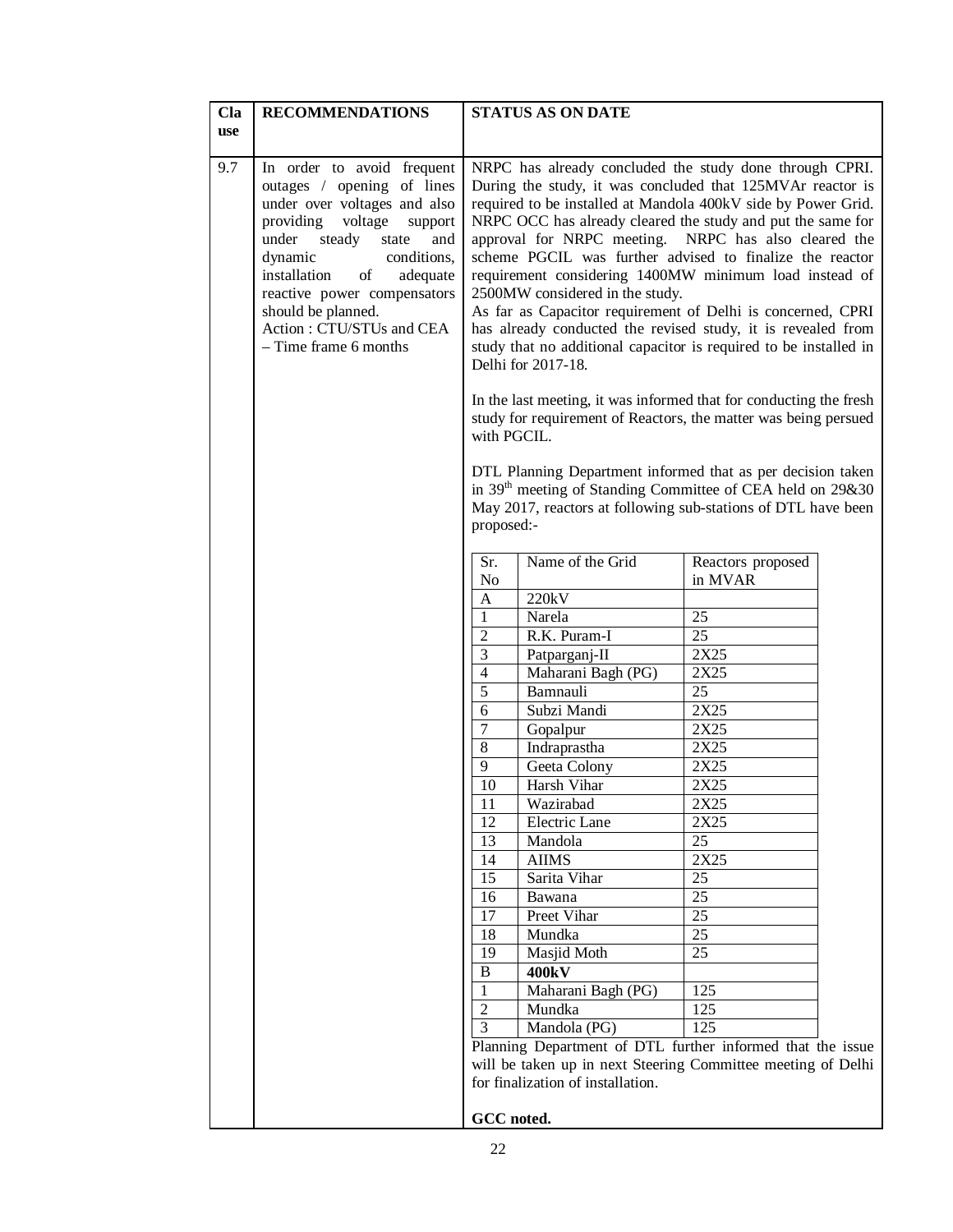| Cla<br><b>use</b> | <b>RECOMMENDATIONS</b> |                                                                                                                                                                    | <b>STATUS AS ON DATE</b>                                 |                                  |                                           |                                                                                                                                                                                                                                                                                                                                                                                                                                                                                                                                                                                                                                                                                                                                                                                                                                                     |  |  |  |
|-------------------|------------------------|--------------------------------------------------------------------------------------------------------------------------------------------------------------------|----------------------------------------------------------|----------------------------------|-------------------------------------------|-----------------------------------------------------------------------------------------------------------------------------------------------------------------------------------------------------------------------------------------------------------------------------------------------------------------------------------------------------------------------------------------------------------------------------------------------------------------------------------------------------------------------------------------------------------------------------------------------------------------------------------------------------------------------------------------------------------------------------------------------------------------------------------------------------------------------------------------------------|--|--|--|
|                   |                        | Further, in the Steering Committee meeting held on<br>30.10.2017, it was decided to install the reactors considering<br>the limitations in the following locations |                                                          |                                  |                                           |                                                                                                                                                                                                                                                                                                                                                                                                                                                                                                                                                                                                                                                                                                                                                                                                                                                     |  |  |  |
|                   |                        | Sr.<br>N <sub>o</sub><br>1                                                                                                                                         | Name of the<br>Grid<br>Mundka                            | Voltag<br>e level<br>400kV       | Reactors<br>proposed<br>in<br>MVAR<br>125 | Remarks<br>To be installed by DTL                                                                                                                                                                                                                                                                                                                                                                                                                                                                                                                                                                                                                                                                                                                                                                                                                   |  |  |  |
|                   |                        | 2<br>3<br>$\overline{4}$<br>5                                                                                                                                      | Bamnauli<br>Indraprastha<br>Harsh Vihar<br>Electric Lane | 220kV<br>220kV<br>220kV<br>220kV | 2X25<br>2X25<br>2X50<br>1X50              |                                                                                                                                                                                                                                                                                                                                                                                                                                                                                                                                                                                                                                                                                                                                                                                                                                                     |  |  |  |
|                   |                        | 6<br>$\overline{7}$                                                                                                                                                | Mundka<br>Peera Garhi                                    | 220kV<br>220kV                   | 25<br>1X50                                | One GIS 220kV Bay is<br>spare at Peera Garhi.<br>The S/Stn is connected<br>with 1000sq.mm 220kV<br>Mundka - Peera Garhi<br>$D/C$ (13KM) and 220kV<br>Peera Garhi - Wazipur<br>$D/C$ (8.3KM)<br>cables.<br>Due to these cables,<br>during off-peak hours,<br>particularly<br>during<br>winter night,<br>voltage<br>shoots up beyond the<br>permissible<br>limits.<br>Therefore, during winter<br>nights, one ckt. is kept in<br>operation out of four<br>220kV cable circuits, to<br>control high voltage<br>issue to some extent.<br>This ckt also trips on<br>account of high voltage<br>affecting the areas fed<br>from Peera Garhi S/Stn.<br>To<br>overcome<br>high<br>voltage issue, one 220kV<br>50MVAR Reactor is<br>proposed to be installed<br>at Peera Garhi S/Stn<br>considering the fact that<br>one 220kV GIS bay is<br>also available. |  |  |  |
|                   |                        | 8<br>9                                                                                                                                                             | Maharani<br>Bagh (PG)<br>Mandola                         | 400kV<br>400kV                   | 125<br>125                                | To be installed by Power<br>Grid.                                                                                                                                                                                                                                                                                                                                                                                                                                                                                                                                                                                                                                                                                                                                                                                                                   |  |  |  |
|                   |                        |                                                                                                                                                                    | (PG)<br>Total                                            | 700                              |                                           |                                                                                                                                                                                                                                                                                                                                                                                                                                                                                                                                                                                                                                                                                                                                                                                                                                                     |  |  |  |
|                   |                        |                                                                                                                                                                    |                                                          |                                  |                                           |                                                                                                                                                                                                                                                                                                                                                                                                                                                                                                                                                                                                                                                                                                                                                                                                                                                     |  |  |  |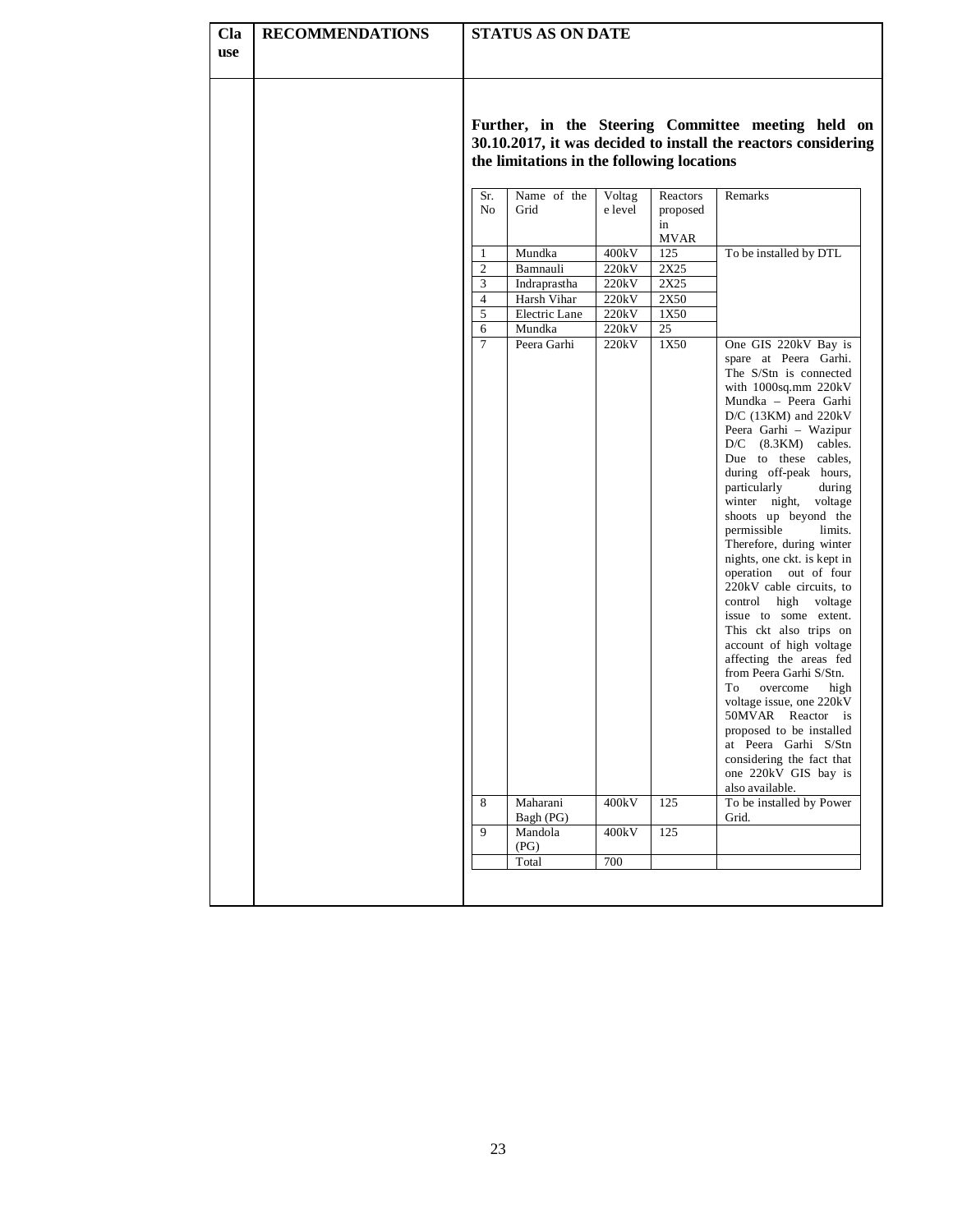| Cla<br><b>use</b>  | <b>RECOMMENDATIONS</b>                                                                                                                                                                                                                                              | <b>STATUS AS ON DATE</b>                                                                                                                                                                                                                                                                                                                                                                                                                                                   |
|--------------------|---------------------------------------------------------------------------------------------------------------------------------------------------------------------------------------------------------------------------------------------------------------------|----------------------------------------------------------------------------------------------------------------------------------------------------------------------------------------------------------------------------------------------------------------------------------------------------------------------------------------------------------------------------------------------------------------------------------------------------------------------------|
| 9.12               | Efforts should be made to design<br>islanding scheme based on frequency<br>sensing relays so that in case of<br>imminent Grid failure,<br>electrical<br>island can be formed.<br>These<br>electrical islands not only help in<br>maintaining essential services but | As per CPRI Study, it was concluded that due to<br>variation of generation in the Delhi Island envisaged<br>earlier, the chances of survival of single island<br>including the generation of Dadri generating complex,<br>Jhajjar, Bawana, BTPS and Pragati generating stations<br>would be more.                                                                                                                                                                          |
|                    | would also help in faster restoration<br>of Grid.<br>Action : CEA, RPCs, CTU, STUs,<br>SLDCs and generators<br><b>Time</b><br><b>Frame:</b> six months                                                                                                              | In the last meeting, it was informed that the Islanding<br>Scheme has been reviewed after getting approval of<br>NRPC's Protection Committee meeting held on<br>30.11.2016. The scheme needs to be approved in next<br>NRPC / TCC meeting.                                                                                                                                                                                                                                 |
|                    |                                                                                                                                                                                                                                                                     | DTL representative informed that the revised Islanding<br>Scheme approved in TCC meeting and revised settings<br>are implemented at sites.                                                                                                                                                                                                                                                                                                                                 |
|                    |                                                                                                                                                                                                                                                                     | However, the SAS at Minto Road needs to be upgraded<br>as per the scheme through OEM and offer is awaited<br>from OEM                                                                                                                                                                                                                                                                                                                                                      |
| 9.13<br>$\cdot$ 1  | System Operation needs<br>be<br>to<br>entrusted to independent<br>system<br>operator. In addition, SLDCs should<br>be reinforced for ring fences for<br>ensuring function autonomy.<br>Action : Govt. of India, time frame<br>: one year                            | Though Delhi SLDC is operated by DTL it has full<br>autonomy with regard to grid operation. Further it has<br>separate ARR approved by DERC for financial<br>autonomy. Further a committee constituted for creation<br>for SLDC as a separate company has already given its<br>report to State Government. Decision is likely in line<br>with the decision of Govt. of India on Independent<br>System Operator (ISO).                                                      |
|                    |                                                                                                                                                                                                                                                                     | GCC advised SLDC to take up the matter with<br><b>State Government.</b>                                                                                                                                                                                                                                                                                                                                                                                                    |
| 9.15<br>$\cdot$ .2 | The communication network should<br>be strengthened by putting fiber optic<br>communication system. Further, the<br>communication network should be<br>maintained<br>properly<br>to<br>ensure<br>reliability of data at Load Despatch<br>Centers.                   | Laying of 286Kms of OPGW for strengthening of<br>communication system across Delhi is under progress.<br>It was informed that work 95% of the OPGW laying<br>work has been completed. It was also informed that<br>the work remains only for 400kV Bamnauli - Jhatikara<br>Double circuit line and 400kV Bamnauli- Ballabhgarh<br>Double Ckt line. The terminal equipments have also<br>been received. The entire would be completed after<br>arranging proper shut-downs. |
|                    |                                                                                                                                                                                                                                                                     | <b>SCADA / Communication Department of SLDC</b><br>informed that the remaining work would be<br>completed by end of November 2017.                                                                                                                                                                                                                                                                                                                                         |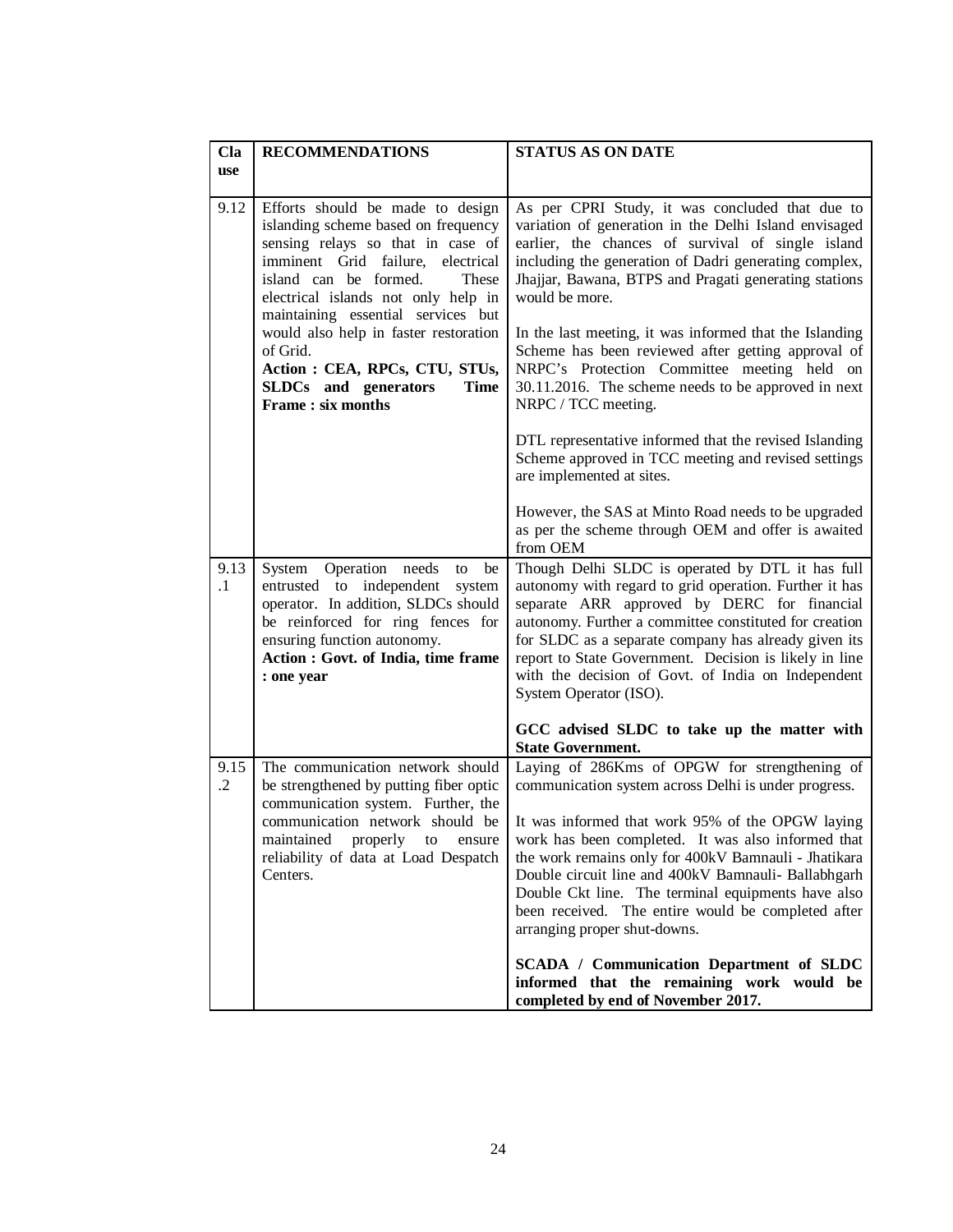| Cla        | <b>RECOMMENDATIONS</b>                                                                                                                                                                                                                                                                                                                                                                             | <b>STATUS AS ON DATE</b>                                                                                                                                                                                                                                                                                                                                                                                                                                                                                                  |
|------------|----------------------------------------------------------------------------------------------------------------------------------------------------------------------------------------------------------------------------------------------------------------------------------------------------------------------------------------------------------------------------------------------------|---------------------------------------------------------------------------------------------------------------------------------------------------------------------------------------------------------------------------------------------------------------------------------------------------------------------------------------------------------------------------------------------------------------------------------------------------------------------------------------------------------------------------|
| <b>use</b> |                                                                                                                                                                                                                                                                                                                                                                                                    |                                                                                                                                                                                                                                                                                                                                                                                                                                                                                                                           |
| 9.20       | For smooth operation of Grid system,<br>it is absolutely important that all the<br>power generating and distribution<br>stations are connected on a very<br>reliable telecom network.<br>A proper network may be built<br>up preferably using MPLS (Multi<br>Protocol Label Switching) which<br>is simple, cost effective and                                                                      | CTU have informed that they already have a dedicated<br>independent communication network in place. Further,<br>they are in the process of developing a Grid Security<br>Expert System (GSES) at an estimated cost of about<br>Rs.1300 Crore which involves laying of optical fiber<br>network costing about Rs.1100 Crore for reliable<br>communication and control of under-frequency $\&$ df/dt<br>relay based load shedding, etc. System will include<br>substations of 132kV level and above.                        |
|            | reliable. In remote place where<br>connectivity is a problem, the<br>stations can use dedicated fiber<br>cable from the nearest node.<br>Since POWER GRID has its own<br>fibber<br>cables, practically<br>optic<br>covering all major nodes and power<br>stations, a proper communication / IT<br>network may be built using dedicated<br>fibres to avoid any cyber attack on<br>the power system. | It was informed that the work of Delhi NCR, 95% of<br>the OPGW laying work has been completed. It was<br>also informed that the work remains only for 400kV<br>Bamnauli – Jhatikara Double circuit line and 400kV<br>Bamnauli – Ballabhgarh double ckt line The terminal<br>equipments have been also received. The entire would<br>be completed after arranging proper shut-downs.<br><b>SCADA / Communication Department of SLDC</b><br>informed that the remaining work would be<br>completed by end of November 2017. |

# **3 OPERATIONAL ISSUES**

# **3.1 POWER SUPPLY POSITION**

A) The power supply position for Winter 2017-18 (October 2017 to March 2018) is anticipated as under:-

| <b>DELHI AS A WHOLE</b>    |           |         |                      |           |           |           |         |               |           |           |
|----------------------------|-----------|---------|----------------------|-----------|-----------|-----------|---------|---------------|-----------|-----------|
|                            |           |         | <b>1st Fortnight</b> |           |           |           |         | 2nd fortnight |           |           |
| <b>MONTH</b>               |           |         |                      |           |           |           |         |               |           |           |
|                            | $00 - 10$ | $10-18$ | $18-22$              | $22 - 24$ |           | $00-10$   | $10-18$ | 18-22         | $22 - 24$ |           |
| <b>OCTOBER 2017</b>        |           |         |                      |           |           |           |         |               |           |           |
| <b>DEMAND</b>              | 4800      | 5200    | 5200                 | 5000      |           | 3550      | 4000    | 4100          | 3500      |           |
|                            |           |         |                      |           |           |           |         |               |           |           |
|                            |           |         |                      | 5385      |           |           |         |               | 5025      |           |
| <b>AVAILABILITY</b>        | 5322      | 5445    | 5539                 |           |           | 4862      | 4985    | 5179          |           |           |
|                            |           |         |                      | 385       |           |           |         |               | 1525      |           |
| SURPLUS (+) / SHORTAGE (-) | 522       | 245     | 339                  |           |           | 1312      | 985     | 1079          |           |           |
|                            | $00 - 06$ | $06-12$ | $12 - 18$            | 18-22     | $22 - 24$ | $00 - 06$ | $06-12$ | $12 - 18$     | 18-22     | $22 - 24$ |
| <b>NOVEMBER 2017</b>       |           |         |                      |           |           |           |         |               |           |           |
| <b>DEMAND</b>              | 2600      | 3400    | 3300                 | 3600      | 2700      | 2400      | 3300    | 3000          | 3000      | 3050      |
|                            |           |         |                      |           |           |           |         |               |           |           |
|                            |           |         |                      |           |           |           |         |               |           |           |
| <b>AVAILABILITY</b>        | 3917      | 4314    | 4037                 | 4464      | 3917      | 3917      | 4319    | 4042          | 4469      | 3917      |
|                            |           |         |                      |           |           |           |         |               |           |           |
| SURPLUS (+) / SHORTAGE (-) | 1317      | 914     | 737                  | 864       | 1217      | 1517      | 1019    | 1042          | 1469      | 867       |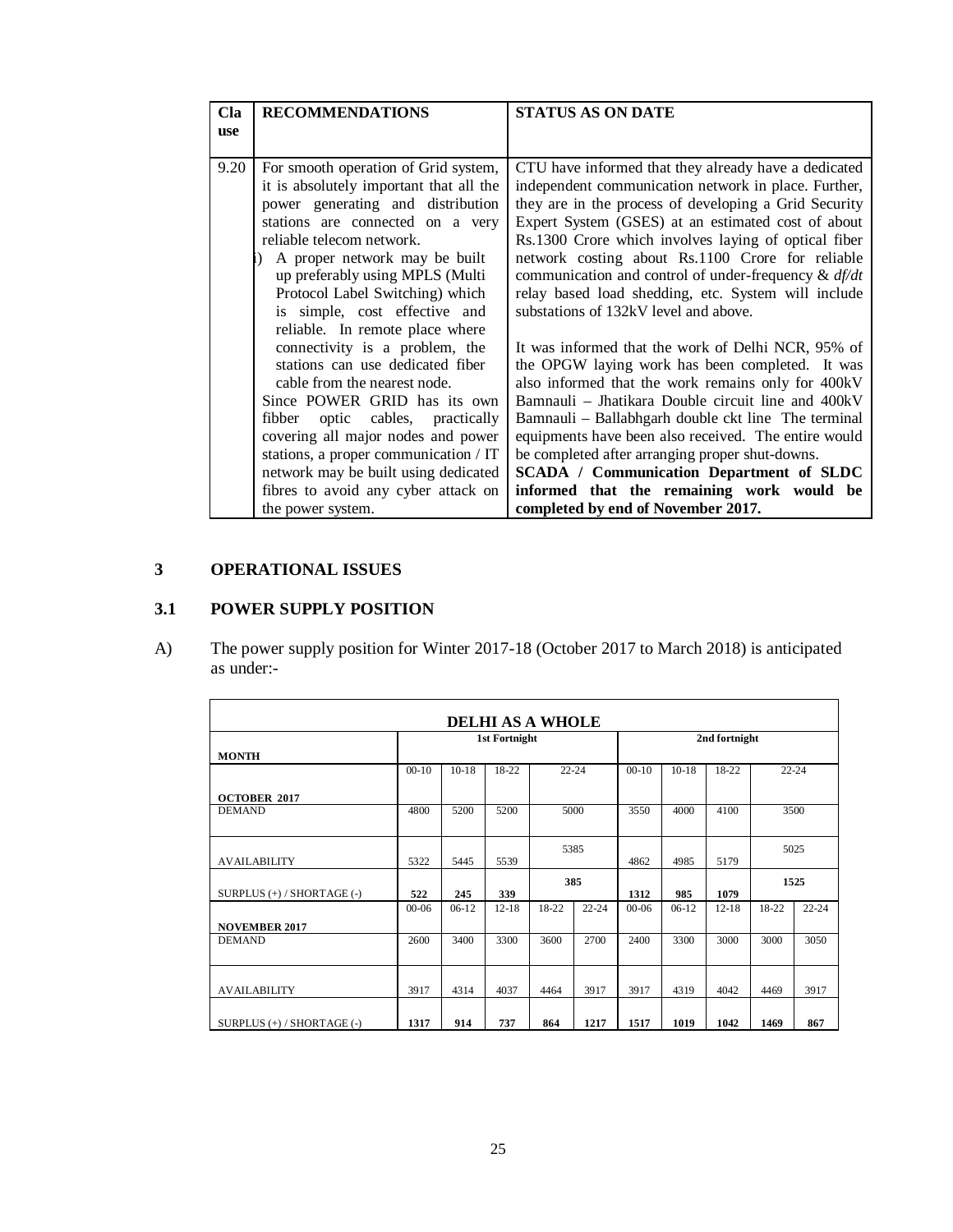|                                    |           |         | <b>1st Fortnight</b> |           |           | 2nd fortnight |           |                   |           |           |
|------------------------------------|-----------|---------|----------------------|-----------|-----------|---------------|-----------|-------------------|-----------|-----------|
| <b>MONTH</b>                       |           |         |                      |           |           |               |           |                   |           |           |
|                                    | $00 - 10$ | $10-18$ | 18-22                | $22 - 24$ |           | $00 - 10$     | $10-18$   | 18-22             | $22 - 24$ |           |
|                                    |           |         |                      |           |           |               |           |                   |           |           |
|                                    | $00 - 06$ | $06-12$ | $12 - 18$            | 18-22     | $22 - 24$ | $00 - 06$     | $06-12$   | $12 - 18$         | 18-22     | $22 - 24$ |
| <b>DECEMBER 2017</b>               |           |         |                      |           |           |               |           |                   |           |           |
| <b>DEMAND</b>                      | 2400      | 3500    | 3200                 | 3200      | 2300      | 2500          | 4000      | 3600              | 3400      | 2400      |
|                                    |           |         |                      |           |           |               |           |                   |           |           |
| <b>AVAILABILITY</b>                | 4034      | 4603    | 4284                 | 4646      | 4062      | 4042          | 4634      | 4327              | 4689      | 4042      |
|                                    |           |         |                      |           |           |               |           |                   |           |           |
| SURPLUS (+) / SHORTAGE (-)         | 1634      | 1103    | 1084                 | 1446      | 1762      | 1542          | 634       | 727               | 1289      | 1642      |
|                                    | $00 - 06$ | $06-12$ | $12 - 18$            | 18-22     | $22 - 24$ | $00 - 06$     | $06-12$   | $12 - 18$         | 18-22     | $22 - 24$ |
| <b>JANUARY 2018</b>                |           |         |                      |           |           |               |           |                   |           |           |
| <b>DEMAND</b>                      | 2000      | 4050    | 3900                 | 3500      | 2750      | 2250          | 4250      | 3800              | 3600      | 2800      |
|                                    |           |         |                      |           |           |               |           |                   |           |           |
| <b>AVAILABILITY</b>                | 3999      | 4667    | 4274                 | 4551      | 3974      | 3974          | 4582      | 4269              | 4631      | 3974      |
|                                    |           |         |                      |           |           |               |           |                   |           |           |
| SURPLUS (+) / SHORTAGE (-)         | 1999      | 617     | 374                  | 1051      | 1224      | 1724          | 332       | 469               | 1031      | 1174      |
|                                    | $00 - 06$ | $06-12$ | $12 - 18$            | 18-22     | $22 - 24$ | $00 - 06$     | $06-12$   | $12 - 18$         | 18-22     | $22 - 24$ |
| FEBRUARY 2018                      |           |         |                      |           |           |               |           |                   |           |           |
| <b>DEMAND</b>                      | 2600      | 3950    | 3550                 | 3350      | 2650      | 2600          | 3750      | $\overline{3550}$ | 3250      | 2500      |
|                                    |           |         |                      |           |           |               |           |                   |           |           |
| <b>AVAILABILITY</b>                | 4154      | 4561    | 4254                 | 4736      | 4154      | 4254          | 4656      | 4379              | 4786      | 4254      |
|                                    |           |         |                      |           |           |               |           |                   |           |           |
| SURPLUS (+) / SHORTAGE (-)         | 1554      | 611     | 704                  | 1386      | 1504      | 1654          | 906       | 829               | 1536      | 1754      |
|                                    | $00-10$   | $10-18$ | 18-22                |           | $22 - 24$ | $00-10$       | $10 - 18$ | 18-22             | $22 - 24$ |           |
| <b>MARCH 2018</b><br><b>DEMAND</b> | 3450      | 3600    | 3350                 |           | 2550      | 3700          | 3800      | 3900              |           | 3400      |
|                                    |           |         |                      |           |           |               |           |                   |           |           |
|                                    |           |         |                      |           | 4539      |               |           |                   | 4711      |           |
| <b>AVAILABILITY</b>                | 4191      | 4469    | 4753                 |           |           | 4472          | 4744      | 4954              |           |           |
|                                    |           |         |                      |           | 1989      |               |           |                   | 1311      |           |
| SURPLUS (+) / SHORTAGE (-)         | 741       | 869     | 1403                 |           |           | 772           | 944       | 1054              |           |           |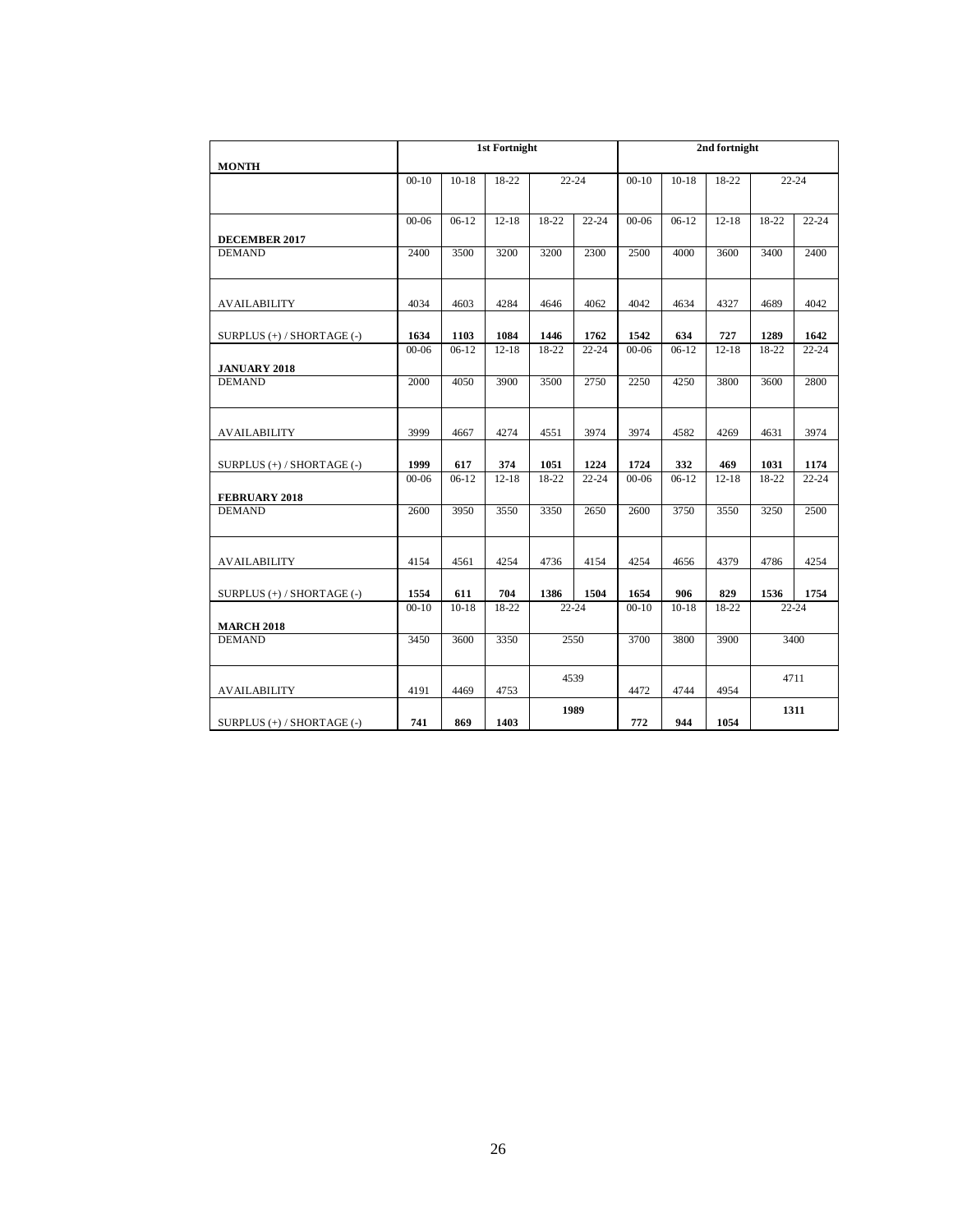| <b>BRPL</b>                    |                |                |                      |                  |           |                |                |               |                  |           |
|--------------------------------|----------------|----------------|----------------------|------------------|-----------|----------------|----------------|---------------|------------------|-----------|
|                                |                |                | <b>1st Fortnight</b> |                  |           |                |                | 2nd fortnight |                  |           |
| <b>MONTH</b>                   |                |                |                      |                  |           |                |                |               | $22 - 24$        |           |
|                                | $00 - 10$      | $10-18$        | 18-22                | $22 - 24$        |           | $00 - 10$      | $10-18$        | 18-22         |                  |           |
| <b>OCTOBER 2017</b>            |                |                |                      |                  |           |                |                |               |                  |           |
| <b>DEMAND</b>                  | 1987           | 2139           | 2172                 | 2099             |           | 1443           | 1625           | 1689          | 1454             |           |
|                                |                |                |                      |                  | 2293      |                |                |               | 2173             |           |
| AVAILABILITY                   | 2200           | 2293           | 2410                 |                  |           | 1980           | 2073           | 2289          |                  |           |
| SURPLUS $(+)$ / SHORTAGE $(-)$ | 213            | 154            | 238                  |                  | 194       | 537            | 448            | 601           | 719              |           |
|                                | $00 - 06$      | $06-12$        | $12 - 18$            | 18-22            | $22 - 24$ | $00 - 06$      | $06-12$        | $12 - 18$     | 18-22            | $22 - 24$ |
| <b>NOVEMBER 2017</b>           |                |                |                      |                  |           |                |                |               |                  |           |
| <b>DEMAND</b>                  | 1085           | 1390           | 1344                 | 1487             | 1116      | 997            | 1351           | 1217          | 1223             | 1269      |
| <b>AVAILABILITY</b>            | 1442           | 1726           | 1517                 | 1876             | 1442      | 1442           | 1731           | 1522          | 1881             | 1442      |
|                                |                |                |                      |                  |           |                |                |               |                  |           |
| SURPLUS (+) / SHORTAGE (-)     | 357            | 336            | 173                  | 390              | 327       | 445            | 381            | 305           | 658              | 173       |
| DECEMBER 2017                  | $00 - 06$      | $06-12$        | $12 - 18$            | 18-22            | $22 - 24$ | $00 - 06$      | $06-12$        | $12 - 18$     | 18-22            | $22 - 24$ |
| <b>DEMAND</b>                  | 995            | 1432           | 1309                 | 1313             | 942       | 1034           | 1638           | 1467          | 1397             | 982       |
|                                |                |                |                      |                  |           |                |                |               |                  |           |
|                                |                |                |                      |                  |           |                |                |               |                  |           |
| <b>AVAILABILITY</b>            | 1537           | 1944           | 1692                 | 1986             | 1565      | 1545           | 1944           | 1735          | 2029             | 1545      |
| SURPLUS (+) / SHORTAGE (-)     | 542            | 512            | 383                  | 673              | 623       | 511            | 306            | 268           | 633              | 564       |
|                                | $00 - 06$      | $06-12$        | $12 - 18$            | 18-22            | $22 - 24$ | $00 - 06$      | $06-12$        | $12 - 18$     | 18-22            | $22 - 24$ |
| <b>JANUARY 2018</b>            |                |                |                      |                  |           |                |                |               |                  |           |
| <b>DEMAND</b>                  | 802            | 1682           | 1586                 | 1423             | 1113      | 911            | 1741           | 1553          | 1476             | 1140      |
|                                |                |                |                      |                  |           |                |                |               |                  |           |
|                                |                |                |                      |                  |           |                |                |               |                  |           |
| AVAILABILITY                   | 1510           | 1979           | 1690                 | 1899             | 1485      | 1485           | 1894           | 1685          | 1979             | 1485      |
| SURPLUS (+) / SHORTAGE (-)     | 709            | 297            | 104                  | 476              | 372       | 574            | 153            | 132           | 504              | 345       |
|                                | $00 - 06$      | $06-12$        | $12 - 18$            | 18-22            | $22 - 24$ | $00 - 06$      | $06-12$        | $12 - 18$     | 18-22            | $22 - 24$ |
| <b>FEBRUARY 2018</b>           |                |                |                      |                  |           |                |                |               |                  |           |
| <b>DEMAND</b>                  | 1076           | 1627           | 1454                 | 1377             | 1080      | 1076           | 1553           | 1463          | 1337             | 1019      |
|                                |                |                |                      |                  |           |                |                |               |                  |           |
| <b>AVAILABILITY</b>            | 1540           | 1804           | 1595                 | 2009             | 1540      | 1640           | 1929           | 1720          | 2059             | 1640      |
|                                |                |                |                      |                  |           |                |                |               |                  |           |
| SURPLUS (+) / SHORTAGE (-)     | 464<br>$00-10$ | 177<br>$10-18$ | 141<br>18-22         | 632<br>$22 - 24$ | 460       | 564<br>$00-10$ | 377<br>$10-18$ | 257<br>18-22  | 722<br>$22 - 24$ | 621       |
| <b>MARCH 2018</b>              |                |                |                      |                  |           |                |                |               |                  |           |
| <b>DEMAND</b>                  | 1421           | 1458           | 1370                 |                  | 1032      | 1522           | 1537           | 1610          | 1397             |           |
|                                |                |                |                      |                  |           |                |                |               |                  |           |
|                                |                |                |                      |                  | 1843      |                |                |               | 1972             |           |
| AVAILABILITY                   | 1525           | 1773           | 2020                 |                  |           | 1763           | 2005           | 2178          |                  |           |
| SURPLUS (+) / SHORTAGE (-)     | 104            | 315            | 649                  |                  | 811       | 241            | 468            | 568           | 575              |           |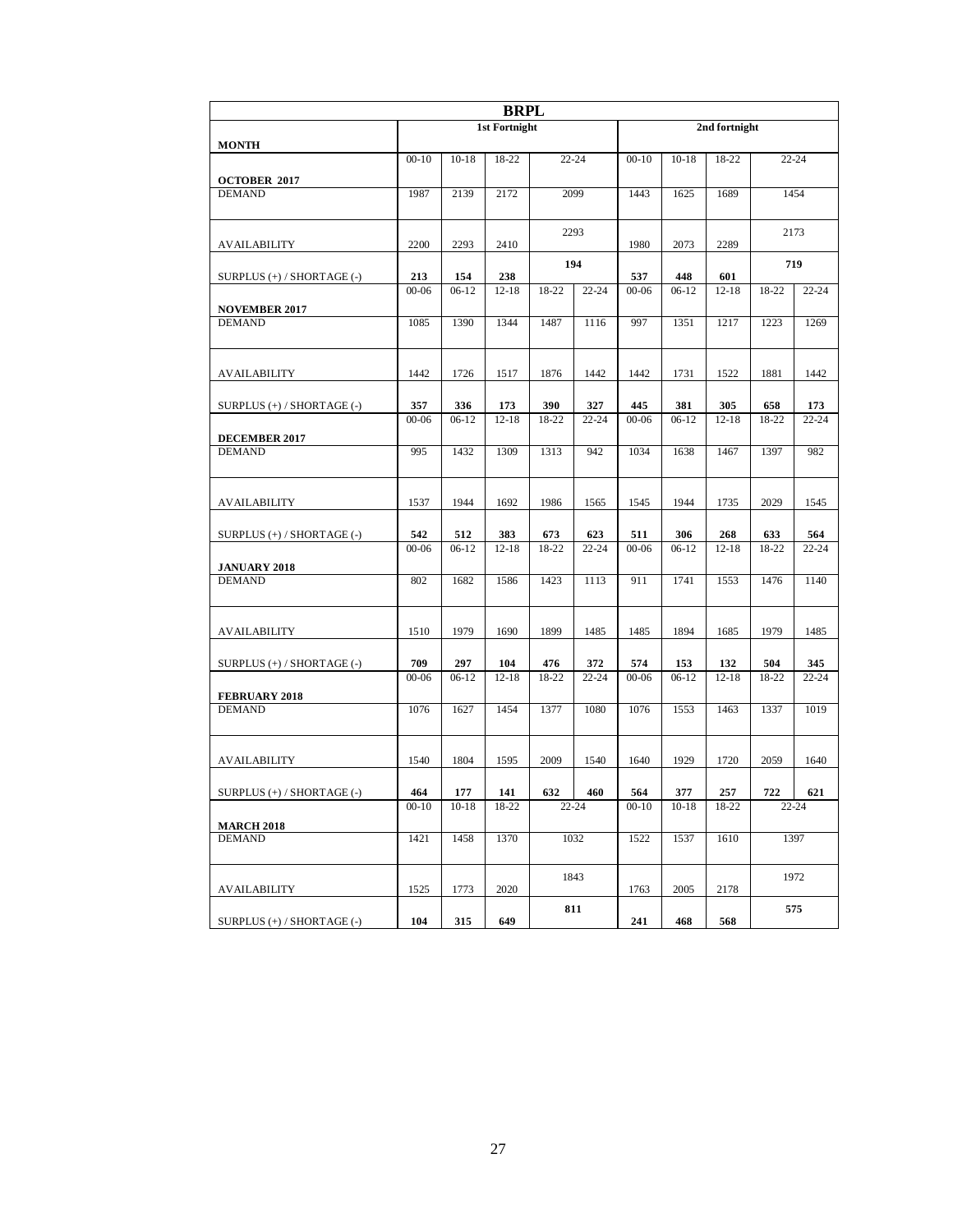| <b>BYPL</b>                          |                  |                 |                      |           |                  |                  |                  |               |                  |           |
|--------------------------------------|------------------|-----------------|----------------------|-----------|------------------|------------------|------------------|---------------|------------------|-----------|
|                                      |                  |                 | <b>1st Fortnight</b> |           |                  |                  |                  | 2nd fortnight |                  |           |
| <b>MONTH</b>                         | $00-10$          | $10-18$         | 18-22                |           | $22 - 24$        | $00 - 10$        | $10 - 18$        | 18-22         |                  | $22 - 24$ |
|                                      |                  |                 |                      |           |                  |                  |                  |               |                  |           |
| <b>OCTOBER 2017</b><br><b>DEMAND</b> | 1149             | 1237            | 1256                 |           | 1214             | 834              | 940              | 977           |                  | 841       |
|                                      |                  |                 |                      |           |                  |                  |                  |               |                  |           |
| AVAILABILITY                         | 1234             | 1241            | 1250                 |           | 1241             | 1166             | 1173             | 1181          |                  | 1173      |
| SURPLUS $(+)$ / SHORTAGE $(-)$       | 85               | 4               | -6                   |           | 27               | 331              | 233              | 205           |                  | 332       |
|                                      | $00-06$          | $06-12$         | $12 - 18$            | $18 - 22$ | $22 - 24$        | $00 - 06$        | $06-12$          | $12 - 18$     | 18-22            | $22 - 24$ |
| <b>NOVEMBER 2017</b>                 |                  |                 |                      |           |                  |                  |                  |               |                  |           |
| <b>DEMAND</b>                        | 627              | 804             | 777                  | 860       | 645              | 577              | 781              | 704           | 707              | 734       |
| <b>AVAILABILITY</b>                  | 894              | 919             | 904                  | 919       | 894              | 894              | 919              | 904           | 919              | 894       |
| SURPLUS $(+)$ / SHORTAGE $(-)$       | 266              | 115             | 127                  | 59        | 248              | 317              | 138              | 200           | 212              | 160       |
|                                      | $00 - 06$        | $06-12$         | $12 - 18$            | 18-22     | $22 - 24$        | $00 - 06$        | $06-12$          | $12 - 18$     | 18-22            | $22 - 24$ |
| DECEMBER 2017                        |                  |                 |                      |           |                  |                  |                  |               |                  |           |
| <b>DEMAND</b>                        | 575              | 828             | 757                  | 759       | 545              | 598              | 947              | 848           | 808              | 568       |
| <b>AVAILABILITY</b>                  | 908              | 983             | 968                  | 983       | 908              | 908              | 1014             | 968           | 983              | 908       |
| SURPLUS $(+)$ / SHORTAGE $(-)$       | 332              | 155             | 211                  | 224       | 363              | 309              | 66               | 120           | 176              | 340       |
|                                      | $00 - 06$        | $06-12$         | $12 - 18$            | 18-22     | $22 - 24$        | $00 - 06$        | $06-12$          | $12 - 18$     | 18-22            | $22 - 24$ |
| <b>JANUARY 2018</b><br><b>DEMAND</b> | 464              | 973             | 917                  | 823       | 644              | 527              | 1007             | 898           |                  |           |
|                                      |                  |                 |                      |           |                  |                  |                  |               | 853              | 659       |
| AVAILABILITY                         | 925              | 1036            | 985                  | 1000      | 925              | 925              | 1036             | 985           | 1000             | 925       |
| SURPLUS (+) / SHORTAGE (-)           | 461              | 63              | 68                   | 177       | 281              | 398              | 29               | 87            | 147              | 265       |
|                                      | $00 - 06$        | $06-12$         | $12 - 18$            | 18-22     | $22 - 24$        | $00 - 06$        | $06-12$          | $12 - 18$     | 18-22            | $22 - 24$ |
| <b>FEBRUARY 2018</b>                 |                  |                 |                      |           |                  |                  |                  |               |                  |           |
| <b>DEMAND</b>                        | 622              | 941             | 841                  | 796       | 625              | 622              | 898              | 846           | 773              | 589       |
| <b>AVAILABILITY</b>                  | 975              | 1031            | 985                  | 1000      | 975              | 975              | 1000             | 985           | 1000             | 975       |
|                                      |                  |                 |                      |           |                  |                  |                  |               |                  |           |
| SURPLUS (+) / SHORTAGE (-)           | 352<br>$00 - 10$ | 90<br>$10 - 18$ | 144<br>18-22         | 204       | 350<br>$22 - 24$ | 352<br>$00 - 10$ | 102<br>$10 - 18$ | 139           | 227<br>$22 - 24$ | 385       |
| <b>MARCH 2018</b>                    |                  |                 |                      |           |                  |                  |                  | 18-22         |                  |           |
| <b>DEMAND</b>                        | 822              | 843             | 792                  |           | 597              | 880              | 889              | 931           |                  | 808       |
|                                      |                  |                 |                      |           | 976              |                  |                  |               |                  | 992       |
| AVAILABILITY                         | 969              | 976             | 984                  |           |                  | 985              | 992              | 1000          |                  |           |
| SURPLUS (+) / SHORTAGE (-)           | 147              | 133             | 192                  |           | 379              | 105              | 103              | 69            |                  | 184       |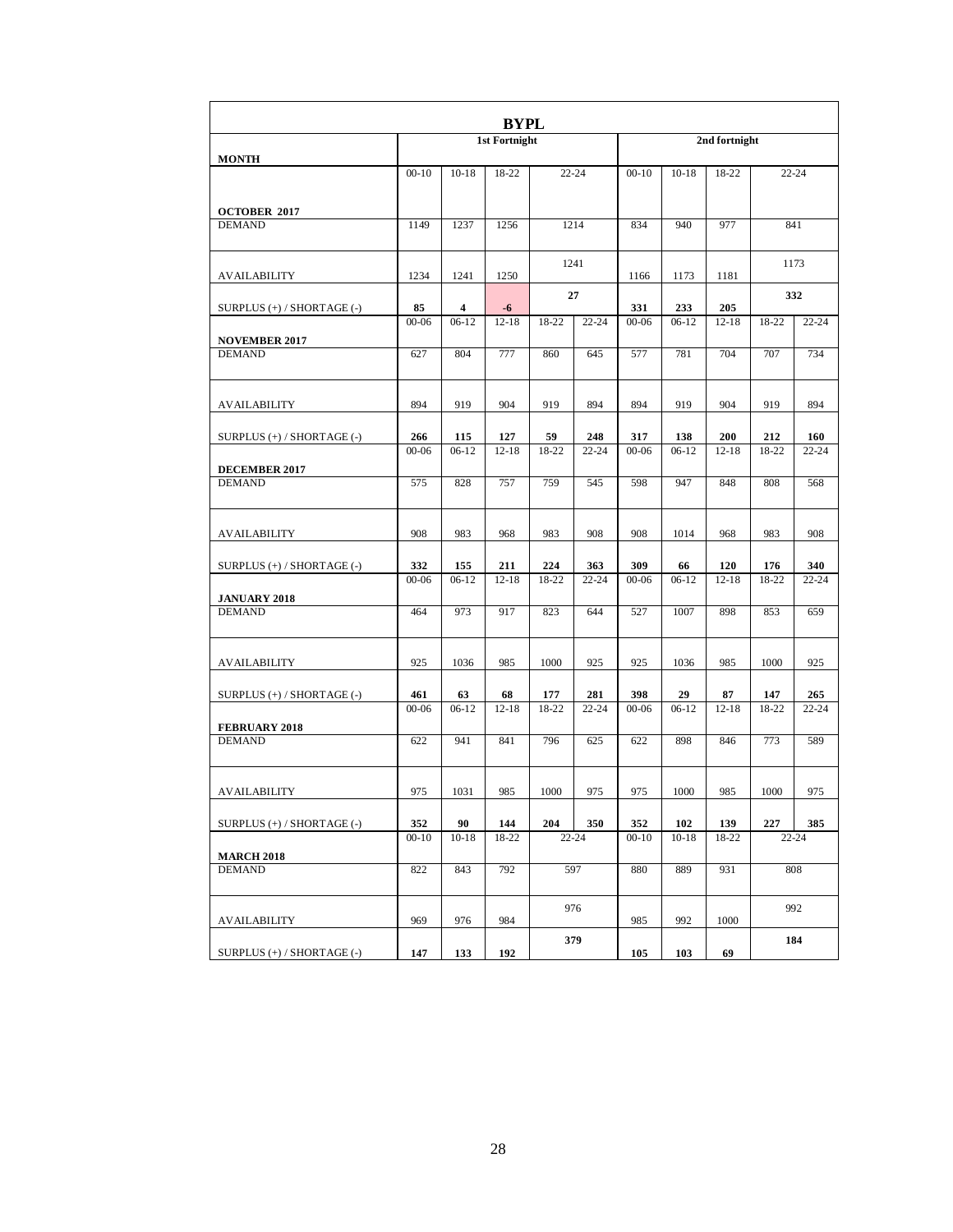| <b>TPDDL</b>                          |           |           |                      |       |           |           |           |               |           |           |
|---------------------------------------|-----------|-----------|----------------------|-------|-----------|-----------|-----------|---------------|-----------|-----------|
|                                       |           |           | <b>1st Fortnight</b> |       |           |           |           | 2nd fortnight |           |           |
| <b>MONTH</b>                          | $00 - 10$ | $10 - 18$ | 18-22                |       | $22 - 24$ | $00 - 10$ | $10 - 18$ | 18-22         | $22 - 24$ |           |
|                                       |           |           |                      |       |           |           |           |               |           |           |
| <b>OCTOBER 2017</b><br><b>DEMAND</b>  | 1388      | 1494      | 1517                 |       | 1467      | 1008      | 1135      | 1180          |           | 1016      |
|                                       |           |           |                      |       |           |           |           |               |           |           |
| AVAILABILITY                          | 1552      | 1575      | 1544                 |       | 1515      | 1470      | 1493      | 1462          | 1433      |           |
| SURPLUS (+) / SHORTAGE (-)            | 163       | 81        | 27                   |       | 48        | 462       | 358       | 282           | 417       |           |
|                                       | $00 - 06$ | $06-12$   | $12 - 18$            | 18-22 | $22 - 24$ | $00 - 06$ | $06-12$   | $12 - 18$     | 18-22     | $22 - 24$ |
| <b>NOVEMBER 2017</b>                  |           |           |                      |       |           |           |           |               |           |           |
| <b>DEMAND</b>                         | 758       | 971       | 939                  | 1039  | 779       | 696       | 943       | 850           | 854       | 887       |
| <b>AVAILABILITY</b>                   | 1335      | 1422      | 1370                 | 1422  | 1335      | 1335      | 1422      | 1370          | 1422      | 1335      |
| SURPLUS $(+)$ / SHORTAGE $(-)$        | 577       | 451       | 431                  | 383   | 556       | 638       | 479       | 520           | 568       | 448       |
|                                       | $00 - 06$ | $06-12$   | $12 - 18$            | 18-22 | $22 - 24$ | $00 - 06$ | $06-12$   | $12 - 18$     | 18-22     | $22 - 24$ |
| <b>DECEMBER 2017</b>                  |           |           |                      |       |           |           |           |               |           |           |
| <b>DEMAND</b>                         | 695       | 1000      | 914                  | 917   | 658       | 723       | 1144      | 1025          | 976       | 686       |
| <b>AVAILABILITY</b>                   | 1343      | 1430      | 1378                 | 1430  | 1343      | 1343      | 1430      | 1378          | 1430      | 1343      |
| SURPLUS (+) / SHORTAGE (-)            | 648       | 430       | 463                  | 513   | 685       | 620       | 286       | 353           | 454       | 657       |
|                                       | $00 - 06$ | $06-12$   | $12 - 18$            | 18-22 | $22 - 24$ | $00 - 06$ | 06-12     | $12 - 18$     | 18-22     | $22 - 24$ |
| <b>JANUARY 2018</b><br><b>DEMAND</b>  | 560       | 1175      | 1108                 | 994   | 778       | 637       | 1216      | 1085          | 1031      | 796       |
|                                       |           |           |                      |       |           |           |           |               |           |           |
| AVAILABILITY                          | 1318      | 1405      | 1353                 | 1405  | 1318      | 1318      | 1405      | 1353          | 1405      | 1318      |
| SURPLUS (+) / SHORTAGE (-)            | 758       | 230       | 245                  | 411   | 540       | 681       | 189       | 268           | 374       | 522       |
|                                       | $00 - 06$ | $06-12$   | $12 - 18$            | 18-22 | $22 - 24$ | $00 - 06$ | $06-12$   | $12 - 18$     | 18-22     | $22 - 24$ |
| <b>FEBRUARY 2018</b><br><b>DEMAND</b> | 752       | 1137      | 1016                 | 962   | 755       | 752       | 1085      | 1022          | 934       | 712       |
|                                       |           |           |                      |       |           |           |           |               |           |           |
| <b>AVAILABILITY</b>                   | 1393      | 1480      | 1428                 | 1480  | 1393      | 1393      | 1480      | 1428          | 1480      | 1393      |
| SURPLUS (+) / SHORTAGE (-)            | 641       | 343       | 412                  | 518   | 638       | 641       | 395       | 406           | 546       | 681       |
|                                       | $00 - 10$ | $10 - 18$ | 18-22                |       | $22 - 24$ | $00 - 10$ | $10 - 18$ | 18-22         | $22 - 24$ |           |
| <b>MARCH 2018</b>                     |           |           |                      |       |           |           |           |               |           |           |
| <b>DEMAND</b>                         | 992       | 1019      | 957                  |       | 721       | 1063      | 1074      | 1124          | 976       |           |
|                                       |           |           |                      |       | 1501      |           |           |               | 1501      |           |
| <b>AVAILABILITY</b>                   | 1478      | 1501      | 1530                 |       |           | 1478      | 1501      | 1530          |           |           |
| SURPLUS (+) / SHORTAGE (-)            | 485       | 482       | 573                  |       | 780       | 415       | 427       | 406           | 525       |           |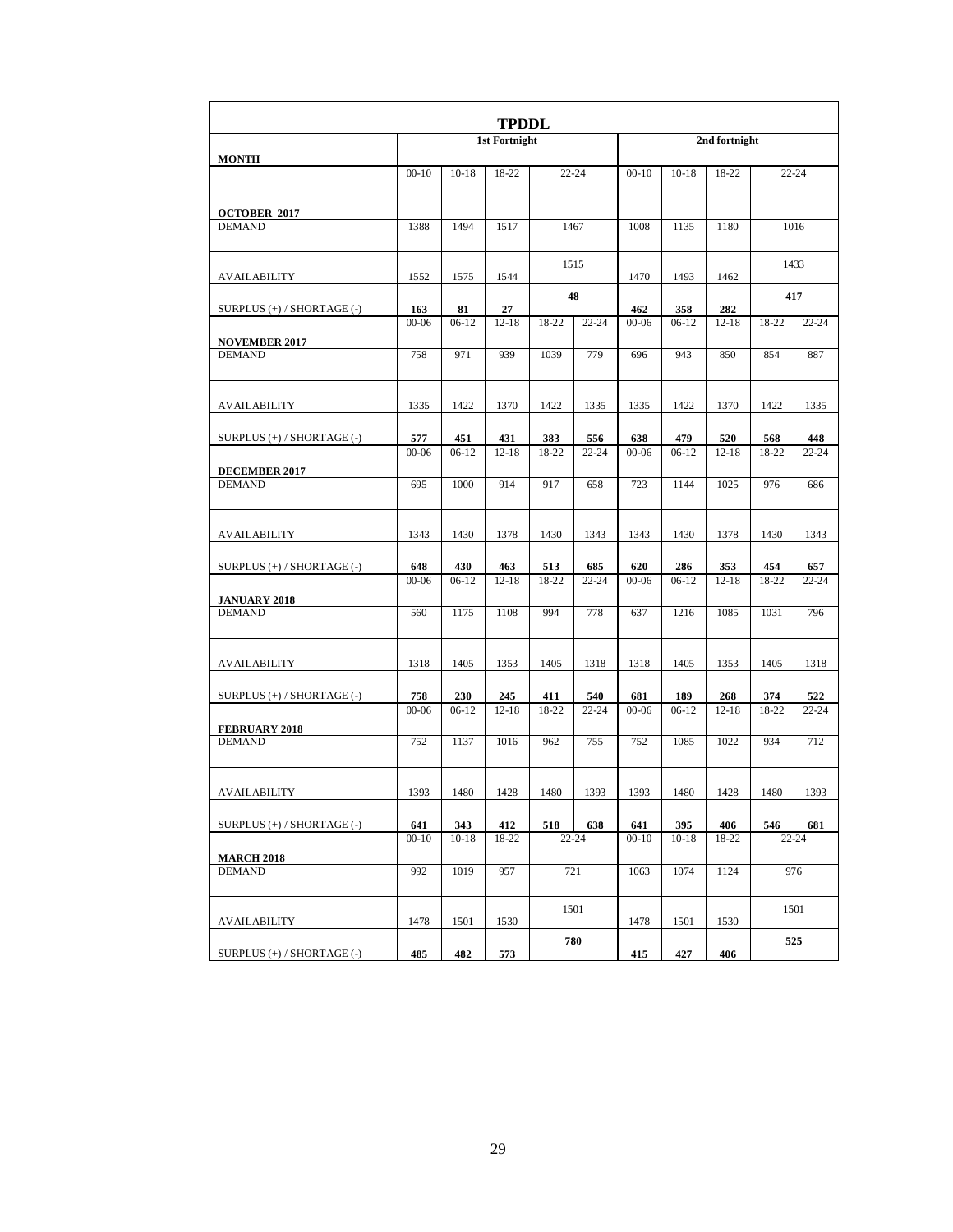|                                       |           |         | <b>NDMC</b>          |       |           |           |           |               |       |           |
|---------------------------------------|-----------|---------|----------------------|-------|-----------|-----------|-----------|---------------|-------|-----------|
|                                       |           |         | <b>1st Fortnight</b> |       |           |           |           | 2nd fortnight |       |           |
| <b>MONTH</b>                          | $00-10$   | $10-18$ | $18-22$              |       | $22 - 24$ | $00 - 10$ | $10-18$   | 18-22         |       | $22 - 24$ |
|                                       |           |         |                      |       |           |           |           |               |       |           |
| <b>OCTOBER 2017</b><br><b>DEMAND</b>  | 240       | 290     | 215                  |       | 180       | 230       | 260       | 220           | 150   |           |
|                                       |           |         |                      |       |           |           |           |               |       |           |
| <b>AVAILABILITY</b>                   | 292       | 292     | 292                  |       | 292       | 228       | 228       | 228           | 228   |           |
| SURPLUS (+) / SHORTAGE (-)            | 52        | 2       | 77                   |       | 112       | $-2$      | $-32$     | 8             |       | 78        |
|                                       | $00 - 06$ | $06-12$ | $12 - 18$            | 18-22 | $22 - 24$ | $00 - 06$ | $06-12$   | $12 - 18$     | 18-22 | $22 - 24$ |
| <b>NOVEMBER 2017</b>                  |           |         |                      |       |           |           |           |               |       |           |
| <b>DEMAND</b>                         | 100       | 200     | 200                  | 180   | 120       | 100       | 190       | 190           | 180   | 120       |
| <b>AVAILABILITY</b>                   | 228       | 228     | 228                  | 228   | 228       | 228       | 228       | 228           | 228   | 228       |
| SURPLUS (+) / SHORTAGE (-)            | 128       | 28      | 28                   | 48    | 108       | 128       | 38        | 38            | 48    | 108       |
|                                       | $00 - 06$ | $06-12$ | $12 - 18$            | 18-22 | $22 - 24$ | $00 - 06$ | $06-12$   | $12 - 18$     | 18-22 | $22 - 24$ |
| <b>DECEMBER 2017</b>                  |           |         |                      |       |           |           |           |               |       |           |
| <b>DEMAND</b>                         | 100       | 200     | 180                  | 170   | 120       | 110       | 230       | 220           | 180   | 130       |
| <b>AVAILABILITY</b>                   | 228       | 228     | 228                  | 228   | 228       | 228       | 228       | 228           | 228   | 228       |
| SURPLUS $(+)$ / SHORTAGE $(-)$        | 128       | 28      | 48                   | 58    | 108       | 118       | $-2$      | 8             | 48    | 98        |
|                                       | $00 - 06$ | $06-12$ | $12 - 18$            | 18-22 | $22 - 24$ | $00 - 06$ | $06-12$   | $12 - 18$     | 18-22 | $22 - 24$ |
| <b>JANUARY 2018</b>                   |           |         |                      |       |           |           |           |               |       |           |
| <b>DEMAND</b>                         | 140       | 180     | 250                  | 220   | 180       | 140       | 240       | 230           | 200   | 170       |
| <b>AVAILABILITY</b>                   | 228       | 228     | 228                  | 228   | 228       | 228       | 228       | 228           | 228   | 228       |
| SURPLUS $(+)$ / SHORTAGE $(-)$        | 88        | 48      | $-22$                | 8     | 48        | 88        | $-12$     | $-2$          | 28    | 58        |
|                                       | $00 - 06$ | $06-12$ | $12 - 18$            | 18-22 | $22 - 24$ | $00 - 06$ | $06-12$   | $12 - 18$     | 18-22 | $22 - 24$ |
| <b>FEBRUARY 2018</b><br><b>DEMAND</b> | 120       | 210     | 200                  | 180   | 150       | 120       | 180       | 180           | 170   | 140       |
|                                       |           |         |                      |       |           |           |           |               |       |           |
| <b>AVAILABILITY</b>                   | 228       | 228     | 228                  | 228   | 228       | 228       | 228       | 228           | 228   | 228       |
| SURPLUS (+) / SHORTAGE (-)            | 108       | 18      | 28                   | 48    | 78        | 108       | 48        | 48            | 58    | 88        |
|                                       | $00 - 10$ | $10-18$ | 18-22                |       | $22 - 24$ | $00 - 10$ | $10 - 18$ | 18-22         |       | $22 - 24$ |
| <b>MARCH 2018</b>                     |           |         |                      |       |           |           |           |               |       |           |
| <b>DEMAND</b>                         | 180       | 240     | 190                  |       | 160       | 200       | 260       | 200           |       | 180       |
| AVAILABILITY                          | 201       | 201     | 201                  |       | 201       | 228       | 228       | 228           | 228   |           |
|                                       |           |         |                      |       | 41        |           |           |               |       | 48        |
| SURPLUS (+) / SHORTAGE (-)            | 21        | $-39$   | 11                   |       |           | 28        | $-32$     | 28            |       |           |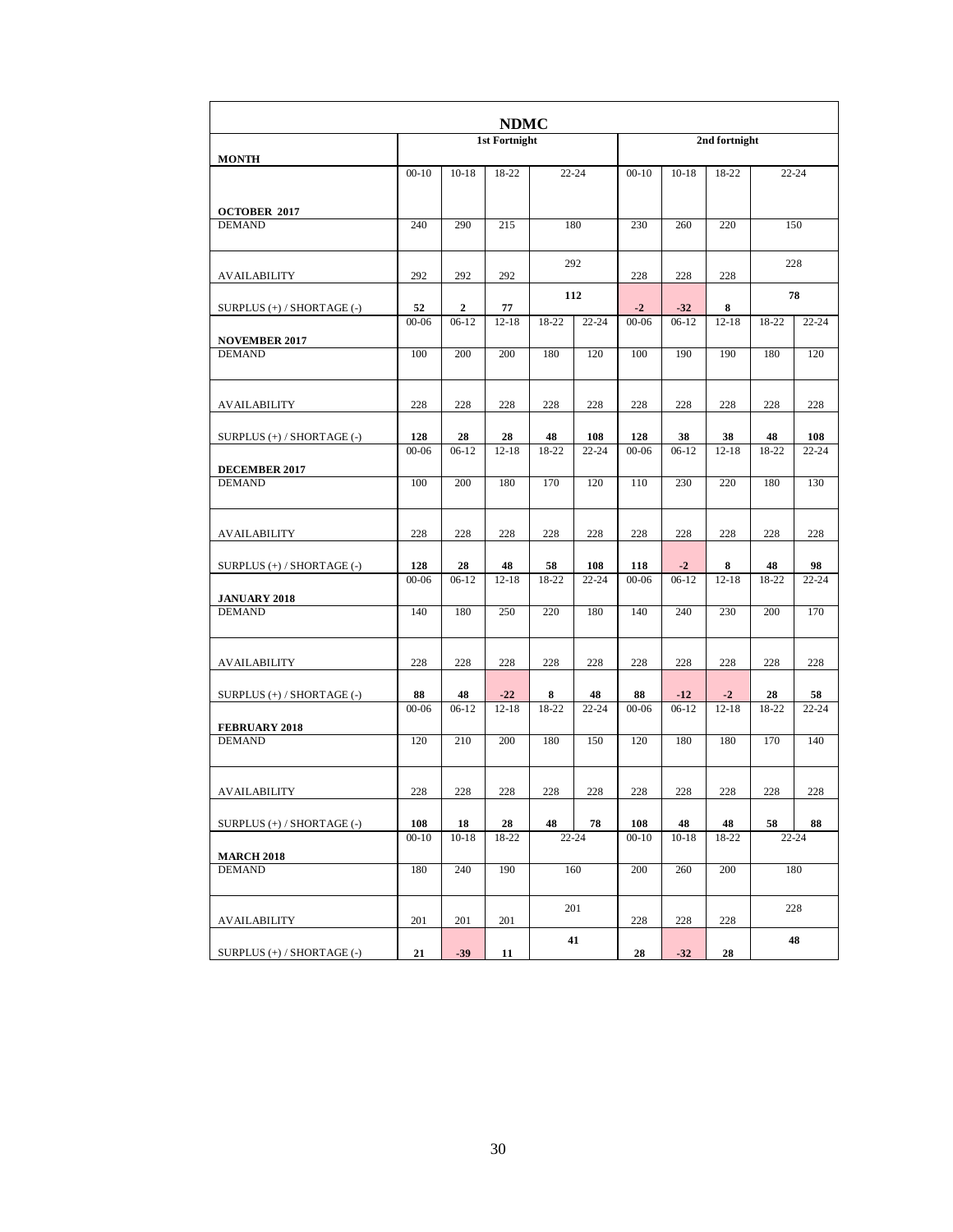| <b>MES</b>                            |           |           |                      |           |                         |           |           |               |           |           |
|---------------------------------------|-----------|-----------|----------------------|-----------|-------------------------|-----------|-----------|---------------|-----------|-----------|
|                                       |           |           | <b>1st Fortnight</b> |           |                         |           |           | 2nd fortnight |           |           |
| <b>MONTH</b>                          | $00 - 10$ | $10 - 18$ | 18-22                | $22 - 24$ |                         | $00 - 10$ | $10-18$   | 18-22         | $22 - 24$ |           |
|                                       |           |           |                      |           |                         |           |           |               |           |           |
| <b>OCTOBER 2017</b><br><b>DEMAND</b>  | 35        | 40        | 40                   |           | 40                      | 35        | 40        | 35            | 40        |           |
|                                       |           |           |                      |           |                         |           |           |               |           |           |
| AVAILABILITY                          | 44        | 44        | 44                   |           | 44                      | 18        | 18        | 18            |           | 18        |
| SURPLUS (+) / SHORTAGE (-)            | 9         | 4         | 4                    |           | $\overline{\mathbf{4}}$ | $-17$     | $-22$     | $-17$         | $-22$     |           |
|                                       | $00 - 06$ | $06-12$   | $12 - 18$            | 18-22     | $22 - 24$               | $00 - 06$ | $06-12$   | $12 - 18$     | 18-22     | $22 - 24$ |
| <b>NOVEMBER 2017</b>                  | 30        | 35        | 40                   |           | 40                      | 30        |           |               | 35        | 40        |
| <b>DEMAND</b>                         |           |           |                      | 35        |                         |           | 35        | 40            |           |           |
| AVAILABILITY                          | 18        | 18        | 18                   | 18        | 18                      | 18        | 18        | 18            | 18        | 18        |
| SURPLUS $(+)$ / SHORTAGE $(-)$        | $-12$     | $-17$     | $-22$                | $-17$     | $-22$                   | $-12$     | $-17$     | $-22$         | $-17$     | $-22$     |
|                                       | $00 - 06$ | $06-12$   | $12 - 18$            | 18-22     | $22 - 24$               | $00 - 06$ | $06-12$   | $12 - 18$     | 18-22     | $22 - 24$ |
| <b>DECEMBER 2017</b>                  |           |           |                      |           |                         |           |           |               |           |           |
| <b>DEMAND</b>                         | 35        | 40        | 40                   | 40        | 35                      | 35        | 40        | 40            | 40        | 35        |
| <b>AVAILABILITY</b>                   | 18        | 18        | 18                   | 18        | 18                      | 18        | 18        | 18            | 18        | 18        |
| SURPLUS $(+)$ / SHORTAGE $(-)$        | $-17$     | $-22$     | $-22$                | $-22$     | $-17$                   | $-17$     | $-22$     | $-22$         | $-22$     | $-17$     |
| <b>JANUARY 2018</b>                   | $00-06$   | $06-12$   | $12 - 18$            | 18-22     | $22 - 24$               | $00 - 06$ | $06-12$   | $12 - 18$     | 18-22     | $22 - 24$ |
| <b>DEMAND</b>                         | 35        | 40        | 40                   | 40        | 35                      | 35        | 45        | 35            | 40        | 35        |
|                                       |           |           |                      |           |                         |           |           |               |           |           |
| AVAILABILITY                          | 18        | 18        | 18                   | 18        | 18                      | 18        | 18        | 18            | 18        | 18        |
| SURPLUS $(+)$ / SHORTAGE $(-)$        | $-17$     | $-22$     | $-22$                | $-22$     | $-17$                   | $-17$     | $-27$     | $-17$         | $-22$     | $-17$     |
|                                       | $00 - 06$ | $06-12$   | $12 - 18$            | 18-22     | $22 - 24$               | $00 - 06$ | $06-12$   | $12 - 18$     | 18-22     | $22 - 24$ |
| <b>FEBRUARY 2018</b><br><b>DEMAND</b> | 30        | 35        | 40                   | 35        | 40                      | 30        | 35        | 40            | 35        | 40        |
|                                       |           |           |                      |           |                         |           |           |               |           |           |
| <b>AVAILABILITY</b>                   | 18        | 18        | 18                   | 18        | 18                      | 18        | 18        | 18            | 18        | 18        |
| SURPLUS (+) / SHORTAGE (-)            | $-12$     | $-17$     | $-22$                | $-17$     | $-22$                   | $-12$     | $-17$     | $-22$         | $-17$     | $-22$     |
| <b>MARCH 2018</b>                     | $00 - 10$ | $10 - 18$ | 18-22                |           | 22-24                   | $00 - 10$ | $10 - 18$ | 18-22         | $22 - 24$ |           |
| <b>DEMAND</b>                         | 35        | 40        | 40                   |           | 40                      | 35        | 40        | 35            | 40        |           |
|                                       |           |           |                      |           | 18                      |           |           |               |           | 18        |
| AVAILABILITY                          | 18        | 18        | 18                   |           |                         | 18        | 18        | 18            |           |           |
| SURPLUS (+) / SHORTAGE (-)            | $-17$     | $-22$     | $-22$                |           | $-22$                   | $-17$     | $-22$     | $-17$         | $-22$     |           |

While finalizing the power supply position, the following aspects have been considered:-

i) Allocation of Discoms has been revised as per DERC order dated 31.08.2017 implemented from 03.09.2017.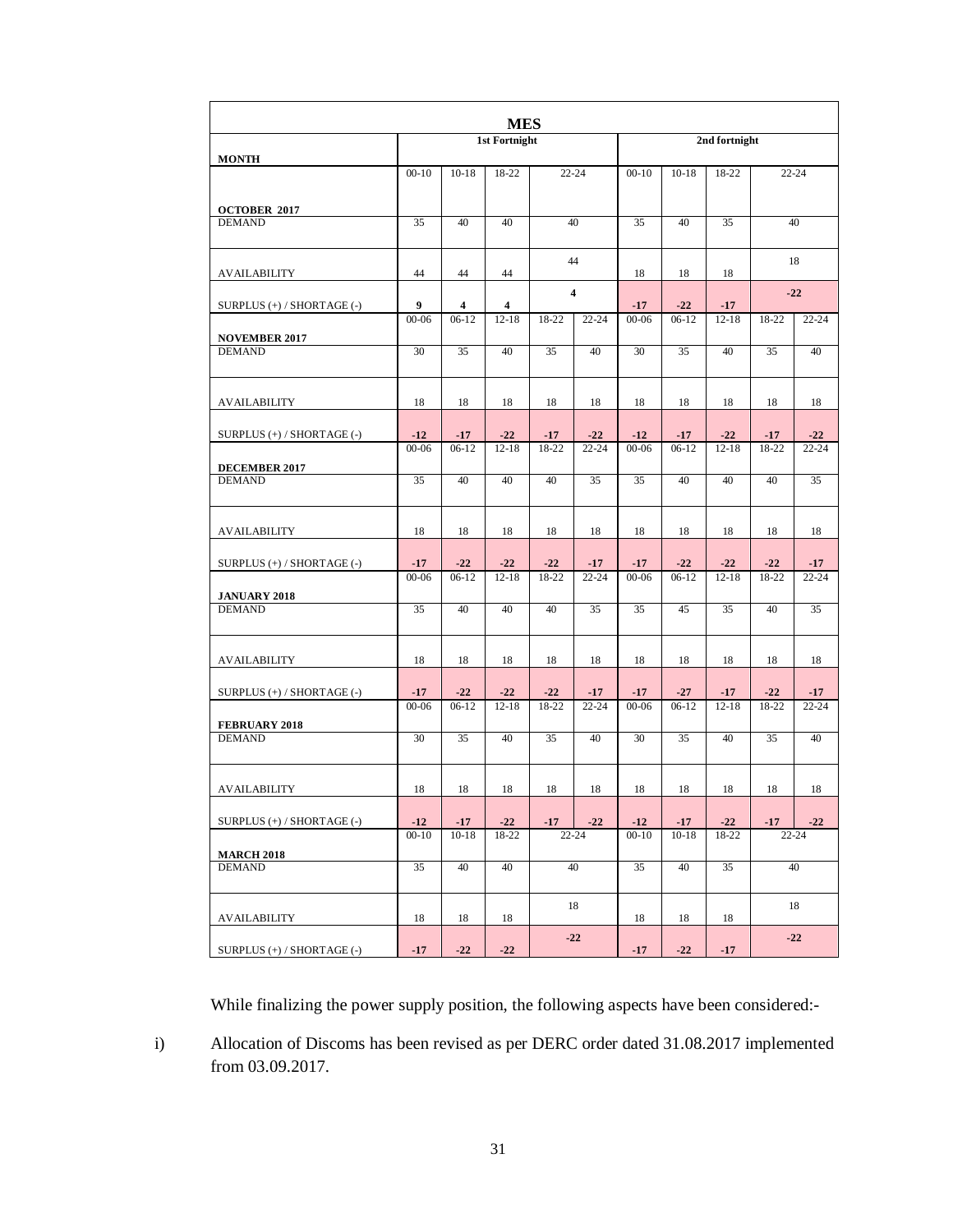- ii) Availability from Bawana CCGT has been considered as 400MW.
- iii) Availability from BTPS has been considered as NIL after 15.10.17 as per DPCC order.
- iv) Availability from GT has been considered as 75MW, BTPS NIL (from 15.10.2017) and Pragati 150 MW during winter months (Oct to March)
- v) Availability from Jhajjar is considered as 693MW (622MW at Delhi periphery).

From the above, it is evident that Discoms except NDMC and MES are having huge surplus especially during winter nights.

#### **GCC advised Discoms to make necessary arrangements to dispose off surplus power during off peak hours especially during night hours.**

#### **B) High Voltage Operation of the Grid during Winter nights.**

SLDC informed that winter season is going to start. It has been observed that generally Delhi injects reactive power to the Grid especially during winter nights. The details of reactive drawal in MVARH by Delhi during the months November 2016 to March 2017 are as under:-

|                                               | $Nov-16$ | $Dec-16$  | $Jan-17$ | $Feb-17$ | $Mar-17$   |
|-----------------------------------------------|----------|-----------|----------|----------|------------|
| <b>Import Points</b>                          |          |           |          |          |            |
| <b>BTPS</b>                                   | 1380     | $-18996$  | $-18047$ | $-8285$  | 24869      |
| NARELA BBMB                                   | $-1405$  | $-2539$   | $-2460$  | $-2743$  | $-2715$    |
| <b>NARELA DTL</b>                             | 12       | $-1637$   | $-982$   | 594      | 24.2       |
| <b>ROHTAK ROAD</b>                            | 76       | 189       | 307      | -744     | 318.9      |
| <b>BAMNAULI</b>                               | $-41416$ | $-44910$  | $-24030$ | $-38270$ | $-59409.7$ |
| <b>BAWANA</b>                                 | $-5514$  | $-10332$  | $-6603$  | $-5352$  | $-5533.8$  |
| MAHARANIBAGH                                  | $-12986$ | $-6949$   | $-792$   | $-6117$  | $-12375$   |
| <b>MANDOLA</b>                                | 4496     | $-31272$  | $-11335$ | 6578     | 4853.1     |
| <b>MUNDKA</b>                                 | $-34053$ | $-15006$  | -7934    | -7458    | $-3285.6$  |
| <b>MVARH EXPORT</b>                           | $-89410$ | $-131451$ | $-71876$ | $-61795$ | $-53253.9$ |
| Payment to NRLDC Pool<br>by Delhi in Rs. Lacs | 116.21   | 170.86    | 93.42    | 80.32    | 73.78      |

In case of energy, (-)ve indicates injection and in case of amount (-)ve indicates receivable.

From the above, it is seen that Delhi injecting reactive power to the Grid during high voltage conditions in winter months which has resulted to the payment to reactive pool accounts inspite of various steps taken by Delhi SLDC, Generators and Discoms.

Last year, to control high voltages, various steps like opening of 33 nos. of 220kV lines apart from opening of 26 nos. of 66kV lines & 26 nos. of 33 kV lines by respective Discoms and optimization of transformer tap at various 400/220kV sub stations were taken. Delhi generators also contributed by absorbing reactive power during high voltage conditions to the extent possible.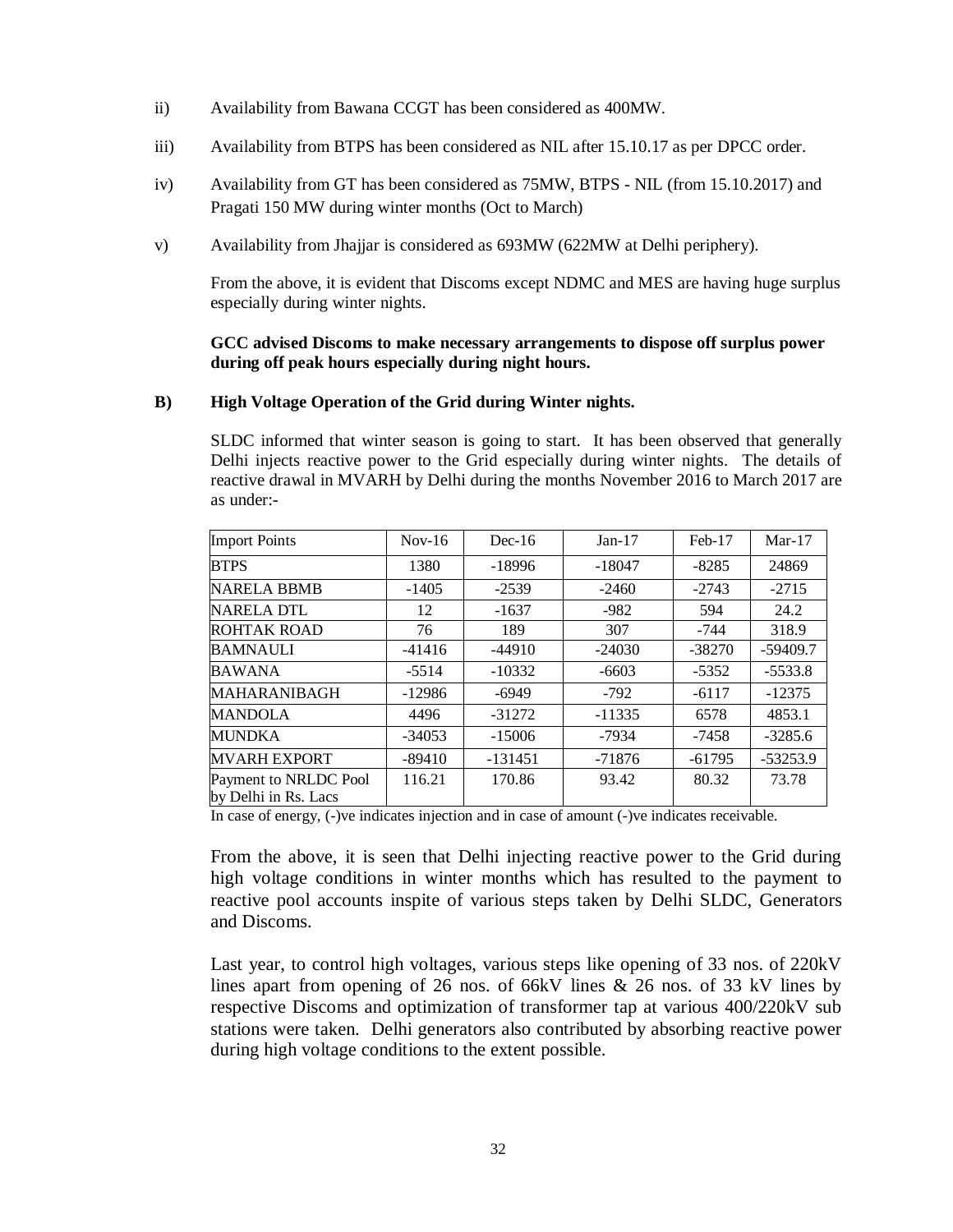In view of the above, this year also, Delhi generators and Grid S/Stns of DTL and Discoms have to take corrective measures to curb reactive injection to the Grid during high voltage conditions as the voltage profile of Grid is likely to be same as previous years. To avoid high voltage conditions and payment to NRPC pool account, stakeholders of Delhi needs to take corrective measures on real time basis such as

- i) Monitoring of capacitors bank according to voltage profile of Grid.
- ii) During high voltage conditions, Delhi generators should absorb reactive power or minimize generation of reactive power.
- iii) Tap position of transformers at DTL's Grid to be monitored.
- iv) Grid S/Stns staff should be trained for operation of capacitor banks and Pr. Tr. Tap position as per voltage conditions of Grid.
- v) Distribution licensees should also monitor capacitor banks operation round the clock and avoid injection during high voltage conditions.
- vi) Lightly loaded lines, especially cables circuits should kept open from the grids during high voltage conditions.

**After deliberation, all Stakeholders assured GCC that all efforts would be taken by them to minimize the injection of reactive power to the Grid especially during high voltage conditions. To control the high voltage issue, GCC advised the following**

**i)Generators to absorb reactive power during high voltage regime as per their capability curve.** 

**ii)DTL to form a Committee to look into high voltage issue including payment of Weekly Reactive Energy Charges bill to NRPC as Discom wise Weekly Reactive Accounts are managed by C&RA Department of DTL and Reactive Energy Charges at Regional level is paid by SLDC.**

**iii)DTL for early commissioning of Reactors at various locations.** 

## **3.2 SYSTEM IMPROVEMENT WORKS PLANNED FOR ENSURING RELIABLE SUPPLY IN DELHI.**

#### **A) TRANSMISSION SYSTEM**

Based on the series of meetings taken by Secretary (Power), GNTD, the transmission system improvement works planned to ensure reliable power supply in the areas of TPDDL, BRPL and BYPL are as under:-

| Sr.            | Details of transmission        | Remedial        | Target<br>for | Status as updated in $18^{\text{th}}$ |
|----------------|--------------------------------|-----------------|---------------|---------------------------------------|
| N <sub>o</sub> | bottleneck                     | measures        | commissioning | GCC meeting.                          |
| $+1$           | Only one 220/66kV              | Augmentation    | Feb. 2019     | tender shall<br>The<br>be             |
|                | $100MVA$ Tx.<br>$\mathbf{1}$ s | of              |               | opened on 21.11.17.                   |
|                | available at Gopalpur.         | transformation  |               |                                       |
|                | System reliability issue       | capacity with 2 |               | The target for completion             |
|                | due to non availability        | nos. 220/66kV   |               | period is 15 months from              |
|                | of contingency in the          | 160MMVA Txs     |               | the date of award of                  |
|                | event of outage of this        | along<br>with   |               | tender.                               |
|                | transformer. No 66kV           | 66kV GIS        |               |                                       |
|                | bay at Gopalpur to feed        |                 |               |                                       |
|                | TPDDL's 66kV DJB.              |                 |               |                                       |

**TPDDL Area**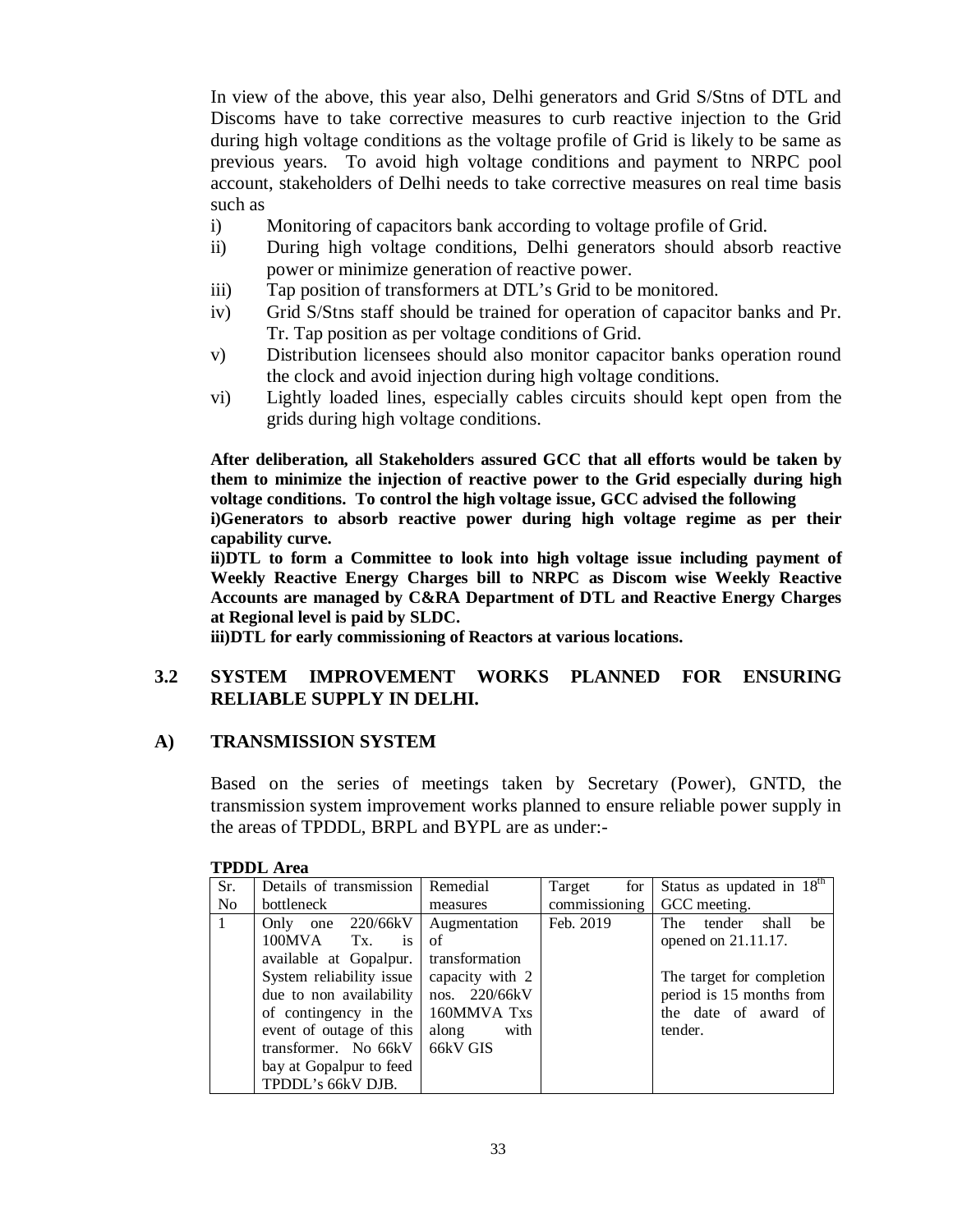| Sr.<br>N <sub>0</sub> | <b>Details</b><br>of<br>transmission<br>bottleneck                                                                                                                  | <b>Remedial</b><br>measures                                        | <b>Target</b><br>for<br>commissioning               | Status as updated in<br>18 <sup>th</sup> GCC meeting.                                                                                                                                                                                                                                                    |
|-----------------------|---------------------------------------------------------------------------------------------------------------------------------------------------------------------|--------------------------------------------------------------------|-----------------------------------------------------|----------------------------------------------------------------------------------------------------------------------------------------------------------------------------------------------------------------------------------------------------------------------------------------------------------|
| 2                     | Commissioning<br>of<br>220kV SGTN-TPDDL<br>already laid 4 circuits to<br>get feed from this S/Stn                                                                   | $\overline{a}$                                                     | Feb. 2019                                           | The tender shall be<br>opened on 21.11.17.<br>The<br>target<br>for<br>completion period is<br>18 months from the<br>date of award of<br>tender.                                                                                                                                                          |
| 3                     | Commissioning<br>of<br>220/66kV Tikri Khurd<br>$S/S$ tn.                                                                                                            |                                                                    | sub-station, the plan has been deferred to 2021-22. | Due to non picking up of load envisaged to be fed from the                                                                                                                                                                                                                                               |
| $\overline{4}$        | 220kV Subzi Mandi -<br>Radial feeder. No plan<br>for<br>contingency<br>available                                                                                    | 220kV<br>Chandrawal<br>S/Stn<br>and<br>220kV<br>Dev<br>Nagar S/Stn | Timapur: Feb.<br>19<br>Dev<br>Nagar:<br>Feb 19      | For Timapur: Due<br>to space constraints<br>and infeed issues, the<br>site<br>of<br>the<br>Chandrawal has been<br>shifted to Timapur.<br><b>For Dev Nagar:</b><br>The<br>Board<br>of<br>Directors of DTL has<br>approved the Scheme<br>for Dev Nagar Sub-<br>station in its meeting<br>held on 26.09.17. |
| 5                     | 220kV Narela - Rohtak<br>double<br>road<br>circuit<br>owned by BBMB - no<br>$redundancy$ – frequent<br>trippings of<br>220kV<br>Narela - Rohtak Road<br><b>Ckts</b> | Commissioning<br>220kV<br>of<br>Punjabi<br>Bagh<br>S/Stn.          | 2019-20                                             | Land is<br>to<br>be<br>identified                                                                                                                                                                                                                                                                        |
| 6                     | Commissioning<br>of<br>400kV ISTS Maharani<br>Bagh                                                                                                                  | outlet<br>Due to<br>constraints, site<br>shifted<br>to<br>Gopalpur | 2020-21                                             | In the $39th$ Standing<br>Committee<br>Meeting<br>of<br>Power<br>System<br>Planning<br>for<br>Northern<br>Region<br>(CEA) held on $29^{th}$ &<br>$30^{th}$ May, 2017, it<br>decided<br>was<br>to<br>establish<br>400kV<br>S/Stn. at Gopalpur at<br>Intra State Level by<br>DTL.                          |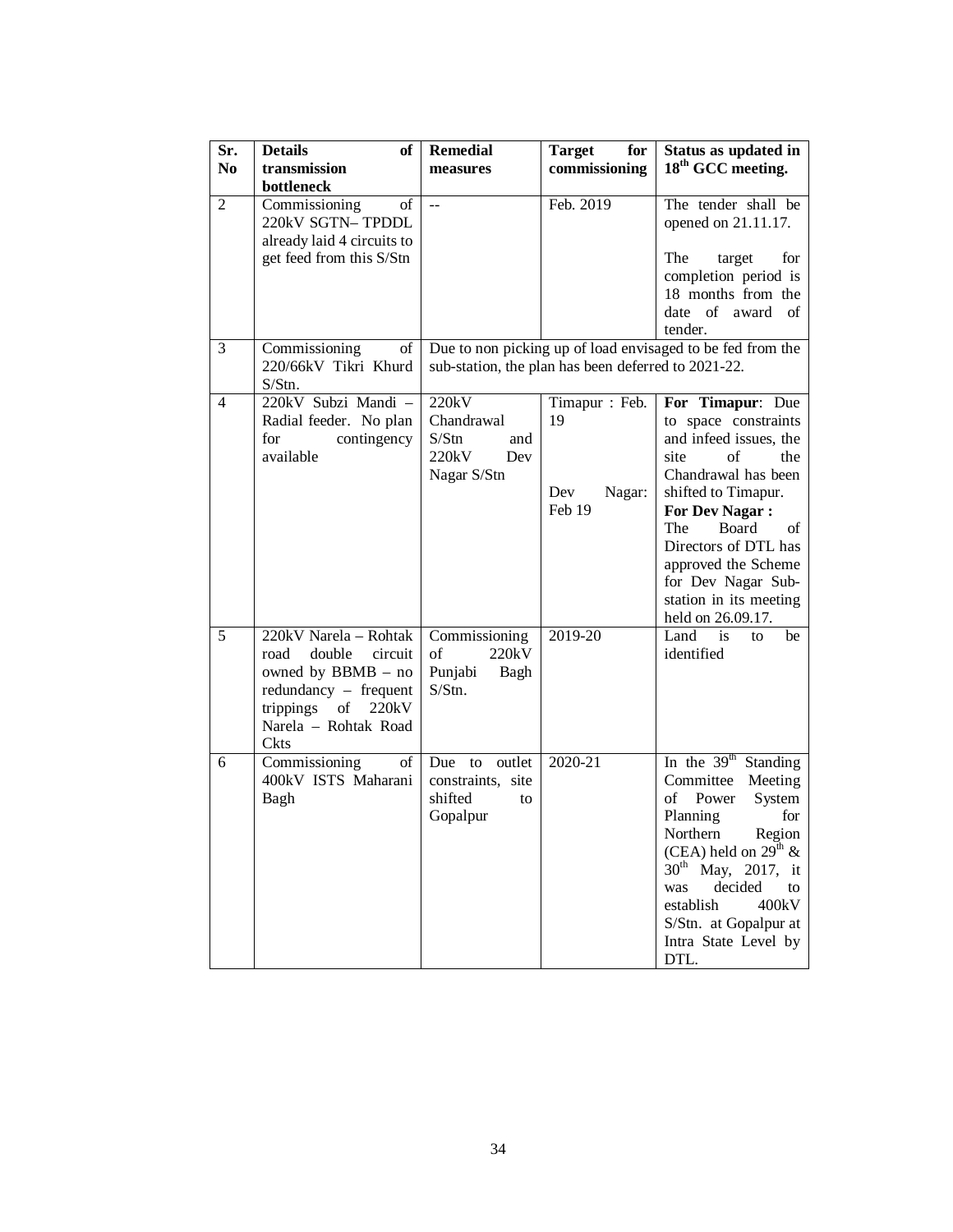|                | <b>BRPL</b> Areas                                                                                                                                                                                                                                                             |                                                                                                                                                      |                                                                                                                                                                                                      |                                                                                                                                                                                                                                                                                                                                                                                                                                                                                                                                                                                                                                                                                                                                                 |
|----------------|-------------------------------------------------------------------------------------------------------------------------------------------------------------------------------------------------------------------------------------------------------------------------------|------------------------------------------------------------------------------------------------------------------------------------------------------|------------------------------------------------------------------------------------------------------------------------------------------------------------------------------------------------------|-------------------------------------------------------------------------------------------------------------------------------------------------------------------------------------------------------------------------------------------------------------------------------------------------------------------------------------------------------------------------------------------------------------------------------------------------------------------------------------------------------------------------------------------------------------------------------------------------------------------------------------------------------------------------------------------------------------------------------------------------|
| Sr.            | <b>Details</b><br>of                                                                                                                                                                                                                                                          | <b>Remedial</b>                                                                                                                                      | for<br><b>Target</b>                                                                                                                                                                                 | <b>Remarks</b>                                                                                                                                                                                                                                                                                                                                                                                                                                                                                                                                                                                                                                                                                                                                  |
| N <sub>0</sub> | transmission                                                                                                                                                                                                                                                                  | measures                                                                                                                                             | commissioning                                                                                                                                                                                        |                                                                                                                                                                                                                                                                                                                                                                                                                                                                                                                                                                                                                                                                                                                                                 |
|                | bottleneck                                                                                                                                                                                                                                                                    |                                                                                                                                                      |                                                                                                                                                                                                      |                                                                                                                                                                                                                                                                                                                                                                                                                                                                                                                                                                                                                                                                                                                                                 |
| 1              | <b>BTPS</b> Island<br>Any one 210MW unit<br>trips or 220kV BTPS -<br>Ballabhgarh Ckt trips,<br>load shedding in South<br>Delhi<br>for<br>longer<br>duration in summer                                                                                                         | Commissioning of<br>400kV ISTS<br>at<br>Tuglakabad.<br>Augmentation<br>of<br>220kV Samaypur<br>- Ballabhgarh -<br><b>BTPS</b> circuits               | March 2018 (on<br>best efforts basis)<br>The matter is with<br>CEA.<br>To be<br>persued                                                                                                              | The<br>of<br>matter<br>augmentation<br>of<br>220kV Samaypur<br>Ballabhgarh-<br><b>BTPS</b><br>link capacity<br>was<br>discussed<br>in<br>the<br>summer preparedness<br>meeting held<br>on<br>31.03.2017 chaired by<br>Secretary<br>(Power),<br>Govt. of India.<br>The<br>Chairman CEA was<br>advised to resolve the<br>issue at the earliest.<br>However,<br>the<br>commissioning<br>of<br>Tughlakabad<br><b>ISTS</b><br>with outlets<br>would<br>ease the loading. The<br>HTLS re-conductoring<br>of the 220kV BTPS -<br>Ballabhgarh D/C line<br>would require long<br>shutdowns which are<br>not possible due to<br>less generation<br>οf<br><b>BTPS</b> during Summer<br>months<br>and<br>no<br>generation<br>during<br>winter months due to |
|                |                                                                                                                                                                                                                                                                               |                                                                                                                                                      |                                                                                                                                                                                                      | pollution stipulations.                                                                                                                                                                                                                                                                                                                                                                                                                                                                                                                                                                                                                                                                                                                         |
| $\overline{2}$ | 220kV BTPS - Okhla<br>double circuit line<br>- Radial feeder<br>Fully loaded S/Stn - Augmentation of -Already<br>Okhla<br>- no contingency in<br>failure<br>of<br>case<br>of<br>supply from BTPS and<br>load shedding occurs in<br>case of tripping of one<br>of the circuit. | Commissioning<br>$\sim$ $^{-1}$<br>of 400kV ISTS<br>Tuglakabad.<br>transformation<br>capacity<br>from<br>200MVA<br>to<br>300MVA<br>at<br>Masjid Moth | March 2018 (on<br>best efforts basis)<br>augmented                                                                                                                                                   |                                                                                                                                                                                                                                                                                                                                                                                                                                                                                                                                                                                                                                                                                                                                                 |
| 3              | Over loading of 220kV<br>Bamnauli - Mehrauli -<br><b>BTPS</b> link                                                                                                                                                                                                            | Commissioning of<br>400kV Tuglakabad<br>by PGCIL<br>-Augmentation of<br>circuits<br>with<br>HTLS conductors                                          | March 2018 (on<br>best efforts basis)<br>Target of 220kV<br>Bamnauli<br>Mehrauli Ckt -<br>Dec-2017 (on best<br>efforts basis)<br>Mehrauli - BTPS<br>by<br>March<br>2018(on<br>best<br>efforts basis) | Tender<br>under<br>awarding stage                                                                                                                                                                                                                                                                                                                                                                                                                                                                                                                                                                                                                                                                                                               |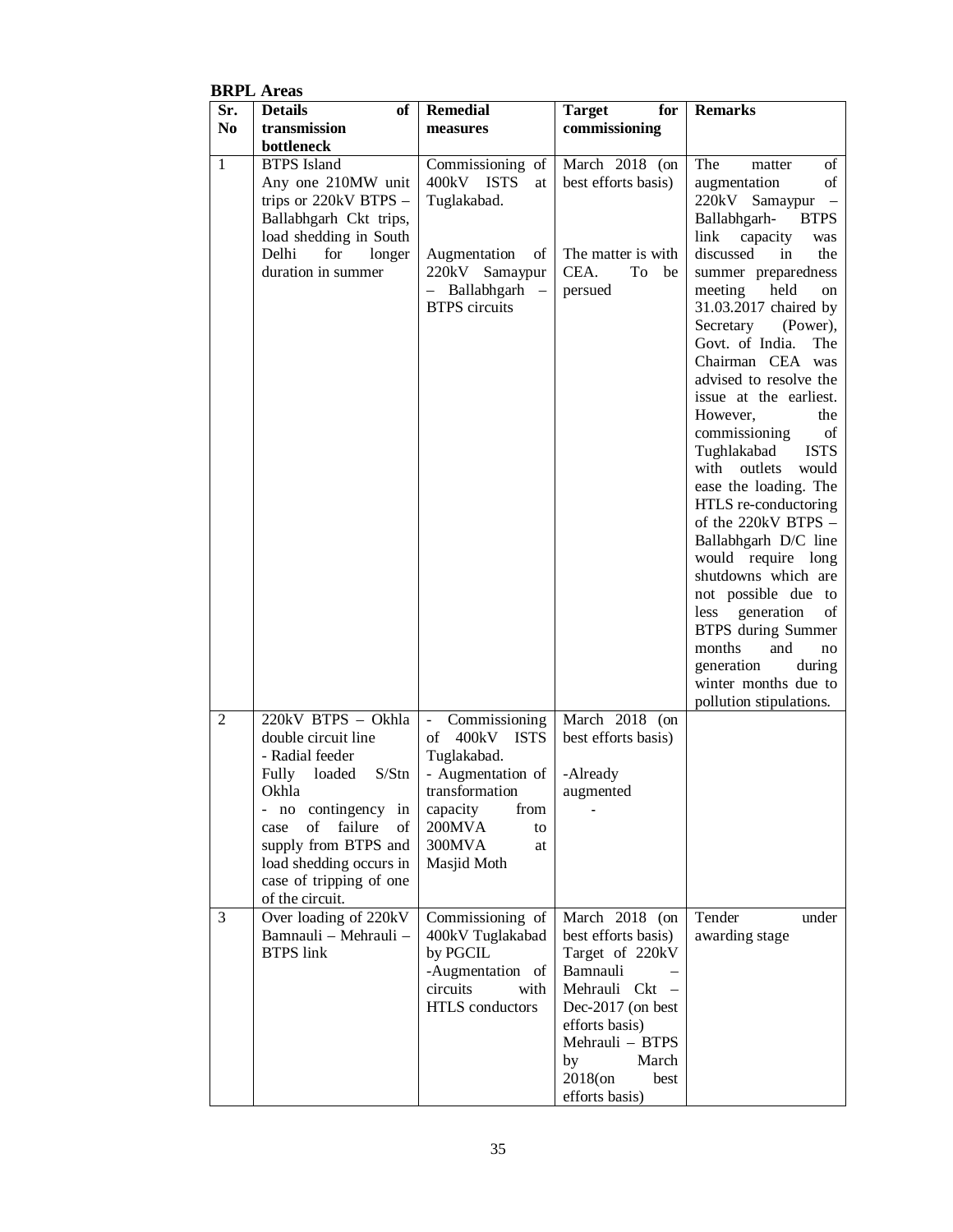| Sr.<br>N <sub>0</sub> | <b>Details</b><br>of<br>transmission                                                                                                                                                                                                                                                                                  | <b>Remedial</b><br>measures                                                                                                                                                                                       | for<br><b>Target</b><br>commissioning                                                     | <b>Remarks</b>                                                                                                                                                                                                                                                                                                                                                                                                                                                                                                                                                 |
|-----------------------|-----------------------------------------------------------------------------------------------------------------------------------------------------------------------------------------------------------------------------------------------------------------------------------------------------------------------|-------------------------------------------------------------------------------------------------------------------------------------------------------------------------------------------------------------------|-------------------------------------------------------------------------------------------|----------------------------------------------------------------------------------------------------------------------------------------------------------------------------------------------------------------------------------------------------------------------------------------------------------------------------------------------------------------------------------------------------------------------------------------------------------------------------------------------------------------------------------------------------------------|
|                       | bottleneck                                                                                                                                                                                                                                                                                                            |                                                                                                                                                                                                                   |                                                                                           |                                                                                                                                                                                                                                                                                                                                                                                                                                                                                                                                                                |
| $\overline{4}$        | Augmentation<br>of<br>66/11kV 20MVA Txs<br>at Pappankalan-I $&$<br>Najafgarh                                                                                                                                                                                                                                          | BRPL to provide<br>31.5MVA Tx to<br>DTL on loan basis.                                                                                                                                                            | March 2017                                                                                | In the OCC meeting<br>held on 28.03.2017,<br>BRPL intimated that<br>they do not have any<br>spare capacity to share.<br>Even out<br>$\sigma$<br>six<br>31.5MVA transformers<br>ordered,<br>only<br>4<br>transformers are under<br>dispatch to be erected<br>in their own system.<br>However,<br>OCC<br>advised DTL to place<br>requisition<br>the<br>to<br>BRPL to that this can<br>be procured and made<br>available at least by<br>next summer.<br><b>SLDC</b><br>records also show that<br>no urgency in this<br>matter considering the<br>load conditions. |
| 5                     | Over loading of 220kV<br>Bamnauli<br>Pappankalan -I Ckt-I<br>&II<br>No redundancy in case<br>of failure of supply<br>from 400kV Bamnauli.<br>Even tripping one ckt.<br>would be resulting to<br>load shedding in the<br>fed<br>from<br>areas<br>Pappankalan-I                                                         | Establishment<br>$\sigma$<br>LILO of one of the<br>Ckt<br>between<br>Naraina<br>and<br>Bamnauli<br>at<br>Pappankalan-I as a<br>temporary measure<br>till<br>the<br>commissioning of<br>400kV ISTS<br>at<br>Dwarka | <b>LILO</b><br>by<br>31.07.2017<br>and<br>400kV<br><b>ISTS</b><br>Dwarka by March<br>2019 | present<br>220kV<br>At<br>Pappankalan-I<br>1S<br>having 2<br>nos.<br>οf<br>220/66kV<br>160MVA<br>Txs and 2 nos. of<br>100MVA<br>220/66kV<br>Txs.<br>As<br>such<br>transformation ratio is<br>not an issue.<br><b>LILO</b><br>of<br>220kV<br>Bamnauli - Naraina<br>Ckt has been done a<br>Pappankalan-I<br>on<br>08.11.2017<br>at<br>19.40hrs.                                                                                                                                                                                                                  |
| 6                     | Augmentation<br>οf<br>transformation capacity<br>at Lodhi Road from<br>level<br>of<br>present<br>200MVA to 300MVA<br>with<br>the<br>commissioning<br>of<br>220kV GIS at Lodhi<br>Road as at present no<br>redundancy in case of<br>outage<br>of<br>any<br>transformer or 220kV<br>Maharani<br>Bagh<br>Lodhi Road Ckts | Commissioning of<br>220kV GIS with<br>additional<br>220/33kV<br>100MVA Tx.                                                                                                                                        | commissioned                                                                              | At present, 200 MVA<br>capacity is available at<br>Road.<br>Lodhi<br>Additional 100 MVA<br>would be<br>available<br>after replacement of<br>damaged transformer<br>by next summer.                                                                                                                                                                                                                                                                                                                                                                             |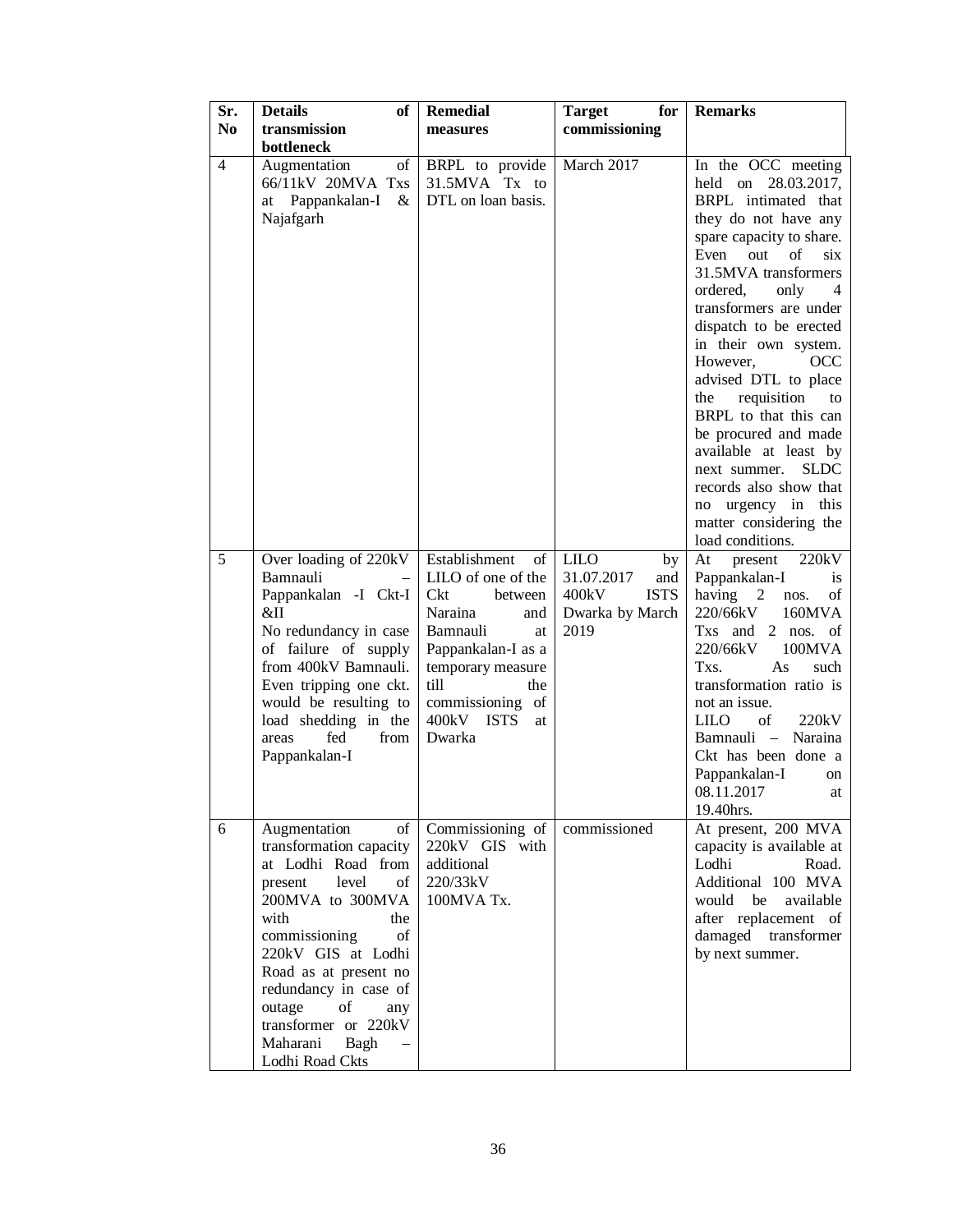| Sr.            | of<br><b>Details</b>      | <b>Remedial</b>         | <b>Target</b><br>for                     | <b>Remarks</b>                                                     |
|----------------|---------------------------|-------------------------|------------------------------------------|--------------------------------------------------------------------|
| N <sub>0</sub> | transmission              | measures                | commissioning                            |                                                                    |
|                | <b>bottleneck</b>         |                         |                                          |                                                                    |
| $\tau$         | of<br>Augmentation        | 33kV<br>bays            |                                          |                                                                    |
|                | transformation capacity   | extension has been      |                                          |                                                                    |
|                | at AIIMS from present     | finalized in<br>the     |                                          |                                                                    |
|                | level of 200MVA to        | Steering                |                                          |                                                                    |
|                | $300$ MVA to have $(n-1)$ | Committee               |                                          |                                                                    |
|                | contingency.              | meeting held on         |                                          |                                                                    |
|                | 33kV additional 4 bays    | 06.10.2016.<br>The      |                                          |                                                                    |
|                | are also required to      | additional Tx is        |                                          |                                                                    |
|                | accommodate BRPL's        | proposed in 2019-       |                                          |                                                                    |
|                | 33kV AIMS-II S/Stn(2      | 20.                     |                                          |                                                                    |
|                | bays), 33kV Hudco and     |                         |                                          |                                                                    |
|                | 33kV NDSE-II feeder       |                         |                                          |                                                                    |
| 8              | Provision of 66kV feed    |                         |                                          | Proposal to be dropped in view of the revised requirement and site |
|                | in Jhatikara area         | feasibility conditions. |                                          |                                                                    |
| 9              | 11kV feed to Fatehpur     |                         |                                          | The permission for provisional arrangement for creation of RMU     |
|                | Beri S/Stn of BRPL        |                         | at Mehrauli S/Stn has been given to BRPL |                                                                    |

|              | <b>Other works</b>                                                                                                                          |               |                                  |                                                                                                                                                                                       |  |  |  |
|--------------|---------------------------------------------------------------------------------------------------------------------------------------------|---------------|----------------------------------|---------------------------------------------------------------------------------------------------------------------------------------------------------------------------------------|--|--|--|
| S.No.        | <b>Scheme Details</b>                                                                                                                       | <b>Agency</b> | <b>Previous</b><br><b>Target</b> | Status as updated in 18 <sup>th</sup><br><b>GCC</b> meeting                                                                                                                           |  |  |  |
| $\mathbf{A}$ | <b>Schemes need Immediate attention</b>                                                                                                     |               |                                  |                                                                                                                                                                                       |  |  |  |
| 1            | 220 kV Grid Substation at<br>Ghummanhera / Jhatikalan                                                                                       | DTL           | Immediate                        | Creation of 66kV level at<br>400kV Bamnauli<br>S/Stn<br>DTL<br>BRPL and DTL<br>the<br>load<br>would<br>carry<br>requirement and draw out<br>further course of action.                 |  |  |  |
| 2            | Allocation of 2 Nos. 11 kV<br>Panels at 220 kV Mehrauli for<br>temporary supply to Fatehpur<br>Beri Area to meet the load of<br>Summer 2017 | DTL           | Immediate                        | Immediate. RMU to be<br>installed at Mehrauli sub-<br>station of DTL after joint<br>site visit.<br>66kV regular<br>feed from Mehrauli to<br>Fatehpur Beri is also being<br>expedited. |  |  |  |
| B            | Schemes for meeting Summer 2017 & 2018                                                                                                      |               |                                  |                                                                                                                                                                                       |  |  |  |
| 3            | 220/66KV S/Stn at Papankalan-<br>Ш                                                                                                          | DTL           | Nov.-2017                        |                                                                                                                                                                                       |  |  |  |
| 4            | S/C LILO Bamnauli-Naraina at<br>Papankalan-I                                                                                                | <b>DTL</b>    | Nov. 2017                        |                                                                                                                                                                                       |  |  |  |
| 5            | Additional Pr. Tr. at Peeragarhi                                                                                                            | <b>DTL</b>    | $Mar-17$                         | Already done                                                                                                                                                                          |  |  |  |
| 6            | HTLS conductoring D/C<br>Bamnauli-Mehrauli-BTPS                                                                                             | <b>DTL</b>    | $Mar-17$                         | Tender under award stage                                                                                                                                                              |  |  |  |
| 7            | 400/220KV GIS at Tuglakabad                                                                                                                 | <b>PGCIL</b>  | $Mar-18$                         |                                                                                                                                                                                       |  |  |  |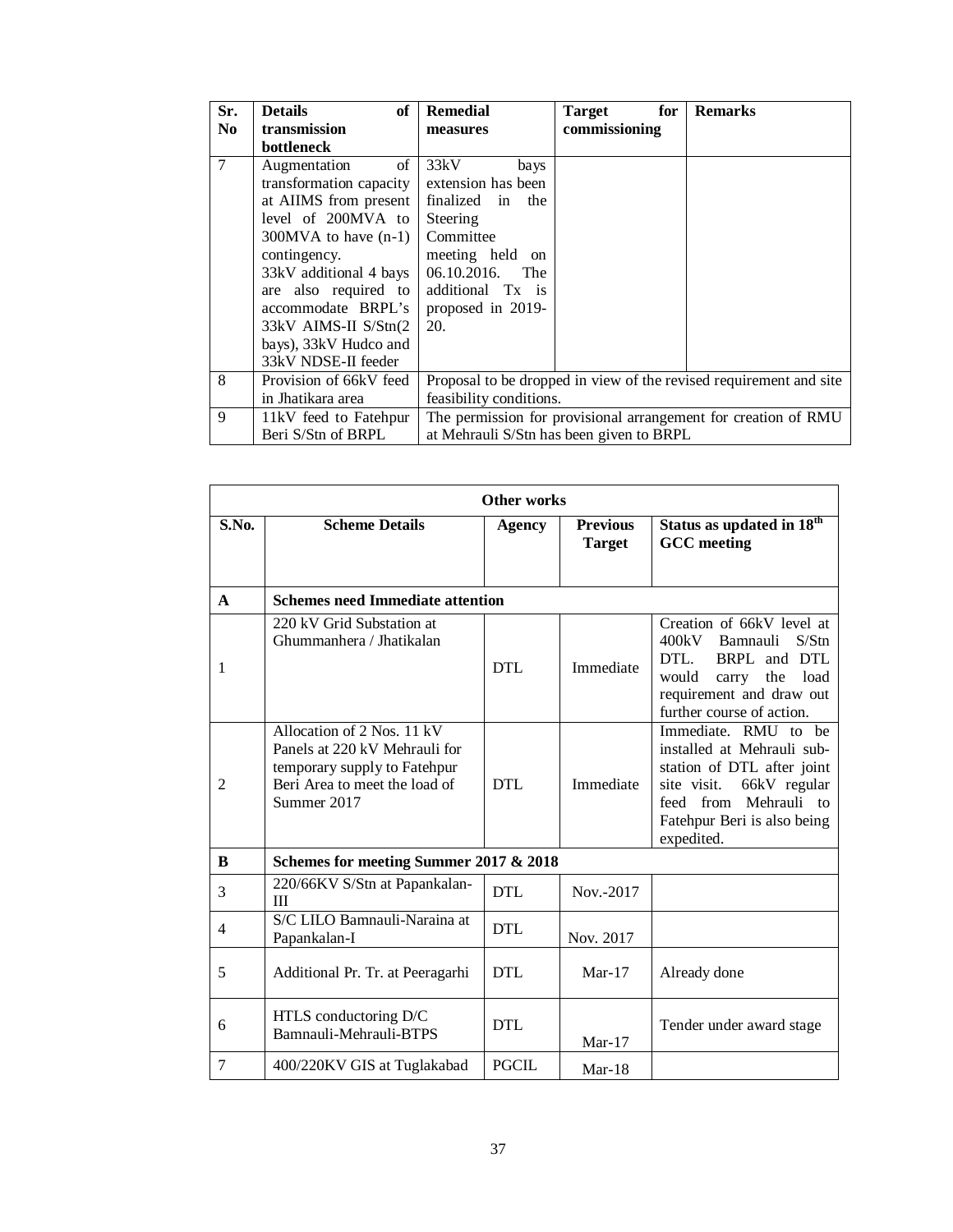| 8              | LILO of 400kV D/C Bamnauli<br>- Samaypur O/H line at<br>Tughlakabad       | <b>PGCIL</b> | $Mar-18$ |                                                                                              |
|----------------|---------------------------------------------------------------------------|--------------|----------|----------------------------------------------------------------------------------------------|
| 9              | 220/66KV GIS at Tughlakabad                                               | <b>DTL</b>   | $Mar-18$ |                                                                                              |
| 10             | LILO 220kV Mehrauli BTPS at<br>Tughlakabad                                | <b>DTL</b>   | $Mar-18$ |                                                                                              |
| 11             | 220 kV Tughlakabad - Masjid<br>Moth                                       | <b>DTL</b>   | $Mar-18$ |                                                                                              |
| 12             | 220 kV Tughlakabad - Okhla                                                | <b>DTL</b>   | $Mar-18$ |                                                                                              |
| 13             | 400/220KV GIS at Dwarka                                                   | <b>PGCIL</b> | 2018-19  |                                                                                              |
| 14             | 400KV S/C LILO Bamanauli-<br>Jhatikalan at Dwarka                         | <b>PGCIL</b> | 2018-19  |                                                                                              |
| 15             | 220/66KV GIS at Budella                                                   | <b>DTL</b>   | 2019-20  |                                                                                              |
| 16             | LILO of Najafgarh-Bamnauli<br>S/C O/H at Budella                          | <b>DTL</b>   | 2020-21  |                                                                                              |
| 17             | Dwarka - Bodella U/G Cables                                               | <b>DTL</b>   | 2019-20  |                                                                                              |
| 18             | S/C LILO Bamnauli-Najafgarh<br>at Papankalan-II                           | <b>DTL</b>   |          | Scheme under revision                                                                        |
| $\mathbf C$    | Schemes for meeting demand of Summer 2018 & 2019                          |              |          |                                                                                              |
| 1              | LILO of D/C U/G Ridge<br>Valley-AIIMS at RKPuram                          | <b>DTL</b>   | 2018-19  |                                                                                              |
| $\overline{2}$ | 220/66KV and 220/33KV GIS<br>at R K Puram                                 | <b>DTL</b>   | 2018-19  |                                                                                              |
| 3              | 220kV D/C Tuglakabad -<br>Masjid Moth U/H line from 400<br>kV Tughlakabad | <b>DTL</b>   | 2018-19  | Due to EPCA stipulations,<br>the entire portion is now<br>planned as under ground<br>cables. |
| 4              | 220kV D/C Masjid Moth -<br>Okhla U/G line                                 | <b>DTL</b>   |          | Separate source from<br>Tuglakabad to Masjid and<br>Okhla is envisaged                       |
| 5              | 220/33KV GIS at Punjabi Bagh<br>(Jakhira)                                 | <b>DTL</b>   | 2019-20  | Land yet to be identified                                                                    |
| 6              | 220/33KV GIS at Janakpuri                                                 | <b>DTL</b>   |          | Dropped                                                                                      |
| 7              | 220/33KV GIS at Jasola                                                    | <b>DTL</b>   |          | Dropped due to<br>establishment of 2201V<br>S/Stn at BTPS.                                   |
| 8              | 220/33KV GIS at Maharani<br>Bagh                                          | <b>DTL</b>   | 2019-20  | Under tendering                                                                              |
| 9              | LILO of Second S/C Pragati -<br>Sarita Vihar at 400 KV<br>Maharani Bagh   | <b>DTL</b>   | 2018-19  | To be taken up with the<br>commissioning of<br>220/33kV GIS at Maharani<br>Bagh              |
| 10             | 220/33KV GIS at Nehru Place                                               | <b>DTL</b>   | 2020-21  |                                                                                              |
| 11             | LILO of 220kV D/C Masjid<br>Moth - Maharani Bagh at<br>Nehru Place        | DTL          | 2020-21  |                                                                                              |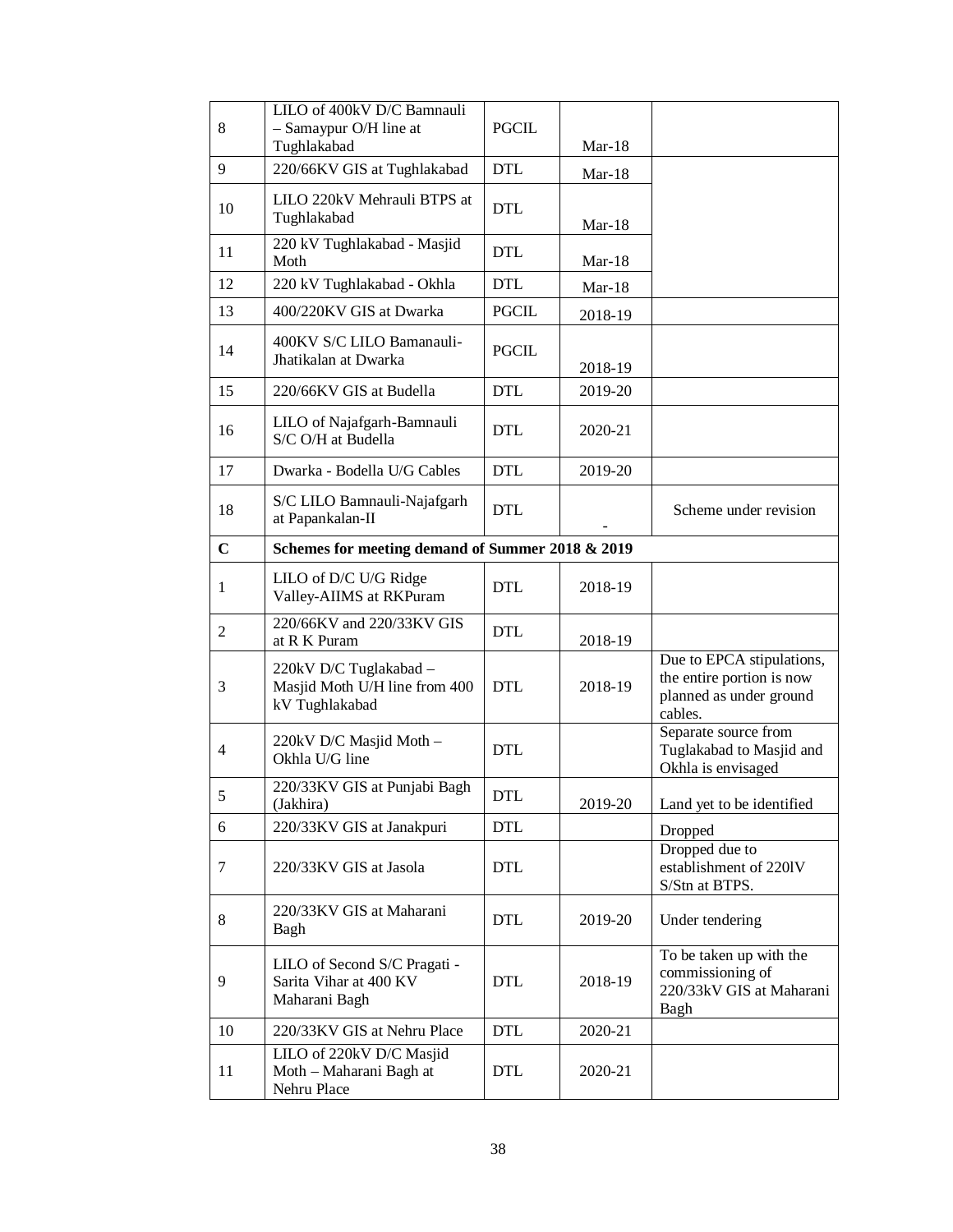| 12 | Establishment of 220kV<br>Bharthal S/Stn and associated<br>feed          | <b>DTL</b> | 2020-21  |                                                                                                                             |
|----|--------------------------------------------------------------------------|------------|----------|-----------------------------------------------------------------------------------------------------------------------------|
| 13 | Establishment of 220kV S/Stn<br>at Nehru Place and associated in<br>feed | DTL        | 2020-21  |                                                                                                                             |
| 14 | Taking over of BTPS 220kV<br>yard                                        | <b>DTL</b> | Oct-2017 | Planning Department to<br>complete the paper work<br>for taking over. The mater<br>is being regularly pursued<br>with BTPS. |

# **BYPL Areas**

# **Transmission System works related to BYPL area**

| S.<br>No.    | <b>Scheme</b>                     | Implement<br>ing<br>Agency<br>(DTL/<br><b>PGCIL</b> ) | <b>Previous</b><br><b>Target</b><br><b>Date</b> |                            | Target dates as per Secretary (Power) meeting<br>on 16.01.2017 / Latest status                                                                           |                                                     |
|--------------|-----------------------------------|-------------------------------------------------------|-------------------------------------------------|----------------------------|----------------------------------------------------------------------------------------------------------------------------------------------------------|-----------------------------------------------------|
| $\mathbf{1}$ | $220/33$ kV GIS at<br>Preet Vihar | PGCIL/<br><b>DTL</b>                                  | $Dec-16$                                        | under:                     | One Tx. commissioned on 09.03.2017. The $2nd$ 100<br>MVA Tx has also been commissioned on 20.07.2017<br>(HV side). BYPL has given the evacuation plan as |                                                     |
|              |                                   |                                                       |                                                 | S.<br>No.                  | Name of the 33kV<br>feeder                                                                                                                               | <b>Status/Target</b><br>of<br>Year<br>commissioning |
|              |                                   |                                                       |                                                 | $\mathbf{1}$               | CBD-I Grid                                                                                                                                               | Energised                                           |
|              |                                   |                                                       |                                                 | $\mathfrak{2}$             | Preet Vihar Grid                                                                                                                                         | Energised                                           |
|              |                                   |                                                       |                                                 | 3                          | Guru<br>Anand<br>Nagar<br>Grid                                                                                                                           | $17-18$                                             |
|              |                                   |                                                       |                                                 | $\overline{4}$             | Shakar Pur Grid                                                                                                                                          | $17-18$                                             |
|              |                                   |                                                       |                                                 | $\overline{5}$             | Dwarkapuri Grid                                                                                                                                          | 18-19                                               |
|              |                                   |                                                       |                                                 | 6                          | CBD-II Grid                                                                                                                                              | 18-19                                               |
|              |                                   |                                                       |                                                 | $\overline{7}$             | <b>DSIDC Jhilmil Grid</b>                                                                                                                                | $19-20$                                             |
|              |                                   |                                                       |                                                 | 8                          | GT Road Grid                                                                                                                                             | $19-20$                                             |
|              |                                   |                                                       |                                                 | 9                          | Karkardooma Grid                                                                                                                                         | 18-19                                               |
|              |                                   |                                                       |                                                 | 10                         | Kanti Nagar Grid                                                                                                                                         | $20 - 21$                                           |
|              |                                   |                                                       |                                                 | 11                         | Laxmi Nagar District<br>Centre Ckt-I                                                                                                                     | $19-20$                                             |
|              |                                   |                                                       |                                                 | 12                         | Laxmi Nagar District<br>Centre Ckt-II                                                                                                                    | 19-20                                               |
|              |                                   |                                                       |                                                 | huge<br>of<br>Karkardooma. | BYPL informed that the 4 no. remaining 33kV feeders<br>shall be utilised in future for meeting the requirement<br>complex<br>infrastructure              | coming<br>in                                        |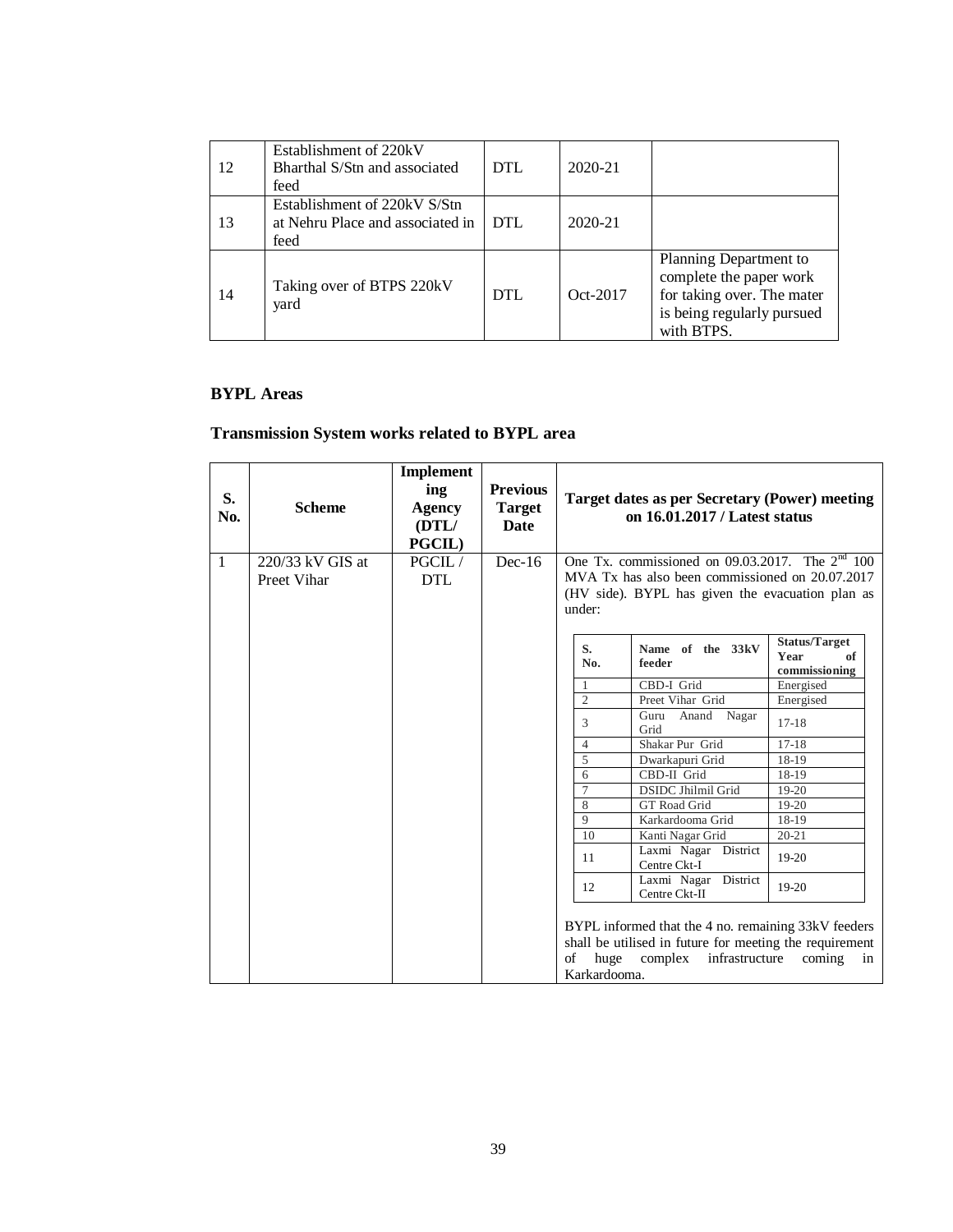| S.<br>No.      | <b>Scheme</b>                                                                                                                        | Implement<br>ing<br><b>Agency</b><br>(DTL/<br>PGCIL) | <b>Previous</b><br><b>Target</b><br>Date       | <b>Target dates as per Secretary (Power) meeting</b><br>on 16.01.2017 / Latest status                                                                                                                                                                                                                                                                                                                                                                                     |
|----------------|--------------------------------------------------------------------------------------------------------------------------------------|------------------------------------------------------|------------------------------------------------|---------------------------------------------------------------------------------------------------------------------------------------------------------------------------------------------------------------------------------------------------------------------------------------------------------------------------------------------------------------------------------------------------------------------------------------------------------------------------|
| $\overline{2}$ | 2 No. 33kV bay<br>Addition at<br>$220/33kV$ Geeta<br>Colony substation                                                               | <b>DTL</b>                                           | $Mar-17$                                       | Both bays are ready for energization. Cables yet<br>to be connected by BYPL.                                                                                                                                                                                                                                                                                                                                                                                              |
| 3              | Addition of Four<br>Bays at 220 KV<br>Park Street Grid                                                                               | <b>DTL</b>                                           | $Mar-17$                                       | DTL expressed inability to arrange 04 numbers Bays<br>before March 2017. It was decided that DTL will<br>commissioned 2 nos. of additional bays by 25th March<br>2017 and BYPL will ensure laying of additional cable<br>for Shankar Road and Prasad Nagar simultaneously so<br>power is evacuated immediately<br>that<br>after<br>commissioning of 2 nos. bays. However, DTL has<br>already completed 2 bays. The other two bays<br>would be completed by December 2017. |
| $\overline{4}$ | Replacement of the<br>existing conductor<br>with the HTLS<br>conductor in the<br>220 KV Mandola-<br>Wazirabad circuit                | <b>DTL</b>                                           |                                                | Considering the commissioning of 220kV Harsh Vihar<br>- Patparganj D/C link and the proposed 400kV sub-<br>station at Gopalpur, the augmentation of conductors is<br>not considered necessary at present.                                                                                                                                                                                                                                                                 |
| 5              | In feed constraint at<br>the following<br>places Shankar<br>Road, Prasad<br>Nagar, DMS, Delhi<br>Gate, GT Road<br>Dwarkapuri, Kondli | <b>DTL</b>                                           | DTL to<br>start the<br>work at<br>Dev<br>Nagar | The scheme for 220kV Dev Nagar has been approved<br>by the Board of Directors of DTL on 26.09.17.<br>Further, additional bays are being created at 220kV<br>Gazipur and Patparganj.                                                                                                                                                                                                                                                                                       |

# **B) DISTRIBUTION SYSTEM AUGMENTATION.**

# **BYPL (2016-17)**

| S.<br>No.      | Details of augmentation                                                  | <b>Scheduled</b><br>completion<br>date | DTL's integration requirement $\&$<br>updated status      |
|----------------|--------------------------------------------------------------------------|----------------------------------------|-----------------------------------------------------------|
|                | Establishment of 33/11 KV I/D GIS                                        |                                        | Two Nos. 33kV bays are to be made                         |
| -1             | Grid Sub-Stn with 2X25MVA.<br>Power Transf. at Tibia College             | March' 18                              | ready by DTL at Park Street 220 KV<br>Grid by March 2018. |
| 2              | Providing In-feed to the Tibia<br>College from 220 KV Park Street        | March' 18                              | $---$ same as above $---$                                 |
| 3              | GH-II 25 MVA                                                             | November' 17                           |                                                           |
| $\overline{4}$ | Dallupura 25 MVA                                                         | November' 17                           |                                                           |
| 5              | Ghonda 25 MVA                                                            | Feb.' 18                               |                                                           |
| 6              | Dwarkapuri 25 MVA                                                        | June' $17$                             | Already energised                                         |
|                | 15 to 25 MVA BG Road                                                     | Dec' 17                                |                                                           |
| 8              | Conversion of $O/H$ portion into $U/G$<br>cable from 33kV Narayna to DMS | November' 17                           |                                                           |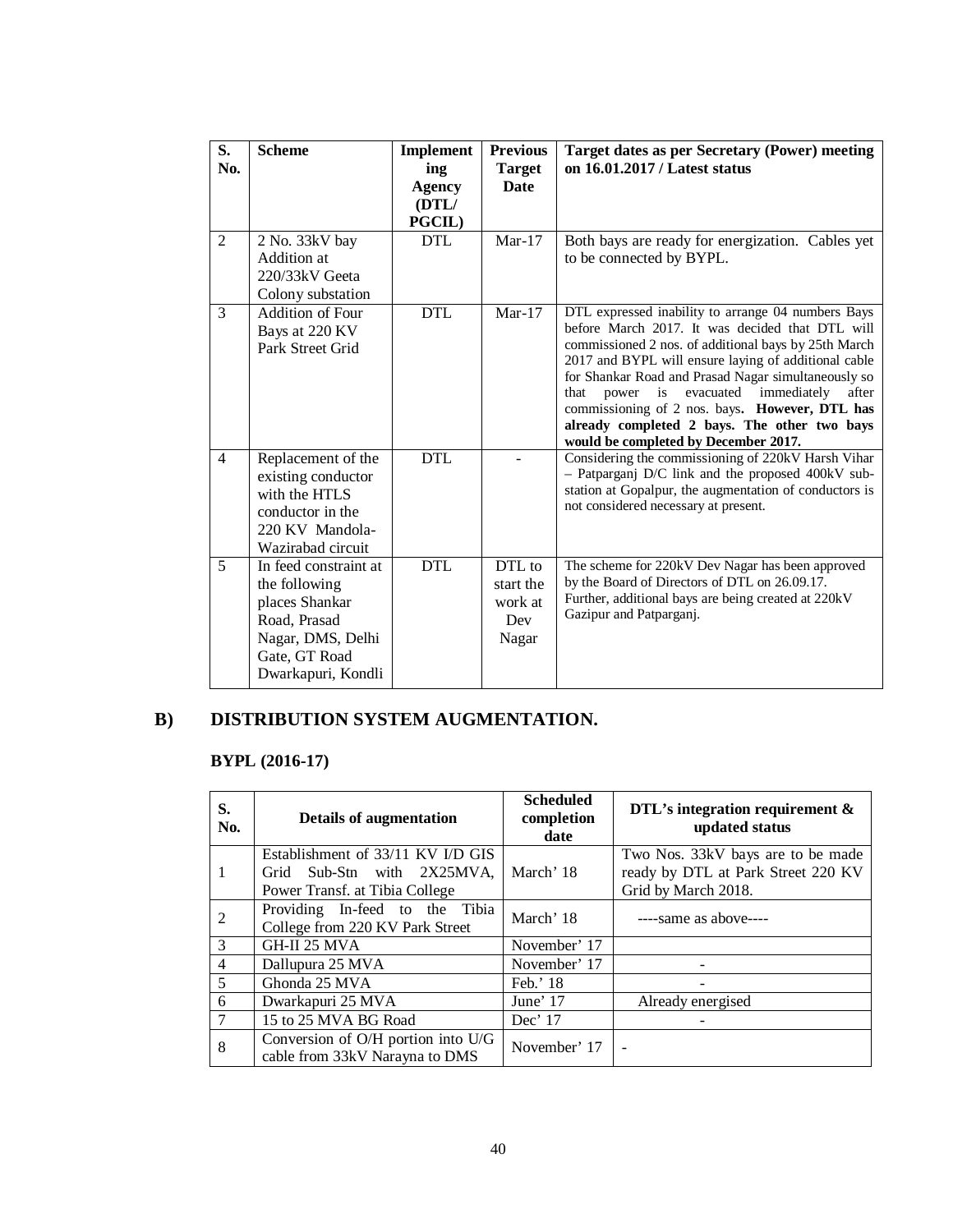| S.<br>No. | <b>Details of augmentation</b>                                      | <b>Scheduled</b><br>completion<br>date                                                               | DTL's integration requirement $\&$<br>updated status                                                                                                                                                                                                                    |
|-----------|---------------------------------------------------------------------|------------------------------------------------------------------------------------------------------|-------------------------------------------------------------------------------------------------------------------------------------------------------------------------------------------------------------------------------------------------------------------------|
| 9         | Replacement of Old CRP                                              | March 18                                                                                             |                                                                                                                                                                                                                                                                         |
| 10        | 220 kV Preet Vihar to Preet Vihar<br>and CBD-I                      | 1)June'2017<br>2)June'2017<br>S. No. 3) to 8)<br>will be<br>proposed in<br>coming<br>financial years | Preet Vihar $-$ energized in<br>1.<br>June 2017<br>$CBD-1$ – energized in June<br>2.<br>2017<br>CBD-2-2017-18<br>3.<br>Dwarka puri 2017-18<br>4.<br>Jhilmil Indl. Area2017-18<br>5.<br>GT Road -2017-18<br>б.<br>Karkardooma-2017-18<br>7.<br>Kanti Nagar-2017-18<br>8. |
| 11        | 220kV Preet Vihar to Guru Angad<br>Nagar and ShakarPur By LILO      | Dec' 17                                                                                              | $-do-$                                                                                                                                                                                                                                                                  |
| 12        | Addition 25 MVA at Vivek Vihar                                      | July' 17                                                                                             | Energised in Aug 17                                                                                                                                                                                                                                                     |
| 13        | Shifting of EHV network at NH-24<br>due to widening of Road by NHAI | WIP                                                                                                  | 60 % work completed. Rest as per<br>providing duct/ROW by NHAI                                                                                                                                                                                                          |

# **BYPL(2017-18)**

| S.<br>No.      | Details of priority work<br>for FY 2017-18                                                   | <b>Scheduled</b><br>completion date | DTL's integration requirement and<br>updated status                                                                               |
|----------------|----------------------------------------------------------------------------------------------|-------------------------------------|-----------------------------------------------------------------------------------------------------------------------------------|
| $\mathbf{1}$   | Establishment of 33/11 KV I/D<br>GIS with 2X25MVA, Pr. Tr. at<br>Laxmi Nagar District Centre | Shall be taken up<br>in 2018-19     | Allocation of two bays at Preet Vihar<br>220 KV Grid                                                                              |
| 2              | Providing In-feed to the Proposed<br>Laxmi Nagar grid from 220kV<br>Preet Vihar Grid         | Shall be taken up<br>in 2018-19     | $---$ same as above $---$                                                                                                         |
| 3              | Add. 25 MVA at DSIDC Jhilmil                                                                 | Shall be taken up<br>in 2018-19     |                                                                                                                                   |
| $\overline{4}$ | Additional 25 MVA at Mayur<br>Vihar-1                                                        | Feb' $18$                           |                                                                                                                                   |
| 5              | 16 to 25 MVA BG Road                                                                         | Dec' 17                             |                                                                                                                                   |
| 6              | 16 to 25 MVA Kailash Nagar                                                                   | Shall be taken up<br>in 2018-19     |                                                                                                                                   |
| 7              | 16 to 25 MVA Fountain                                                                        | Shall be taken up<br>in 2018-19     |                                                                                                                                   |
| 8              | 16 to 25 MVA CBD-1                                                                           | Shall be taken up<br>in 2018-19     |                                                                                                                                   |
| 9              | 16 to 25 MVA Jama Masjid                                                                     | Shall be taken up<br>in 2018-19     |                                                                                                                                   |
| 10             | Preet Vihar To Kanti Nagar and<br>Dwarkapuri with Additional Bay                             | Shall be taken up<br>in 2018-19     |                                                                                                                                   |
| 11             | Laying of new 33 KV feeder from<br>Park Street to Shankar Road                               | March' 18                           | One no. 33kV bay is to be made<br>ready by DTL at Park Street. BYPL                                                               |
| 12             | Laying of new 33 KV feeder from<br>Park Street to Prasad Nagar                               | March' 18                           | is laying OFC for protection, so<br>provision of Line Differential Relay<br>is to be done by DTL in the C&R<br>Panel of this bay. |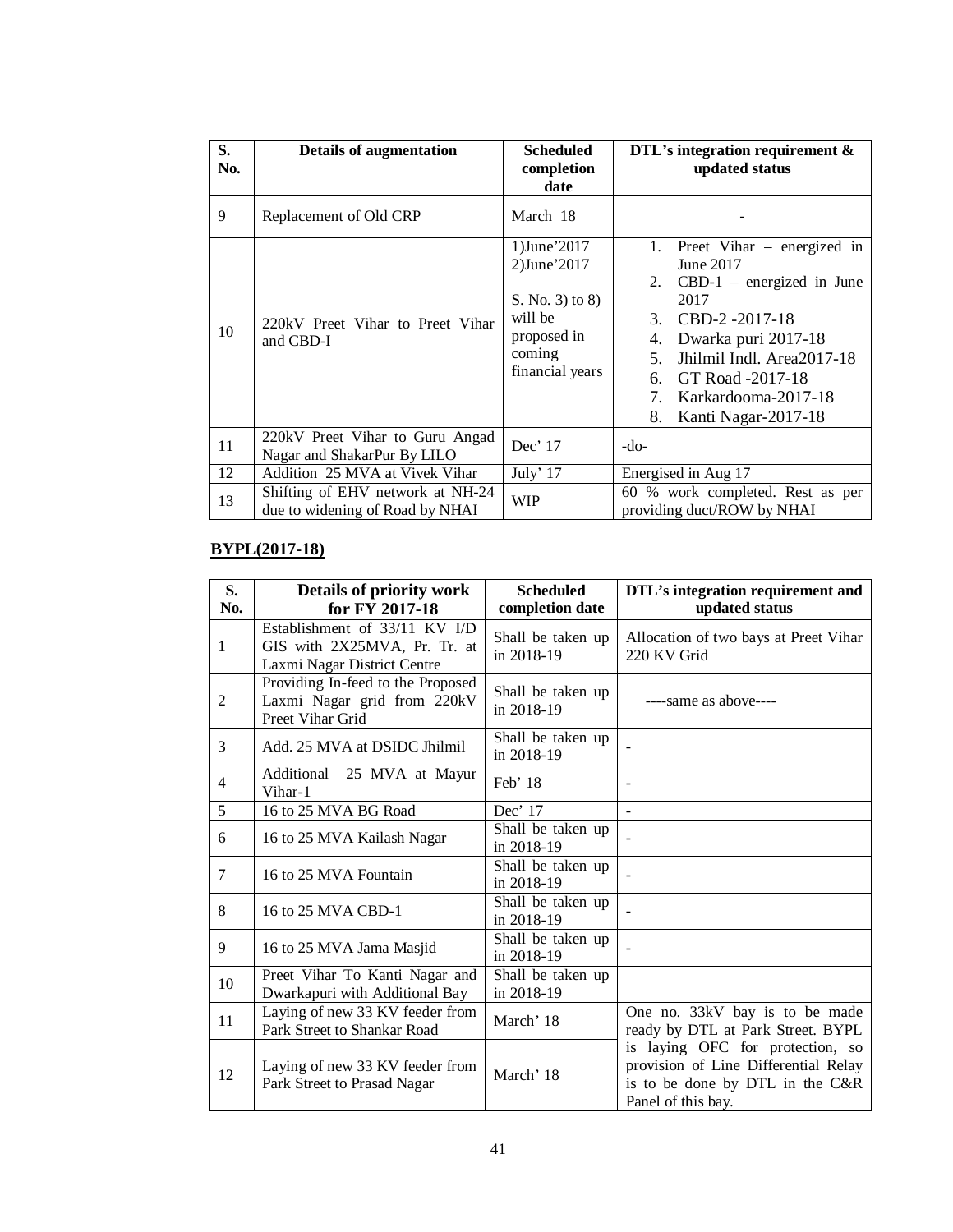# **BRPL (2016-17)**

| S.             | <b>Details</b><br>of<br>augmentation                                                                   | <b>Schedule</b>                                                                                                | DTL's integration requirement and                                                                                                                                                                                                                                                                                                                                                                                                                                                                                                                                                                                                                                                                                                                                                                    |
|----------------|--------------------------------------------------------------------------------------------------------|----------------------------------------------------------------------------------------------------------------|------------------------------------------------------------------------------------------------------------------------------------------------------------------------------------------------------------------------------------------------------------------------------------------------------------------------------------------------------------------------------------------------------------------------------------------------------------------------------------------------------------------------------------------------------------------------------------------------------------------------------------------------------------------------------------------------------------------------------------------------------------------------------------------------------|
| No.            | proposed                                                                                               | d                                                                                                              | updated status                                                                                                                                                                                                                                                                                                                                                                                                                                                                                                                                                                                                                                                                                                                                                                                       |
|                |                                                                                                        | completio                                                                                                      |                                                                                                                                                                                                                                                                                                                                                                                                                                                                                                                                                                                                                                                                                                                                                                                                      |
| $\mathbf{1}$   | Additional<br>Pr. Tr.<br>at Jamia                                                                      | Completed                                                                                                      | Commissioning of 220/33 kV S/Stn.<br>at<br>Maharani Bagh. Board of Directors of DTL<br>has approved the scheme in its meeting held on<br>26.12.2015. 220/33kV GIS is also envisaged to<br>be established by Power grid in MoU Route on<br>behalf of DTL. All possible efforts are taken<br>for commissioning of S/Stn. by Dec 2018 as<br>minimum time line for completion of such type<br>of GIS is 2 years.                                                                                                                                                                                                                                                                                                                                                                                         |
|                | ETC of 4th additional 66/11                                                                            | Completed                                                                                                      |                                                                                                                                                                                                                                                                                                                                                                                                                                                                                                                                                                                                                                                                                                                                                                                                      |
| 2              | kV 25MVA Power Tx at G-3<br>Bindapur Grid S/Stn.                                                       |                                                                                                                |                                                                                                                                                                                                                                                                                                                                                                                                                                                                                                                                                                                                                                                                                                                                                                                                      |
| 3              | Augmentation of PTR-1 & 3<br>at 33/11 kV Mukherjee park<br>Grid Substation from 2x16<br>MVA to 2x25MVA | Scheme<br>modified<br>1x25 MVA.<br>$2nd$ Tx has<br>been<br>augmented<br><sub>on</sub><br>20.02.17.             | Commissioning of 220 kV Budella.<br>The DTL Board has already approved the<br>scheme in its meeting held on 04.11.2015.<br>Presently, the scheme is under tendering stage.<br>However, the in-feed is earmarked from the<br>upcoming 400kV ISTS Dwarka<br>to<br>be<br>established by PGCIL. The land has been<br>handed over to PGCIL. As such the S/Stn. is<br>expected by 2018-19. By the time, the 220/66kV<br>S/Stn. Budella would also be commissioned.<br>However, all possible efforts are taken to<br>commissioning of S/Stn. by 2018-19<br>as<br>minimum time line for completion of such type<br>of GIS is 2 years. Further, BRPL should<br>ensured full utilisation of available sources at<br>PPK-III, Mundka etc. to reduce burden on the<br>already available sources.                 |
| $\overline{4}$ | Additional<br>Pr. Tr.<br>at Chaukhandi                                                                 | Exp.Dec-2017                                                                                                   | Commissioning of 220 kV Budella.<br>Already explained at S No. 3 above.                                                                                                                                                                                                                                                                                                                                                                                                                                                                                                                                                                                                                                                                                                                              |
| 5              | Augmentation of PTR-1 $&$ 3<br>at 66/11 kV Batra Grid S/Stn.<br>2x20MVA<br>from<br>to<br>2x31.5MVA     | $1st$ Tx has<br>charged on<br>04.04.17.<br>& PTR-3<br>Augmentation<br>work will<br>start on Nov-<br>17 onwards | Commissioning of 220/66kV S/Stn.<br>The<br>establishment of 220/66kV substation<br>at<br>Tuglakabad<br>is required to<br>be<br>carried<br>by PGCIL as per the provisions of<br>out<br>MoU executed with DTL and PGCIL on<br>28.11.2014 as deposit work.<br>After completion of all formalities, the land of<br>Tuglakabad was handed over to PGCIL last<br>week of July, 2016. As per PGCIL report, all<br>works under MoUs have already been awarded.<br>The establishment of 400kV substations and<br>associated wok may at least take two years. As<br>such, completion of 400kV substation Tuglakabad<br>and associated evacuation system may be<br>completed by Dec 2018. As such, 220/66kV,<br>160MVA<br>Tx with 66kV GIS would be<br>established<br>with 400kV GIS at<br>along<br>Tuglakabad. |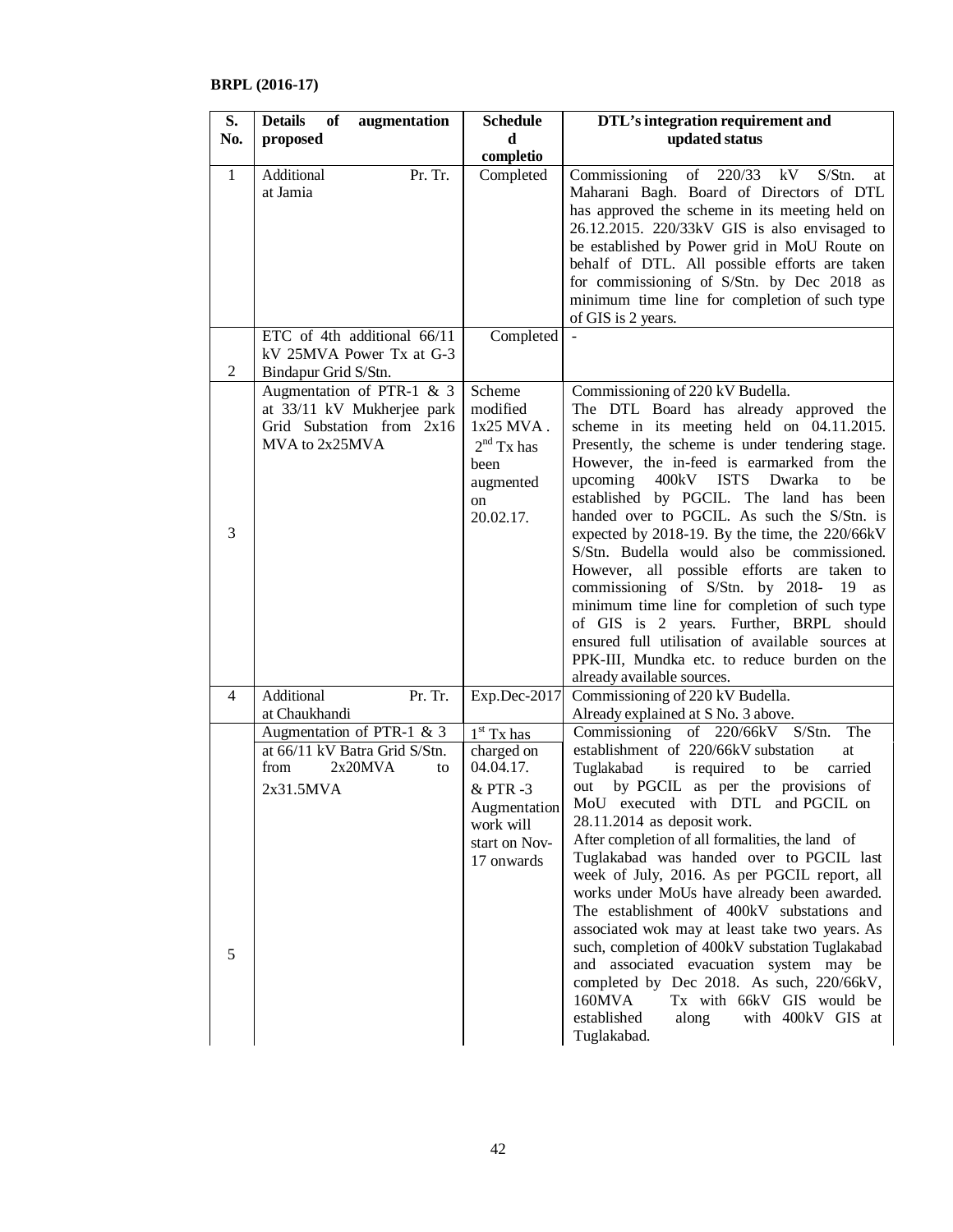| S.<br>No. | <b>Details</b><br>of<br>augmentation<br>proposed                                                      | <b>Schedule</b><br>d                                                                                | DTL's integration requirement and<br>updated status                                                                                                                                                                                                                                                       |
|-----------|-------------------------------------------------------------------------------------------------------|-----------------------------------------------------------------------------------------------------|-----------------------------------------------------------------------------------------------------------------------------------------------------------------------------------------------------------------------------------------------------------------------------------------------------------|
|           |                                                                                                       | completio                                                                                           |                                                                                                                                                                                                                                                                                                           |
| 6         | Augmentation of PTR-2 $& 3$<br>at 66/11 kV G-5 Matiyala<br>Grid S/Stn. from 2x20 MVA<br>to 2x31.5 MVA | $2nd$ Tx charged<br>on 01.04.17<br>and 3rd<br>Tx<br>charged<br><sub>on</sub><br>28.04.17<br>Complet | Commissioning of 220 kV Pappankalan-III.<br>The work of establishment of Pappankalan-III<br>S/Stn. is entrusted to PGCIL as deposit mode.<br>Due to contractual issues the award was<br>delayed Normally, the completion period of<br>the S/Stn. being AIS is one year and is expected<br>by August 2017. |
| 7         | ETC of 4th additional 66/11<br>kV 25 MVA Power Tx at G-2<br>PPK Grid S/Stn.                           | Complete<br>d                                                                                       |                                                                                                                                                                                                                                                                                                           |
| 8         | ETC of 4th additional 66/11<br>kV 25 MVA Power Tx at<br>Paschim Vihar Grid S/Stn.                     | Complete<br><sub>d</sub>                                                                            | Commissioning of 220 kV Budella.<br>Already explained at S No. 3 above.                                                                                                                                                                                                                                   |
| 9         | New Grid at Fatehpur Beri                                                                             | Exp.Jan 18                                                                                          |                                                                                                                                                                                                                                                                                                           |
| 10        | New Grid at G-7 Dwarka                                                                                | Commissione<br>d                                                                                    | Commissioning of 220 kV Pappankalan-<br>III. Already explained at S No.6 above.                                                                                                                                                                                                                           |
| 11        | New Grid at Mithapur                                                                                  | Commissi<br>oned                                                                                    | Commissioning of 220 kV Tughlakabad<br>Already explained at S No.5 above.                                                                                                                                                                                                                                 |

# **TPDDL (2016-17)**

| S.<br>No.      | <b>Details of</b><br>priority<br>work                                                                                                                                                                                                     | <b>DERC</b><br>Approva | <b>Expected</b><br>completio<br>n date                                                  | DTL's integration<br>requirement                                                             | <b>Remarks of TPDDL and updated</b><br>status of DTL's integration                                                                                                                                                                                                                                                                                                                                                                                                                                                                                                                                                                                                                                                                                                                                                                    |
|----------------|-------------------------------------------------------------------------------------------------------------------------------------------------------------------------------------------------------------------------------------------|------------------------|-----------------------------------------------------------------------------------------|----------------------------------------------------------------------------------------------|---------------------------------------------------------------------------------------------------------------------------------------------------------------------------------------------------------------------------------------------------------------------------------------------------------------------------------------------------------------------------------------------------------------------------------------------------------------------------------------------------------------------------------------------------------------------------------------------------------------------------------------------------------------------------------------------------------------------------------------------------------------------------------------------------------------------------------------|
| $\mathbf{1}$   | Installation<br>of $66/33$ kV<br>50 MVA<br>PTR at A-7<br>Narela Grid                                                                                                                                                                      | Yes                    | 30 <sup>th</sup><br>Jun, 2017                                                           | 33kV Supply from<br>220 kV Narela to<br>AIR Khampur Grid<br>through 66/33kV 30<br>MVA PTR.   | 50MVA Pr. Tr.at A-7, Narela charged on<br>26.09.2017.                                                                                                                                                                                                                                                                                                                                                                                                                                                                                                                                                                                                                                                                                                                                                                                 |
| $\overline{2}$ | Installation<br>of additional<br>33/11kV, 25<br>$MVA$ $3rd$<br>Pr. Tr. at<br>Gulabi Bagh<br>Grid along<br>with<br>conversion<br>of $33kV$<br>Shahzada<br>Bagh-<br>Gulabi Bagh<br>circuit from<br>single cable<br>to twin<br>cable circuit | Yes                    | $3rd$ PTR $-$<br>$20th$ May,<br>2017<br>33kV<br>Cable-<br>30 <sup>th</sup><br>Jun, 2017 | Commissioning<br>1)<br>$\sigma$ f<br>220kV<br>Chandrawal<br>$S/S$ tn.<br>2)<br>Commissioning | To achieve N-1 of 33kV infeed circuits at<br>Gulabi Bagh Grid, one additional 33kV<br>direct circuit from 220kV Karol Bagh (or<br>Dev Nagar) is required. Besides that 161<br>MW is already captured at the time of<br>Delhi Peak $(01.07.2016)$ against the 200<br>MVA transformation capacity at 220kV<br>Subzi Mandi Grid. Both 100 MVA PTR-<br>1&2 have already loose N-1 and may also<br>got overloaded during<br>Summer'17.<br>Therefore to achieve N-1 of 100 MVA<br>PTRs at 220kV Subzi Mandi Grid, early<br>commissioning of 220/33kV Chandrawal<br>Grid is required.<br>The 3 <sup>rd</sup> Tx. has been charged and 33kV<br>Gulabi Bagh-Shahzada Bagh twin<br>cable will be charged in Dec. 2017.<br>The installation of 220/33kV Chandrawal<br>S/Stn. was approved by Board of<br>Directors of DTL in its meeting held on |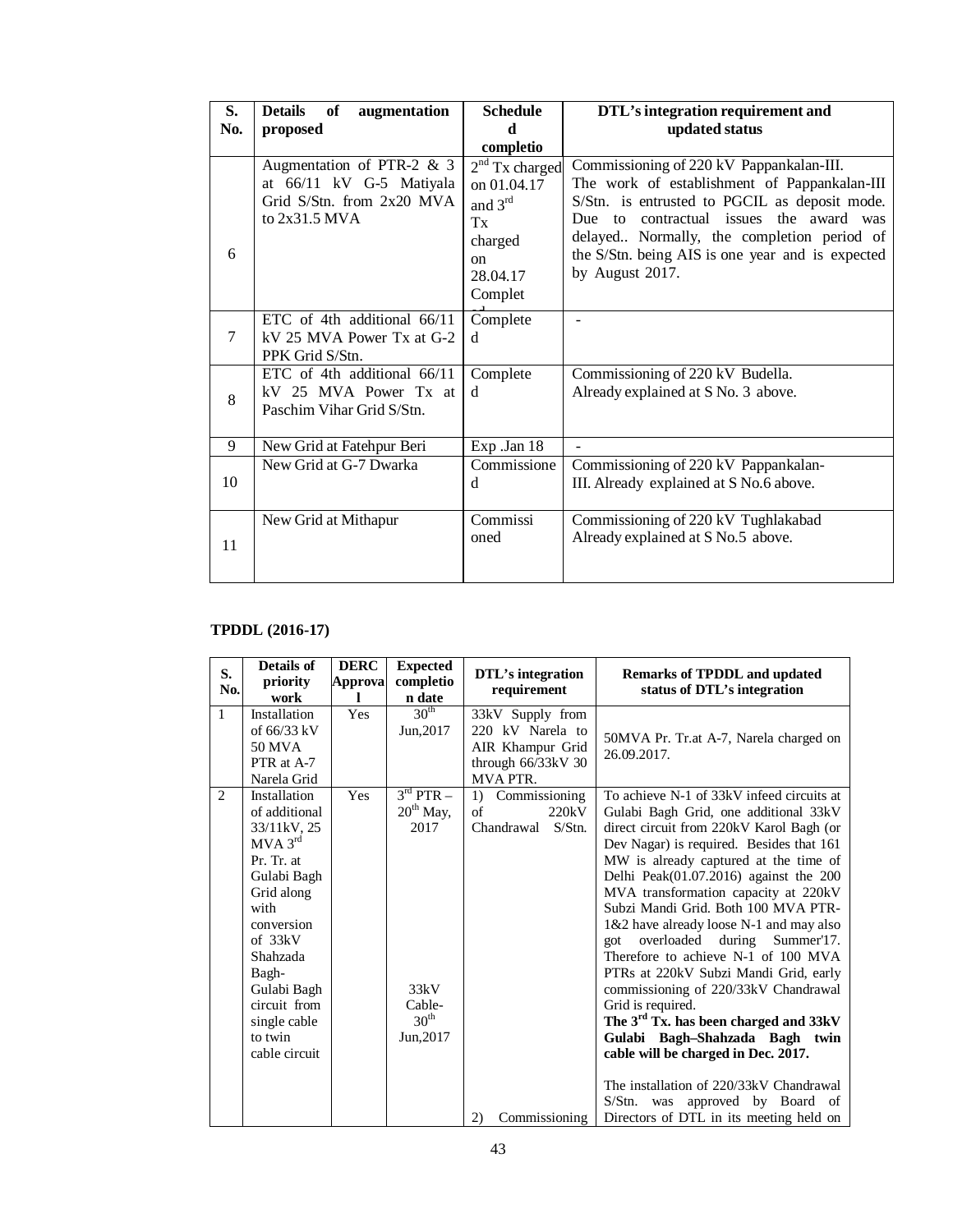| S.<br>No. | <b>Details of</b><br>priority<br>work                                                                                                                            | <b>DERC</b><br>Approva<br>L | <b>Expected</b><br>completio<br>n date                                                                                                                                | <b>DTL's integration</b><br>requirement                                                                                                                      | <b>Remarks of TPDDL and updated</b><br>status of DTL's integration                                                                                                                                                                                                                                                                                                                                                                                                                                                                                                                                                                                                                                                                                                                                                                                                                                                                                                                                                                                                                                                                                                                                                                                                                                                                                                                                                                                                                                                                                                                                         |
|-----------|------------------------------------------------------------------------------------------------------------------------------------------------------------------|-----------------------------|-----------------------------------------------------------------------------------------------------------------------------------------------------------------------|--------------------------------------------------------------------------------------------------------------------------------------------------------------|------------------------------------------------------------------------------------------------------------------------------------------------------------------------------------------------------------------------------------------------------------------------------------------------------------------------------------------------------------------------------------------------------------------------------------------------------------------------------------------------------------------------------------------------------------------------------------------------------------------------------------------------------------------------------------------------------------------------------------------------------------------------------------------------------------------------------------------------------------------------------------------------------------------------------------------------------------------------------------------------------------------------------------------------------------------------------------------------------------------------------------------------------------------------------------------------------------------------------------------------------------------------------------------------------------------------------------------------------------------------------------------------------------------------------------------------------------------------------------------------------------------------------------------------------------------------------------------------------------|
|           |                                                                                                                                                                  |                             |                                                                                                                                                                       | 220 kV Dev<br>of<br>Nagar S/Stn.                                                                                                                             | 26.12.2015. The scheme is presently<br>under tendering stage. The main in feed<br>of the S/Stn. is envisaged from 400kV<br>Rajghat. The same was delayed due to<br>shifting of location from Rajghat due to<br>NGT stipulations. Due to this, the<br>commissioning of Chandrawal S/Stn. is<br>also delayed. However, all possible<br>efforts are taken to commissioning of<br>S/Stn. by 2018-19 as minimum time line<br>for completion of such type of GIS is 2<br>years.<br>It may be noted that the scheme is mainly<br>meant for enhancement of reliability of<br>area. The area proposed to be fed from<br>this S/Stn. is at present being met through<br>220kV Subzi Mandi and Kashmiri Gate<br>S/Stns. of DTL. At normal course of<br>operation there are no constraints to meet<br>the entire load demand of the area.<br>As far commissioning of 220/33kV Dev<br>Nagar is concerned, L&DO, Ministry of<br>Urban Development, Govt. of India has<br>allocated land for establishment of 220kV<br>S/Stn. by DTL and 33kV S/Stn. by BYPL<br>to Govt. of Delhi. Further the main source<br>to feed the S/Stn. was from the proposed<br>400kV S/Stn. at Rajghat. Due to NGT<br>stipulations, the site has been shifted to<br>400kV Maharani Bagh and feed to Dev<br>Nagar is proposed from this sub station.<br>As such, in feed may not be available<br>before 2018-19. As soon as land for Dev<br>Nagar is allocated to DTL, the scheme for<br>establishment of 220kV S/Stn. at Dev<br>Nagar would be prepared. Till the time<br>BYPL and TPDDL are required to<br>manage with the available sources. |
| 3         | Establishme<br>nt of 33kV<br>ESI<br>Hospital<br>Grid feeding<br>from 220kV<br>Peeragrahi<br>Grid &<br>interconnect<br>ion with<br>33kV<br>Sudershan<br>park grid | Yes                         | a)Grid<br>part:<br>31st-<br>$Mar-18$<br>b)Line<br>part:<br>Peeragarhi<br>Sudarshan<br>park 15th-<br>May-17<br>c) LILO at<br>ESI Grid<br>$-31$ <sup>st</sup><br>Mar'18 | Commissioning of<br>220/33 kV 100<br>$MVA$ $3rd$ PTR at<br>Peeragarhi Grid.                                                                                  | Work completed.<br>This circuit shall help to evacuate power<br>from 220 Peeragarhi to Sudarshan Park<br>Grid and dependency on Vishal<br>Grid(BRPL) shall be reduced during N-1.<br>To achieve N-1 of 100 MVA PTRs at<br>220kV Peeragarhi Grid, additional<br>220/33kV 100MVA is required at 220kV<br>Peeragarhi Grid.<br>The bay for Sudershan Park feeder is<br>ready at Peeragarhi since 20.04.2015 but<br>due to non commissioning of S/Stn. by<br>TPDDL, the bay could not be utilised. As<br>far as reliability of the S/Stn. is concerned<br>the 3 <sup>rd</sup> 100MVA Tx. energized on<br>20.07.2017.                                                                                                                                                                                                                                                                                                                                                                                                                                                                                                                                                                                                                                                                                                                                                                                                                                                                                                                                                                                            |
| 4         | Erection of<br>66/11KV<br>Dheerpur<br>Grid                                                                                                                       | Yes                         | Energized.                                                                                                                                                            | • Commissioning<br>of additional<br>220/66 kV 160<br>MVA PTR along<br>with 66kV GIS<br>Bays at Gopalpur<br>Grid.<br>• Commissioning<br>of 220kV SGTN<br>Grid | Dheerpur Grid commissioned.                                                                                                                                                                                                                                                                                                                                                                                                                                                                                                                                                                                                                                                                                                                                                                                                                                                                                                                                                                                                                                                                                                                                                                                                                                                                                                                                                                                                                                                                                                                                                                                |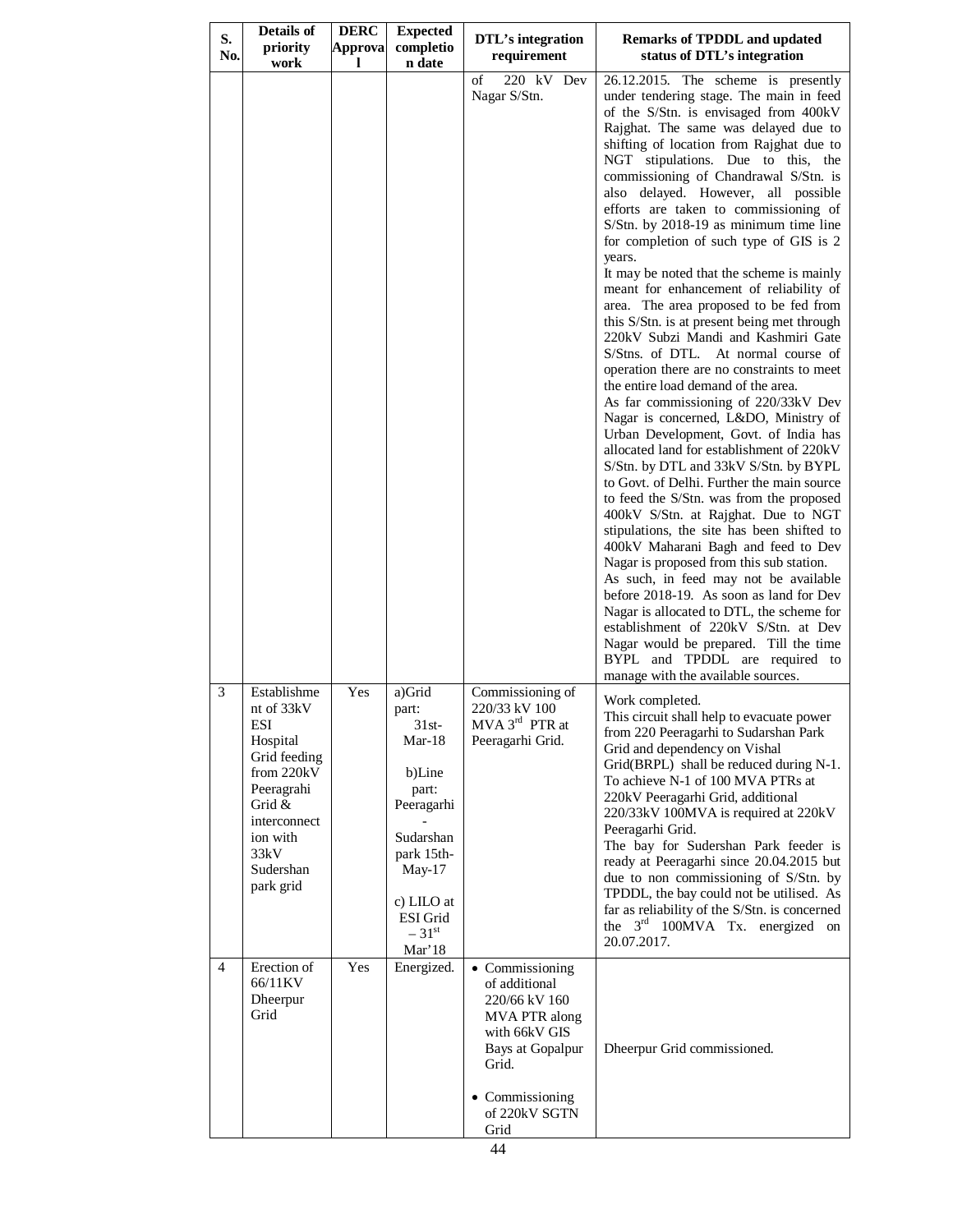| S.<br>No. | Details of<br>priority<br>work                                                                                  | <b>DERC</b><br>Approva | <b>Expected</b><br>completio<br>n date                                                                                | DTL's integration<br>requirement                                                                                                                      | <b>Remarks of TPDDL and updated</b><br>status of DTL's integration |
|-----------|-----------------------------------------------------------------------------------------------------------------|------------------------|-----------------------------------------------------------------------------------------------------------------------|-------------------------------------------------------------------------------------------------------------------------------------------------------|--------------------------------------------------------------------|
| 5         | Erection of<br>66/11kV<br>DJB Burari<br>Grid                                                                    | Yes                    | 30 <sup>th</sup><br>Jun, 2017                                                                                         | 1) Commissioning<br>of additional 220/66<br>kV 160 MVA PTR<br>along with 66kV<br>GIS Bays at<br>Gopalpur<br>2) Commissioning<br>of 220kV SGTN<br>Grid | DJB Burari Grid charged.                                           |
| 6         | 33kV RWL-<br>Payal single<br>cable to<br>twin<br>cable circuit<br>between<br>Payal $\&$<br>Rewari Line<br>Grid. | Yes                    | Cable<br>laying<br>execution<br>job is put<br>on hold<br>due to<br>ongoing<br>work<br>being<br>done by<br><b>DMRC</b> | $-$                                                                                                                                                   | Work completed.                                                    |

# **TPDDL (2017-18)**

| $\overline{\mathbf{S}}$ . | Details of                 | <b>DER</b>  | <b>Expected</b> |                               |                                                                                   |  |
|---------------------------|----------------------------|-------------|-----------------|-------------------------------|-----------------------------------------------------------------------------------|--|
| ${\bf N}$                 | priority                   | $\mathbf C$ | completio       | DTL's integration             | Remarks of TPDDL and updated                                                      |  |
| 0.                        | work                       | Appr        | n date          | requirement                   | status of DTL's integration                                                       |  |
|                           |                            | oval        |                 |                               |                                                                                   |  |
| $\mathbf{1}$              | Convert                    | Yes         | $25th$ May,     |                               |                                                                                   |  |
|                           | 33KV single                |             | 2017            |                               |                                                                                   |  |
|                           | cable of                   |             |                 | Clubbing of both              |                                                                                   |  |
|                           | 220kV                      |             |                 | single cable circuit          |                                                                                   |  |
|                           | Shalimar                   |             |                 | of Rani Bagh Ckt-             |                                                                                   |  |
|                           | bagh to                    |             |                 | 1&2 to make one               | Work completed.                                                                   |  |
|                           | Rani                       |             |                 | twin cable circuit at         |                                                                                   |  |
|                           | BaghCkt-1<br>$&$ 2 to twin |             |                 | 220 kV Shalimar<br>Bagh Grid. |                                                                                   |  |
|                           | 3X400mm <sup>2</sup>       |             |                 |                               |                                                                                   |  |
|                           | XLPE cable                 |             |                 |                               |                                                                                   |  |
| $\overline{2}$            | Erection of                | Yes         | $31st$ Jan,     | Commissioning of              | Expected by December 2017. This Grid                                              |  |
|                           | 33/11 kV                   |             | 2018            | 220 kV Chandawal              | is planned to shift the complete 11kV                                             |  |
|                           | <b>Swiss</b>               |             |                 | Grid                          | load from 220kV Subzi Mandi Grid.                                                 |  |
|                           | Apartment                  |             |                 |                               | There is no 33kV spare Bays available at                                          |  |
|                           | Grid                       |             |                 |                               | nearby 220 KV DTL Grids. Therefore                                                |  |
|                           | (Ludlow                    |             |                 |                               | this Grid shall be energised through LILO                                         |  |
|                           | Castle, Civil              |             |                 |                               | of 33kV Subzi Mandi-Shakti Nagar                                                  |  |
|                           | Lines)                     |             |                 |                               | circuit. There would be N-1 constraints                                           |  |
|                           |                            |             |                 |                               | 33kV<br>interconnected<br>circuits.<br>on                                         |  |
|                           |                            |             |                 |                               | Therefore to achieve N-1 of 33kV                                                  |  |
|                           |                            |             |                 |                               | interconnected network, LILO of 33kV                                              |  |
|                           |                            |             |                 |                               | interconnected<br>network<br>220kV<br>at                                          |  |
|                           |                            |             |                 |                               | Chandrawal Grid are planned and shared                                            |  |
|                           |                            |             |                 |                               | $&$ Steering<br>committee.<br>with DTL<br>Besides that 161 MW is already captured |  |
|                           |                            |             |                 |                               | at the time of Delhi Peak $(01.07.2016)$                                          |  |
|                           |                            |             |                 |                               | against the 200 MVA transformation                                                |  |
|                           |                            |             |                 |                               | capacity at 220kV Subzi Mandi Grid.                                               |  |
|                           |                            |             |                 |                               | Both 100 MVA PTR-1&2 have already                                                 |  |
|                           |                            |             |                 |                               | loose N-1 and may also got overloaded                                             |  |
|                           |                            |             |                 |                               | during Summer'17. Therefore to achieve                                            |  |
|                           |                            |             |                 |                               | N-1 of 100 MVA PTRs at 220kV Subzi                                                |  |
|                           |                            |             |                 |                               | Mandi Grid as well as to achieve N-1 of                                           |  |
|                           |                            |             |                 |                               | 33kV interconnected network,<br>early                                             |  |
|                           |                            |             |                 |                               | commissioning of 220/33kV Chandrawal                                              |  |
|                           |                            |             |                 |                               | Grid is critically required.                                                      |  |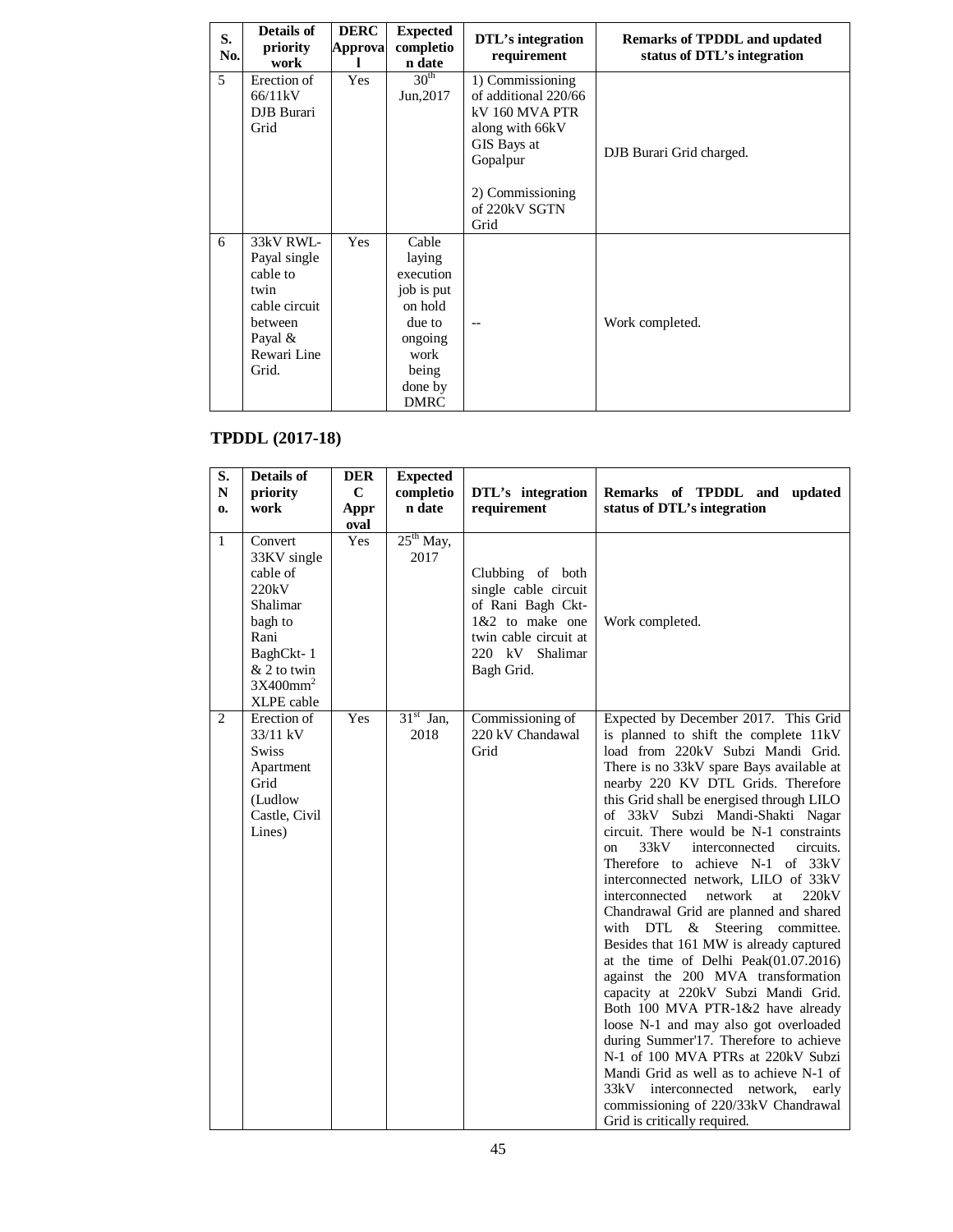| S.<br>$\mathbf N$<br>0. | Details of<br>priority<br>work                                                                                                                                                                                  | <b>DER</b><br>C<br>Appr<br>oval | <b>Expected</b><br>completio<br>n date | DTL's integration<br>requirement                                                                                           | Remarks of TPDDL and updated<br>status of DTL's integration                                                                                                                                                                                                                                                                                                                                                                                                                                                                                                                                                                                                                                                                                                                                                                                                                                                                                                                                   |
|-------------------------|-----------------------------------------------------------------------------------------------------------------------------------------------------------------------------------------------------------------|---------------------------------|----------------------------------------|----------------------------------------------------------------------------------------------------------------------------|-----------------------------------------------------------------------------------------------------------------------------------------------------------------------------------------------------------------------------------------------------------------------------------------------------------------------------------------------------------------------------------------------------------------------------------------------------------------------------------------------------------------------------------------------------------------------------------------------------------------------------------------------------------------------------------------------------------------------------------------------------------------------------------------------------------------------------------------------------------------------------------------------------------------------------------------------------------------------------------------------|
|                         |                                                                                                                                                                                                                 |                                 |                                        |                                                                                                                            | With regard to Chandrawal, the details<br>have already been explained above.                                                                                                                                                                                                                                                                                                                                                                                                                                                                                                                                                                                                                                                                                                                                                                                                                                                                                                                  |
| 3                       | 33 kV twin<br>cable circuit<br>between<br>Saraswati<br>Garden &<br>Sudarshan<br>Park Grid<br>along with<br>clubbing of<br>both single<br>33kV<br>Rewari<br>Line-<br>Saraswati<br>Garden Ckt-<br>1&2             | Yes                             | 15th-May-<br>17                        | Commissioning<br>1)<br>of 220/33 kV 100<br>MVA 3rd PTR at<br>Peeragarhi Grid.<br>2) Spare 33kV Bays<br>at 220kV Peeragarhi | During N-1, this circuit shall help to<br>move power flow from 220kV Naraina to<br>220kV Peeragarhi Grid through 33kV<br>Peeragarhi-ESI-Sudarshan park-Saraswati<br>garden Ckt. However there would be very<br>less margin available on this circuit,<br>therefore LILO of existing Saraswati<br>Garden-Kirti Nagar ckt at 220kV<br>Peeragarhi Grid has already proposed in<br>Steering<br>committee<br>held<br>the<br>on<br>10.07.2015. Therefore additional 33kV<br>Spare Bays alongwith additional 220/33<br>kV 100 MVA 3rd PTR( for N-1<br>mitigation) are<br>required at 220kV<br>Peeragarhi Grid.<br>For reliability of the S/Stn. is concerned<br>the 3rd 100MVA Tx. energized on<br>20.07.2017 by DTL at Peeragarhi.<br>The request for spare bay was raised by<br>TPDDL in the Steering Committee<br>meeting held on 12.08.2016. BRPL has<br>also requested additional bays. As such,<br>the possibility of extension of 33kV GIS<br>with four additional bays is being<br>explored. |
| $\overline{4}$          | Erection of<br>66/11kV<br>Karala GIS                                                                                                                                                                            | Yes                             | $30th$ -Nov-<br>17                     |                                                                                                                            | This Grid is planned to shift the complete<br>11kV load from 220kV Kanjhawala Grid.<br>Expected by March 2018.                                                                                                                                                                                                                                                                                                                                                                                                                                                                                                                                                                                                                                                                                                                                                                                                                                                                                |
| 5                       | Additional<br>3rd Zero<br>Value<br>Power Tx.<br>$(20$ MVA)<br>at<br>Sudershan<br>Park                                                                                                                           | Yes                             | $30th$ -May-<br>17                     | Commissioning<br>of<br>220/33<br>kV 100<br>MVA 3rd PTR at<br>Peeragarhi Grid.                                              | Tx. charged at Sudershan Park. For<br>reliability of the S/Stn. is concerned the<br>3rd<br>100MVA<br>Tx.<br>energized<br>on<br>20.07.2017 by DTL at Peeragarhi.                                                                                                                                                                                                                                                                                                                                                                                                                                                                                                                                                                                                                                                                                                                                                                                                                               |
| 6                       | 66 KV D/C<br>connectivity<br>between 220<br>kV Kanjha<br>wala<br>&Karala.                                                                                                                                       | Yes                             | $15th$ Feb-<br>2018                    |                                                                                                                            | These circuit shall help to evacuate more<br>power from 220kV Kanjhawala Grid and<br>shift load from 220kV Rohini<br>to<br>Kanjhawala                                                                                                                                                                                                                                                                                                                                                                                                                                                                                                                                                                                                                                                                                                                                                                                                                                                         |
| 7                       | Construction<br>of a 66/11kV,<br>2 x 31.5MVA<br>at RG-20<br>along with in<br>feed arrange<br>ment RG-20<br>Grid 66 kV<br>D/C connec-<br>tivity from<br>Karala Grid<br>& 66 kV D/C<br>connectivity<br>from RG-22 | Yes                             | $15th$ -Mar-<br>18                     |                                                                                                                            | This Grid shall help to shift approx 50<br>MW load from 220kV Rohini to 220kV<br>Kanjhawala Grid. Expected by March<br>2018.                                                                                                                                                                                                                                                                                                                                                                                                                                                                                                                                                                                                                                                                                                                                                                                                                                                                  |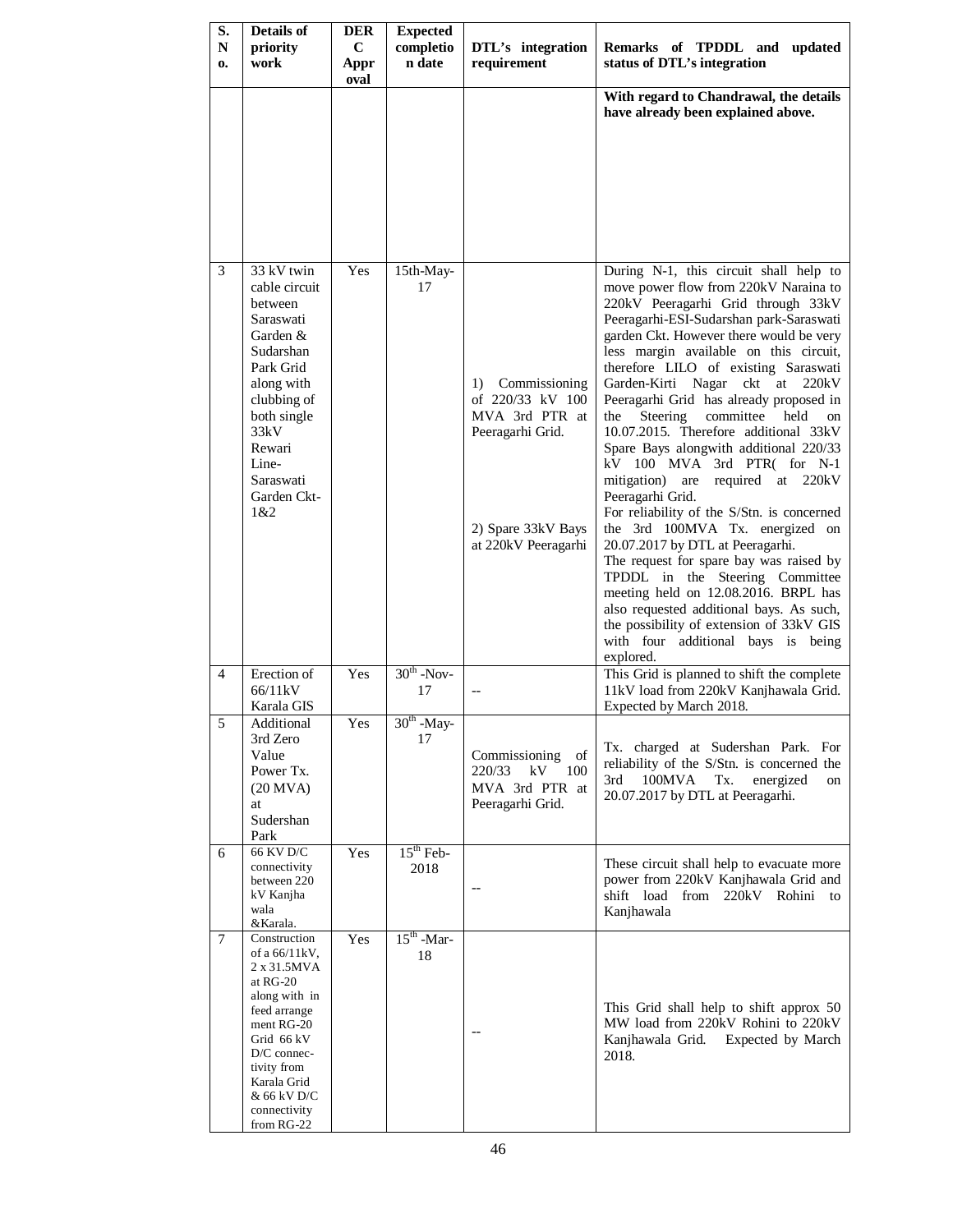| S.<br>${\bf N}$<br>0. | <b>Details of</b><br>priority<br>work                                                                                                                              | <b>DER</b><br>$\mathbf C$<br>Appr<br>oval | <b>Expected</b><br>completio<br>n date                                | DTL's integration<br>requirement                 | Remarks of TPDDL and updated<br>status of DTL's integration                                                                                                                                                                                                                                                                                                                                                                                                                                                                                                                                                                                                                                                                                                                                                                                                                                                                                                                       |
|-----------------------|--------------------------------------------------------------------------------------------------------------------------------------------------------------------|-------------------------------------------|-----------------------------------------------------------------------|--------------------------------------------------|-----------------------------------------------------------------------------------------------------------------------------------------------------------------------------------------------------------------------------------------------------------------------------------------------------------------------------------------------------------------------------------------------------------------------------------------------------------------------------------------------------------------------------------------------------------------------------------------------------------------------------------------------------------------------------------------------------------------------------------------------------------------------------------------------------------------------------------------------------------------------------------------------------------------------------------------------------------------------------------|
| 8                     | Addition of<br>3rd 66/11<br>KV, 20<br><b>MVA PTR</b><br>at $A-7$<br>Narela Grid.                                                                                   | Yes                                       | 31-Dec-17                                                             | Commissioning<br>of<br>220 kV Tikrikhurd<br>Grid | This 3rd PTR shall put additional load on<br>220kV Narela. Due to unequal load<br>sharing, $100$ MVA PTR- $1&220kV$<br>Narela Grid may got over loaded in next<br>summer'17. To achieve N-1 of 100 MVA<br>PTRs at 220 kV Narela Grid, timely<br>commissioning of 220kV Tikrikhurd is<br>required.<br>Additional 3rd 66/11 KV, 20 MVA PTR<br>at A-7 Narela Grid is expected by March<br>2018.<br>The 220kV S/Stn. Tikrikhurd is mainly<br>meant for reliability of power supply of<br>the areas fed from Narela and DSIDC<br>Bawana S/Stn. of DTL.<br>At present,<br>there are no transmission constraints in<br>any way at these existing S/Stns. The<br>Board of Director of DTL in its<br>meeting held on 23.03.2015 approved<br>the scheme.<br>The scheme is under tendering and<br>expected to be floated soon. However,<br>all possible efforts are taken to<br>commissioning of S/Stn. by 2018-19 as<br>minimum time line for completion of<br>such type of GIS is 2 years. |
| 9                     | 33 kV U/G<br>Twin Cable<br>circuit<br>between<br>Tripolia &<br>Shakti<br>Nagar Grid.                                                                               | Yes                                       | 31 <sup>st</sup><br>Dec, 2017                                         | Commissioning<br>of<br>220 kV Chandrawal<br>Grid | 33/11kV Swiss Apartment is planned to<br>shift the complete 11kV load from 220kV<br>Subzi Mandi Grid. Due to unavailability<br>of spare 33kV Bays at nearby 220KV<br>DTL Grids, this Grid shall be energised<br>through LILO of 33kV Subzi Mandi-<br>Shakti Nagar circuit. There would be N-1<br>constraints on 33kV interconnected<br>circuits. 33kV Tripolia-Shakti Nagar<br>circuit is proposed to mitigate the N-1<br>partially, however to achieve N-1 fully,<br>LILO of 33kV Tripolia-Shakti Nagar ckt<br>at 220kV Chandrawal Grid is already<br>proposed and shared with DTL &<br>Steering committee. Therefore to achieve<br>N-1 of 33kV interconnected network,<br>commissioning<br>220/33kV<br>early<br>of<br>Chandrawal Grid is critically required.<br>33 kV U/G Twin Cable circuit between<br>Tripolia & Shakti Nagar is expected by<br>March 2018.                                                                                                                  |
| 10                    | Strengtheni<br>ng of 33kV<br>Gopalpur -<br>Civil Lines<br>Ckt, 33kV<br>Gopalpur -<br>DIFR Ckt,<br>33kV DIFR<br>- CVL Ckt,<br>33kV Indira<br>Vihar $-$<br>DIFR Ckt. | Yes                                       | $28th$ Feb<br>2018                                                    | --                                               | Expected by March 2018.                                                                                                                                                                                                                                                                                                                                                                                                                                                                                                                                                                                                                                                                                                                                                                                                                                                                                                                                                           |
| 11                    | Additional<br>66/11kV<br>31.5 MVA<br>3rd PTR at<br>Bawana-1                                                                                                        | Pending                                   | Consumer<br>consent<br>awaited to<br>submit the<br>scheme to<br>DERC- |                                                  | This shall help to reduce the loading on<br>20 MVA PTR-1&2 at 220kV DSIIDC<br>Bawana Grid.<br>Expected by March 2018                                                                                                                                                                                                                                                                                                                                                                                                                                                                                                                                                                                                                                                                                                                                                                                                                                                              |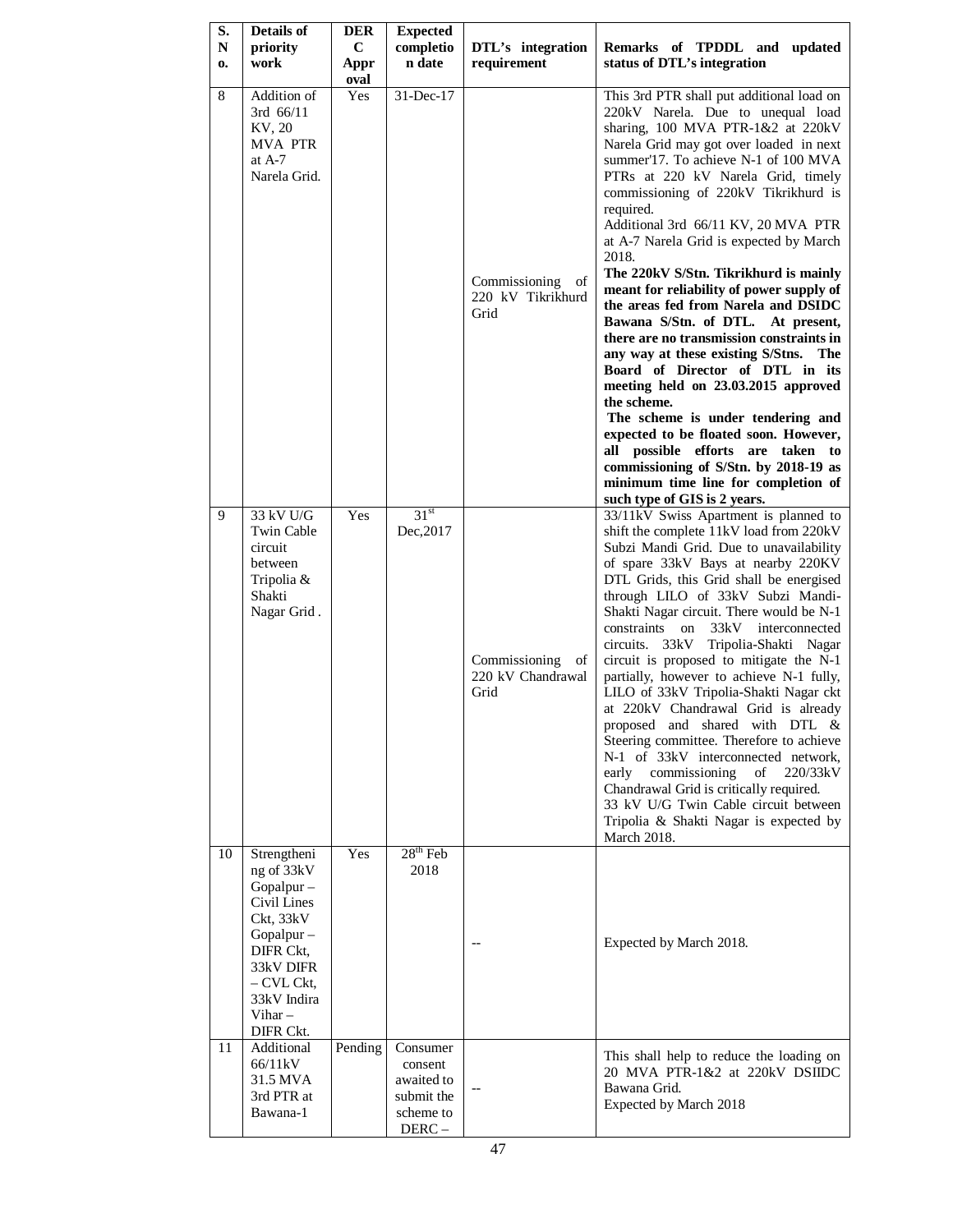| S. | <b>Details of</b>                                                                                    | <b>DER</b>  | <b>Expected</b>                                                             |                                                  |                                                                                                                                                                                                                                                                                                                                                                                                                                                                                                                                                                                                                                                                                                                                                                                                                                                                                             |
|----|------------------------------------------------------------------------------------------------------|-------------|-----------------------------------------------------------------------------|--------------------------------------------------|---------------------------------------------------------------------------------------------------------------------------------------------------------------------------------------------------------------------------------------------------------------------------------------------------------------------------------------------------------------------------------------------------------------------------------------------------------------------------------------------------------------------------------------------------------------------------------------------------------------------------------------------------------------------------------------------------------------------------------------------------------------------------------------------------------------------------------------------------------------------------------------------|
| N  | priority                                                                                             | $\mathbf C$ | completio                                                                   | DTL's integration                                | Remarks of TPDDL and updated                                                                                                                                                                                                                                                                                                                                                                                                                                                                                                                                                                                                                                                                                                                                                                                                                                                                |
| 0. | work                                                                                                 | Appr        | n date                                                                      | requirement                                      | status of DTL's integration                                                                                                                                                                                                                                                                                                                                                                                                                                                                                                                                                                                                                                                                                                                                                                                                                                                                 |
|    |                                                                                                      | oval        |                                                                             |                                                  |                                                                                                                                                                                                                                                                                                                                                                                                                                                                                                                                                                                                                                                                                                                                                                                                                                                                                             |
| 12 | 66kV<br>Double<br>circuit<br>connectivity<br>between<br>SGTN-2<br>&Siraspur<br>Grid                  | Pending     | Consumer<br>consent<br>awaited to<br>submit the<br>scheme to<br><b>DERC</b> | Commissioning<br>of<br>220 kV SGTN Grid          | 66/11kV SGTN-2 Grid was planned with<br>through 220kV SGTN Grid.<br>feed<br>However due to delay in commissioning<br>of 220kV SGTN Grid, this Grid has been<br>energised through LILO of Jahangirpuri-<br>PP1 Circuit-1&2. Jahangirpuri Grid is fed<br>through 66kV Bhalswa circuit-1&2 and<br>66kV Gopalpur Circuit-1&2. Due to<br>upcoming DJB Burari & Dherpur Grid,<br>there would be N-1 constraints on 66kV<br>Narela-Bhalswa Ckt-1&2 as well as 66kV<br>Gopalpur-Jahngirpuri Circuit-1&2. 66 kV<br>SGTN-Siraspur ckt<br>is proposed to<br>mitigate the N-1 partially, however to<br>achieve N-1 fully, LILO of 66kV<br>interconnected network at 220kV SGTN<br>Grid are planned and approved by the<br>Steering committee. Therefore early<br>commissioning of 220 kV SGTN Grid is<br>critically required.<br>With regard to SGTN, the details have<br>already been explained above. |
| 13 | Installation<br>of 66/11kV<br><b>20 MVA</b><br>4th PTR at<br>both<br>DSIIDC-1<br>& DSIIDC-<br>2 Grid | Yes         | 31 <sup>st</sup><br>Dec, 2017                                               | Commissioning<br>of<br>220 kV Tikrikhurd<br>Grid | This shall put additional load on 220kV<br>Narela Grid. Due to unequal load sharing,<br>100 MVA PTR-1&2 at 220kV Narela<br>Grid may got overloaded in next<br>summer'17. To achieve N-1 of 100MVA<br>PTRs at 220 kV Narela Grid, timely<br>commissioning of 220kV Tikrikhurd is<br>required.<br>With regard to Tikrikhurd, the details<br>have already been explained above.                                                                                                                                                                                                                                                                                                                                                                                                                                                                                                                |

## **3.3 IMMEDIATE REVIVAL OF 400kV BAMNAULI – JHATIKARA CKT-I.**

400kV Bamnauli – Jhatikara Ckt-I was out since 22.05.2016. Ckt charged on 16.10.2017 at 12.49hrs. Now both circuits are charged on normal towers.

# **GCC noted.**

## **3.4 BAY EXTENSIONS OF GISs**

It has been observed from the proceedings of Steering Committee that bays are required to be extended at certain sub stations for more evacuation of power as under:-

| Sr.            | Name of the feeder                |             | Name of the   Likely commissioning |
|----------------|-----------------------------------|-------------|------------------------------------|
| N <sub>0</sub> |                                   | utility     | of the ckt.                        |
|                | 33kV AIIMS-II Ckt-I               | <b>BRPL</b> | 2018-19                            |
| $\overline{2}$ | 33kV AIIMS-II Ckt-II              | <b>BRPL</b> | 2018-19                            |
| 3              | 33kV Hudco Ckt                    | <b>BRPL</b> | 2018-19                            |
| $\overline{4}$ | 33kV NDSE-II Ckt.                 | <b>BRPL</b> | 2018-19                            |
| 5              | 33kV Kidwai Nagar East-I Ckt      | <b>NDMC</b> | 2018-19                            |
| 6              | 33kV I/C of 220/33kV 100MVA Tx-II | <b>DTL</b>  | 2019-20                            |

## **a) 33kV bays extension at 220kV GIS Trauma Centre**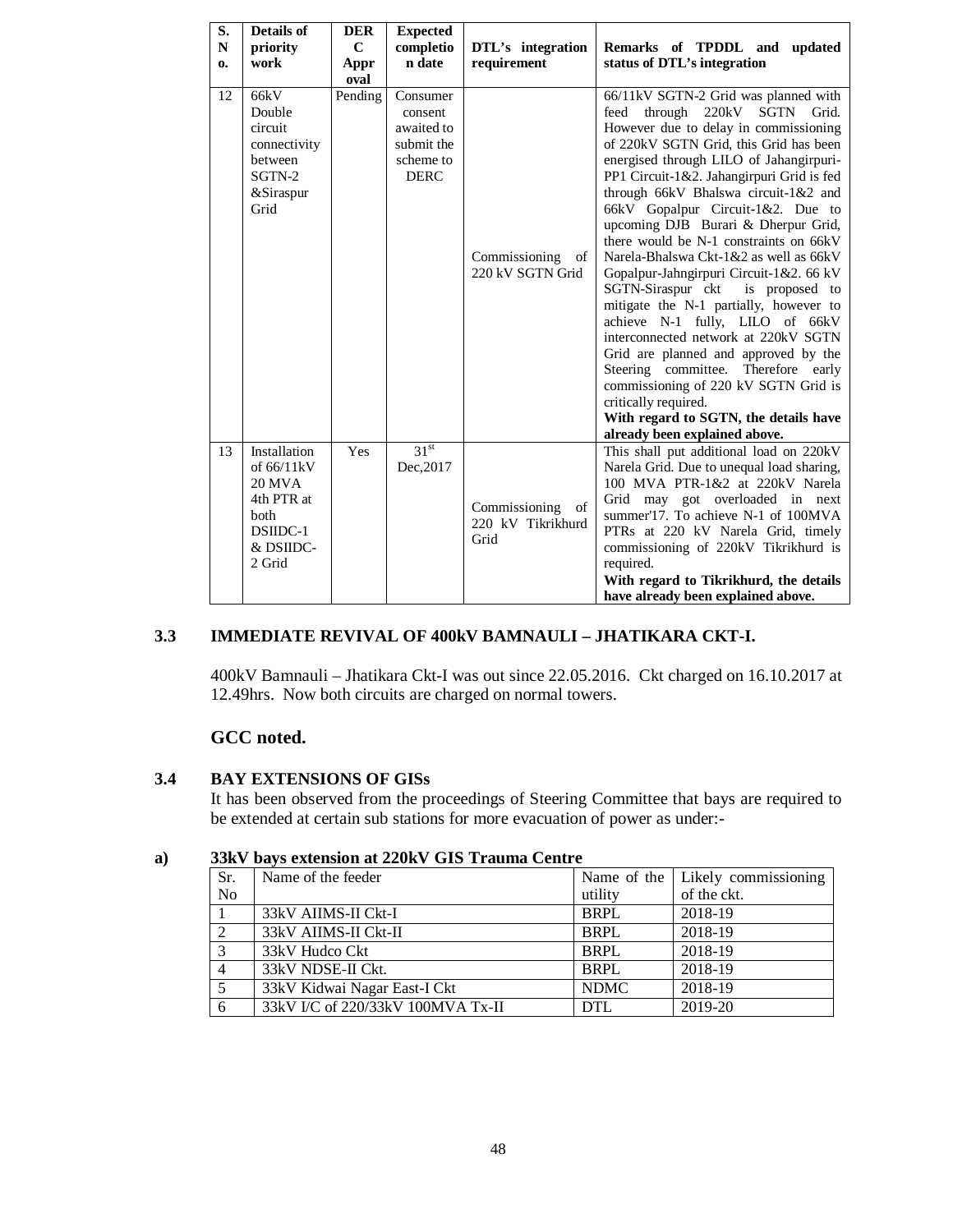#### **b) 33kV 4 Nos. Bays at Peera Garhi**

| Sr.            | Name of the feeder          |              | Name of the   Likely commissioning |
|----------------|-----------------------------|--------------|------------------------------------|
| <b>No</b>      |                             | utility      | of the ckt.                        |
|                | 33kV Peera Garhi Ckt-I      | <b>BRPL</b>  | 2019-20                            |
| <sup>2</sup>   | 33kV Peera Garhi Ckt-II     | <b>BRPL</b>  | 2019-20                            |
| 3              | 33kV bay for TPDDL          | <b>TPDDL</b> | 2018-19                            |
| $\overline{4}$ | 33kV bay for TPDDL          | <b>TPDDL</b> | 2018-19                            |
|                | 33kV Udyog Nagar Ckt.       | <b>BRPL</b>  | 2018-19                            |
| 6              | 33kV A-4 Paschim Vihar Ckt. | <b>BRPL</b>  | 2018-19                            |

#### **c) 66kV 10 Nos. Bays at Harsh Vihar**

| Sr.            | Name of the feeder                          |                            | Name of the Likely commissioning |
|----------------|---------------------------------------------|----------------------------|----------------------------------|
| N <sub>o</sub> |                                             | utility                    | of the ckt.                      |
|                | 66kV Mandoli Jail Complex Ckt-I             | <b>BYPL</b>                | 2019-20                          |
| $\overline{2}$ | 66kV Mandoli Jail Complex Ckt-II            | <b>BYPL</b>                | 2019-20                          |
| 3              | 66kV Harsh Vihar Ckt-I                      | <b>BYPL</b>                | 2019-20                          |
| $\overline{4}$ | 66kV Harsh Vihar Ckt-II                     | <b>BYPL</b>                | 2019-20                          |
| .5             | 2 Bays for 66kV LILO of 66kV Dilshad Garden | BYPL                       | 2018-19                          |
|                | - Vivek Vihar Ckt (one circuit)             |                            |                                  |
| 6              | Four spare bays                             | To meet future requirement |                                  |

**GCC reiterated its earlier decision and advised all utilities to do the needful of bay extensions in line with the downstream setups. The Steering Committee was also advised to look into the issue of establishment of additional bays at GISs to avoid frequent extensions considering the future requirements. It was also advised that the additional of 100MVA Tx. at AIIMs be considered along with 33kV Bays extension to ensure reliability.** 

## **3.5 CAPACITOR INSTALLATION PLAN**

The updated position of capacitor banks is as under:-

As on 31.07.2017

|                |                           |                          | 1 19 911 91.97.201 |
|----------------|---------------------------|--------------------------|--------------------|
| <b>Utility</b> | <b>Installed capacity</b> | Installed in capacity in | <b>Total</b>       |
|                | in MVAR (HT)              | <b>MVAR (LT)</b>         |                    |
| <b>BYPL</b>    | 861.70                    | 102                      | 1025.19            |
| <b>TPDDL</b>   | 813.38                    | 119                      | 966.78             |
| <b>NDMC</b>    | 253.78                    | 24.29                    | 263.33             |
| <b>DTL</b>     | 753.52                    | 0.00                     | 753.52             |
| <b>BRPL</b>    | 1351.39                   | 190.00                   | 1485.10            |
| <b>RPH</b>     | 20.00                     | 0.00                     | 20.00              |
| <b>MES</b>     | 20.10                     | 0.00                     | 20.10              |
| Total          | 4073.87                   | 435.29                   | 4534.02            |

Note: NDMC has dismantled 13.26MVAR(33kV level) Capacitor banks at 33kV AIIMS S/Stn considering the persistent high voltage following the commissioning of 220kV AIIIMS.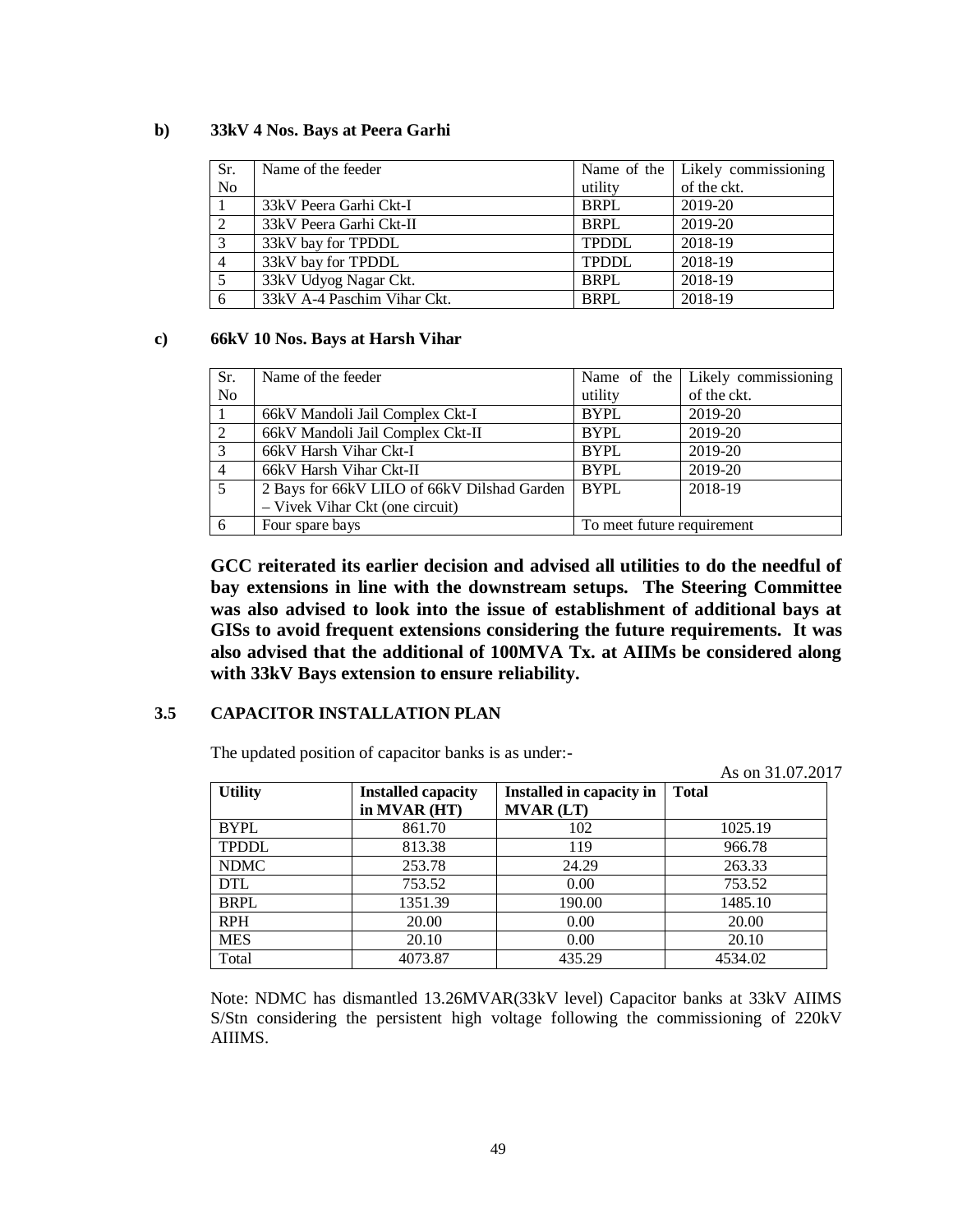TPDDL has dismantled 34.40MVAR Capacitor banks.

BYPL has dismantled 61.49MVAR Capacitor banks.

The capacitor addition plan provided by the utilities is as under:-

#### **BYPL**

| S.N            | <b>NAME OF THE</b> | <b>VOLTAGE LEVEL AT</b> | <b>CAPACITY</b> | <b>TARGET DATE OF</b> |
|----------------|--------------------|-------------------------|-----------------|-----------------------|
| $\Omega$       | <b>STATION</b>     | WHICH CAPACITOR IS      | <b>IN MVAR</b>  | <b>COMMISSIONING</b>  |
|                |                    | <b>PLAN</b>             |                 |                       |
|                | Krishna Nagar      | 11 KV                   | 2x7.2           | $31 - 05 - 17$        |
| 2              | Dwarkapuri         | 11 KV                   | 1x7.2           | 31-08-17              |
| 3              | Vivek Vihar        | 11 KV                   | 1x7.2           | $31 - 08 - 17$        |
| $\overline{4}$ | Dallupura          | 11 KV                   | 1x7.2           | $31 - 08 - 17$        |
| 5              | $GH-II$            | 11 KV                   | 1x7.2           | $31 - 12 - 17$        |
| 6              | MVR-I              | 11 KV                   | 1x7.2           | $31 - 08 - 17$        |
| 7              | Tibeia College     | 11 KV                   | 2x7.2           | $31 - 03 - 18$        |
| 8              | Ghonda             | 11 KV                   | 1x7.2           | $31 - 03 - 18$        |

#### **BRPL**

| S.             | <b>NAME OF THE</b>    | VOLTAGE LEVEL AT | <b>CAPACITY IN</b> | <b>TARGET DATE OF</b> |
|----------------|-----------------------|------------------|--------------------|-----------------------|
| N <sub>0</sub> | <b>STATION</b>        | WHICH CAPACITOR  | <b>MVAR</b>        | <b>COMMISSIONING</b>  |
|                |                       | <b>IS PLAN</b>   |                    |                       |
|                | Mithapur              | 11kV             | 14.4               | $Jun-17$              |
| 2              | G-7 Dwarka            | 11kV             | 21.6               | 12.06.17              |
| 3              | Fathepur Beri         | 11kV             | 21.6               | $Oct-17$              |
|                | <b>IGNOU</b>          | 11kV             | 7.2                | Commissioned in       |
| $\overline{4}$ |                       |                  |                    | June-2017             |
| 5              | <b>MCIE</b>           | 11kV             | 7.2                | 12.06.17              |
|                | $G-4$                 | 11kV             | 21.6               | Commissioned in       |
| 6              |                       |                  |                    | June- $2017$          |
|                | <b>VKJ</b> Inst. Area | 11kV             | 21.6               | Commissioned in       |
|                |                       |                  |                    | May-2017              |

NDMC and MES have no plan to install additional capacitors in near future.

It was informed that as per CPRI Study (Year 2013), Delhi need not to have install additional capacitors.

NRPC got the Capacitor requirement study for 2017-18 conducted through CPRI. As per Study, Delhi need not to installed any capacitor during 2017-18.

#### **GCC noted.**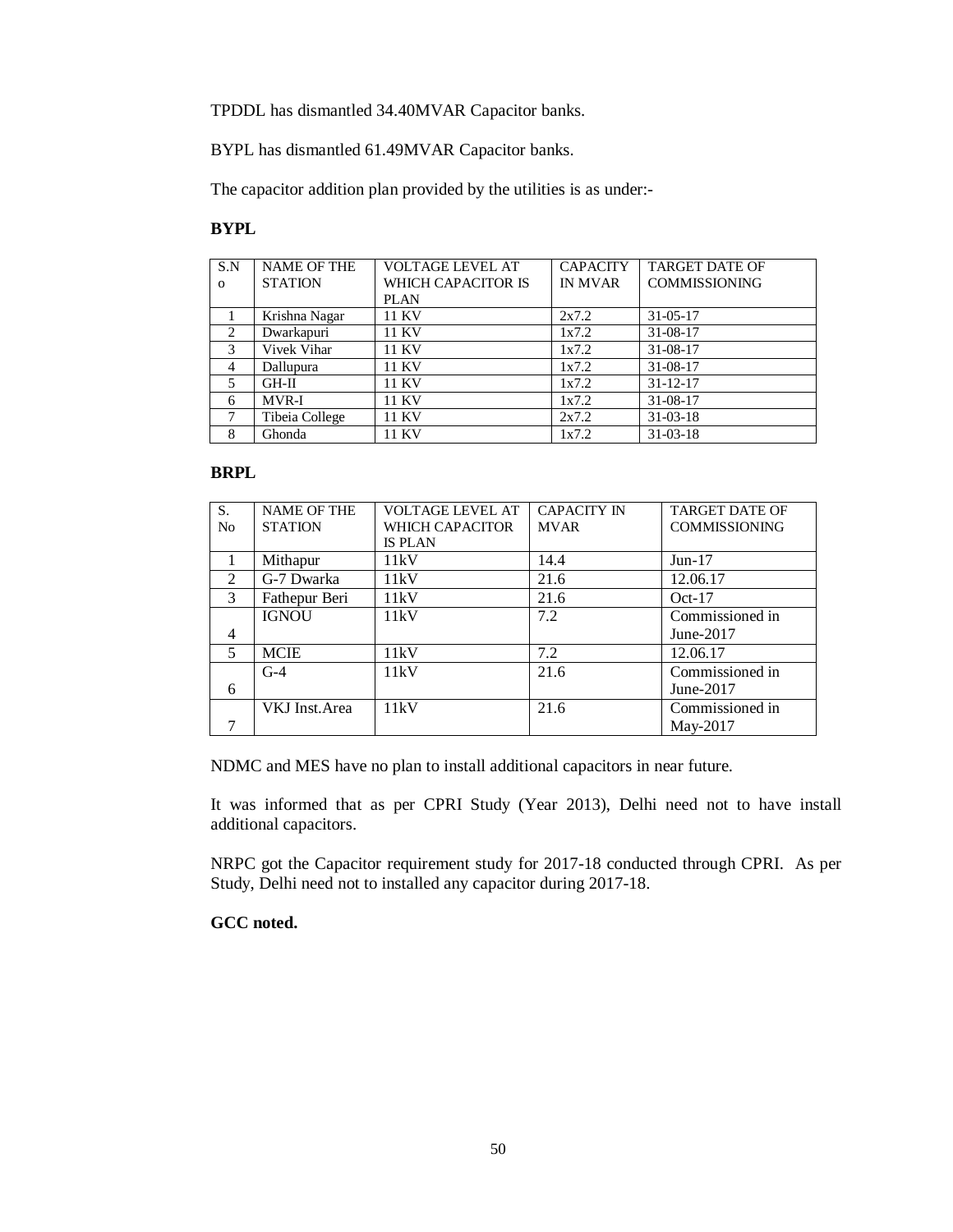# **3.6 NON USAGE OF BAYS ALLOTTD TO VARIOUS UTILITIES FROM DTL SUB-STATIONS.**

In the last meeting, the position of unutilized bays at various newly commissioned DTL sub-stations was updated by the utilities as under:

| ${\bf S}$      | <b>Nam</b>                        |                             |                                                                                                                                              | Details of non utilization of bays                       |                                 |                                                                                                                                                                                                                                                                                                                                                                                                                                                                                                                                                                             |  |
|----------------|-----------------------------------|-----------------------------|----------------------------------------------------------------------------------------------------------------------------------------------|----------------------------------------------------------|---------------------------------|-----------------------------------------------------------------------------------------------------------------------------------------------------------------------------------------------------------------------------------------------------------------------------------------------------------------------------------------------------------------------------------------------------------------------------------------------------------------------------------------------------------------------------------------------------------------------------|--|
| N.             | of<br>e<br>400/2<br>20kV<br>S/Stn | <b>Volta</b><br>ge<br>level | Name of bay                                                                                                                                  | Name of the<br>utility<br>to<br>the<br>whom<br>is<br>bay | Original<br>allocatio<br>n date | <b>Present status</b>                                                                                                                                                                                                                                                                                                                                                                                                                                                                                                                                                       |  |
| 1              | $S_{\bullet}$<br>220k             | 33kV                        | Sarojini Nagar                                                                                                                               | allocated<br><b>NDMC</b>                                 | 19.11.09                        | Sarojini Nagar S/stn.<br>is                                                                                                                                                                                                                                                                                                                                                                                                                                                                                                                                                 |  |
|                | V<br>Trau<br>ma<br>Centr<br>e     |                             |                                                                                                                                              |                                                          |                                 | under<br>construction<br>and<br>expected by 2018-19. In the<br>meantime, to utilize the bay,<br>bay<br>the<br>is<br>temporarily<br>allocated<br><b>BRPL</b><br>to<br>to<br>accommodate NDSE-II as                                                                                                                                                                                                                                                                                                                                                                           |  |
|                |                                   |                             | Jor Bagh                                                                                                                                     |                                                          | 19.11.09                        | decided in<br>the<br>Steering<br>Committee meeting held on<br>06.10.2016.<br>90%<br>work<br>has<br>been<br>completed. Work is held up                                                                                                                                                                                                                                                                                                                                                                                                                                       |  |
|                |                                   |                             | Safdarjung<br>Hospital                                                                                                                       |                                                          | 19.11.09                        | due to non availability of<br>which<br>cables<br>is<br>being<br>arranged on priority basis.<br>Expected by Nov 2017.                                                                                                                                                                                                                                                                                                                                                                                                                                                        |  |
|                |                                   |                             | Race Course                                                                                                                                  | <b>NDMC</b>                                              | 17.06.11<br>19.11.09            | In the OCC meeting held on<br>28.03.2017, it was informed<br>by NDMC that the feeder is<br>being temporarily charged<br>shortly to provide supply to<br>newly<br>built<br>Safdarjung<br>Hospital Complex.<br>S/Stn is already in existence<br>and is now been fed from<br>Ridge<br>Valley<br>Park<br>and<br>Street.<br>Due<br>load<br>to<br>constraints at Park Street<br>another feed from AIIMS<br>220kV S/Stn. is planned.<br>The same can be made after<br>cable link is established and<br>load would be met from<br>AIIMS. The cable link is<br>expected by Nov 2017. |  |
| $\overline{2}$ | 220k<br>V<br>Electr<br>ic<br>Lane | 33kV                        | 1. Vidyut<br>Bhawan<br>2. Hanuman<br>Road<br>3. Janpath Lane.<br>4 Church Road<br>Delhi High<br>5<br>Court<br>6 IGNCA<br>$Total = 6 \, Bays$ |                                                          |                                 | All<br>the<br>ckts<br>envisaged<br>except Delhi High Court<br>would be commissioned by<br>March 2018. For Delhi High<br>Court to provide space for<br>establishment of the sub<br>station in the court premises<br>is being persuade with the<br>High Court Authorities.                                                                                                                                                                                                                                                                                                    |  |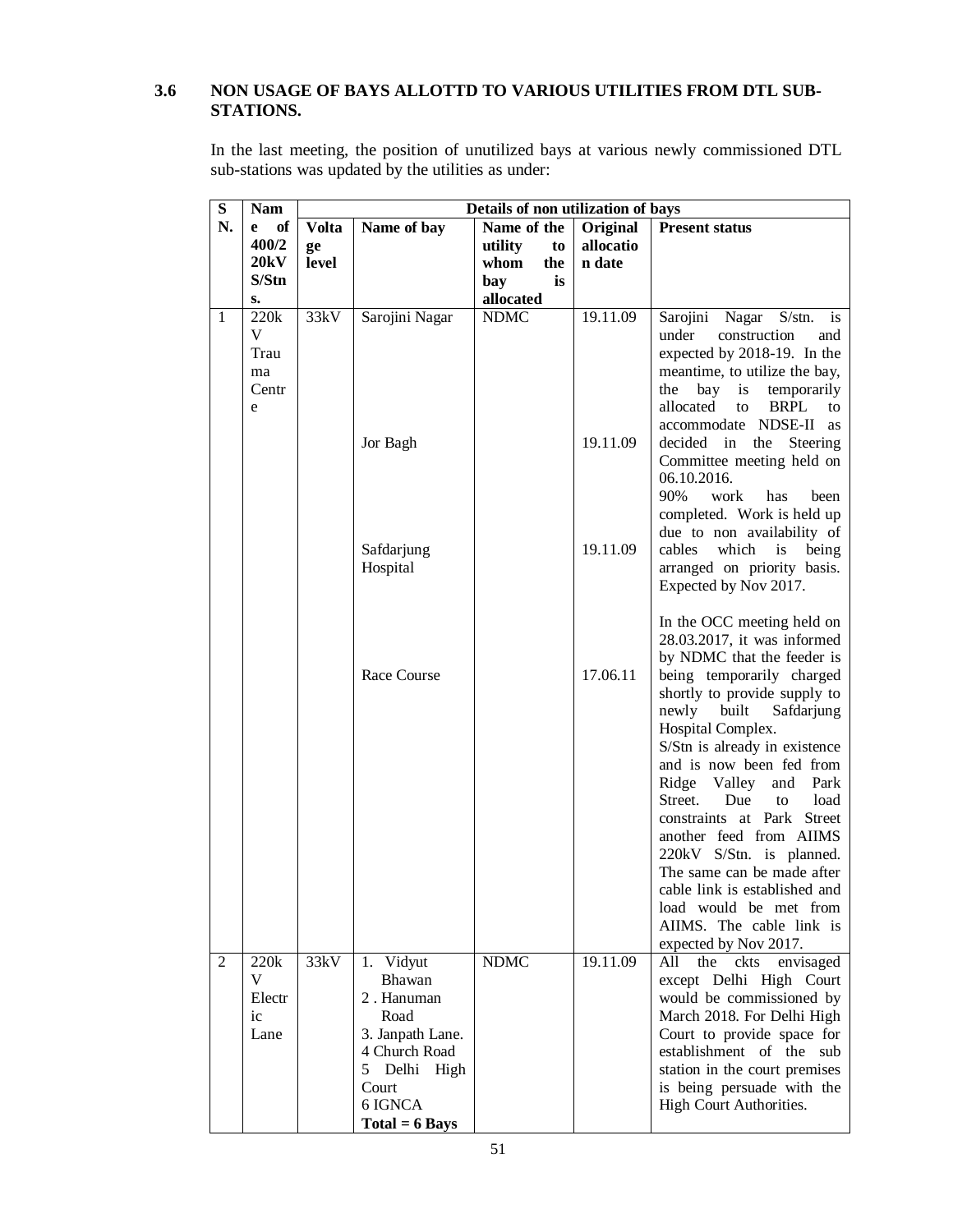| S              | <b>Nam</b>  |              |                             | Details of non utilization of bays |           |                                 |
|----------------|-------------|--------------|-----------------------------|------------------------------------|-----------|---------------------------------|
| N.             | of<br>e     | <b>Volta</b> | Name of bay                 | Name of the                        | Original  | <b>Present status</b>           |
|                | 400/2       | ge           |                             | utility<br>to                      | allocatio |                                 |
|                | 20kV        | level        |                             | whom<br>the                        | n date    |                                 |
|                | S/Stn       |              |                             | is<br>bay                          |           |                                 |
|                | S.          |              |                             | allocated                          |           |                                 |
| 3              | 220k        | 66kV         | 629<br>$1.$ Bay             | <b>TPDDL</b>                       | 11.06.14  | 3. By Dec, 2017                 |
|                | V           |              | BWN-7 Ckt-                  |                                    | 11.06.14  | 4. By Dec, 2017                 |
|                | <b>DSID</b> |              | T                           |                                    |           | All the bays earmarked for      |
|                | $\mathbf C$ |              | 630<br>$2.$ Bay             |                                    |           | TPDDL were requisition          |
|                | Bawa        |              | BWN-7 Ckt-                  |                                    |           | based on the requirement of     |
|                | na          |              | $\mathbf{H}$                |                                    |           | DSIIDC. DSIIDC has not          |
|                |             |              |                             |                                    |           | yet remit the amount to         |
|                |             |              | $Total = 2 \, Bays$         |                                    |           | TPDDL as all the schemes        |
|                |             |              |                             |                                    |           | are envisaged as deposit        |
|                |             |              |                             |                                    |           | work.                           |
| $\overline{5}$ | 400k        | 66kV         | 1.Bay 604                   | <b>BRPL/TPD</b>                    | 31.05.20  | Two bays for TPDDL Kirari       |
|                | V           |              | 2. Bay 606                  | DL                                 | 12        | would be utilized by 2018-      |
|                | Mund        |              | 3. Bay 610                  |                                    |           | 19.                             |
|                | ka          |              | 4. Bay 613                  |                                    |           | Four bays for BRPL i.e.         |
|                |             |              | 5. Bay 614                  |                                    |           | Bakkarwala(2<br>$Nos.$ )<br>&   |
|                |             |              | 6.Bay 617                   |                                    |           | Nilothi(2 Nos.) would be        |
|                |             |              | $Total = 6 \, Bays$         |                                    |           | utilized by 18-19               |
| 6              | 400k        | 66kV         | $\mathbf{2}$<br><b>bays</b> | <b>DMRC</b>                        | 12.04.10  | <b>DMRC</b><br>for<br>Phase-III |
|                | V           |              | <b>DMRC</b>                 |                                    |           | expansion.                      |
|                | Harsh       |              |                             |                                    |           |                                 |
|                | Vihar       |              |                             |                                    |           |                                 |

# **GCC noted.**

# **3.7 LONG OUTAGE OF ELEMENTS OF DELHI POWER SYSTEM**

The status of long outage of elements was perused as under:-

| S.                            | Name of the Element<br>outage |          |       | Utility    | Remarks                                   |
|-------------------------------|-------------------------------|----------|-------|------------|-------------------------------------------|
| N                             |                               | Date     | Time  |            |                                           |
|                               | 400kV BAMNAULI -              | 22.05.16 | 20:30 | <b>DTL</b> | LINE CHARGED ON NORMAL                    |
|                               | JHAKTIKARA CKT.-I             |          |       |            | TOWERS ON 16.10.2017 AT 12.49HRS.         |
| $\mathfrak{D}_{\mathfrak{p}}$ | 400kV BAWANA -                | 14.05.17 | 09:03 | <b>DTL</b> | <b>CKT.-I&amp;II ENERGISED UPTO TOWER</b> |
|                               | MUNDKA CKT.-I&II              |          |       |            | NO. 115 FROM BAWANA END.                  |
|                               |                               |          |       |            | JUMPER OPENED AT TOWER NO.                |
|                               |                               |          |       |            | 115. (TOWER BEND AND POLYMER              |
|                               |                               |          |       |            | INSULATORS DAMAGED DUE TO                 |
|                               |                               |          |       |            | FIRE IN PLASTIC FACTORY NEAR              |
|                               |                               |          |       |            | TOWER LINE AT MUNDKA)                     |
| $\mathcal{R}$                 | 220/33kV 100MVA               | 22.03.17 | 22:30 | DTL        |                                           |
|                               | PR.TR.-II AT 220kV            |          |       |            |                                           |
|                               | LODHI ROAD                    |          |       |            | TR. CHARGED.                              |
| $\overline{4}$                | 220/33kV 100MVA               | 26.07.17 | 23:50 | DTL        |                                           |
|                               | <b>PR.TR.-I AT 220 kV</b>     |          |       |            |                                           |
|                               | <b>NARAINA</b>                |          |       |            | <b>BEING REPLACED</b>                     |
| 7                             | 33kV BAY -3 (IP -             | 22.02.11 | 13:10 | BRPL       | CLEARNACE FROM RAILWAYS FOR               |
|                               | <b>KILOKRI</b> )              |          |       |            | LAYING UNDER GROUND CABLE                 |
|                               |                               |          |       |            | NEAR BHAIRO ROAD IS PENDING.              |
| 8                             | 33kV RIDGE VALLEY -           | 31.01.16 | 00:47 | BRPL       |                                           |
|                               | KHEBAR LINE CKT.-II           |          |       |            | <b>R'PH. SINGLE CABLE FAULTY</b>          |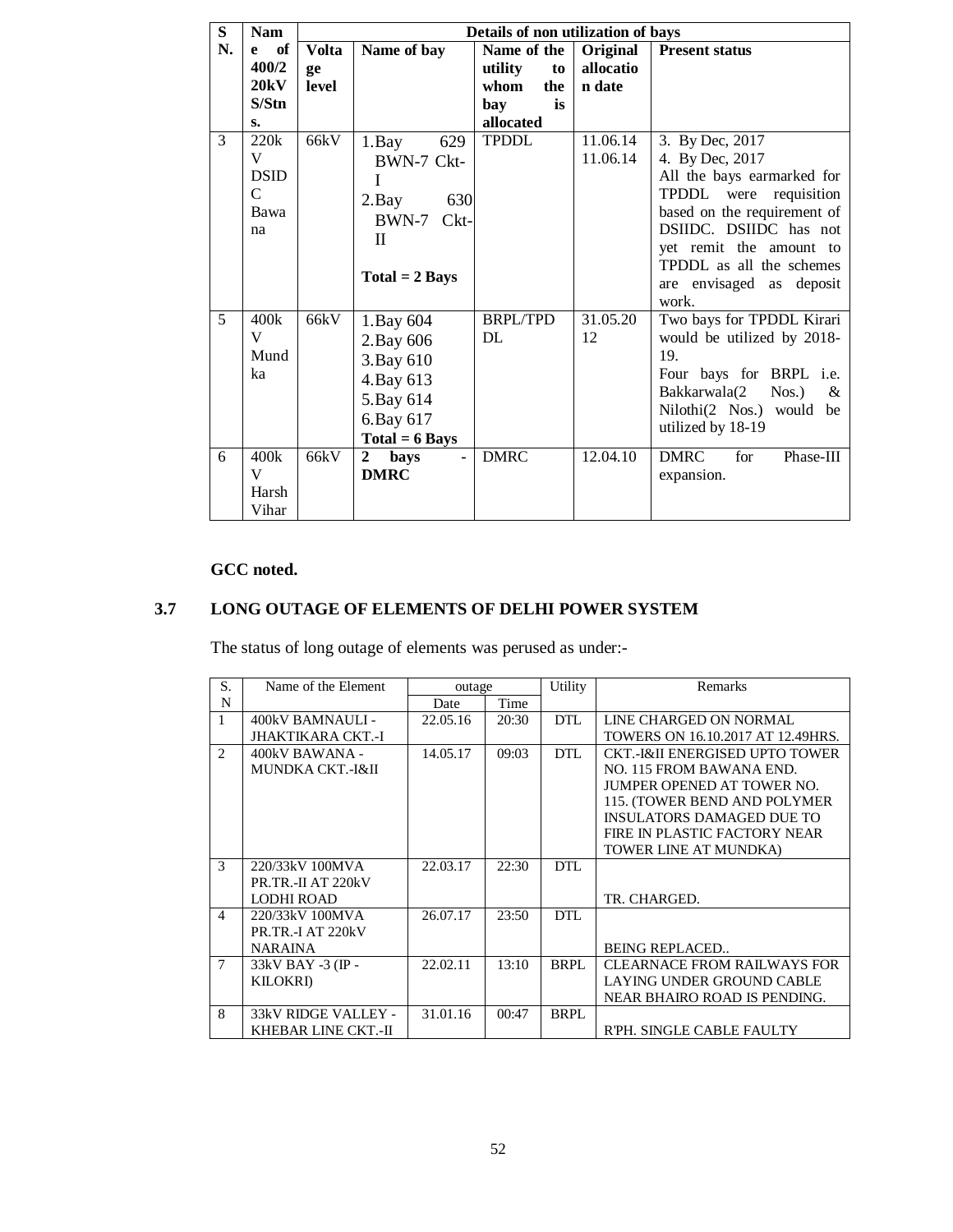| S. | Name of the Element         | outage    |       | Utility      | Remarks                        |
|----|-----------------------------|-----------|-------|--------------|--------------------------------|
| N  |                             | Date      | Time  |              |                                |
| 9  | 66kV V.KUNJ                 | 26.03.17  | 10:45 | <b>BRPL</b>  |                                |
|    | <b>INSTL.AREA-RIDGE</b>     |           |       |              |                                |
|    | VALLEY CKT.-I               |           |       |              | UNDER SHUT DOWN                |
| 10 | 33kV LODHI ROAD -           | 04.06.17  | 15:25 | <b>BRPL</b>  |                                |
|    | <b>EXHIBITION</b>           |           |       |              | CKT. CHARGED BUT BECAME        |
|    | <b>GROUND-II CKT.</b>       |           |       |              | <b>AGAIN FAULTY ON</b>         |
| 11 | <b>33kV KILOKRI - SARAI</b> | 18.08.17  | 12:35 | <b>BRPL</b>  |                                |
|    | <b>JULIENA CKT.</b>         |           |       |              | <b>ENERGIZED ON 05.10.2017</b> |
| 12 | 33kV MALVIYA                | 25.08.17  | 4:00  | <b>BRPL</b>  |                                |
|    | <b>NAGAR - ADHCHINI</b>     |           |       |              |                                |
|    | CKT.                        |           |       |              | ENERGIZED ON 18.09.2017        |
| 13 | <b>66kV SARITA VIHAR -</b>  | 09.09.17  | 23:10 | <b>BRPL</b>  |                                |
|    | <b>JASOLA CKT.</b>          |           |       |              | ENERGIZED ON 15.09.2017        |
| 14 | 33kV RIDGE VALLEY -         | 11.09.17  | 07:10 | <b>BRPL</b>  |                                |
|    | NEHRU PARK CKT.             |           |       |              | <b>ENERGIZED ON 04.10.2017</b> |
| 15 | 33kV JNU - VASANT           | 13.09.17  | 04:29 | <b>BRPL</b>  |                                |
|    | VIHAR CKT.                  |           |       |              | ENERGIZED ON 19.09.2017        |
| 16 | <b>66kV SAGARPUR -</b>      | 30.07.16  | 23:07 | <b>BRPL</b>  | BPH. CABLE FAULTY. RE-         |
|    | REWARI LINE CKT.            |           |       |              | ROUTING BEING DONE.            |
| 17 | 66kV MUNDKA -               | 08.05.17  | 13:50 | <b>BRPL</b>  |                                |
|    | NANGLOI CKT.                |           |       |              | B' & ÝPH. CABLE FAULTY         |
| 18 | <b>66kV HASTAL - GGSH</b>   | 13.09.17  | 20:15 | <b>BRPL</b>  |                                |
|    | CKT.-I                      |           |       |              | <b>ENERGIZED ON 02.10.2017</b> |
| 19 | <b>66kV PATPARGANJ -</b>    | 06.08.17  | 8:55  | <b>BYPL</b>  |                                |
|    | AKSHARDHAM CKT.             |           |       |              | <b>CABLE FAULTY</b>            |
| 20 | <b>66kV KHICHRIPUR -</b>    | 05.09.17  | 02:26 | <b>BYPL</b>  |                                |
|    | PPG INDL. AREA CKT.-        |           |       |              |                                |
|    | L                           |           |       |              | R', Ý'& B'PH. CABLE FAULTY     |
| 21 | <b>66kV KHICHRIPUR -</b>    | 05.09.17  | 02:35 | <b>BYPL</b>  |                                |
|    | PPG INDL. AREA CKT.-        |           |       |              |                                |
|    | $\Pi$                       |           |       |              | R', Ý'& B'PH. CABLE FAULTY     |
| 22 | 33kV GONDA -O/H             | 17.09.17  | 12:39 | <b>BYPL</b>  |                                |
|    | SEELAMPUR CKT.              |           |       |              | <b>CHARGED</b>                 |
| 23 | 33kV PANDAV NAGAR           |           |       | <b>TPDDL</b> |                                |
|    | - DMS CKT.                  |           |       |              | CHARGED.                       |
| 24 | 33kV BAY -28 (IP -          | 20.08.201 |       | <b>NDMC</b>  |                                |
|    | <b>CONNAUGHT PLACE)</b>     | 7         |       |              | <b>CABLE FAULTY</b>            |
| 25 | 33kV PARK STREET -          | 05.09.201 |       | <b>NDMC</b>  | CHARGED.                       |
|    | <b>BAIRD LANE CKT.</b>      | 7         |       |              |                                |
| 26 | 216MW Unit-2 at             | 29.08.201 | 12:30 | <b>PPCL</b>  | <b>UNDER MAINTENANCE</b>       |
|    | Bawana                      | 7         |       |              |                                |
| 27 | 216MW UNIT-3 AT             | 06.02.201 | 00:12 | <b>PPCL</b>  | <b>UNDER MAINTENANCE</b>       |
|    | <b>BAWANA</b>               | 7         |       |              |                                |
| 28 | 254MW STG-II AT             | 06.09.201 | 20:26 | <b>PPCL</b>  | PROBLEM IN MAIN                |
|    | <b>BAWANA</b>               | 7         |       |              | <b>TRANSFORMER</b>             |
|    |                             |           |       |              |                                |

# **GCC noted.**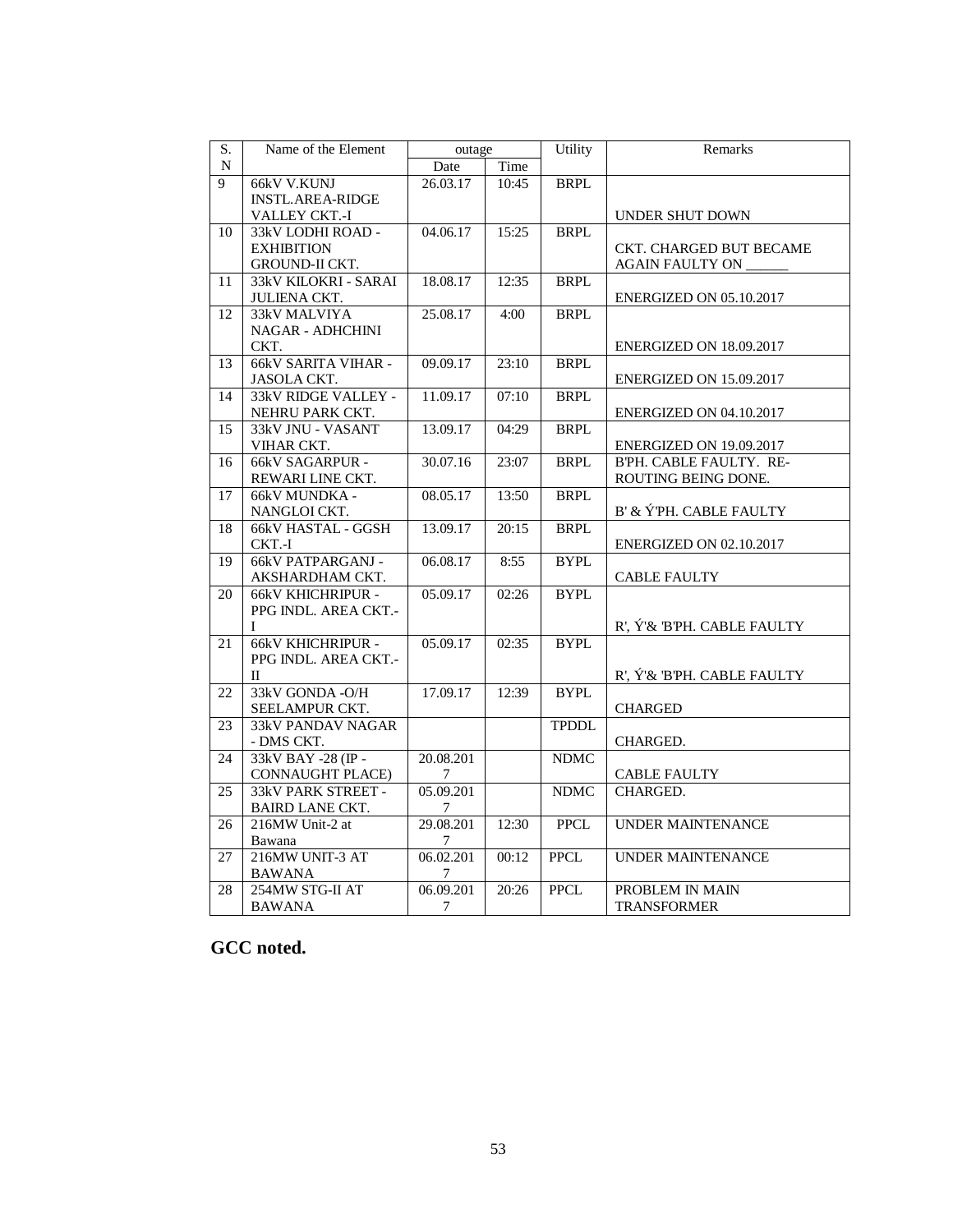# **4 COMMERCIAL ISSUES.**

# **4.1 INTRASTATE UI ACCOUNT**

The position of payment of Intrastate UI/ DSM accounts (upto Week-35/16-17) was as under:-

|                |                                                                  | <b>Amount in Rupees Crores</b> |
|----------------|------------------------------------------------------------------|--------------------------------|
| <b>UTILITY</b> | <b>AMOUNT IN RUPEES CRORES</b><br><b>RECEIVABLE BY UTILITIES</b> | PAYABLE BY UTILITY             |
| <b>TPDDL</b>   |                                                                  |                                |
| <b>BRPL</b>    |                                                                  | 93.766                         |
| <b>BYPL</b>    |                                                                  | 98.464                         |
| <b>NDMC</b>    |                                                                  |                                |
| <b>MES</b>     | --                                                               | --                             |
| <b>IPGCL</b>   |                                                                  |                                |
| <b>PPCL</b>    | --                                                               | --                             |
| <b>BTPS</b>    | --                                                               | --                             |
| <b>TOTAL</b>   |                                                                  | 192.230                        |

The Interest Statement for Intrastate UI / DSM accounts (as on 31.03.2015) is as under:-

|                                                                                       | UI INTEREST STATEMENT AS ON 31.03.2015 in Rs. Lacs |            |                   |  |  |  |  |  |  |
|---------------------------------------------------------------------------------------|----------------------------------------------------|------------|-------------------|--|--|--|--|--|--|
| <b>UTILITY</b><br>S.No.<br><b>Receivable by the Utility</b><br>Payable by the Utility |                                                    |            |                   |  |  |  |  |  |  |
|                                                                                       | <b>IPGCL</b>                                       | 0.4651371  | $\mathbf{0}$      |  |  |  |  |  |  |
| $\mathfrak{D}$                                                                        | <b>PPCL</b>                                        | 1.3062076  |                   |  |  |  |  |  |  |
| 3                                                                                     | <b>BTPS</b>                                        |            | 1.0411129         |  |  |  |  |  |  |
| 4                                                                                     | <b>BYPL</b>                                        | 19.9609236 | 0                 |  |  |  |  |  |  |
| $\overline{\phantom{1}}$                                                              | <b>BRPL</b>                                        |            | 35.1101916        |  |  |  |  |  |  |
| 6                                                                                     | <b>NDPL</b>                                        | 1.1203549  | $\mathbf{\Omega}$ |  |  |  |  |  |  |
|                                                                                       | <b>NDMC</b>                                        | 4.9652249  | $\mathbf{0}$      |  |  |  |  |  |  |
| 8                                                                                     | <b>MES</b>                                         | 1.2727743  |                   |  |  |  |  |  |  |
|                                                                                       | Total                                              | 29.0906224 | 36.1513045        |  |  |  |  |  |  |

SLDC discharges the payment liabilities to the utilities including that of NRPC (which is the priority payment as per the provisions of DSM Regulations) from the Pool.

It was informed that during the year 2016-17, SLDC has paid Rs.60.76 Crores to NRLDC to avoid legal issues arising out of non payment of dues and the dues of other utilities were also settled.

However, the interest portions with regard to Intrastate Utilities are to be settled. It was explained that upto 2013-14, the accounts have already been settled.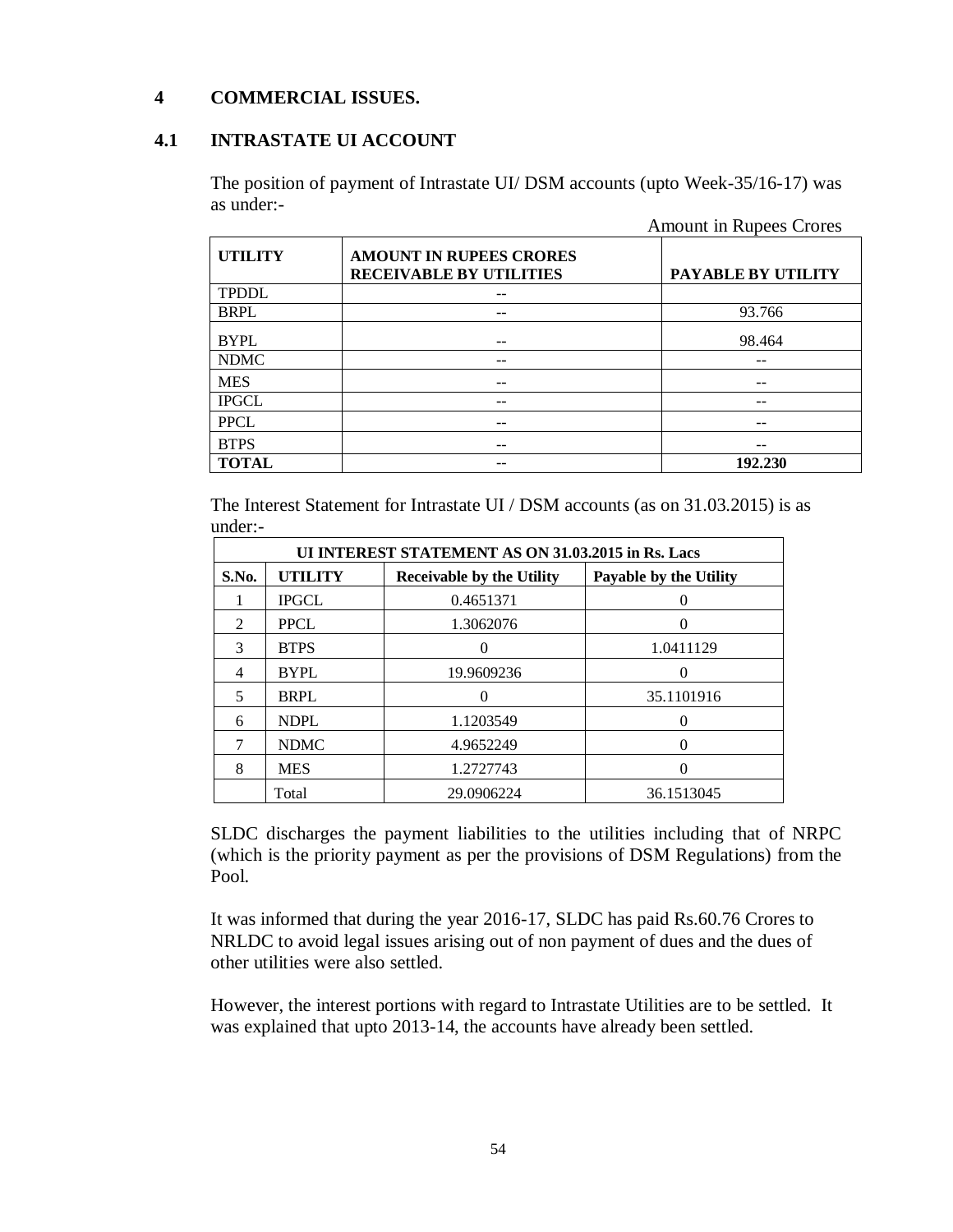In the last meeting, GCC advised SLDC to immediately do the needful for recovery of dues from the defaulting utilities. As per the decision taken in the last GCC, SLDC has started the proceedings for filling the petition before DERC for recover of the dues from the defaulting utilities.

# **GCC noted**.

**5 New Agenda**

# **5.1 Agenda by TPDDL**

# **1.0 Provisional compensation bill raised by NTPC:**

**1.1** Compensation amount claimed by NTPC as per the CERC guidelines dated 5<sup>th</sup> May'2017 regarding *Approval of the detailed procedure for taking unit(s) under Reserve Shut Down and Mechanism for Compensation for Degradation of Heat Rate, Aux Compensation and Secondary Fuel Consumption, due to Part Load Operation and Multiple Start/Stop of Units. (Reference letter is attached as Annexure-1)*

NTPC have raised the compensation amount payable by the beneficiaries in the bills pertaining to month of June'2017 & July'2017. Accordingly, NTPC has raised bill of Rs 10.89 Crore upon TATA POWER-DDL on a cumulative basis from 15th May 2017.

A discussion was held with NTPC regarding above cited subject and NTPC stated that in absence of is raising provisional bills as NRPC has not yet provided the calculation for compensation amount chargeable by Station and also Delhi SLDC is not providing the beneficiary wise Energy Requisition Details from Stations on a slot wise basis.

It is requested to provide the compensation amount calculation by NRPC and certification of Delhi beneficiary wise bifurcation of the compensation amount by Delhi SLDC.

**1.2** It has also been observed based on the calculations provided for APCPL (Aravali Power) compensation amount, TATA POWER-DDL has been unduly loaded with the compensation amount payable by BYPL on account of regulation of power from APCPL to BYPL. It is requested to revise the APCPL bill amount in line with the regulations and not burden us on account of regulation of power to other beneficiaries.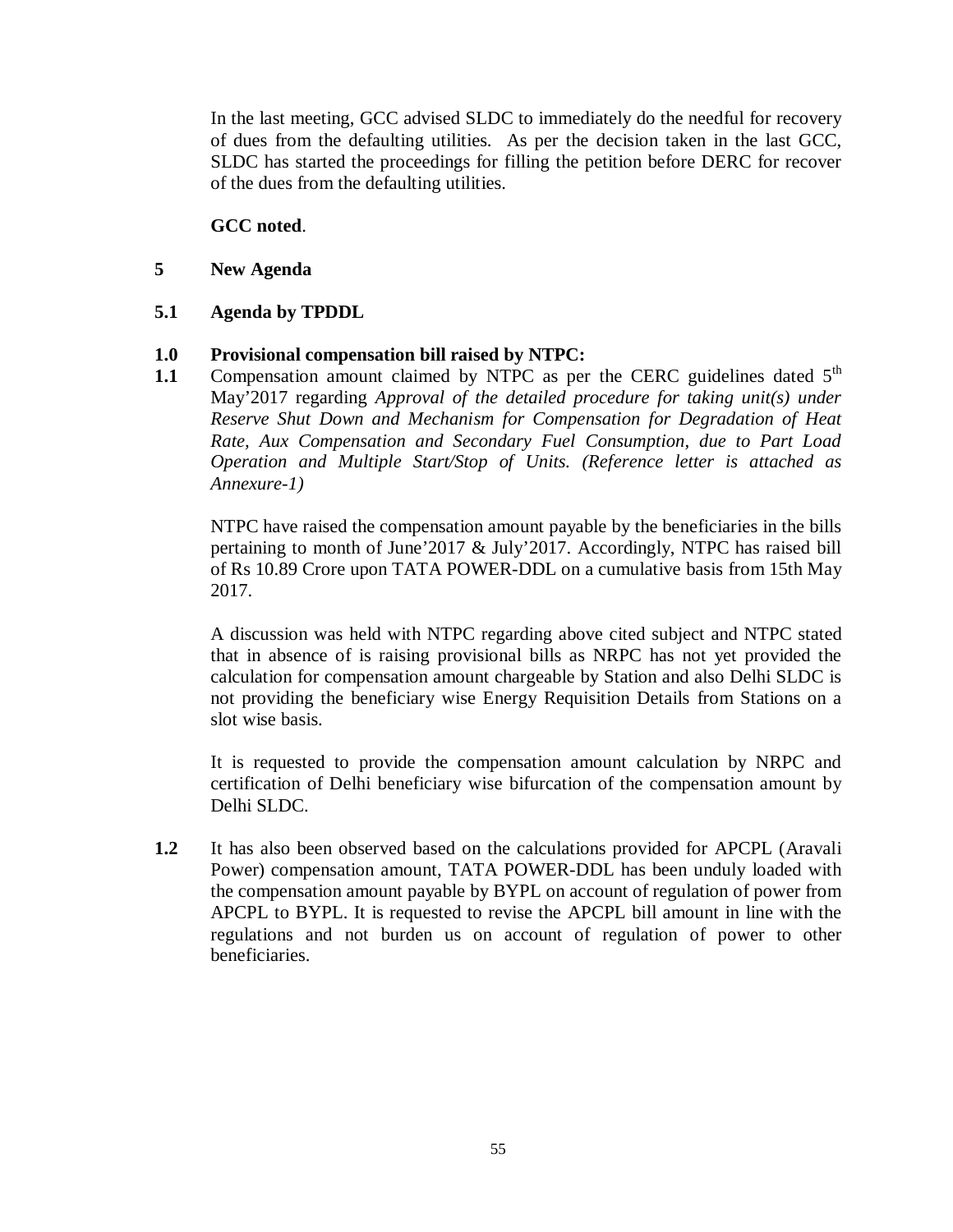- **1.3** Tata Power–DDL had also requested NTPC (vide letter TATA POWER-DDL/PMG/NTPC/11072017) to provide information regarding reason of drastic increase in Eastern Region station namely Kahalgaon 1, 2 and Farakka in comparison to that of previous months in FY 2017-18. It is requested to provide reason for the same.
- **1.4** Tata Power DDL also informed NTPC that they have not yet raised the revised invoice on account of Final ISGS Intra- State URS details pertaining to FY 2015- 16. It is requested to raise the revision bills in line with the Intrastate URS account details,

# **NTPC representative was not present in the meeting. GCC advised TPDDL to take up this issue with NRPC**

# **2.0 Arbitrary scheduling by Delhi SLDC**

There were many instances in past regarding arbitrary or forced scheduling of power by NRLDC. We write to NRLDC regarding force scheduling time to time. Delhi SLDC is very reluctant to change the scheduling to TP-DDL when there is force scheduling by NRLDC. After taking up the matter with NRLDC many times, NRLDC has responded that they scheduled the forced power ( RRAS, MTL etc.) to overdrawing entities under them i.e. Delhi, Further scheduling of this power to deviating DISCOM is the responsibility of Delhi SLDC. Delhi SLDC under current practice, schedule the power as per % of entitlement irrespective of OD or UD position.

With reference to above, Tata Power-DDL is requesting Delhi SLDC to adopt the scheduling guideline and align NRLDC. Force scheduled power by NRLDC will be scheduled to the DISCOM who is deviating from DSM regulation.

It is also observed that settlement value is added to TPDDL drawl. Settlement value is mis-leading during decision. Logic behind Settlement value need to be discussed with SLDC and Distribution of Settlement value should be as per suspected points. Example: - The value of 220kV MAHARANI BAGH was erroneous still settlement was given in Tata Power-DDL drawl about 70 MW.

# **GCC advised SLDC to take up a separate meeting with TPDDL to discuss and decide the issue.**

# **3.0 Position of Reliable Power Supply in Delhi through DTL Grid Substations**

Maintaining supply of electricity is joint responsibility of DISCOMs and TRANSCO. Considering the importance of an efficiently built and operated transmission network, Hon'ble Commission has enacted the Delhi Electricity Regulatory Commission (State Grid Code) Regulations, 2008, referred to as the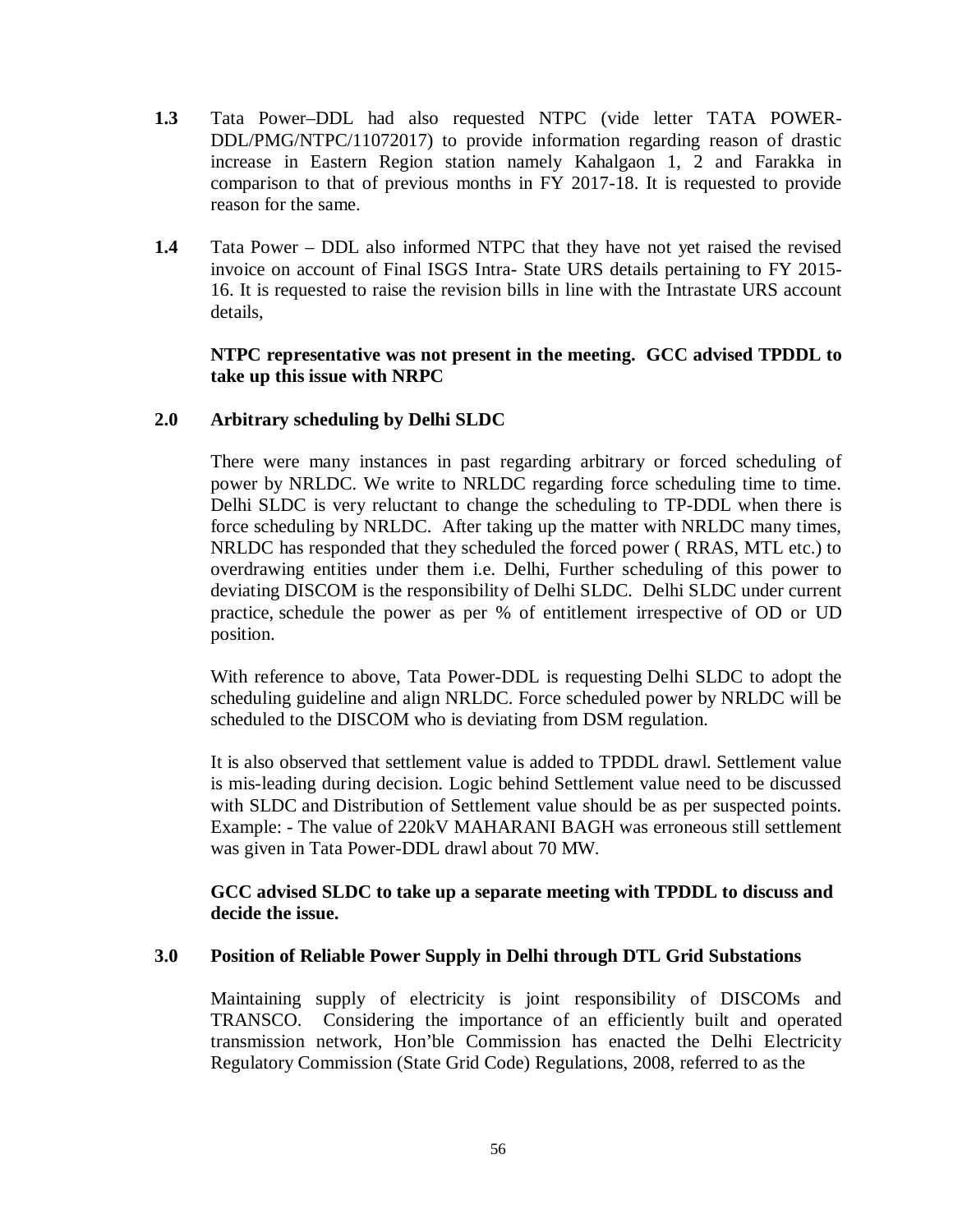**"DGC Regulations, 2008",** which provides the standard procedures as well as the benchmarks which need to be met by the State Transmission Utility, which is DTL, while constructing and operating the transmission network.

As per Regulation 9.2 of the Delhi Grid Code Regulations, 2008, Transmission planning criteria of State Transmission system is reproduced below:

*"The State Transmission System, as a general rule, shall be capable of withstanding and be secured against the following contingency outages without necessitating load shedding or rescheduling of generation during Steady State Operation:*

*(a) Outage of a D/C line of voltage above 66 kV and below 400 kV or,*

*(b) Outage of a S/C line of voltage of 400kV and above or,*

*(c) Outage of a single Interconnecting Transformer.*

*Provided that the above contingencies shall be considered assuming a precontingency system depletion (planned outage) of another 220kV D/C line or 400kV S/C line in another corridor and not emanating from the same substation."*

Furthermore, the Regulation 9.6 of the "**DGC Regulations, 2008"**, Transmission planning criteria of State Transmission system states:

"In all extra high voltage substations, suitable number and capacity of transformers shall be provided to have adequate redundancy required to maintain firm capacity at the substation".

**Explanation** - for the purpose of Regulation 9.6, the term firm capacity shall mean the minimum transformation capacity available at the substation in case of outage of any one transformer.

These specific regulations lay down the criterion which needs to be met by DTL while operating the transmission network. However, the existing transmission network does not meet these criterions, it is the responsibility of DTL to augment the network and increase its capacity, to be able to meet these benchmarks. The Substations not confirming the said criteria for both lines and transformers are given vide Table-1 and Table-2**.**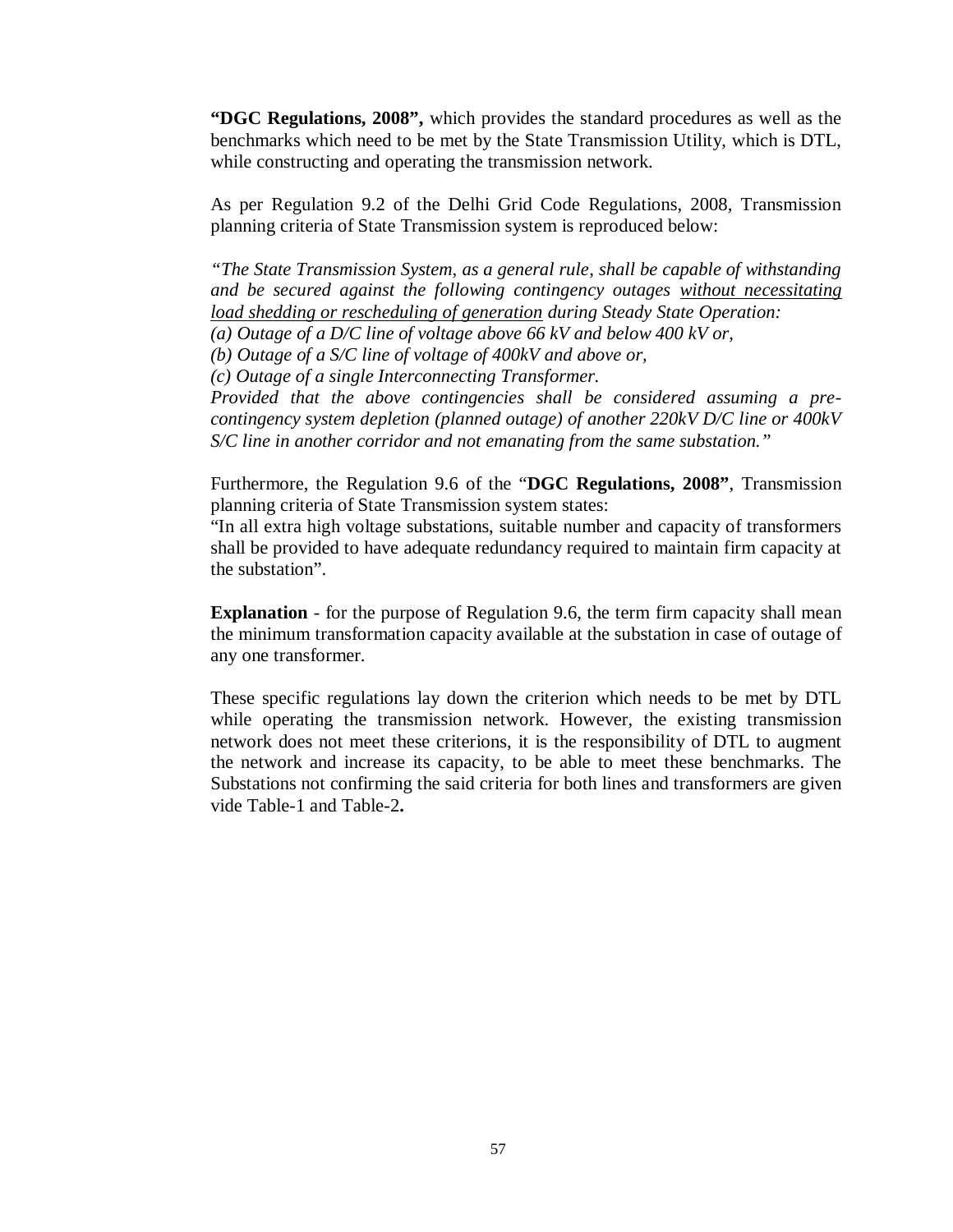Table-1

| S.<br>N <sub>0</sub> | SUB-<br><b>STATI</b><br><b>ON</b> | Power<br>Tx.                                       | <b>Total</b><br><b>Installed</b><br>Capacity | Peak load<br>(MW) at the<br>time of Delhi<br>peak                                 | <b>Constraints</b><br>& Status of<br><b>Reliability</b> (                                                                                                                                                                                                                                                                                                                    | <b>Impact</b>                                                                                                                                                                                                                                                                                                                                                          | <b>Response of DTL</b>                                                                                                                                                                                                                                                                                                                                                                                                                                                                                                                                                                                                                                           |
|----------------------|-----------------------------------|----------------------------------------------------|----------------------------------------------|-----------------------------------------------------------------------------------|------------------------------------------------------------------------------------------------------------------------------------------------------------------------------------------------------------------------------------------------------------------------------------------------------------------------------------------------------------------------------|------------------------------------------------------------------------------------------------------------------------------------------------------------------------------------------------------------------------------------------------------------------------------------------------------------------------------------------------------------------------|------------------------------------------------------------------------------------------------------------------------------------------------------------------------------------------------------------------------------------------------------------------------------------------------------------------------------------------------------------------------------------------------------------------------------------------------------------------------------------------------------------------------------------------------------------------------------------------------------------------------------------------------------------------|
|                      | <b>NAME</b>                       |                                                    | <b>MVA</b> /<br>MW (at<br>$0.85$ pf)         | $(06.06.17 \text{ at }$<br>15:31 Hrs)<br><b>Source -</b><br>MoM OCC -<br>28.06.17 | n-1 criteria                                                                                                                                                                                                                                                                                                                                                                 |                                                                                                                                                                                                                                                                                                                                                                        |                                                                                                                                                                                                                                                                                                                                                                                                                                                                                                                                                                                                                                                                  |
| $\mathbf{1}$         | 220 kV<br>Gopal<br>Pur            | 220/66<br>KV<br>100MVA<br>(Quantity<br>$-01$ No)   | 100 MVA /<br>85 MW                           | 78 MW                                                                             | There is a<br>single $220/66$<br>KV100MVA<br>Pr. Tr. at<br>220kV<br>Gopalpur<br>Grid. If this<br>single<br>220/66kV Pr<br>Tx gets<br>failed, total<br>78MW load<br>will get<br>affected.<br>9.2c & 9.6<br>criteria not<br>met as per<br>Delhi Grid<br>code<br>regulations<br>2008.                                                                                           | It will create<br>power supply<br>reliability issue<br>in Summer'18.<br>Area that will<br>get adversely<br>impacted are<br>Burari,<br>Jagatpur,<br>Dheerpur,<br>Dhakka,<br>Mukherjee<br>Nagar,<br>Bhalswa, Sant<br>Nagar, Swaroop<br>Nagar,<br>Libaspur,<br>Jahangirpuri,<br>Azadpur,<br>Adarsh Nagar,<br>Siraspur,<br>Pitampura etc.                                  | The alternate<br>arrangement for<br>providing 66kV in-<br>feed to TPDDL has<br>been made by creating<br>66kV level at Shalimar<br>Bagh. Further, 1 No.<br>66kV bay at Gopalpur<br>for DJB Burari Grid<br>has also been made<br>available to provide<br>66kV load to the<br>TPDDL. The delay<br>with regard to<br>establishment of<br>220/66kV 160 MVA<br>Tx and along with<br>66kV GIS at Gopalpur<br>is not entirely<br>attributable to DTL.<br>This issue was<br>explained in Steering<br>Committee Meetings.<br>DTL is taking all<br>possible steps to<br>implement the system<br>by April '2019 for<br>which tender is going<br>to be opened on<br>21.11.17. |
| 2                    | 220 kV<br>Gopal<br>Pur            | 200/33K<br>V<br>100MVA<br>(Quantity<br>$-02$ Nos)  | 200 MVA/<br>170 MW                           | 104 MW                                                                            | If one<br>220/33kV Pr.<br>Tr gets failed,<br>total 104 MW<br>load cannot<br>be met<br>through rest<br>01 No of<br>220/33kV Pr<br>Tr (Capacity<br>of one Pr. Tr.<br>is 85 MW).<br>19 MW load<br>will get<br>affected.<br>during N-1 of<br>any one<br>220/33kV<br>PrT <sub>x</sub> .<br>9.2c & 9.6<br>criteria not<br>met as per<br>Delhi Grid<br>code<br>regulations<br>2008. | It will create<br>power supply<br>reliability issue<br>in Summer'18.<br>Area that will<br>get adversely<br>impacted are<br>ModelTown,<br>Hudson Lane,<br>Mukherjee<br>Nagar, Delhi Jal<br>Board<br>installations line<br>Wazirabad &<br>Chandrawal,<br>Installation of<br>GoNCTD<br>including the<br>residence of<br>higher officials<br>of GoNCTD,<br>Civil Line etc. | It is stated that as the<br>33kV feeders of the<br><b>TPDDL</b> are<br>interconnected at both<br>220kV Gopalpur and<br>Subzi Mandi, therefore<br>TPDDL may shift the<br>load as per<br>requirement.                                                                                                                                                                                                                                                                                                                                                                                                                                                              |
| 3                    | 220kV<br>Subzi<br>Mandi           | 200/33K<br>V<br>100MVA<br>(Quantity)<br>$-02$ Nos) | 200 MVA/<br>170 MW                           | 142 MW                                                                            | If one<br>220/33kV<br>Power Tx<br>gets failed,<br>total 142 MW<br>load cannot                                                                                                                                                                                                                                                                                                | It<br>will<br>create<br>power<br>supply<br>reliability issue<br>in Summer'18.<br>Area that will                                                                                                                                                                                                                                                                        | remodelling<br>The<br>of<br>220kV Subzi Mandi<br>S/Stn is to be taken up<br>after the completion of<br>220kV S/Stn Timar<br>pur. As due to severe                                                                                                                                                                                                                                                                                                                                                                                                                                                                                                                |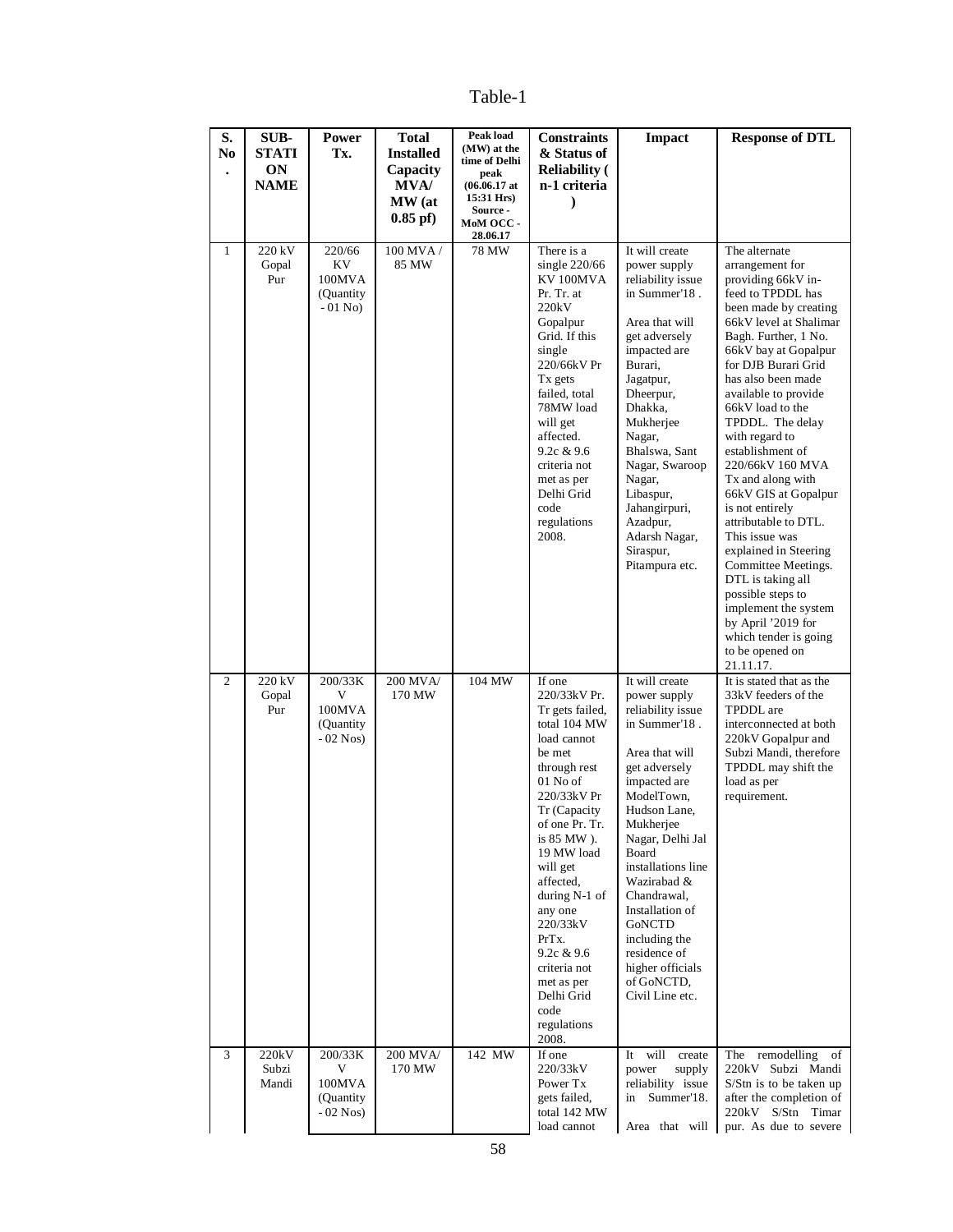| S.<br>N <sub>0</sub><br>$\bullet$ | SUB-<br>STATI<br><b>ON</b><br><b>NAME</b> | Power<br>Tx.                                       | <b>Total</b><br><b>Installed</b><br>Capacity<br><b>MVA</b> /<br>MW (at<br>$0.85$ pf) | Peak load<br>(MW) at the<br>time of Delhi<br>peak<br>$(06.06.17$ at<br>15:31 Hrs)<br>Source -<br>MoM OCC-<br>28.06.17 | <b>Constraints</b><br>& Status of<br><b>Reliability</b> (<br>n-1 criteria<br>$\lambda$                                                                                                                                                                                                                                                                         | <b>Impact</b>                                                                                                                                                                                                                                                                                                                 | <b>Response of DTL</b>                                                                                                                                                                                                                                                                                                                                                                                                                                                          |
|-----------------------------------|-------------------------------------------|----------------------------------------------------|--------------------------------------------------------------------------------------|-----------------------------------------------------------------------------------------------------------------------|----------------------------------------------------------------------------------------------------------------------------------------------------------------------------------------------------------------------------------------------------------------------------------------------------------------------------------------------------------------|-------------------------------------------------------------------------------------------------------------------------------------------------------------------------------------------------------------------------------------------------------------------------------------------------------------------------------|---------------------------------------------------------------------------------------------------------------------------------------------------------------------------------------------------------------------------------------------------------------------------------------------------------------------------------------------------------------------------------------------------------------------------------------------------------------------------------|
|                                   |                                           |                                                    |                                                                                      |                                                                                                                       | be met<br>through rest<br>01 No of<br>220/33kV Pr.<br>Tx (Capacity<br>of one Pr. Tx<br>is 85 MW).<br>57 MW load<br>will get<br>affected,<br>during N-1 of<br>any $220/33kV$<br>Tx<br>9.2c $& 9.6$<br>criteria not<br>met as per<br>Delhi Grid<br>code<br>regulations<br>2008.                                                                                  | get<br>adversely<br>impacted<br>are<br>Kamla Nagar,<br>Civil line, Vijay<br>Nagar,<br>Delhi<br>University, BD<br>Estate,<br>Malka<br>Ganj, Kingsway<br>Camp,<br>Gulabi<br>Bagh, Shahzada<br>Bagh,<br>Shakti<br>Nagar, Tripolia,<br>Inderlok, Sarai<br>Rohilla, Kishan<br>Shastri<br>Ganj,<br>Nagar,<br>Bara<br>hindu Roa etc. | constraints<br>space<br>at<br>Subzi Mandi without<br>outage of entire S/Stn.<br>remodelling cannot be<br>possible and without<br>remodelling provision<br>of additional source is<br>not possible. By the<br>time TPDDL may shift<br>the load as the 33kV<br>feeders of the TPDDL<br>are interconnected at<br>both 220kV Gopalpur<br>and SubziMandi                                                                                                                             |
| 4                                 | 220kV<br>Peera<br>Garhi                   | 200/33K<br>V<br>100MVA<br>(Quantity)<br>$-02$ Nos) | 200 MVA/<br>170 MW                                                                   | 174 MW                                                                                                                | If one $220/$<br>33kV Pr. Tx<br>gets failed,<br>total 174 MW<br>load cannot<br>be met<br>through rest<br>01 No of<br>220/33 kV Pr.<br>Tx (Capacity<br>of one Pr. Tx<br>is 85 MW).<br>89 MW load<br>will get<br>affected,<br>during N-1 of<br>any 220<br>$/33kV$ PTR.<br>9.2c & 9.6<br>criteria not<br>met as per<br>Delhi Grid<br>code<br>regulations<br>2008. | It will create<br>power supply<br>reliability issue<br>in Summer'18<br>Area that will<br>get adversely<br>impacted are<br>RaniBagh,<br>Sudarshan Park,<br>Bali Nagar,<br>Basai Darapur,<br>ESI Hospital,<br>Saraswati<br>Garden,<br>Ramesh Nagar,<br>Mansarover<br>Garden etc.                                                | It is stated that the<br>additional 100 MVA<br>Tx at 220 kV Peera<br>Garhi commissioned<br>on 20 July 2017 from<br>HV side. As far as<br>infeed is concerned.<br>the Mundka - Peera<br>Garhi Ckt-I &II is of<br>1000 sq mm each and<br>is capable to meet the<br>contingency of outage<br>of one ckt. Further, the<br>Peeragarhi S/Stn. can<br>be fed through 220kV<br>Shalimar Bagh-<br>Wazirpur- Peeragarhi<br>D/C cable link, in case<br>of any supply issue<br>from Mundka. |
| 5                                 | 400kV<br>Bawana                           | 220/66K<br>V<br>100MVA<br>(Quantity)<br>$-01$ No)  | 100 MVA/<br>85 MW                                                                    | 55 MW                                                                                                                 | There is a one<br>220/66 KV<br>100MVA Pr.<br>Tx at<br>Bawana, If<br>this single<br>220/66kV Pr.<br>Tx gets<br>failed, total<br>55MW load<br>will get<br>affected.<br>9.2c & 9.6<br>criteria not<br>met as per<br>Delhi Grid<br>code<br>regulations<br>2008.                                                                                                    | It will create<br>power supply<br>reliability issue<br>in Summer'18.<br>Area that will<br>get adversely<br>impacted are<br><b>DSIIDC</b><br>Bawana, Pooth<br>Village etc.                                                                                                                                                     | The 100MVA Tx at<br>400kV Bawana was<br>installed as a<br>temporary arrangement<br>and TPDDL is<br>required to shift the<br>feeders so that the<br>100MVA may be<br>dismantled as 220kV<br>S/Stn at DSIDC has<br>been established.                                                                                                                                                                                                                                              |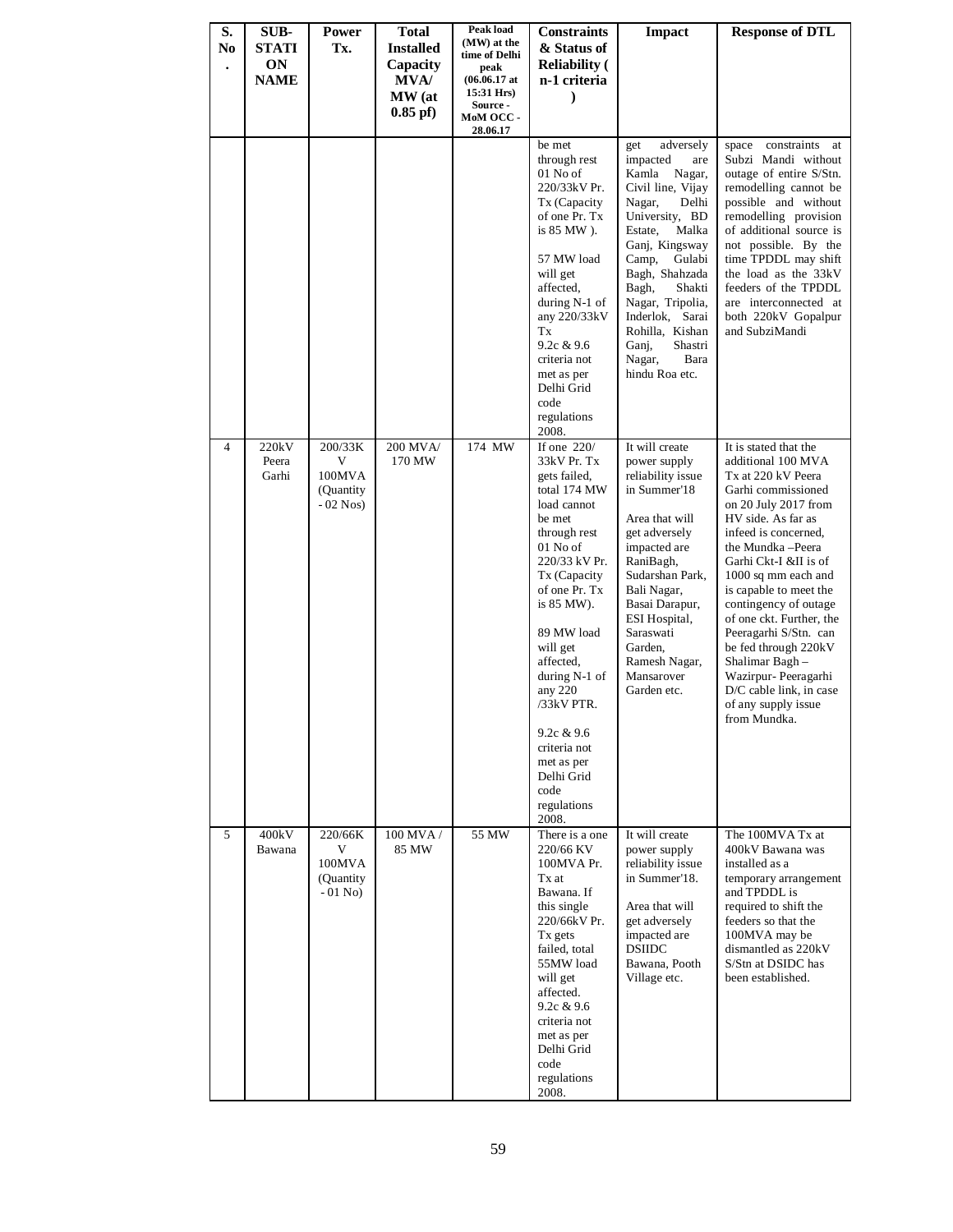| S.<br>N <sub>0</sub><br>$\bullet$ | SUB-<br><b>STATI</b><br>ON<br><b>NAME</b> | Power<br>Tx.                                       | <b>Total</b><br><b>Installed</b><br>Capacity<br>MVA/<br>MW (at<br>$0.85$ pf $)$ | Peak load<br>(MW) at the<br>time of Delhi<br>peak<br>$(06.06.17$ at<br>15:31 Hrs)<br><b>Source -</b><br>MoM OCC-<br>28.06.17 | <b>Constraints</b><br>& Status of<br><b>Reliability</b> (<br>n-1 criteria                                                                                                                                                                                                                                                                                                                                                                                                                                                                                      | Impact                                                                                                                                                                                                                                                                                                                                                                                                                                                                                                                                                                                                                                                                                      | <b>Response of DTL</b>                                                                                                                                                                                                                                                                                                                                                                                                                                                                                                                          |
|-----------------------------------|-------------------------------------------|----------------------------------------------------|---------------------------------------------------------------------------------|------------------------------------------------------------------------------------------------------------------------------|----------------------------------------------------------------------------------------------------------------------------------------------------------------------------------------------------------------------------------------------------------------------------------------------------------------------------------------------------------------------------------------------------------------------------------------------------------------------------------------------------------------------------------------------------------------|---------------------------------------------------------------------------------------------------------------------------------------------------------------------------------------------------------------------------------------------------------------------------------------------------------------------------------------------------------------------------------------------------------------------------------------------------------------------------------------------------------------------------------------------------------------------------------------------------------------------------------------------------------------------------------------------|-------------------------------------------------------------------------------------------------------------------------------------------------------------------------------------------------------------------------------------------------------------------------------------------------------------------------------------------------------------------------------------------------------------------------------------------------------------------------------------------------------------------------------------------------|
| 6                                 | 220 kV<br>Wazir<br>Pur                    | 200/33K<br>V<br>100MVA<br>(Quantity)<br>$-02$ Nos) | 200 MVA/<br>170 MW                                                              | 141 MW                                                                                                                       | If one $220/$<br>33kV Pr. Tx<br>gets failed,<br>total 141 MW<br>load cannot<br>be met<br>through rest<br>01 No of<br>220/33 kV Pr.<br>Tx (Capacity<br>of one Pr.Tr.<br>is 85 MW).<br>56 MW load<br>may get<br>affected,<br>during $N-1$ of<br>any 220/33kV<br>PTR.<br>9.2c & 9.6<br>criteria not<br>met as per<br>Delhi Grid<br>code<br>regulations<br>2008.                                                                                                                                                                                                   | It will create<br>power supply<br>reliability issue<br>in Summer'18.<br>Area that will<br>get adversely<br>impacted are<br>Wazirpur<br>Industrial Area,<br>Azadpur, Kewal<br>Park, Ashok<br>Vihar, Shalimar<br>Bagh etc.                                                                                                                                                                                                                                                                                                                                                                                                                                                                    | There is severe space<br>constraint at Wazirpur<br>220kV S/Stn. The<br>entire S/Stn would<br>require to be<br>remodelled if<br>additional Tx is<br>installed which would<br>hinder the reliable<br>power supply position<br>to the area fed<br>from220kV Wazirpur.<br>However, in the<br><b>Steering Committee</b><br>meeting held on<br>30.10.17, it was<br>decided to carry out a<br>joint site visit to<br>explore the possibility<br>of installation of<br>additional Tx. without<br>creating hindrance to<br>the existing<br>arrangements. |
| $\tau$                            | 220 kV<br>Kanjhaw<br>ala                  | 220/66K<br>V<br>100MVA<br>(Quantity)<br>$-02$ Nos) | 200 MVA/<br>170 MW                                                              | 160 MW                                                                                                                       | DTL has<br>moved<br>220/66kV<br>160 MVA<br>PTR from<br>220kV<br>Kanjhawala<br>to<br>Pappankalan-<br>1, thereby<br>reducing the<br>available<br>installed<br>capacity to<br>200MVA<br>only at 220kV<br>Wazirpur.<br>If one<br>220/66kV<br>PTR gets fail,<br>total 160 MW<br>load cannot<br>be met<br>through rest<br>01 No of<br>220/66kV<br><b>PTR</b><br>(Capacity of<br>one PTR is 85<br>$MW$ ).<br>Further 2<br>more bays<br>stand<br>allocated by<br>DTL at this<br>S/Stn for<br><b>TPDDL's</b><br>upcoming<br>Grid at<br>Karala.<br>75 MW load<br>may get | To provide the<br>load relief on<br>100 MVA PTRs<br>at $220kV$<br>Rohini Grid,<br>TPDDL has<br>planned to shift<br>approx 50 MVA<br>load from<br>220kV Rohini<br>to 220kV<br>Kanjhawala by<br>considering its<br>installed<br>capacity as 360<br>MVA. But now<br>this load cannot<br>be shifted to<br>220kV<br>Kanjhawala<br>until DTL<br>restore back to<br>the installed<br>capacity as 360<br>MVA at 220 kV<br>Kanjhawala.<br>It will create<br>power supply<br>reliability issue<br>in Summer'18.<br>Area that will<br>get adversely<br>impacted are<br>Kanjhawala,<br>Bawana,<br>PoothVillage,<br>Ghoga Dairy,<br>Delhi Jal Board<br>installation like<br>Bawana clear<br>water works, | The additional 160<br>MVA Transformer is<br>under procurement<br>stage.                                                                                                                                                                                                                                                                                                                                                                                                                                                                         |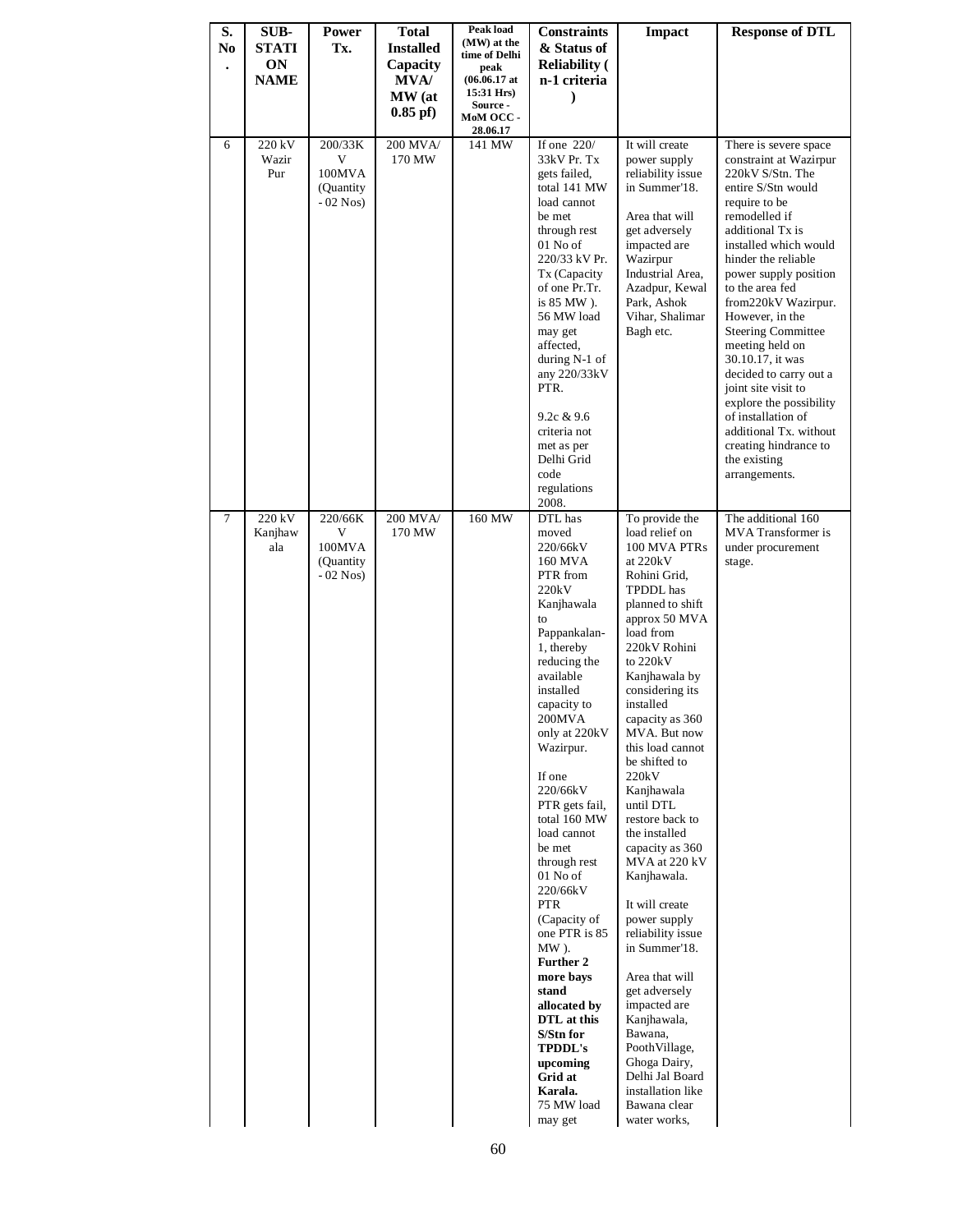| S.<br>N <sub>0</sub> | SUB-<br><b>STATI</b><br>ON<br><b>NAME</b> | Power<br>Tx.                                       | <b>Total</b><br><b>Installed</b><br>Capacity<br><b>MVA/</b><br>MW (at | Peak load<br>(MW) at the<br>time of Delhi<br>peak<br>$(06.06.17 \text{ at }$<br>15:31 Hrs)<br>Source - | <b>Constraints</b><br>& Status of<br><b>Reliability (</b><br>n-1 criteria                                                                                                                                                                                                                                                                                         | <b>Impact</b>                                                                                                                                                                                                 | <b>Response of DTL</b>                                                                                                                                                                                                                                                           |
|----------------------|-------------------------------------------|----------------------------------------------------|-----------------------------------------------------------------------|--------------------------------------------------------------------------------------------------------|-------------------------------------------------------------------------------------------------------------------------------------------------------------------------------------------------------------------------------------------------------------------------------------------------------------------------------------------------------------------|---------------------------------------------------------------------------------------------------------------------------------------------------------------------------------------------------------------|----------------------------------------------------------------------------------------------------------------------------------------------------------------------------------------------------------------------------------------------------------------------------------|
|                      |                                           |                                                    | $0.85$ pf $)$                                                         | MoM OCC -<br>28.06.17                                                                                  |                                                                                                                                                                                                                                                                                                                                                                   |                                                                                                                                                                                                               |                                                                                                                                                                                                                                                                                  |
|                      |                                           |                                                    |                                                                       |                                                                                                        | affected,<br>during $N-1$ of<br>any 220/66kV<br>PTR.                                                                                                                                                                                                                                                                                                              | etc.                                                                                                                                                                                                          |                                                                                                                                                                                                                                                                                  |
|                      |                                           |                                                    |                                                                       |                                                                                                        | 9.2c & 9.6<br>criteria not<br>met as per                                                                                                                                                                                                                                                                                                                          |                                                                                                                                                                                                               |                                                                                                                                                                                                                                                                                  |
|                      |                                           |                                                    |                                                                       |                                                                                                        | Delhi Grid<br>code<br>regulations                                                                                                                                                                                                                                                                                                                                 |                                                                                                                                                                                                               |                                                                                                                                                                                                                                                                                  |
|                      |                                           |                                                    |                                                                       |                                                                                                        | 2008.                                                                                                                                                                                                                                                                                                                                                             |                                                                                                                                                                                                               |                                                                                                                                                                                                                                                                                  |
| 8                    | 220 kV<br>Shalimar<br>Bagh                | 220/66K<br>V<br>100MVA<br>(Quantity)<br>$-01$ Nos) | 100 MVA/<br>85 MW                                                     | 76 MW                                                                                                  | DTL has<br>converted one<br>220/33kV<br>PTR into<br>220/66 kV<br><b>PTR</b><br>If this single<br>220/66kV<br>PTR gets<br>failed, total<br>76MW load<br>will get<br>affected.<br>9.2c & 9.6<br>criteria not<br>met as per<br>Delhi Grid<br>code<br>regulations<br>2008.                                                                                            | It will create<br>power supply<br>reliability issue<br>in Summer'18.<br>Area that will<br>get adversely<br>impacted are<br>Pitampura,<br>kadipur, part of<br>shalimarbagh,<br>part of badli,<br>samaypur etc. |                                                                                                                                                                                                                                                                                  |
| 9                    | 220 kV<br>Shalimar<br>bagh                | 220/33K<br>V<br>100MVA<br>(Quantity)<br>$-02$ Nos) | 200 MVA/<br>170 MW                                                    | 118 MW                                                                                                 | DTL has<br>converted one<br>no 220/33<br>kV PTR into<br>220/66 kV<br>PTR. There<br>are 2 no<br>220/33 kV(<br>100 MVA<br>PTR).<br>If this single<br>220/33kV Pr.<br>Tr. gets<br>failed, 33<br>MW load<br>may get<br>affected,<br>during $N-1$ of<br>any 220/33kV<br>PTR.<br>9.2c & 9.6<br>criteria not<br>met as per<br>Delhi Grid<br>code<br>regulations<br>2008. | It will create<br>power supply<br>reliability issue<br>in Summer'18.<br>Area that will<br>get adversely<br>impacted are<br>Ranibagh,<br>Shallimarbagh,<br>Tigipur,<br>Bhktwarpur, Re<br>nnywell,<br>Hiranki,  | With the<br>commissioning of<br>Peera Garhi and<br>Wazipur Grid, load of<br>Shalimar Bagh can<br>easily be shifted to<br>these S/Stns. Rani<br>Bagh is also from<br>Peera Garhi. Tigipur<br>is can be fed from<br>33kV Sanjay Gandhi<br>Tr. Nagar, Rohini-V,<br>Air Khampur etc. |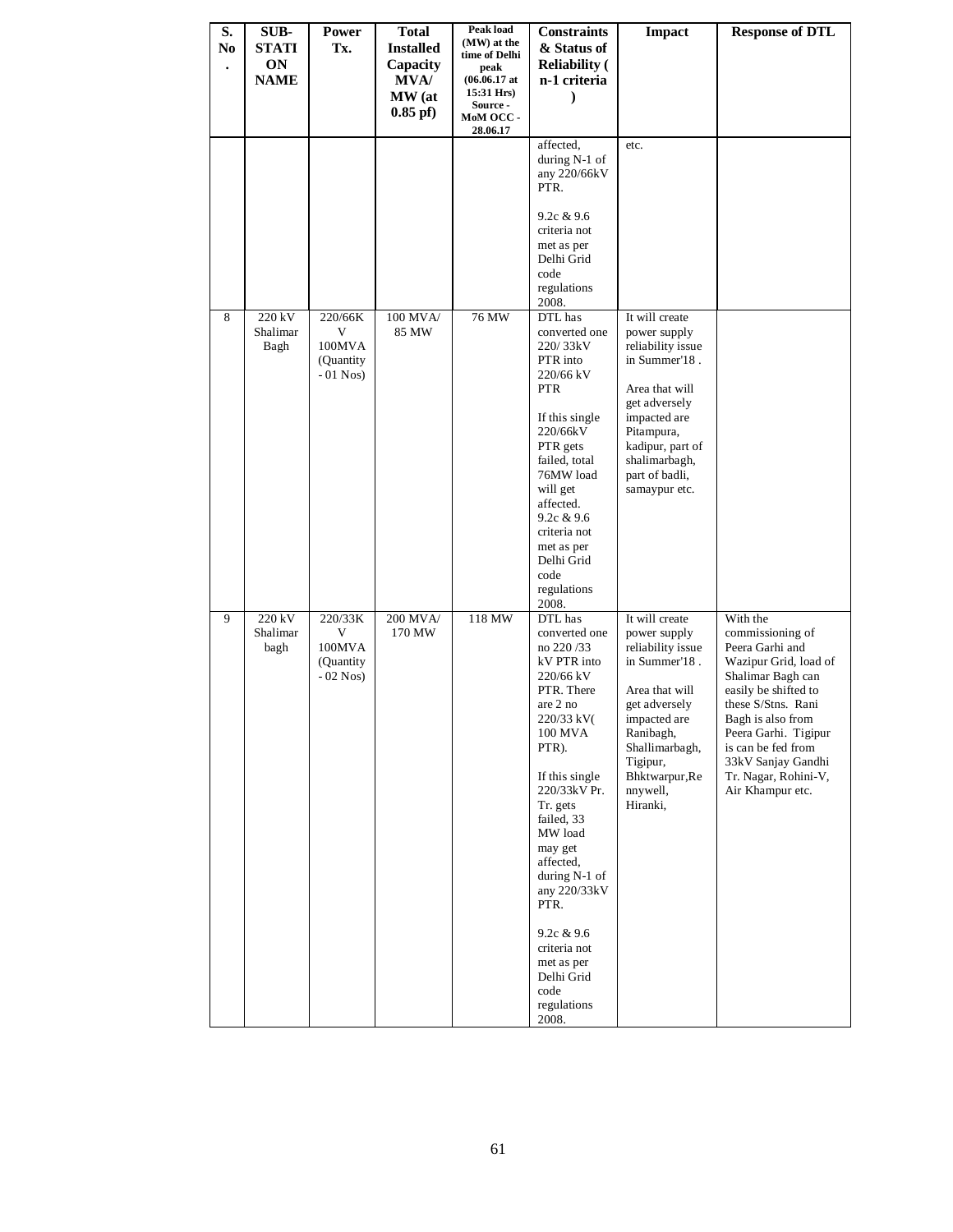# Table-2

| S.           | 220 kV                       | <b>Peak load</b>      | <b>Constraints &amp; Status of Reliability (</b>                          | Impact                                    | <b>DTL</b> response                               |
|--------------|------------------------------|-----------------------|---------------------------------------------------------------------------|-------------------------------------------|---------------------------------------------------|
| No           | <b>Transmiss</b><br>ion Line | $(MW)$ at<br>the time | n-2 criteria)                                                             |                                           |                                                   |
|              |                              | of Delhi              |                                                                           |                                           |                                                   |
|              |                              | peak                  |                                                                           |                                           |                                                   |
|              |                              | (06.06.17)            |                                                                           |                                           |                                                   |
|              |                              | at 15:31<br>Hrs)      |                                                                           |                                           |                                                   |
|              |                              | Source -              |                                                                           |                                           |                                                   |
|              |                              | MoM of                |                                                                           |                                           |                                                   |
|              |                              | OCC-                  |                                                                           |                                           |                                                   |
| $\mathbf{1}$ | 220kV                        | 28.06.17<br>176 MW    | These are very old transmission lines                                     |                                           | With regard to 220 kV                             |
|              | Narela-                      |                       | and maximum load on each line is                                          | It will create power                      | Rohtak road CKT I                                 |
|              | Rohtak<br>Road Ckt-I         |                       | restricted to 100 MW.                                                     | supply reliability<br>issue in Summer'18. | and II, it is stated that<br>the lines pertain to |
|              | & II                         |                       | 220 kV Rohtak Road (BBMB) is only                                         |                                           | BBMB (a Govt. Of                                  |
|              |                              |                       | connected with 220kV Narela through                                       | Around 1.18 Lacs<br>Consumers may         | India Agency) and the                             |
|              |                              |                       | 220kV Double circuit lines. Both                                          | experience the                            | matter has been                                   |
|              |                              |                       | Lines are running through same<br>towers. If any tower gets collapsed,    | power interruption                        | discussed in various<br>meetings even at CEA      |
|              |                              |                       | there would be total supply failure to                                    | on rotational basis.                      | for augmentation/re-                              |
|              |                              |                       | 220kV Rohtak Road Grid.                                                   | It is around 7.43%<br>of total TPDDL      | conductoring of the<br>said lines by BBMB.        |
|              |                              |                       | Total 176 MW load will get affected                                       | consumer base.                            |                                                   |
|              |                              |                       | during outage of both 220kV Double                                        | However Impact is<br>more since BRPL      |                                                   |
|              |                              |                       | circuit line.                                                             | load is also being                        |                                                   |
|              |                              |                       | 9.2 a criteria not met as per Delhi Grid                                  | fed from this                             |                                                   |
|              |                              |                       | code regulations 2008                                                     | network.                                  |                                                   |
| 2            | 220kV                        | 345 MW                | Both 220 kV double circuit lines from                                     | It may create power                       | With regard to                                    |
|              | Mandola-                     |                       | Mandola to Gopalpur are running                                           | supply reliability                        | Mandola-Gopal Pur                                 |
|              | Gopal Pur<br>Ckt-I & II      |                       | through same towers. If any tower<br>gets collapsed, total 345 MW load of | issue in Summer'18.                       | CKT I and II, It is<br>stated that the            |
|              |                              |                       | 220KV Gopalpur & 220KV Subzi                                              |                                           | establishment of                                  |
|              |                              |                       | Mandi cannot be restored fully during                                     |                                           | 400kV Rajghat was                                 |
|              |                              |                       | outage of both 220kV Double circuit<br>line.                              |                                           | envisaged under ISTS<br>by PGCIL as decided       |
|              |                              |                       |                                                                           |                                           | in the Standing                                   |
|              |                              |                       | Peak Loading on 220kV Mandola-                                            |                                           | Committee of Power                                |
|              |                              |                       | GPL Ckts are 345 MW while loading                                         |                                           | System Planning of                                |
|              |                              |                       | on backup 220kV Mandola-SOW<br>Ckts are 647 MW. Therefore no              |                                           | CEA in year 2014<br>which got delayed due         |
|              |                              |                       | adequate margin is left on backup                                         |                                           | to issues in location of                          |
|              |                              |                       | source during N-1.                                                        |                                           | land. The Gopalpur                                |
|              |                              |                       |                                                                           |                                           | S/stn. was envisaged                              |
|              |                              |                       | At the other end, there are a loading<br>constraints on 220kV Mandola-    |                                           | to connect with the<br>ISTS 400kV Rajghat.        |
|              |                              |                       | Gopalpur Ckts due to sagging of                                           |                                           | However, as per the                               |
|              |                              |                       | conductor during high ambient                                             |                                           | decision of 39 <sup>th</sup>                      |
|              |                              |                       | temperature.                                                              |                                           | meeting of Power                                  |
|              |                              |                       | 9.2 a criteria not met as per Delhi Grid                                  |                                           | System Planning of<br>Northern Region held        |
|              |                              |                       | code regulations 2008                                                     |                                           | on $29^{th}$ & 30th May,                          |
|              |                              |                       |                                                                           |                                           | 2017, the 400/220kV                               |
|              |                              |                       |                                                                           |                                           | S/Stn would be<br>established at                  |
|              |                              |                       |                                                                           |                                           | Gopalpur by DTL, and                              |
|              |                              |                       |                                                                           |                                           | accordingly DTL has                               |
|              |                              |                       |                                                                           |                                           | planned for its                                   |
|              |                              |                       |                                                                           |                                           | establishment by the<br>Year 2020-21.             |
|              |                              |                       |                                                                           |                                           |                                                   |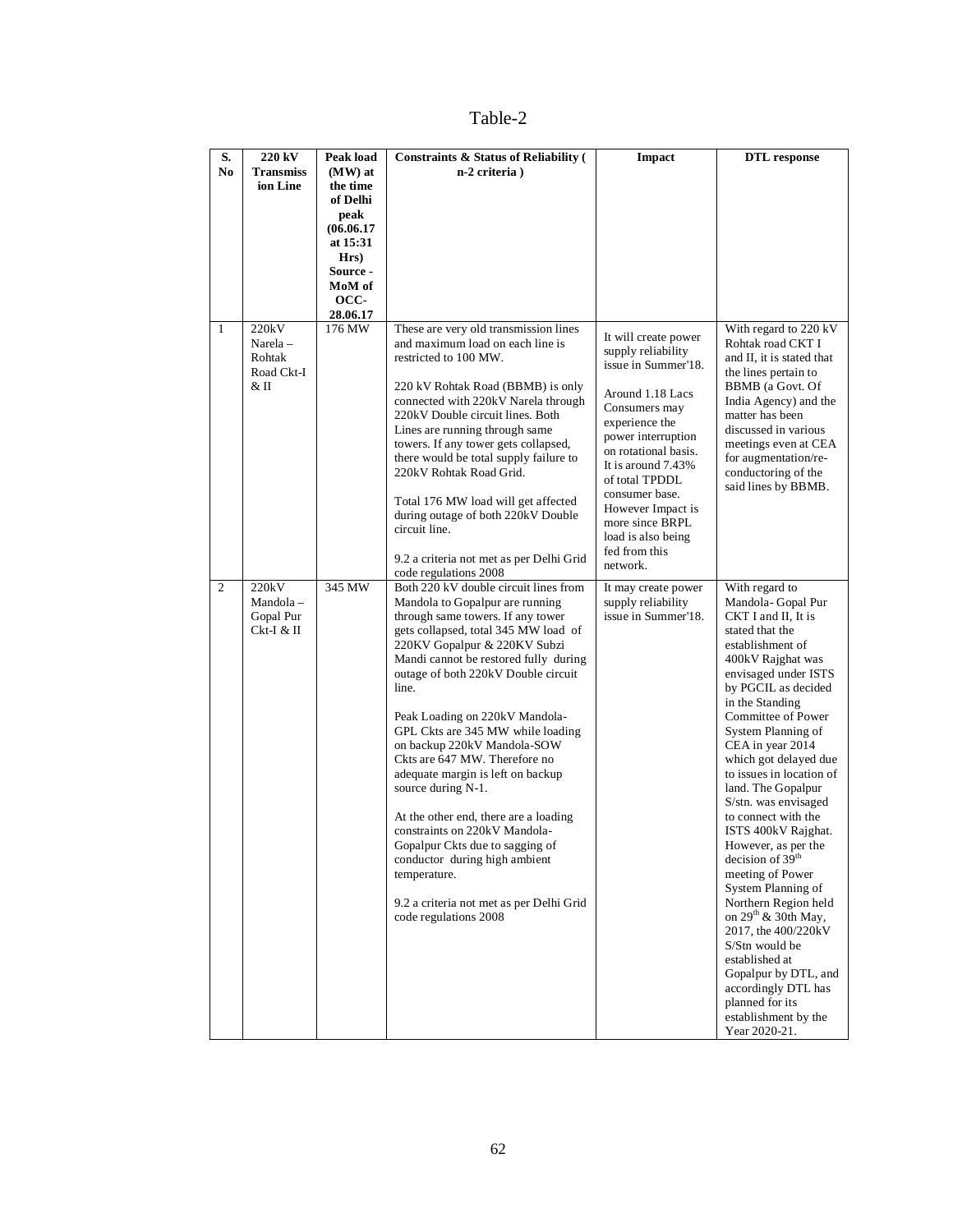| S.  | 220 kV                  | Peak load        | <b>Constraints &amp; Status of Reliability (</b>                          | Impact                                      | <b>DTL</b> response                               |
|-----|-------------------------|------------------|---------------------------------------------------------------------------|---------------------------------------------|---------------------------------------------------|
| No. | <b>Transmiss</b>        | (MW) at          | n-2 criteria)                                                             |                                             |                                                   |
|     | ion Line                | the time         |                                                                           |                                             |                                                   |
|     |                         | of Delhi<br>peak |                                                                           |                                             |                                                   |
|     |                         | (06.06.17)       |                                                                           |                                             |                                                   |
|     |                         | at 15:31         |                                                                           |                                             |                                                   |
|     |                         | Hrs)             |                                                                           |                                             |                                                   |
|     |                         | Source -         |                                                                           |                                             |                                                   |
|     |                         | MoM of           |                                                                           |                                             |                                                   |
|     |                         | OCC-             |                                                                           |                                             |                                                   |
|     |                         | 28.06.17         |                                                                           |                                             |                                                   |
| 3   | 220kV<br>Gopal Pur      | 153              | 220 kV Subzi Mandi Grid is only<br>connected with 220kV Gopalpur          | It may create power<br>supply reliability   | With regard to<br>Gopalpur-Subzi                  |
|     | - Subzi                 |                  | through 220kV Double circuit lines.                                       | issue in Summer'18.                         | Mandi Ckt-I &II, it is                            |
|     | Mandi                   |                  | Both Lines are running through same                                       |                                             | stated that the load of                           |
|     | Ckt-I & II              |                  | towers. If any tower gets collapse,                                       | Around 2.65 Lacs                            | 220kV Subzi Mandi                                 |
|     |                         |                  | there would be total supply failure to                                    | Consumers may                               | can be met by single                              |
|     |                         |                  | 220kV Subzi Mandi Grid.                                                   | experience the                              | circuit of Gopal Pur-                             |
|     |                         |                  |                                                                           | power interruption                          | Subzi Mandi 220kV                                 |
|     |                         |                  | Total 153 MW load will get affected<br>during outage of both 220kV Double | on rotational basis.<br>It is around 16.63% | T/L in case of outage<br>of one circuit of the    |
|     |                         |                  | circuit line.                                                             | of total TPDDL                              | T/L. However, the                                 |
|     |                         |                  |                                                                           | consumer base.                              | duplicate source can                              |
|     |                         |                  | 9.2 a criteria not met as per Delhi Grid                                  |                                             | be provided only after                            |
|     |                         |                  | code regulations 2008                                                     |                                             | Remodelling of the                                |
|     |                         |                  |                                                                           |                                             | Subzi Mandi S/stn.                                |
|     | 220kV                   | 115              | 220 kV Kashmere Gate Grid is only                                         | It may create power                         | With regard to                                    |
|     | Wazirabad<br>- Kashmiri |                  | connected with 220kV South of<br>Wazirabad through 220kV Double           | supply reliability<br>issue in Summer'18.   | Wazirabad-Kashmiri<br>Gate Ckt-I & II. it is      |
|     | Gate Ckt-I              |                  | circuit lines. Both Lines are running                                     |                                             | stated that the                                   |
|     | & II                    |                  | through same towers. If any tower                                         |                                             | alternate 220kV                                   |
|     |                         |                  | gets collapse, there would be total                                       |                                             | source was planned                                |
|     |                         |                  | supply failure to 220kV Kashmere                                          |                                             | from 400kV ISTS                                   |
|     |                         |                  | Gate Grid.                                                                |                                             | RPH which got shifted                             |
|     |                         |                  |                                                                           |                                             | due to issues in                                  |
|     |                         |                  | Total 115 MW load will get affected<br>during outage of both 220kV Double |                                             | location of land.<br>However, the load of         |
| 4   |                         |                  | circuit line.                                                             |                                             | the substation can be                             |
|     |                         |                  |                                                                           |                                             | met by single circuit                             |
|     |                         |                  | 9.2 a criteria not met as per Delhi Grid                                  |                                             | of Wazirabad-                                     |
|     |                         |                  | code regulations 2008                                                     |                                             | Kashmiri Gate 220kV                               |
|     |                         |                  |                                                                           |                                             | in case of outage of<br>one circuit of the T/L.   |
|     |                         |                  |                                                                           |                                             | It is also stated that the                        |
|     |                         |                  |                                                                           |                                             | additional feed to                                |
|     |                         |                  |                                                                           |                                             | Kashmiri Gate is                                  |
|     |                         |                  |                                                                           |                                             | envisaged from the                                |
|     |                         |                  |                                                                           |                                             | upcoming 220kV GIS                                |
| 5   | 220kV                   | 316              | If both 220kV circuits from Mundka                                        | It may create power                         | Rajghat by 2019-20.<br>With regard to             |
|     | Mundka -                |                  | to Peeragarhi gets failed due to                                          | supply reliability                          | Mundka - Peera Garhi                              |
|     | Peera                   |                  | damage of 220kV underground                                               | issue in Summer'18.                         | Ckt-I & II. it is stated                          |
|     | Garhi Ckt-              |                  | cables, then identification of fault and                                  |                                             | that the cable is of                              |
|     | I & II                  |                  | restoration time will get increased.                                      | Around 1.0 Lacs                             | 1000 sq mm and is                                 |
|     |                         |                  |                                                                           | Consumers may                               | capable to meet the                               |
|     |                         |                  | Total 316 MW load cannot be<br>restored fully during outage of both       | experience the<br>power interruption        | contingency of outage<br>of one ckt. Further, the |
|     |                         |                  | 220kV Double circuit line.                                                | on rotational basis.                        | Peeragarhi S/Stn. can                             |
|     |                         |                  |                                                                           | It is around $6.66\%$                       | be fed through 220kV                              |
|     |                         |                  | Clause 9.2 a criteria not met.                                            | of total TPDDL                              | Shalimar Bagh -                                   |
|     |                         |                  |                                                                           | consumer base.                              | Wazirpur- Peeragarhi                              |
|     |                         |                  |                                                                           |                                             | D/C cable link, in case                           |
|     |                         |                  |                                                                           |                                             | of any supply issue<br>from Mundka.               |
| 6   | 220kV                   | 196              | Both 220 kV double circuit lines from                                     | It may create power                         | With regard to                                    |
|     | Bawana -                |                  | Bawana to ShalimarBagh are running                                        | supply reliability                          | Bawana -                                          |
|     | Shalimar                |                  | through same towers. If any tower                                         | issue in Summer'18.                         | Shalimarbagh CKT I                                |
|     | Bagh Ckt-I              |                  | gets collapsed, total 196 MW load of                                      |                                             | and II, it is stated that                         |
|     | & II                    |                  | 220KV Shalimar Bagh cannot be                                             | Around 1.3 Lacs                             | there is no issue of                              |
|     |                         |                  | restored fully during outage of both<br>220kV Double circuit line.        | Consumers may<br>experience the             | meeting the load of<br>Shalimar Bagh.             |
|     |                         |                  |                                                                           | power interruption                          | Further, Shalimar                                 |
|     |                         |                  | Clause 9.2 a criteria not met                                             | on rotational basis.                        | Bagh is connected                                 |
|     |                         |                  |                                                                           | It is around 8.67%                          | through 220kV                                     |
|     |                         |                  |                                                                           | of total TPDDL                              | Mundka-Peeragarhi-                                |
|     |                         |                  |                                                                           | consumer base.                              | Wazirpur-Shalimar                                 |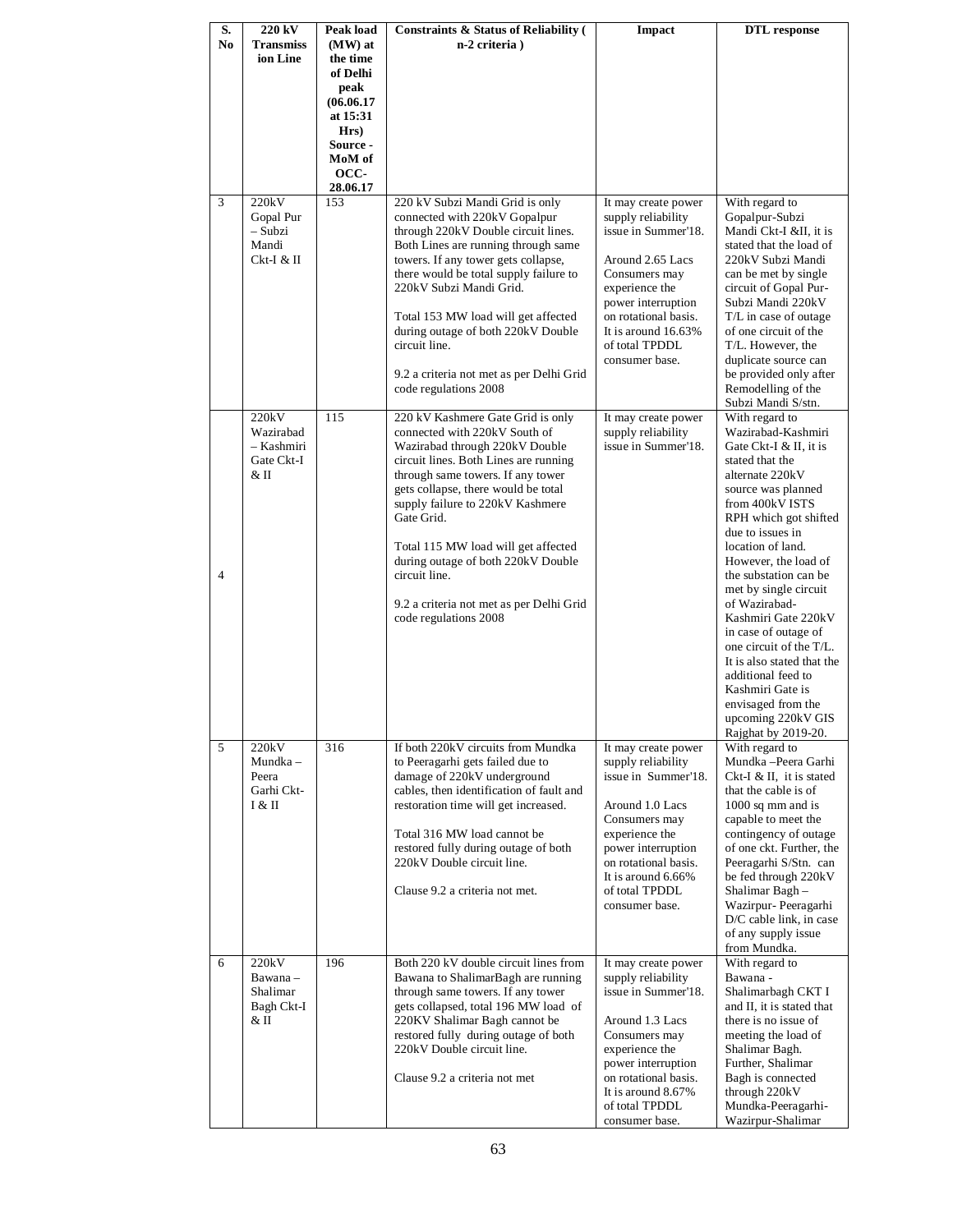| S.             | 220 kV                                    | Peak load              | <b>Constraints &amp; Status of Reliability (</b>                                                                                                                                                                                                                                    | <b>Impact</b>                                                                                                                                                                                                                      | <b>DTL</b> response                                                                                                                                                                                                                                                                                                                                                                 |
|----------------|-------------------------------------------|------------------------|-------------------------------------------------------------------------------------------------------------------------------------------------------------------------------------------------------------------------------------------------------------------------------------|------------------------------------------------------------------------------------------------------------------------------------------------------------------------------------------------------------------------------------|-------------------------------------------------------------------------------------------------------------------------------------------------------------------------------------------------------------------------------------------------------------------------------------------------------------------------------------------------------------------------------------|
| N <sub>0</sub> | <b>Transmiss</b><br>ion Line              | (MW) at<br>the time    | n-2 criteria)                                                                                                                                                                                                                                                                       |                                                                                                                                                                                                                                    |                                                                                                                                                                                                                                                                                                                                                                                     |
|                |                                           | of Delhi               |                                                                                                                                                                                                                                                                                     |                                                                                                                                                                                                                                    |                                                                                                                                                                                                                                                                                                                                                                                     |
|                |                                           | peak                   |                                                                                                                                                                                                                                                                                     |                                                                                                                                                                                                                                    |                                                                                                                                                                                                                                                                                                                                                                                     |
|                |                                           | (06.06.17)<br>at 15:31 |                                                                                                                                                                                                                                                                                     |                                                                                                                                                                                                                                    |                                                                                                                                                                                                                                                                                                                                                                                     |
|                |                                           | $Hrs$ )                |                                                                                                                                                                                                                                                                                     |                                                                                                                                                                                                                                    |                                                                                                                                                                                                                                                                                                                                                                                     |
|                |                                           | Source -               |                                                                                                                                                                                                                                                                                     |                                                                                                                                                                                                                                    |                                                                                                                                                                                                                                                                                                                                                                                     |
|                |                                           | MoM of                 |                                                                                                                                                                                                                                                                                     |                                                                                                                                                                                                                                    |                                                                                                                                                                                                                                                                                                                                                                                     |
|                |                                           | OCC-<br>28.06.17       |                                                                                                                                                                                                                                                                                     |                                                                                                                                                                                                                                    |                                                                                                                                                                                                                                                                                                                                                                                     |
|                |                                           |                        |                                                                                                                                                                                                                                                                                     |                                                                                                                                                                                                                                    | Bagh Link apart from<br>220 kV Bawana-<br>Rohini-Shalimar Bagh<br>D/C Transmission<br>link.                                                                                                                                                                                                                                                                                         |
| $\tau$         | 220kV<br>Bawana -<br>Rohini<br>Ckt-I & II | 264                    | Both 220 kV double circuit lines from<br>Bawana to Rohini are running through<br>same towers. If any tower gets<br>collapsed, total 264 MW load of<br>220KV Rohini cannot be restored<br>fully during outage of both 220kV<br>Double circuit line.<br>Clause 9.2 a criteria not met | It may create power<br>supply reliability<br>issue in Summer'18.<br>Around 2.5 Lacs<br>Consumers may<br>experience the<br>power interruption<br>on rotational basis.<br>It is around $16.66\%$<br>of total TPDDL<br>consumer base. | With regard to<br>Bawana - Rohini CKT<br>I and II, it is stated<br>that there is no issue<br>of meeting the load of<br>Rohini. Further.<br>Rohini is connected<br>through220kV<br>Bawana-Shalimar<br>Bagh-Rohini D/C<br><b>Transmission link</b><br>also. The HTLS<br>reconductoring work<br>of Bawana - Rohini<br>T/L is also being<br>undertaken and is<br>under tendering stage. |

# **5.2 BYPL Agenda**

The following points pertain to transmission system of works related to BYPL area :-

| S.             | <b>Scheme Name</b>                                                                                              | <b>Implemen</b> | <b>Remarks/Update required by BYPL</b>                                                                                                                                                                                                                                                                                                                                                              |
|----------------|-----------------------------------------------------------------------------------------------------------------|-----------------|-----------------------------------------------------------------------------------------------------------------------------------------------------------------------------------------------------------------------------------------------------------------------------------------------------------------------------------------------------------------------------------------------------|
| N              |                                                                                                                 | tation          |                                                                                                                                                                                                                                                                                                                                                                                                     |
|                |                                                                                                                 | Agency          |                                                                                                                                                                                                                                                                                                                                                                                                     |
| 1              | Establishment of<br>220/33KV grid at Dev<br>Nagar                                                               | DTL.            | This grid is proposed to be commissioned in FY 18-19.<br>But as per information gathered, the scheme for<br>establishment of 220/33KV grid at Dev Nagar is yet to<br>be approved by Board of DTL.<br>In Central Circle about 7 nos. Grids have 33KV infeed<br>constraints and establishment of this grid is very much<br>important for reliabilty of supply. DTL may provide the<br>current status. |
| $\mathfrak{D}$ | 2 no. additional 66 KV<br>bays at Patparganj 220<br>KV for<br>i) Mayur Vihar-ckt.II<br>ii)Khichripur Circuit-II | DTL             | Already covered at 3.2A4<br>In the SCM held on 29.6.17 this matter was delibrated<br>and Steering Committee advised DTL to make available<br>2 additional bays at PPG 220 KV. The target date for<br>providing these bays be given.<br>The bays would be created by 31.03.2018 by using one<br>capacitor bay and one available bay (equipments to be<br>installed)                                  |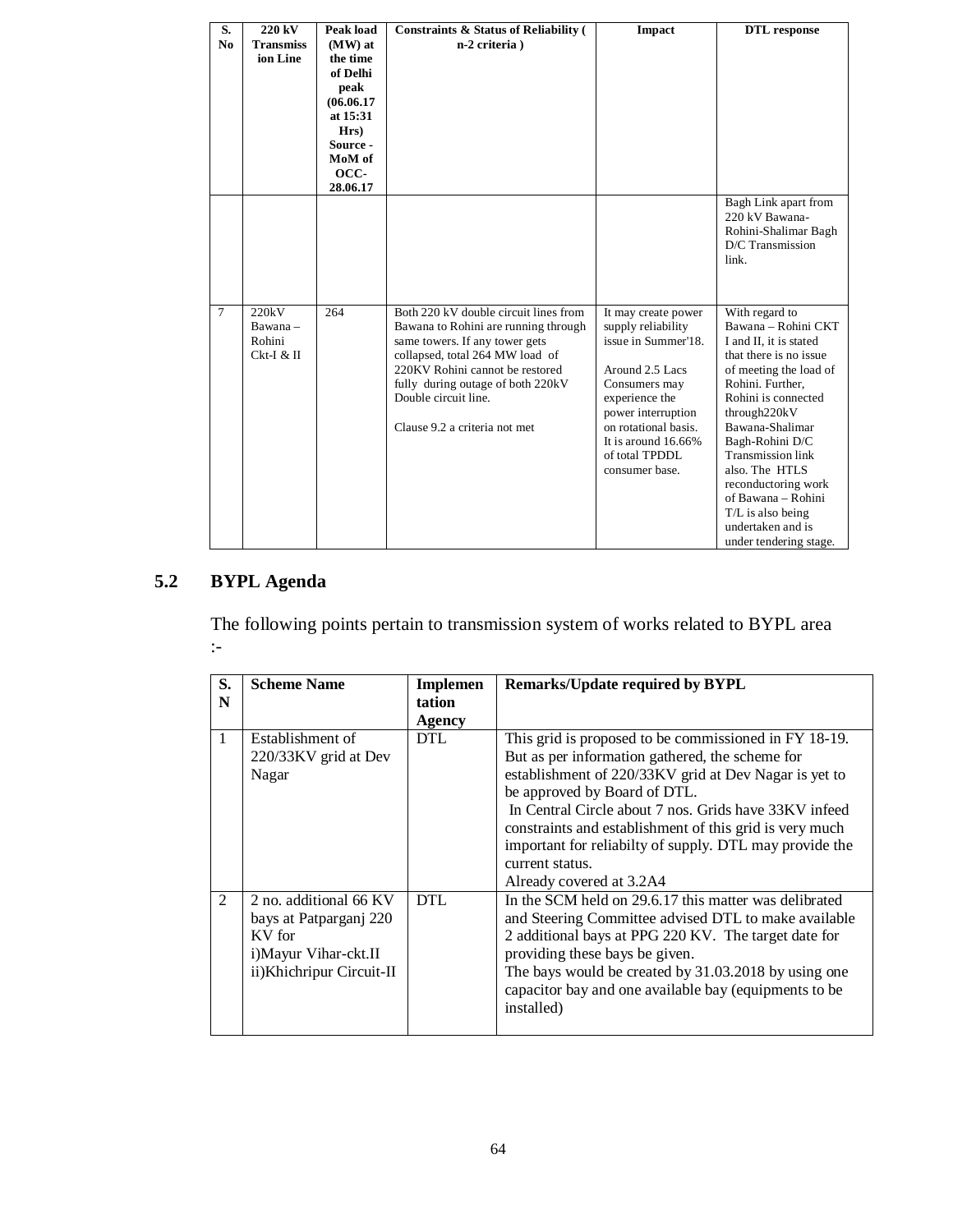| S.<br>${\bf N}$ | <b>Scheme Name</b>                                                                                                                                                                           | <b>Implemen</b><br>tation | <b>Remarks/Update required by BYPL</b>                                                                                                                                                                                                                                                                                                                                                                                                                                                                                                                                            |
|-----------------|----------------------------------------------------------------------------------------------------------------------------------------------------------------------------------------------|---------------------------|-----------------------------------------------------------------------------------------------------------------------------------------------------------------------------------------------------------------------------------------------------------------------------------------------------------------------------------------------------------------------------------------------------------------------------------------------------------------------------------------------------------------------------------------------------------------------------------|
|                 |                                                                                                                                                                                              | <b>Agency</b>             |                                                                                                                                                                                                                                                                                                                                                                                                                                                                                                                                                                                   |
| 3               | 2 no. additional 66 KV<br>bays at Gazipur 220<br>KV grid for<br>i) PPG Industrial area<br>$ckt-II$<br>ii) Vivek Vihar ckt. II                                                                | <b>DTL</b>                | In the Steering Committee meeting held on 12-08-2016 it<br>was assured by DTL that scheme for these 2 additional<br>bays will be prepared by DTL as space will be available<br>after modification of PPG-Gazipur-Noida 220 KV ckt.<br>The Target date for providing these two additional bays<br>be given so that BYPL could plan accordingly.<br>The Bays would be established before Summer 2019.                                                                                                                                                                               |
| $\overline{4}$  | Providing addtional 6<br>nos. Bays at Harsh<br>Vihar 400/220/66KV<br>Grid sub station                                                                                                        | <b>DTL</b>                | The issue was raised by Steering Committee Meeting<br>held on 15.3.17 and again on 29.6.17, wherein it was<br>delibrated that considering the technical difficulities for<br>taking out 66KV feeder from Harsh Vihar, DTL is<br>exploring the possibilities for establishment of 220/66KV<br>grid near load centre in BYPL area itself for better<br>network connectivity at 66KV voltage level. The further<br>action taken in this regard is required from DTL.<br>The Bays would be estblished by 31.03.2019.                                                                  |
| 5               | Requirement of 4 nos.<br>Bays at Park Street 220<br>KV grid sub station                                                                                                                      | <b>DTL</b>                | At this grid sub station 4 nos. of 33KV bays are to be<br>made available by DTL for<br>Prasad Nagar Grid<br>$\mathbf{i}$<br>Shankar Road Grid<br>$\mathbf{ii}$<br>iii)<br>Tibeia College Ckt-1<br>iv)<br>Tibeia College Ckt-2<br>DTL may provide the current status of<br>readiness of these 4 no. Of 33 KV bays at<br>Park Street 220 KV<br>Matter may be discussed in Steering Committee meeting.                                                                                                                                                                               |
| 6               | Issue in new 220 KV<br><b>GIS Grids</b><br>i)Providing sufficient<br>safe working area for<br>DISCOMs(Example is<br>Preet Vihar 220/33 KV<br>Grid)<br>ii)Cable mounting<br>structures in GIS | <b>DTL</b>                | In DTL GIS grids,<br>i)66/33 GIS switchboards are installed on ground floor<br>and provision of T/O feeders from these 66/33 GIS<br>switchboards is in basement cellar. These cellars are<br>conjusted and also.<br>ii) DTL makes no provision for mounting/fixing of O/G<br>cables. Whenever a new feeder is laid, its mounting<br>structure is to be fixed and equipments like drill m/c,<br>welding set etc. are required which is not safe. The<br>provision of this be taken in the intial stage i.e. DESIGN<br>PART of the grid to avoid unnecesary wastage of<br>manpower. |
|                 | iii)Isolation of 66 KV<br>and 33 KV cables<br>without openning their<br>cable ends                                                                                                           |                           | iii) In the GIS 66/33 KV switchboards, ISOLATORS are<br>not existing, and DISCOMs have to provide H-pole<br>structures in the yard area/or outside for isolating the<br>cables. This causes unnecesaary extra expenditure and<br>delay in attending breakdown                                                                                                                                                                                                                                                                                                                     |

**GCC noted.**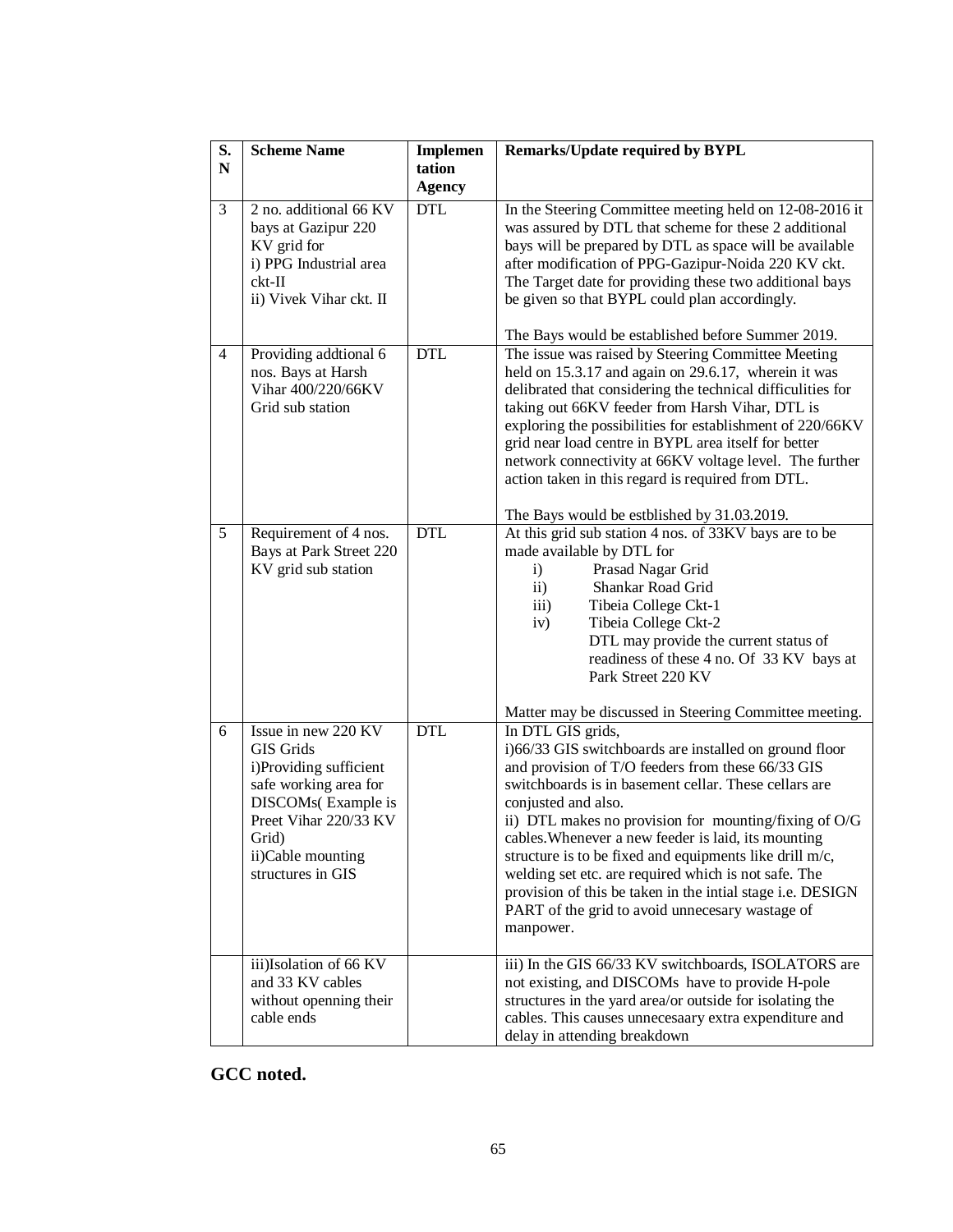# **5.3 Agenda by BTPS**

A meeting was held on  $25<sup>th</sup>$  May 2017 in Raj Niwas, chaired by Hon'ble LG Delhi, where secretary (Power) Delhi informed that in view of EPCA directions and Delhi Govt's own commitment to reduction of air pollution in Delhi, the Badarpur Thermal Power Station is planned to be closed as soon as the Tughlakabad Inter State 400 KV substation, presently under construction by PGCIL is commissioned.

PGCIL representative confirmed that the work on the Tughlakabad substation is proceeding smoothly and would be completed by June 2018.

Based on the discussion in that meeting Badarpur station has made a generation plan for FY 2018-19, considering that the plant will run from 1.4.2018 to 30.6.2018 in FY 17-18.

All Planning required to run the units like maintenance of units, manpower planning, availability of fuels like coal, LDO & HSD are being made based on that consideration only.

Any last minute requirement to run the plant beyond 30.6.2018, would be difficult to meet until unless it is informed well in advance.

GCC is requested to deliberate this issue and intimate NTPC, Badarpur whether units are required to run beyond 30.6.2018 or not. If required then the date till which requirement is there may please be mentioned.

**After deliberation, GCC advised that information regarding closure of BTPS will be intimated as soon as the decision for closure of the same will be received from Government.**

# **5.4 Agenda by SLDC**

## **01. RRAS accounts for ER and WR:**

For issuing the RRAS Accounts at intrastate level, SLDC requires the block wise, station wise Delhi surplus data which is used in RRAS up.

In this regard, the matter has been taken in the meeting held on the issue of review of DSM methodology dated 27.01.2017, in which it is decided that SLDC will issue the account based on the methodology adopted by different RPCs. Accordingly, request has been given to NRPC,WRPC and ERPC to provide the data in the required format.

NRPC is providing the data on regular basis, whereas ERPC has provided the data up to week 38 FY 2016-17. WRPC informed that they are issuing Sasan RRAS account on the basis of allocation, so they can't provide the required data.

Due to above, SLDC Delhi is not able to issue the ER and WR region RRAS accounts.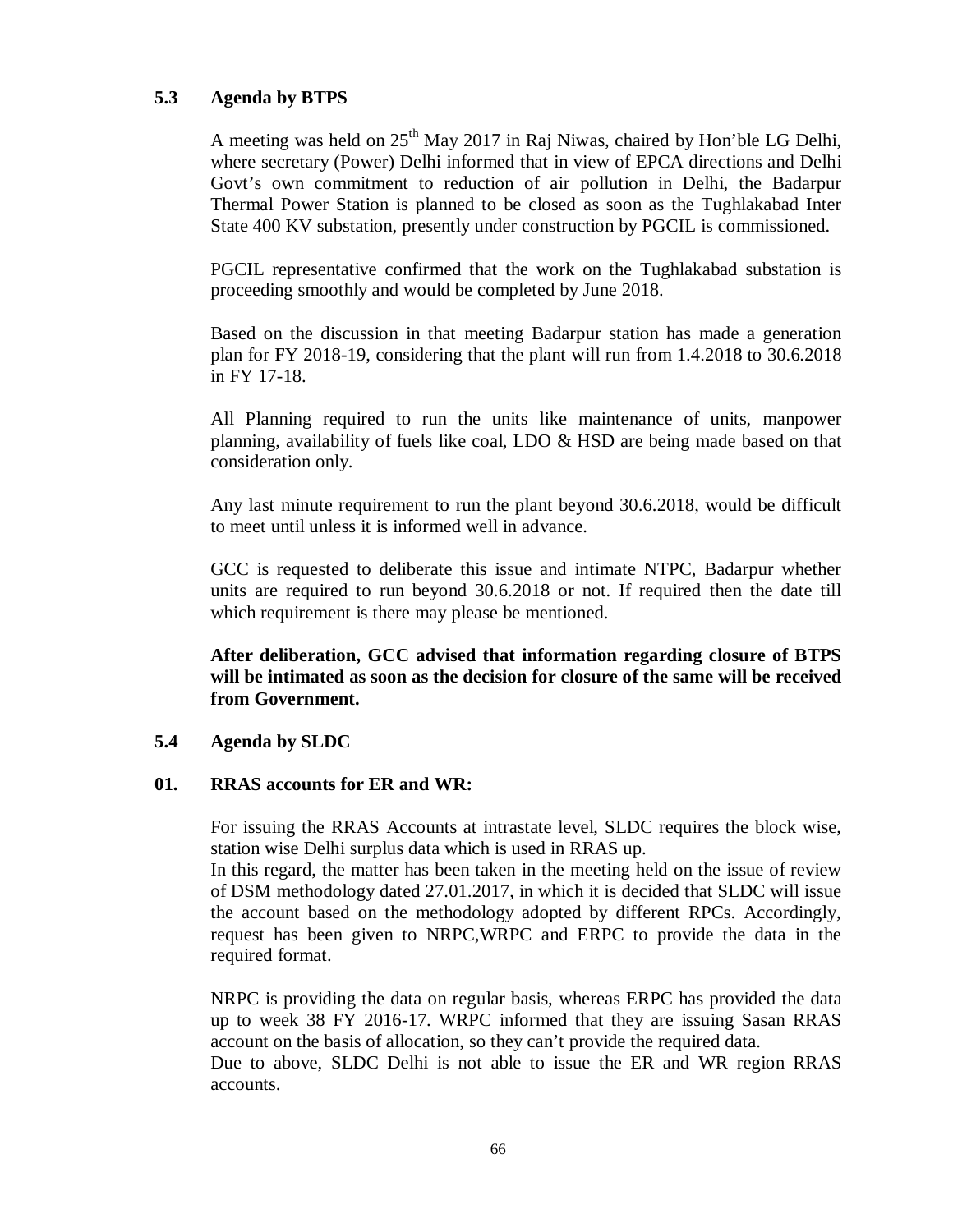In this regard Delhi SLDC is of the view that for ER/WR, station wise RRAS Up data which is available on ERLDC/WRLDC website may be used for issuing the accounts, So that the RRAS amount of ER/WR stations can be disbursed amongst discoms.

BRPL requested that the matter may please be again taken up with WRPC and ERPC for providing the requisite data. SLDC informed that despite of several pursuance with ERPC and WRPC, no data has been provided by them.

**GCC advised all the Stakeholders to deliberate the matter in Delhi Commercial Sub-Committee meeting and inform the GCC accordingly.** 

# 2. **Delhi STU Losses:**

This is for the information of all the stakeholders, that Delhi STU losses will be 0.98% w.e.f. 14.08.2017.

# **GCC noted.**

# 3 **Reallocation of Power:**

This is for the information of all the stakeholders that DERC in its tariff order dated 31.08.2017 has reallocated the power to various discoms from Aravali Jhajjar, GT, Dadri (Th) Stage -I & II, Salal, Sasan and Rihand-III stations which has been implemented w.e.f. 03.09.2017.

# **GCC noted.**

# **4. Implementation of DERC directions on EDWPCL:**

As per the DERC letter no.F.9 (170)/DERC/DS/2016-17/5290/1091 dated 04.09.2017 regarding COD of EDWPCL Gazipur and adoption of Tariff, Point wise implementation strategy is proposed hereunder:

| S.N | <b>DERC</b>       | <b>IMPLEMENTATION</b>                 | Decision of GCC                       |
|-----|-------------------|---------------------------------------|---------------------------------------|
| 1   | COD may be        | As per the minutes of meeting         | GCC observed that as per PPA, the     |
|     | declared<br>on    | held between                          | performance<br>for CoD<br>was         |
|     | successful trial  | BYPL and EDWPCL dated                 | conducted on $25.04.2017$ for a       |
|     | this<br>of<br>run | 08.06.2017<br><b>COD</b><br>the<br>οf | period of 72 hours. However, plant    |
|     | Waste<br>to       | EDWPCL is<br>considered               | could achieve 90% of rated            |
|     | Plant  <br>Energy | 28.04.2017 at 00.00 Hrs.              | capacity (ex bus) for 24 hours.       |
|     | at 90% PLF        |                                       | BYPL & EDWPCL in its meeting          |
|     | for 24 hours.     |                                       | held on 08.06.2017 mutually agreed    |
|     |                   |                                       | to consider the CoD of the plant      |
|     |                   |                                       | w.e.f. 00.00hrs. of 28.04.2017 by     |
|     |                   |                                       | considering the test achieved for 24  |
|     |                   |                                       | 27.04.2017<br>hours<br>for<br>on      |
|     |                   |                                       | consideration of CoD instead of 72    |
|     |                   |                                       | hours as required under<br><b>PPA</b> |
|     |                   |                                       | subjected to the approval of DERC.    |
|     |                   |                                       | DERC vide its letter dated            |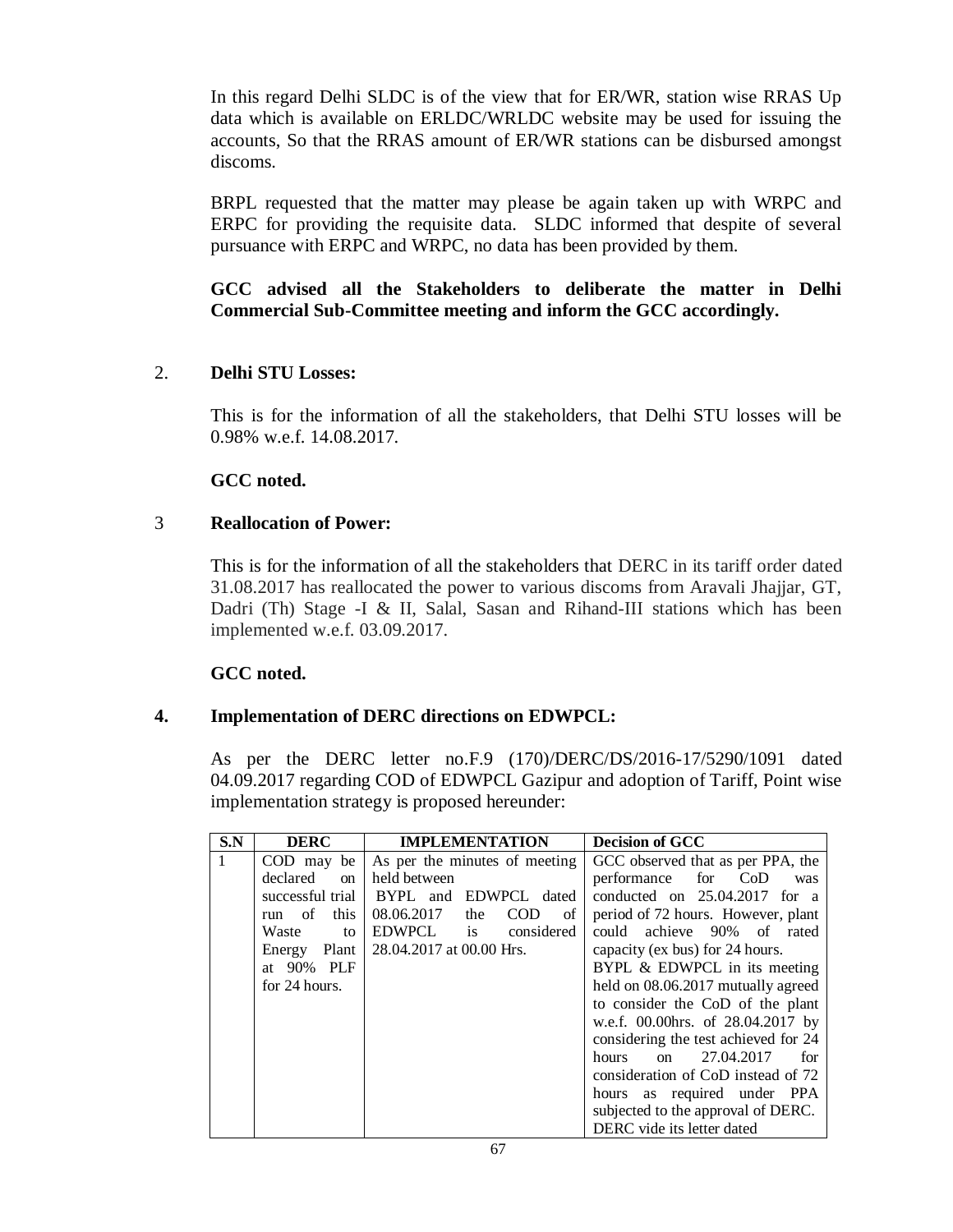| S.N            | <b>DERC</b>                                                                                                                                                                                                                                                                                                 | <b>IMPLEMENTATION</b>                                                                                                                                                                                                                                                                                                                                                                                                        | <b>Decision of GCC</b>                                                                                                                                                                                                                                                                                                                                                                                                                        |  |
|----------------|-------------------------------------------------------------------------------------------------------------------------------------------------------------------------------------------------------------------------------------------------------------------------------------------------------------|------------------------------------------------------------------------------------------------------------------------------------------------------------------------------------------------------------------------------------------------------------------------------------------------------------------------------------------------------------------------------------------------------------------------------|-----------------------------------------------------------------------------------------------------------------------------------------------------------------------------------------------------------------------------------------------------------------------------------------------------------------------------------------------------------------------------------------------------------------------------------------------|--|
|                |                                                                                                                                                                                                                                                                                                             |                                                                                                                                                                                                                                                                                                                                                                                                                              | 04.09.2017 intimated that CoD may<br>be declared on successful trial run<br>of EDWPCL at 90% PLF for 24<br>hours.<br>Accordingly, GCC decided that the<br>CoD of EDWPCL (10MW)<br>be<br>considered<br>w.e.f.<br>$00.00$ hrs.<br>of<br>28.04.2017.                                                                                                                                                                                             |  |
| $\overline{2}$ | The<br>of<br>rate<br>infirm power<br>prior to COD<br>shall be settled<br>the<br>per<br>as<br>provisions<br>of<br><b>CERC</b><br><b>DSM</b><br>Regulations.                                                                                                                                                  | Infirm<br>settlement<br>power<br>methodology will be as per<br>CERC DSM regulation from<br>synchronization date 21.12.2015<br>to 27.04.2017 from UI pool<br>account maintained by SLDC.<br>EDWPCL shall submit the Bank<br>guarantee/LC in favor of Delhi<br>SLDC.                                                                                                                                                           | As per DERC directions dated<br>04.09.2017,<br>Infirm<br>power<br>settlement methodology will be as<br>per CERC DSM regulation from<br>the date of synchronization i.e.<br>21.10.2015 (as decided in Delhi<br>OCC meeting dated 28.11.2016 and<br>also agreed in $16th$ GCC meeting<br>dated 18.01.2017) to 27.04.2017<br>from UI pool account maintained<br>by SLDC. EDWPCL shall submit<br>the Bank guarantee/LC in favor of<br>Delhi SLDC. |  |
| 3              | Balance power<br>available other<br>through<br>than<br>competitive<br>bidding<br>with<br><b>EDWPCL</b><br>shall<br>be<br>allocated<br>to<br><b>DISCOMs</b><br>in<br>of<br>ratio<br>the<br>procurement<br>of power from<br>all sources.                                                                      | Balance power available with<br><b>EDWPCL</b> allocated to Discoms<br>in the ratio of procurement of<br>power from all sources.<br>% Allocation of Discoms from<br><b>EDWPCL:</b><br><b>BR</b><br><b>TPD</b><br>NDM<br><b>MES</b><br>BY<br>PL<br>PL<br>DL<br>С<br>25.<br>49<br>3.77<br>20.92<br>0.68<br>63<br>Above Allocations based<br>on<br>weighted<br>average<br>capacity<br>allocation of Discoms for FY<br>2016-2017. | available<br>Balance<br>power<br>with<br>EDWPCL allocated to Discoms in<br>the ratio of procurement of power<br>from all sources<br>% Allocation of Discoms from<br><b>EDWPCL</b> is as under:-<br>BR<br>BY<br><b>TPD</b><br>NDM<br><b>MES</b><br>PL<br>PL<br>DL<br>С<br>3.77<br>0.68<br>25.<br>49<br>20.92<br>63                                                                                                                             |  |
| $\overline{4}$ | The plant shall<br>forecast<br>its<br>generation<br>as<br>per CERC<br>$\sqrt{2}$<br><b>DERC</b><br>Regulations.<br>However, no<br>commercial/fi<br>nancial<br>implication<br>shall<br>be<br>applicable for<br>deviation from<br>the scheduled<br>power up to<br>two $(2)$ years<br>from the date<br>of COD. | No DSM will be applicable till<br>27.04.2019.It will be treated<br>BAWANA<br>same<br>as<br>waste<br>management plant.                                                                                                                                                                                                                                                                                                        | GCC noted.                                                                                                                                                                                                                                                                                                                                                                                                                                    |  |

**GCC noted.**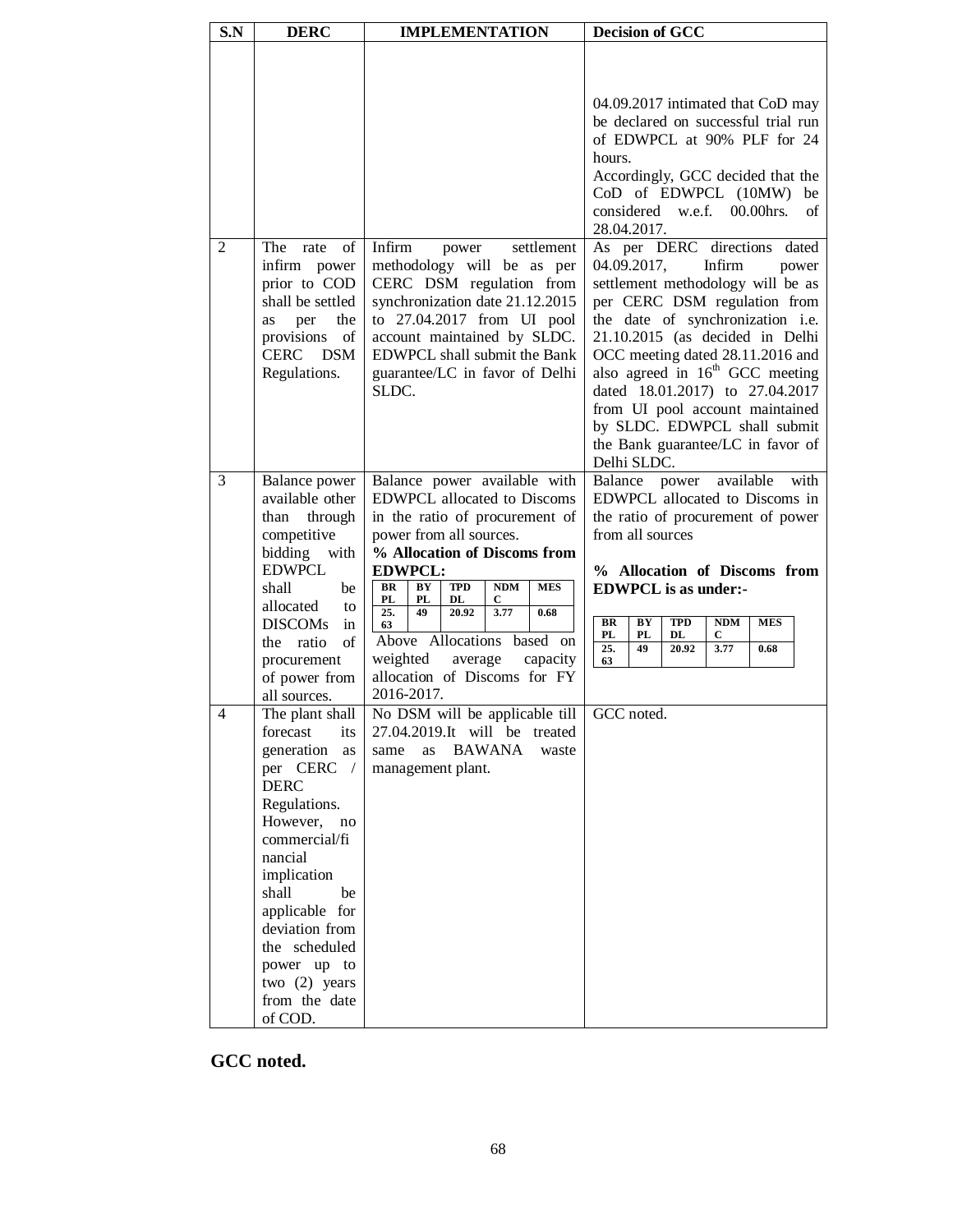# **5.5 BRPL Agenda**

## **i) Merit Order Dispatch (MOD)**

## **Background:**

As per DERC tariff order dated  $31<sup>st</sup>$  August 2017 the Hon'ble Commission has held Discom responsible for optimum scheduling of power as per MOD in view of clause 5.4 of terms and conditions of the license agreement. The relevant clause has been reproduced below.

*"The Licensee shall purchase the energy required by the Licensee for Distribution and Retail Supply in an economical manner and under a transparent power purchase or procurement process......"*

However as per clause 2,(a) of section 32 of electricity Act 2003 SLDC is responsible for scheduling of power. The relevant clause has been reproduced below.

*"(2) The State Load Despatch Centre shall -*

*(a) be responsible for optimum scheduling and dispatch of electricity within a State…."*

**Concerns:** In view of the contradictory views between Hon'ble DERC's tariff order and the electricity Act 2003, we would request for issuance of detailed operating procedure of scheduling of power clearly mentioning the role and responsibility of SLDC, Discom and the generating station. The said scheduling procedure shall be put to Hon'ble DERC for approval prior to implementation.

**GCC directed BRPL that the issue raised by BRPL is not in the ambit of GCC. BRPL is directed to take up the matter with appropriate authority.**

# **ii) Compensation Charges**

## **Background:**

As per fourth amendment of IEGC dated 6.4.2016 CERC had directed that technical minimum for all the units shall be considered as 55% and NLDC had been asked to prepare Detailed Operating Procedure (DOP).

*"1. The technical minimum for operation in respect of a unit or units of a Central Generating Station of inter-State Generating Station shall be 55% of MCR loading or installed capacity of the unit of at generating station."*

DOP was approved by CERC vide order dated 05.05.2017. DOP has been made effective from 15.05.2017.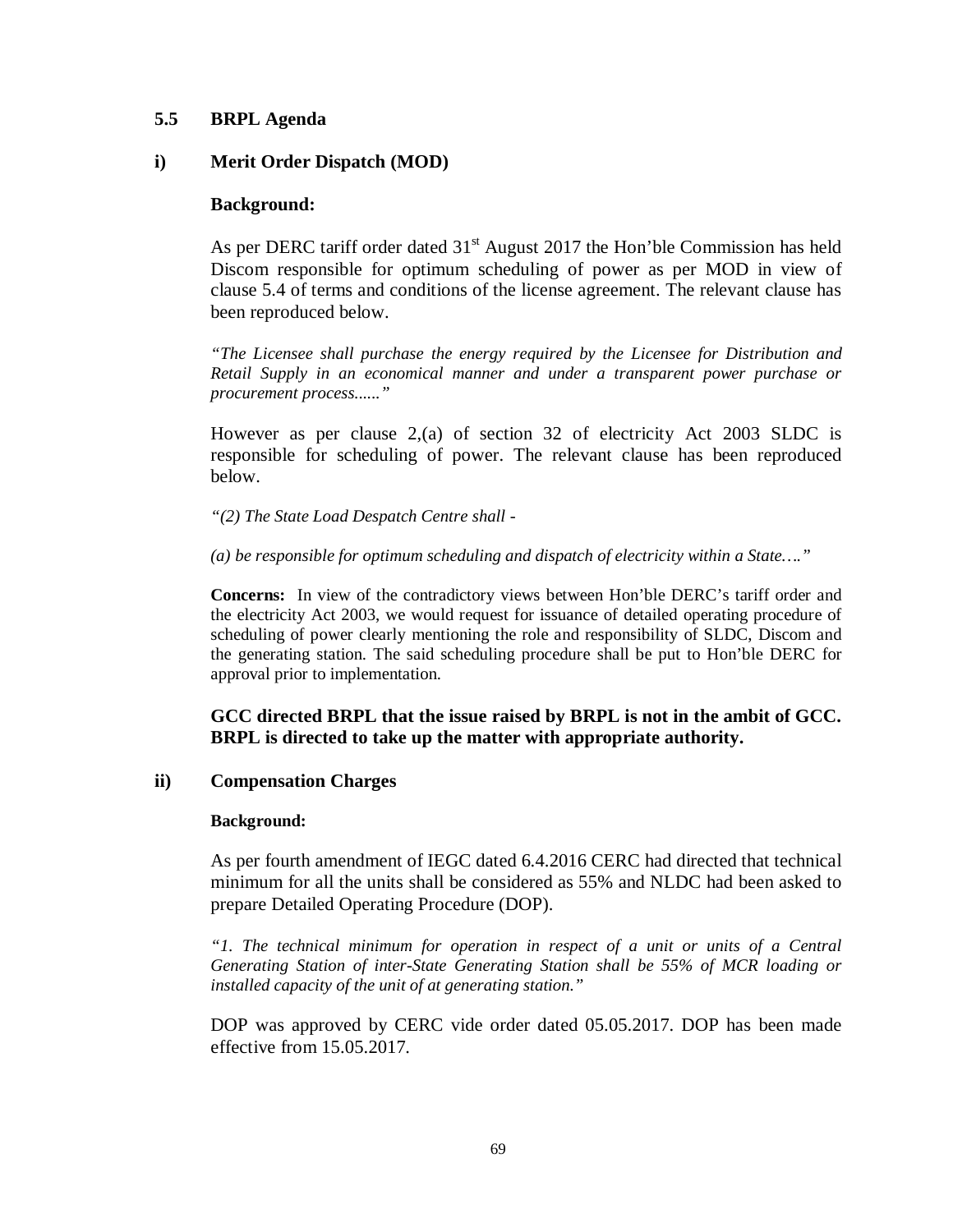As per clause 6 of DOP, RLDCs have to issue details in the final REA.

*"(i) RPC secretariat will issue the compensation statement along with final REA for the month."*

In view of  $4<sup>th</sup>$  amendment to IEGC Regulations being operational from  $15<sup>th</sup>$  May 2017, NTPC and APPCL have raised bills for compensation payments as per the said amendment.

**Concern-** In view of implementation of the fourth amendment of IEGC we would request that detailed procedure for scheduling of power for complying to MOD should also have the impact of  $4<sup>th</sup>$  amendment of IEGC to be incorporated in the requested procedure.

After deliberation, GCC directed that as per the  $4<sup>th</sup>$  amendment of IEGC, generators have to submit the details with respect to compensation charges to the RPCs. Accordingly the discoms are directed to take up the matter with NRPC.

# iii) **RRAS**

#### **Background:**

As per Central Electricity Regulatory Commission (Ancillary Services Operations) Regulations, 2015 dated 13<sup>th</sup> August 2015, Nodal agency was directed to prepare a detailed operating procedure for implementation of the said regulation.

## *"14. Detailed Procedure*

*14.1. The Nodal Agency shall, after obtaining prior approval of the Commission, issue the Detailed Procedure within a period of 3 months of notification of these regulations.* 

14.2. The Detailed Procedure shall contain the guidelines regarding operational aspects of *RRAS including scheduling and dispatch and any residual matter."*

As per clause 12.3 of the DOP which was published by POSCO in March 2016, RPC's have to prepare an energy account for RRAS.

*"12.3. A statement of RRAS energy account shall be prepared by the respective RPC secretariat on weekly basis along with the DSM Account based on the data provided by the concerned RLDC."*

Subsequently As per the clause 13.1, (d) of the DOP the RRAS provider shall refund the fixed cost to the original beneficiary.

*"d) Fixed charges to be reimbursed by RRAS providers to the original beneficiaries"*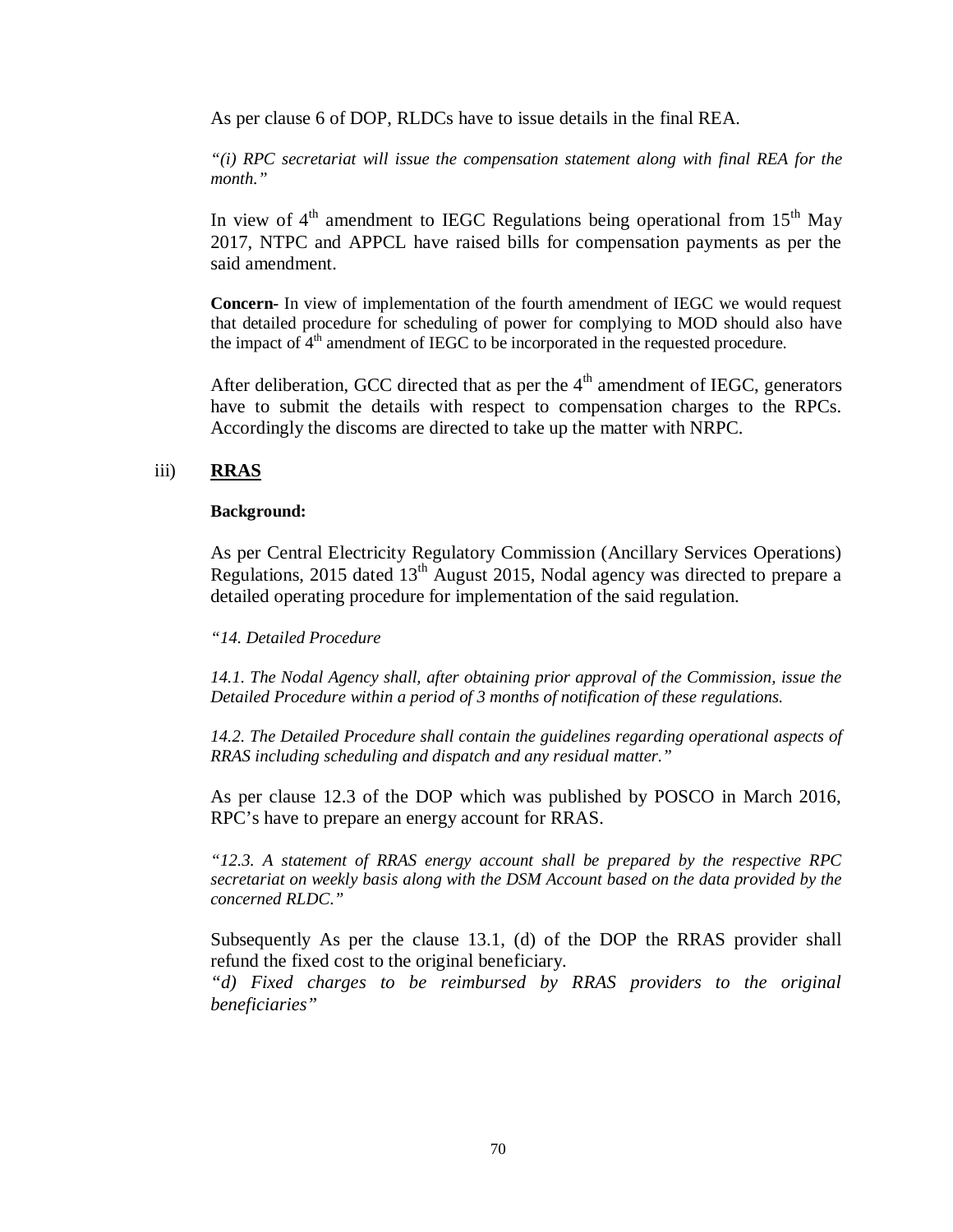Based on the above mentioned information, BRPL has been receiving payment/credit for generating companies for its share of power being utilized under RRAS.

**Concern-** However we would request RPC & Delhi SLDC to publish the backup of the RRAS energy account to enable cross verification of the RRAS energy account by Discoms as well.

**SLDC submitted that the data available with SLDC has been shared with all the Discoms as and when requested by them. Accordingly GCC directed Discoms to collect the data from SLDC as and when required by them.**

# iv) **Signing of Long Term Access Agreement (LTAA) for 31 MW allocated to BRPL from DVC Chandrapura 7&8Unit Generation Project**

## **Background:**

DTL has signed a PPA for 400 MW with DVC on 24.08.2006. Later the PPA was assigned to Delhi Discoms based on DERC order dated 31.03.2007.

Based on original PPA DTL vide application dated 28.08.2006, applied for LTA of 230 MW from DVC pool power. PGCIL granted the approval on 25.09.2007. Based on this LTA power was being supplied to Delhi and other than this Delhi Discoms were procuring power under short term arrangement from DVC plants.

In 2012 BRPL applied for LTA in its balance share in 170 MW (400 MW-230 MW). But it was communicated to us vide MOP letter dated 19.03.2009, 100 MW power from Mejia#6 was allocated to Delhi and hence no further LTA quantum is available on Mejia#6, CTPS 7&8.

Hence total power allocation to Delhi from DVC was 230 MW+100 MW and only 70 MW (400-230-100) was available for grant of LTA and 40 MW out of 70 MW was already been allocated to TPDDL.

Then this issue was discussed at various forums and vide PGCIL letter dated 23.09.2013, 70 MW quantum was then granted among three Discoms of Delhi i.e. BRPL 31 MW, BYPL 19 MW and TPDDL 20 MW

Recently DERC on 27.02.2014 has revised the share of Discoms from ISGS plants.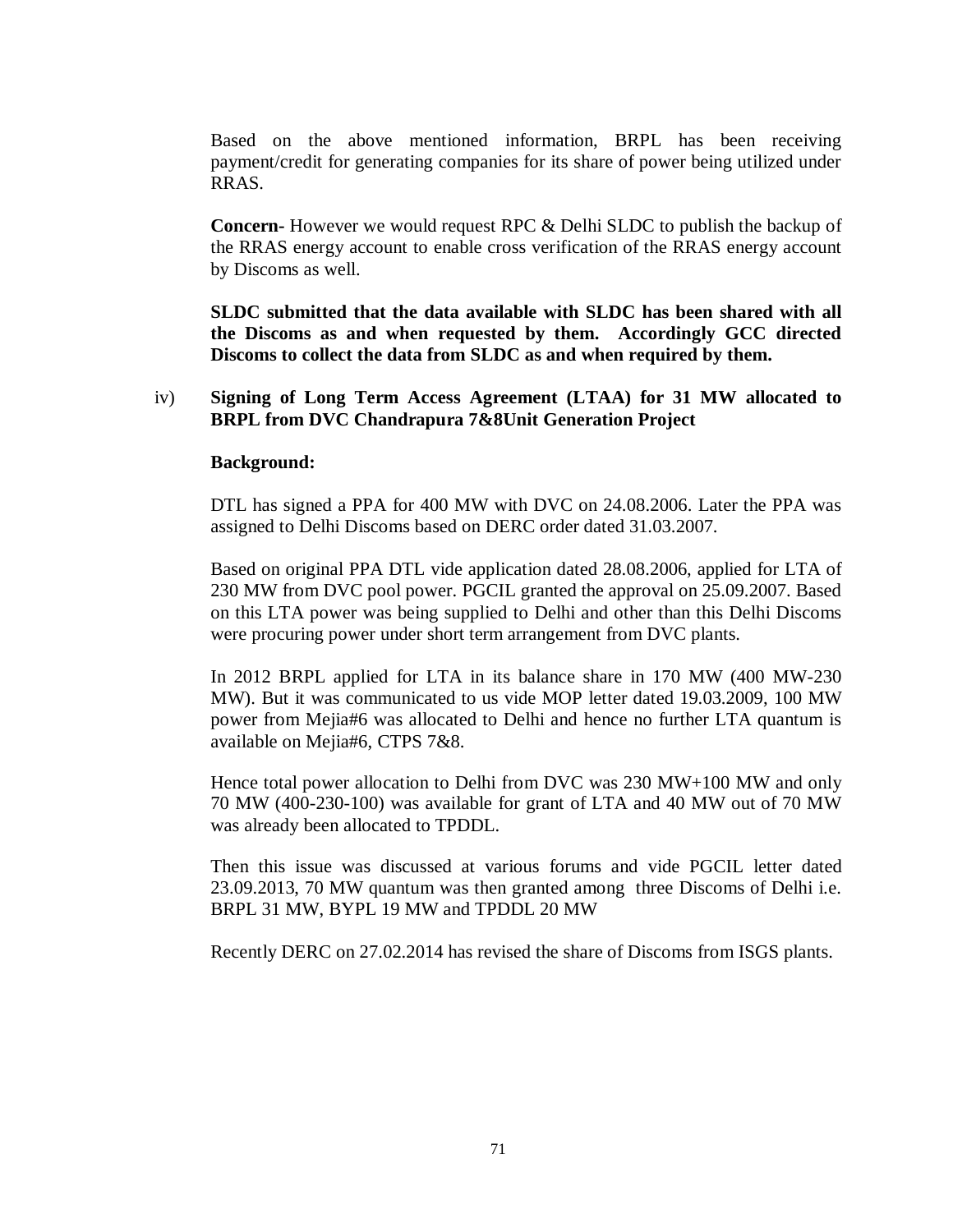## **BRPL Concern:**

**Issue 1:** PGCIL vide its letter dated 01.08.17 has asked BRPL to sign the Long Term Access Agreement for 31 MW. BRPL vide letter dated 25.08.17 requested PGCIL to rectify the long pending issue of these DVC plants (Consideration of Auxiliary Consumption for DVC power and auto updation of LTA quantum of Delhi Discoms based on the allocation order of Hon'ble DERC.

PGCIL vide its letter dated 07.09.2017 has responded and clarified that quantum of ISGS allocation being used for billing of transmission charges for Delhi Discoms is taken from Delhi SLDC website (Details of Transmission Capacity allocation of Distribution Licensees). Hence PGCIL advised us to take up the matter with SLDC Delhi.

**Hence BRPL request SLDC to use the latest allocation order of Hon'ble DERC for calculating transmission capacity allocation from All ISGS power plants.**

**SLDC informed that the weighted average entitlement of each discom is calculated as per the latest DERC order dated 01.09.2017. GCC directed Discoms that If there is any dispute in the allocation, the same may be taken up with DERC.**

# v) **Consideration of Auxiliary Consumption into the LTA granted from DVC plants**

CERC's *(Sharing of Inter State Transmission Charges and Losses) Regulations, 2010*, has came into force w.e.f. July'2011 as per the Regulations, for billing of transmission charges, the Regional Transmission Account (RTA) is being issued **on the basis of the power evacuated at ex bus of the generator**. It means the Approved injection of the generators and Approved withdrawal of DICs, for calculation of the Long Term Access quantum and Transmission bills, is being considered at ex-bus periphery, means after consideration of auxiliary consumption of generators. The LTAs applied by DTL, and Delhi Discoms, were based on their share from the Installed capacity of the generators. Further ERPC is issuing the RTA after consideration of the auxiliary consumption of generators except for the DVC generators.

## **Hence we request SLDC Delhi to take up the matter revise the LTA quantum of Delhi and Delhi Discoms with consideration of Auxiliary consumption**.

GCC directed Discoms that If there is any dispute in the allocation, the same may be taken up with DERC.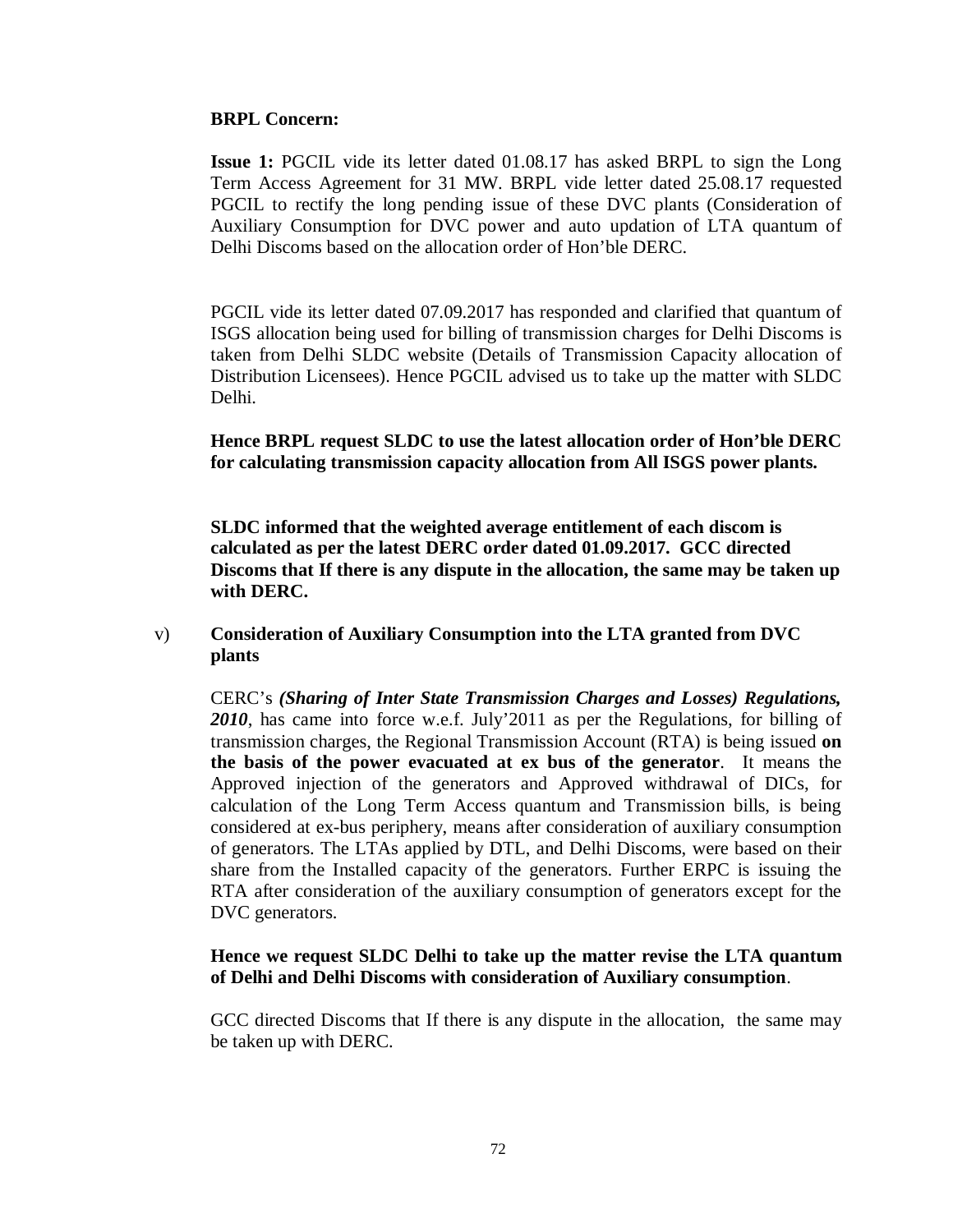## **vi Revision of DC by ISGS / RLDC without adequate timeline in contravention of IEGC provisions**

#### **IEGC provisions Regulation 6.4 (16) of IEGC Regulations 2010**

*16. The ISGS shall make an advance declaration of ex-power plant MW and MWh capabilities foreseen for the next day, i.e., from 0000 hrs to 2400 hrs. During fuel shortage condition, in case of thermal stations, they may specify minimum MW, maximum MW, MWh capability and declaration of fuel shortage. The generating stations shall also declare the possible ramping up / ramping down in a block. In case of a gas turbine generating station or a combined cycle generating station, the generating station shall declare the capacity for units and modules on APM gas, RLNG and liquid fuel separately, and these shall be scheduled separately.*

### **Regulation 6.5 (18) of IEGC Regulations 2010**

*18.[Revision of declared capability by the ISGS(s) having two part tariff with capacity charge and energy charge [ ]56 and requisition by beneficiary (ies) for the remaining period of the day shall also be permitted with advance notice. Revised schedules/declared capability in such cases shall become effective from the 4th time block, counting the time block in which the request for revision has been received in the RLDC to be the first one.]*

*18(a) Notwithstanding anything contained in Regulation 6.5.18, III case of forced outages of a unit, for those stations who have a two part tariff based on capacity charge and energy charge for long term and medium term contracts, the RLDC shall revise the schedule on the*  basis of revised declared capability. The revised declared capability and the revised *schedules shall become effective from the fourth time block, counting the time block in which the revision is advised by the ISGS to be the first one.]*

*20. If, at any point of time, the RLDC observes that there is need for revision of the schedules in the interest of better system operation, it may do so on its own, and in such cases, the revised schedules shall become effective from the 4th time block, counting the time block in which the revised schedule is issued by the RLDC to be the first one.*

*21. To discourage frivolous revisions, an RLDC may, at its sole discretion, refuse to accept schedule/capability changes of less than two (2) percent of previous schedule/capability. The schedule of thermal generating stations indicating fuel shortage while intimating the Declared Capacity to the RLDC shall not be revised except in case of forced outage of generating unit.*

#### **Emphasis supplied.**

#### **Incidence of 31.08.2017**

On 31.08.2017, SLDC intimated BRPL telephonically around 10:50 AM that Dadri 1 and Dadri 2 have reduced their DC due to coal shortage from 11:00 AM. It was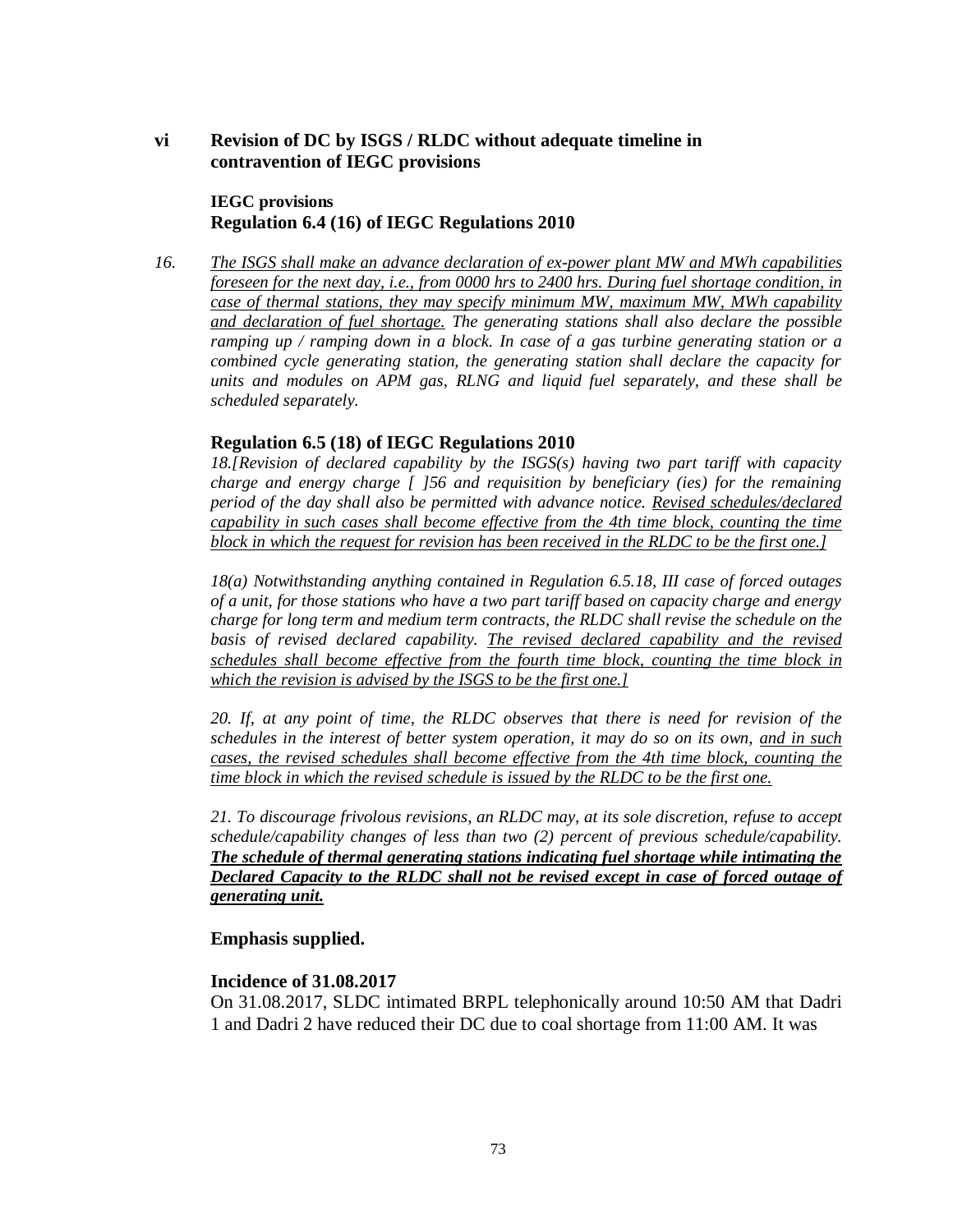followed by an email communication received at 13:45 hours.

NRLDC issued rev no. 40 at 10:40 AM reducing DC and injection for these two stations w.e.f. 11:00 AM (just 20 minutes, whereas, as per IEGC provisions 4 time blocks are required.)

The reduction in DC in both the plants was in effect from 11:00 am itself leading to overdrawl in real time by BRPL for few slots.

It is requested that SLDC take up the issue of last minute schedule revision ( in this case coal shortage, which could have been planned and avoided in last minute) by Gencos with NRLDC, in order to limit over drawl from grids by beneficiaries.

## **SLDC informed that they had taken up the issue with NRLDC on several occasions. GCC advised discoms to raise the issue in NRPC.**

### vii) **Automatic meter reading for ABT meter**

There is need for installation of AMR at DTL. ABT meters installed at interexchange points to facilitate on-line data availability which shall be useful for Availability of real time actual power demand which helps in better scheduling Slot wise energy accounting Ensuring proper meter health Least energy and demand assessment

DTL shall avail updated meter and CTPT master on monthly basis (covering all changes recorded in the month) for correct accounting of actual demand and energy

DTL metering deptt. informed that BOQ for implementation of AMR has been prepared and budgetary offer has been asked from different agencies for preparation of estimate.

DTL has informed that updated meter read list is made available to DISCOMS as and when asked for.

**GCC advised discoms to take up the information from DTL Metering Department.**

## **6 HOSTING OF NEXT MEETING OF GCC**

Convener GCC requested NDMC to host next  $(19<sup>th</sup>)$  meeting of GCC which is likely to be held during January 2018. NDMC representative expressed their inability to host the next meeting. However, he informed that NDMC can host  $20<sup>th</sup>$ meeting of GCC. Accordingly, GCC decided that next GCC meeting will be hosted by DTL.

## **Meeting ended with thanks to Chair.**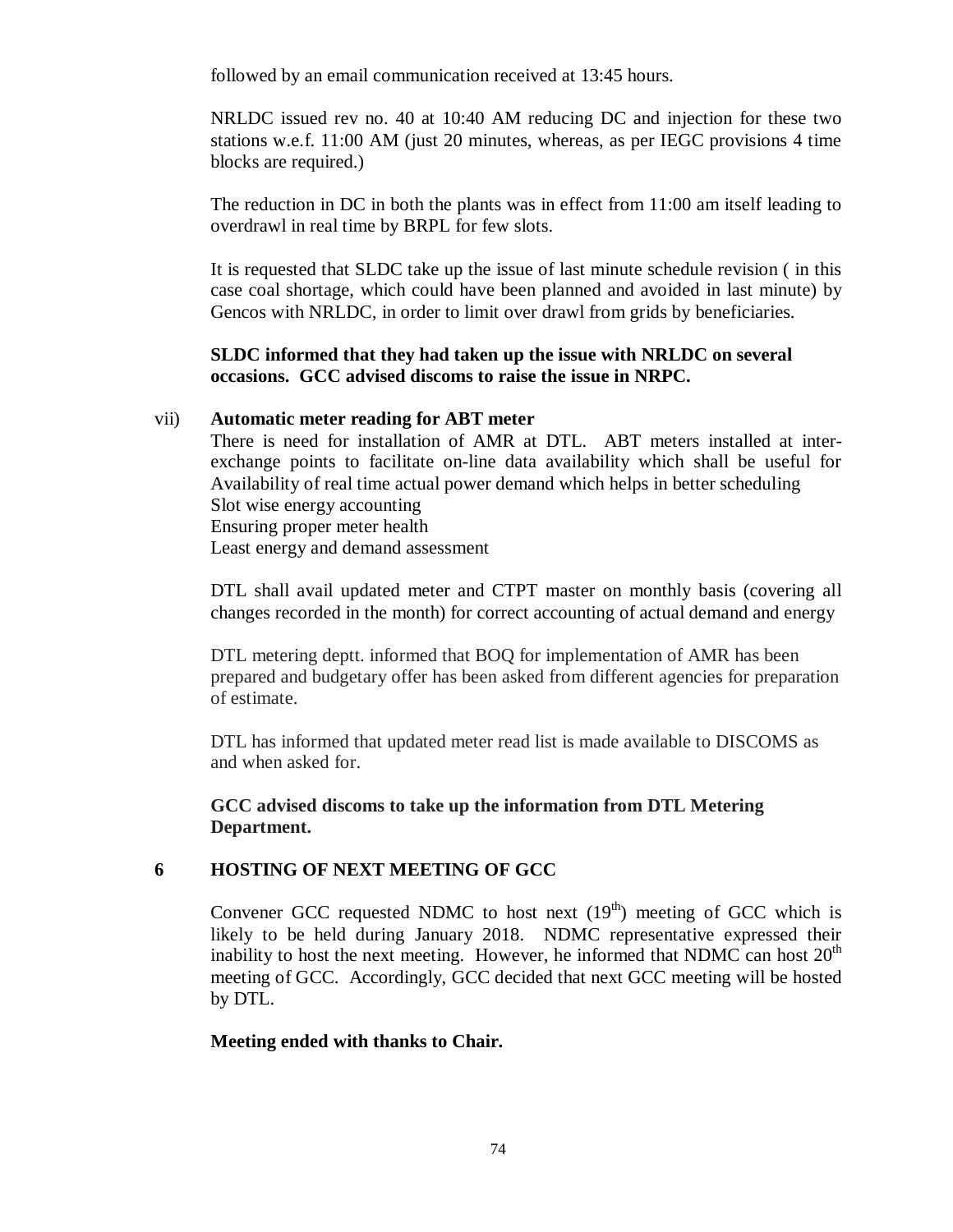# **Annexure-1** List of participants attended the 18<sup>th</sup>, meeting of GCC held on 22.09.2017 at 03.00PM **at Conference Hall, NRPC, Katwaria Sarai, New Delhi-110016**

| Sr.N<br>$\mathbf{0}$ | Name of officer              | <b>Designation</b>                      | Company      | Phone No.   | email                            |
|----------------------|------------------------------|-----------------------------------------|--------------|-------------|----------------------------------|
|                      |                              |                                         |              |             |                                  |
| $\mathbf{1}$         | Sh. Prem Prakash             | Director(Operations)-<br>in Chair       | <b>DTL</b>   | 9999533630  | dir.opr@dtl.gov.in               |
| $\overline{2}$       | Sh. H. Vyas                  | <b>Executive Director</b><br>(Planning) | <b>DTL</b>   | 9999533631  | harjivan.vyas@gmail.com          |
| 3                    | Sh. S.K. Sinha               | Dy. G.M. (SO)<br>Convener               | <b>SLDC</b>  | 9999533673  | sinha.surendra@yahoo.com         |
| $\overline{4}$       | Sh. Rajeev Sharma            | G.M. (Civil)                            | <b>DTL</b>   | 9999533510  | gm.civil@dtl.gov.in              |
| 5                    | Sh. Ashok Kumar              | $DGM(O&M)-W$                            | <b>DTL</b>   | 9999533661  | dgmcnradtl@gmail.com             |
| 6                    | Sh.A.K.Rathore               | $DGM(T)P-II$                            | <b>DTL</b>   | 99995333669 | ashokrmarathore@gmail.com        |
| $\tau$               | Ms Mukesh Dagar              | Dy.Manager (Fin)                        | <b>SLDC</b>  | 9999533728  | mukesh.dagar@dtl.gov.in          |
| 8                    | Sh.L.P.Kushwaha              | DGM(T) Plg                              | <b>DTL</b>   | 9999533669  | o&mplanning.dtl2016@gmail.com    |
| 9                    | Sh.Pradeep Katiyar           | DGM(SADA)                               | <b>SLDC</b>  | 9999533676  | prdeepkatiyar03@yahoo.com        |
| 10                   | Sh. Y.P. Verma               | $\overline{DGM}(T)$                     | <b>DTL</b>   | 9999533657  | dgmteast@gmail.com               |
| 11                   | Sh. Hitesh kumar             | DGM(T) OS                               | <b>DTL</b>   | 9999533662  | hitesh.kumar@dtl.gov.in          |
| 12                   | Sh.Birendra prasad           | GM(T)                                   | <b>DTL</b>   | 9999533663  | bprasadgm.dtl@gmail.com          |
| 13                   | Sh.Suresh Nimwal             | G.M. (T) P-1                            | DTL          | 9999533635  | snimwaldtl@gmail.com             |
| 14                   | Sh. A C Agarwal              | $GM(T)$ P-1                             | <b>DTL</b>   | 9999533636  | aclotuspower@gmial.com           |
| 15                   | Sh.S.K.Sharma                | G.M. (O&M)                              | <b>DTL</b>   | 9999533640  | gmomdtl@gmail.com                |
| 16                   | Sh. Pavan Revankar           | AM(E/A)                                 | <b>DTL</b>   | 9999532716  | pavan5391@gmail.com              |
| 17                   | Sh. Naven Goel               | <b>MANAGER</b>                          | <b>DTL</b>   | 9999533950  | naveen goel06@gmail.com          |
| 18                   | Sh.Loveleen Singh            | G.M.(O&M)                               | <b>DTL</b>   | 9999533659  | gmom1dtl@gmail.com               |
| 19                   | Sh. H.K Chawla               | DGM                                     | <b>NRLDC</b> | 9650074803  | hk.chawla12@gmail.com            |
| 20                   | Sh.Radthy Shyam<br>Meena     | <b>DGM SOUTH</b>                        | <b>DTL</b>   | 9999533665  | dgmsouth@gamil.com               |
| 21                   | Sh. Kousik Mandal            | AGM                                     | BTPS,NTPC    | 9650993818  | kaushikmandal @ntpc.co.in        |
| 22                   | Sh.Prem S Gomber             | <b>AVP</b>                              | BYPL         | 9312782565  | prem.gomber@relainceada.com      |
| 23                   | Sh.Mukesh Dadhich            | Asstt.V.P                               | BYPL         | 9350261451  | mukesh.dadhich@relianceada.com   |
| 24                   | Sh. Sanjay Srivastav         | AVP                                     | <b>BRPL</b>  | 9312147045  | sanjay.srivastav@relianceada.com |
| 25                   | Sh. Satinder Singh<br>Sondhi | VP                                      | <b>BRPL</b>  | 9312147009  | satindersondhi@relianceada.com   |
| 26                   | Sh.P.Devanand                | DGM                                     | <b>TPDDL</b> | 9871800506  | p.devanand@tatapower.ddl.com     |
| 27                   | Sh.K.S.Meena                 | XEN                                     | <b>NDMC</b>  | 9811203020  | meenaks24@rediffmail.com         |